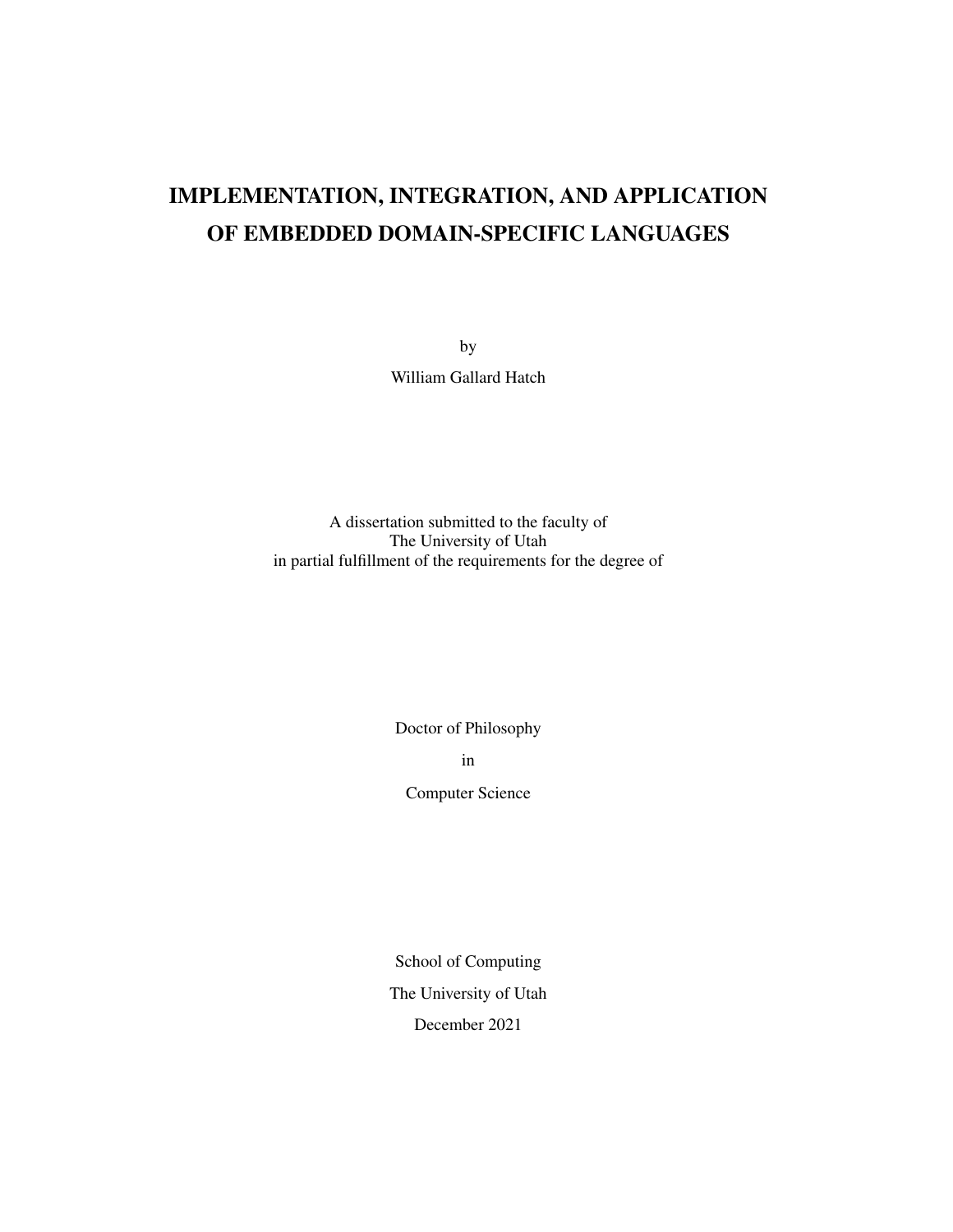Copyright © William Gallard Hatch 2021 All Rights Reserved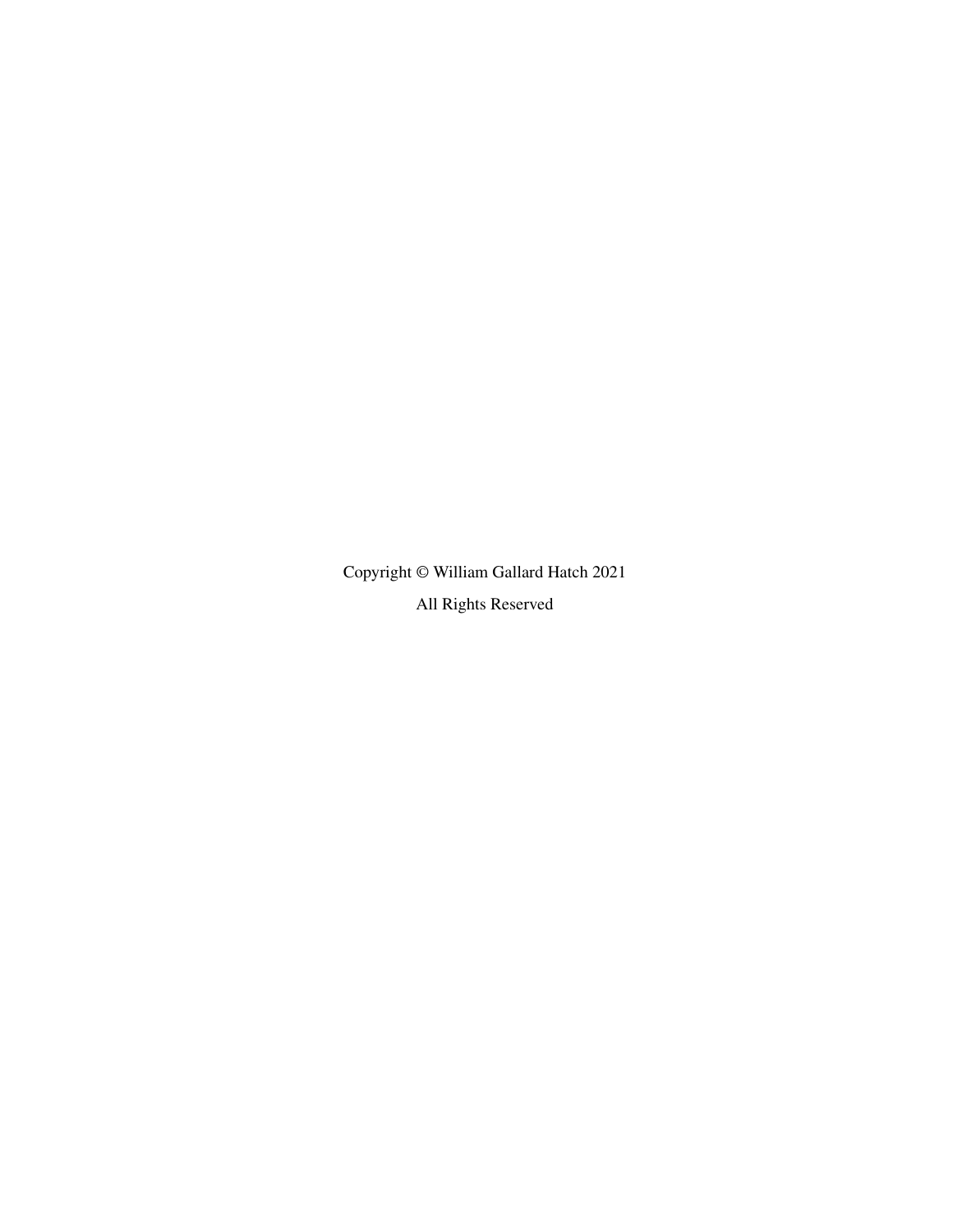# **The University of Utah Graduate School**

# **STATEMENT OF DISSERTATION APPROVAL**

| The dissertation of                                               | <b>William Gallard Hatch</b> |                 |  |  |  |
|-------------------------------------------------------------------|------------------------------|-----------------|--|--|--|
| has been approved by the following supervisory committee members: |                              |                 |  |  |  |
|                                                                   |                              |                 |  |  |  |
| <b>Matthew Flatt</b>                                              | , Co-Chair                   | 2021-12-08      |  |  |  |
|                                                                   |                              | Date Approved   |  |  |  |
| <b>Eric Norman Eide</b>                                           | , Co-Chair                   | 2021-12-09      |  |  |  |
|                                                                   |                              | Date Approved   |  |  |  |
| <b>John Regehr</b>                                                | , Member                     | 2021-12-08      |  |  |  |
|                                                                   |                              | Date Approved   |  |  |  |
| <b>Vivek Srikumar</b>                                             | , Member                     | 2021-12-09      |  |  |  |
|                                                                   |                              | Date Approved   |  |  |  |
| <b>Tijs van der Storm</b>                                         | , Member                     | 2021-12-09      |  |  |  |
|                                                                   |                              | Date Approved   |  |  |  |
|                                                                   |                              |                 |  |  |  |
| and by<br><b>Mary Hall</b>                                        |                              | , Chair/Dean of |  |  |  |
|                                                                   |                              |                 |  |  |  |
| the Department/College/School of                                  | <b>Computing</b>             |                 |  |  |  |
|                                                                   |                              |                 |  |  |  |
| and by David B. Kieda, Dean of The Graduate School.               |                              |                 |  |  |  |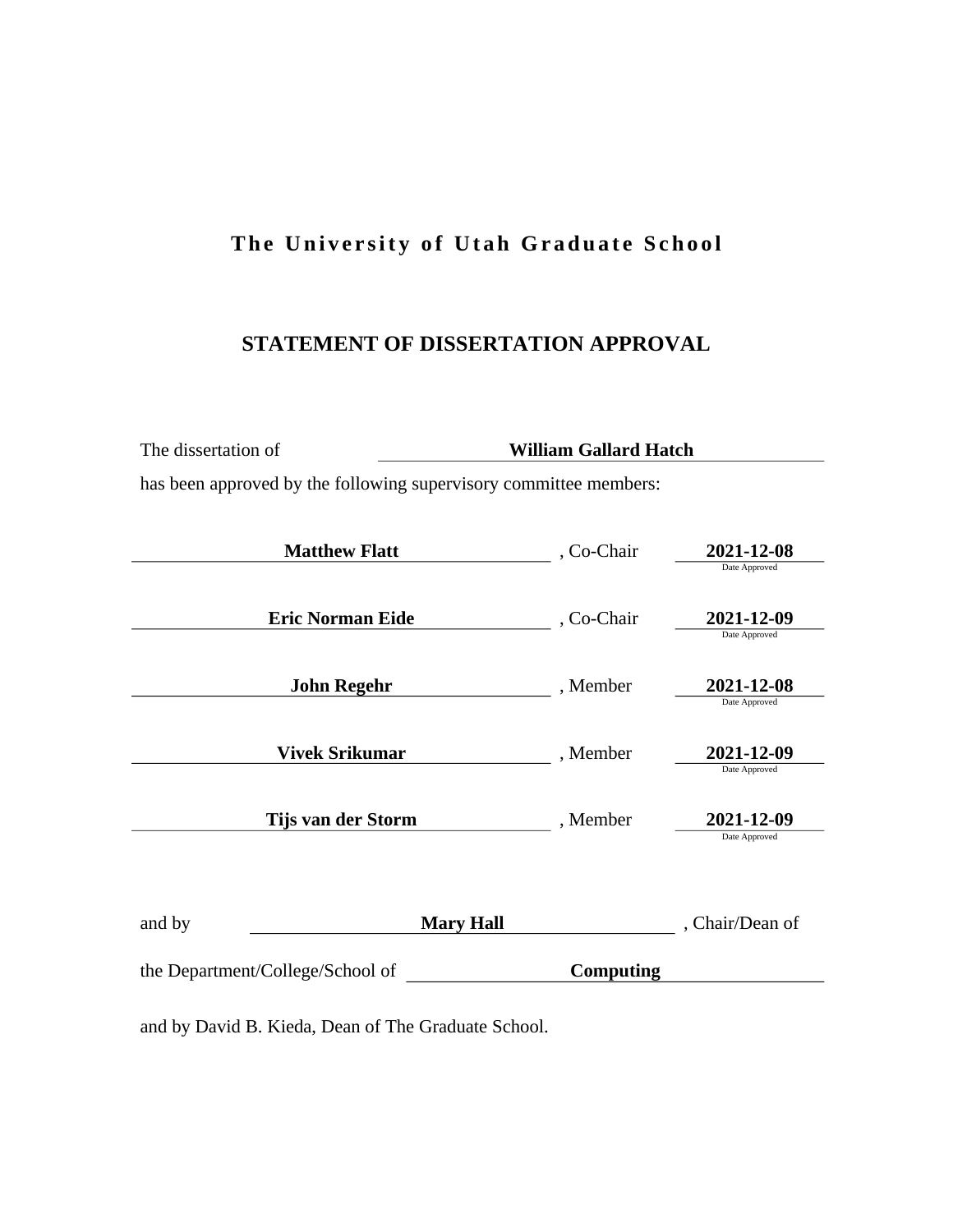## ABSTRACT

Domain-specific languages (DSLs) provide features such as notations, semantics, abstractions, and more that help programmers solve domain problems in more direct, correct, or flexible ways than using a general-purpose language. Embedded DSLs expand on the benefits of DSLs by providing an easier path to implementation, as well as better interoperability with a host language and other DSLs embedded into the same host. However, embedded DSLs present additional challenges for implementation, integration, and application.

This dissertation addresses various challenges of embedded DSLs. We address parsing embedded domain-specific notations with a novel parsing algorithm. Our parsing algorithm admits arbitrary, ambiguous, left-recursive, procedural parsers, advancing the state of the art for expressive parsing. We address host language and DSL integration with the example of an embedded shell language. This shell language demonstrates design for tight integration, allowing smooth growth from interactions to programs. We address DSL application with the example of a DSL for creating random program generators. This DSL allows fuzzers for programming language implementations to be created quickly and with low effort.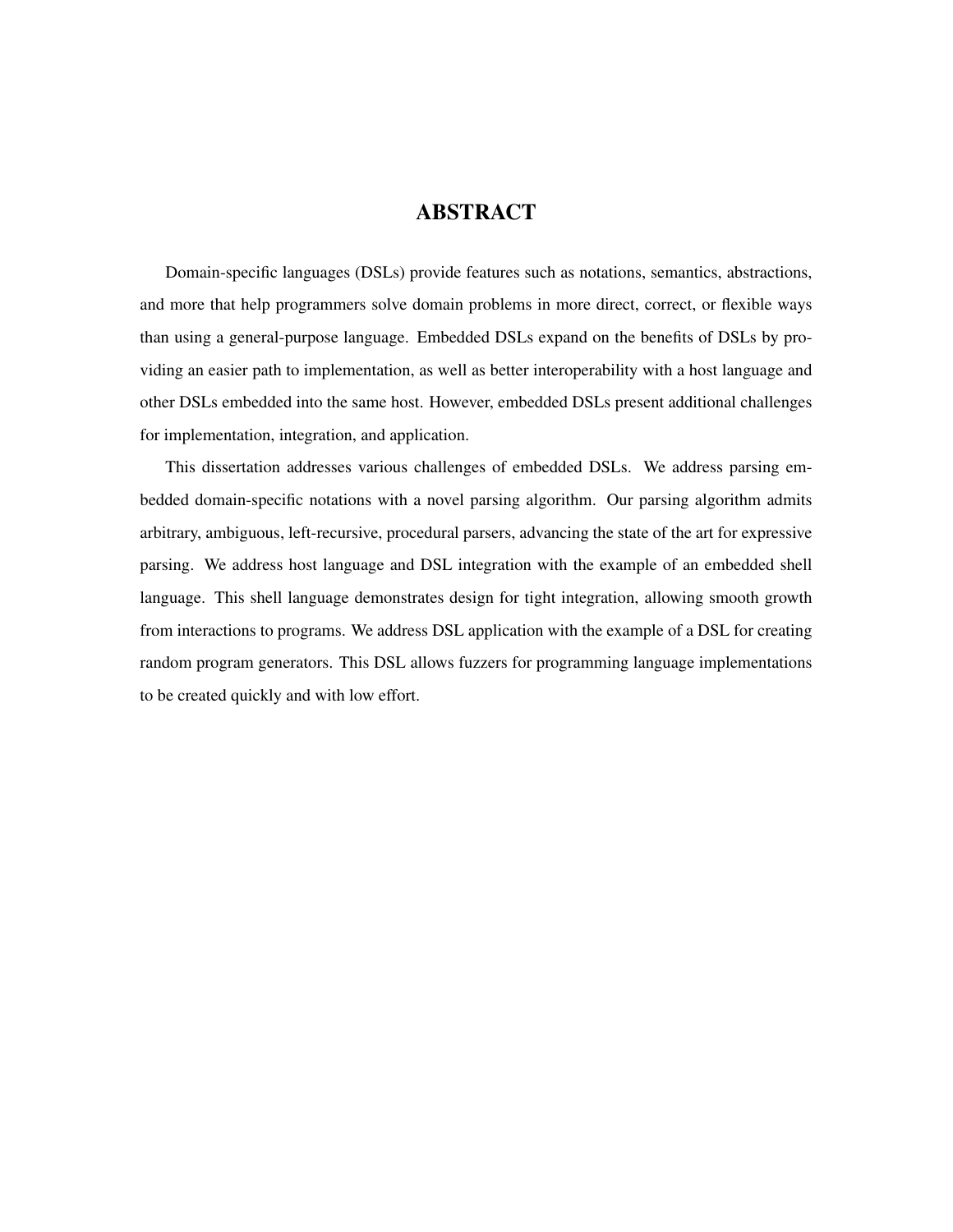# **CONTENTS**

|                  | <b>CHAPTERS</b>                                               |                         |
|------------------|---------------------------------------------------------------|-------------------------|
| 1.               |                                                               | 1                       |
| $\overline{2}$ . | <b>EXPRESSIVE PARSING WITH DELIMITED CONTINUATIONS </b>       | $\overline{\mathbf{4}}$ |
|                  | 2.1<br>2.2                                                    | 5<br>6                  |
|                  |                                                               | 11                      |
|                  |                                                               | 11<br>14                |
|                  | 2.4.2                                                         | 17                      |
|                  | 2.4.3<br>2.4.4 Parser Profusion and Dynamic Extension         | 18<br>19                |
|                  | 2.5.1                                                         | 20                      |
|                  | 2.5.2<br>2.5.3                                                | 21                      |
|                  | 2.5.4                                                         | 22                      |
|                  | 2.6.1                                                         | 23                      |
|                  | 2.6.3                                                         |                         |
|                  | 2.6.4                                                         |                         |
|                  | $\cdots \cdots 26$                                            |                         |
| 3.               | <b>RASH: FROM RECKLESS INTERACTIONS TO RELIABLE PROGRAMS </b> | 37                      |
|                  | 3.1<br>3.2                                                    | 38<br>39                |
|                  |                                                               | 45<br>45                |
|                  |                                                               | 46                      |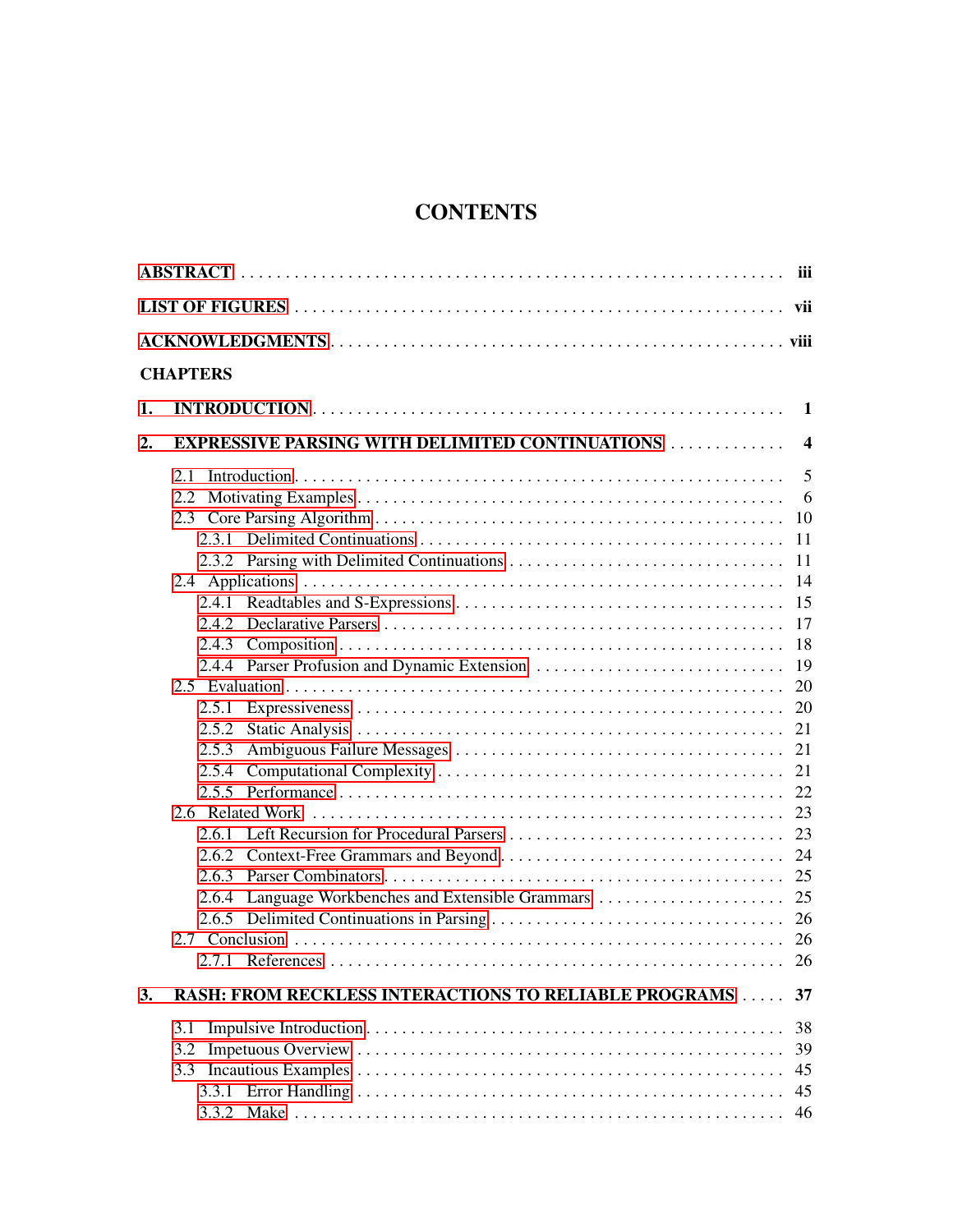|    | 341                                                   | 47 |
|----|-------------------------------------------------------|----|
|    |                                                       | 49 |
|    |                                                       | 51 |
|    |                                                       | 53 |
|    |                                                       |    |
|    |                                                       | 56 |
|    |                                                       | 58 |
|    | 3.6.1                                                 |    |
|    | 3.6.2                                                 | 58 |
|    | 3.6.3                                                 |    |
|    |                                                       |    |
|    |                                                       |    |
|    |                                                       | 61 |
|    |                                                       |    |
| 4. | <b>GENERATING CONFORMING PROGRAMS WITH XSMITH </b>    | 63 |
|    |                                                       | 63 |
|    |                                                       | 65 |
|    |                                                       | 67 |
|    |                                                       |    |
|    |                                                       | 68 |
|    |                                                       | 68 |
|    |                                                       | 68 |
|    |                                                       | 69 |
|    |                                                       | 69 |
|    |                                                       | 70 |
|    |                                                       | 70 |
|    |                                                       | 71 |
|    | 4.3.4 Unspecified and Implementation-Defined Behavior | 71 |
|    |                                                       | 71 |
|    |                                                       | 71 |
|    |                                                       |    |
|    |                                                       |    |
|    |                                                       | 73 |
|    |                                                       | 73 |
|    |                                                       | 73 |
|    |                                                       | 73 |
|    |                                                       | 74 |
|    |                                                       | 74 |
|    |                                                       | 74 |
|    |                                                       | 74 |
|    | 4.3.8.1                                               | 75 |
|    | 4.3.8.2                                               | 75 |
|    |                                                       | 75 |
|    | 4.3.9.1                                               | 75 |
|    | 4.3.9.2                                               | 75 |
|    |                                                       | 76 |
|    |                                                       | 76 |
|    |                                                       |    |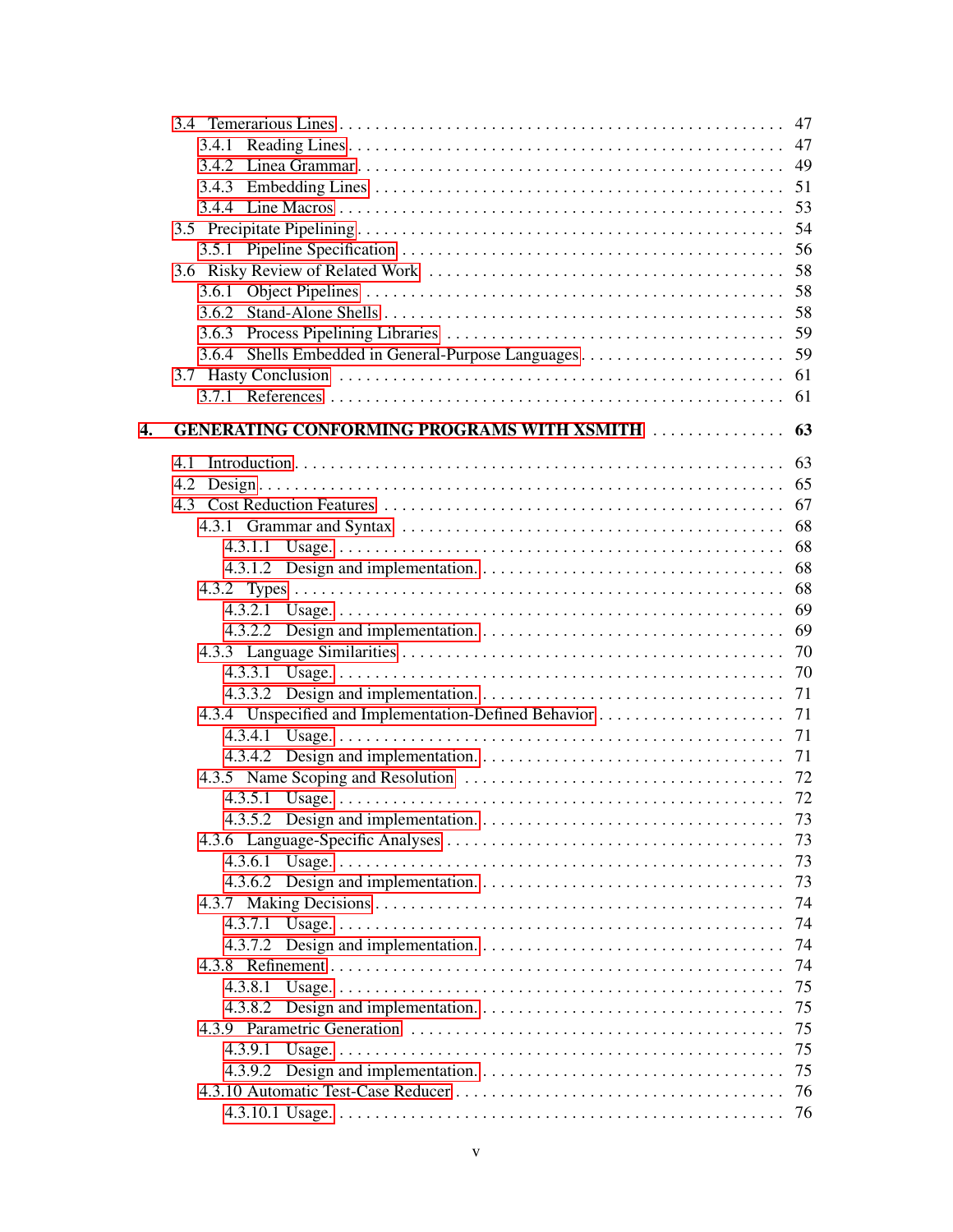|    |         | 76 |
|----|---------|----|
|    |         | 77 |
|    |         | 77 |
|    |         | 78 |
|    |         | 78 |
|    |         | 78 |
|    |         | 79 |
|    |         | 79 |
|    | 4.5.3   | 80 |
|    |         | 81 |
|    |         | 81 |
|    |         | 81 |
|    | 4.5.4.3 | 81 |
|    | 4.5.4.4 | 82 |
|    | 4.5.4.5 | 82 |
|    |         | 83 |
|    |         | 83 |
|    |         | 84 |
|    |         | 84 |
|    |         | 84 |
|    |         | 85 |
|    |         | 86 |
|    |         | 86 |
|    | 4.7.1   | 86 |
|    | 4.7.2   | 87 |
|    | 4.7.3   | 88 |
|    |         | 88 |
|    |         | 88 |
|    | 4.8.1   | 89 |
| 5. |         | 95 |
|    |         | 95 |
|    | 5.2     | 96 |
|    |         | 98 |
|    |         | 99 |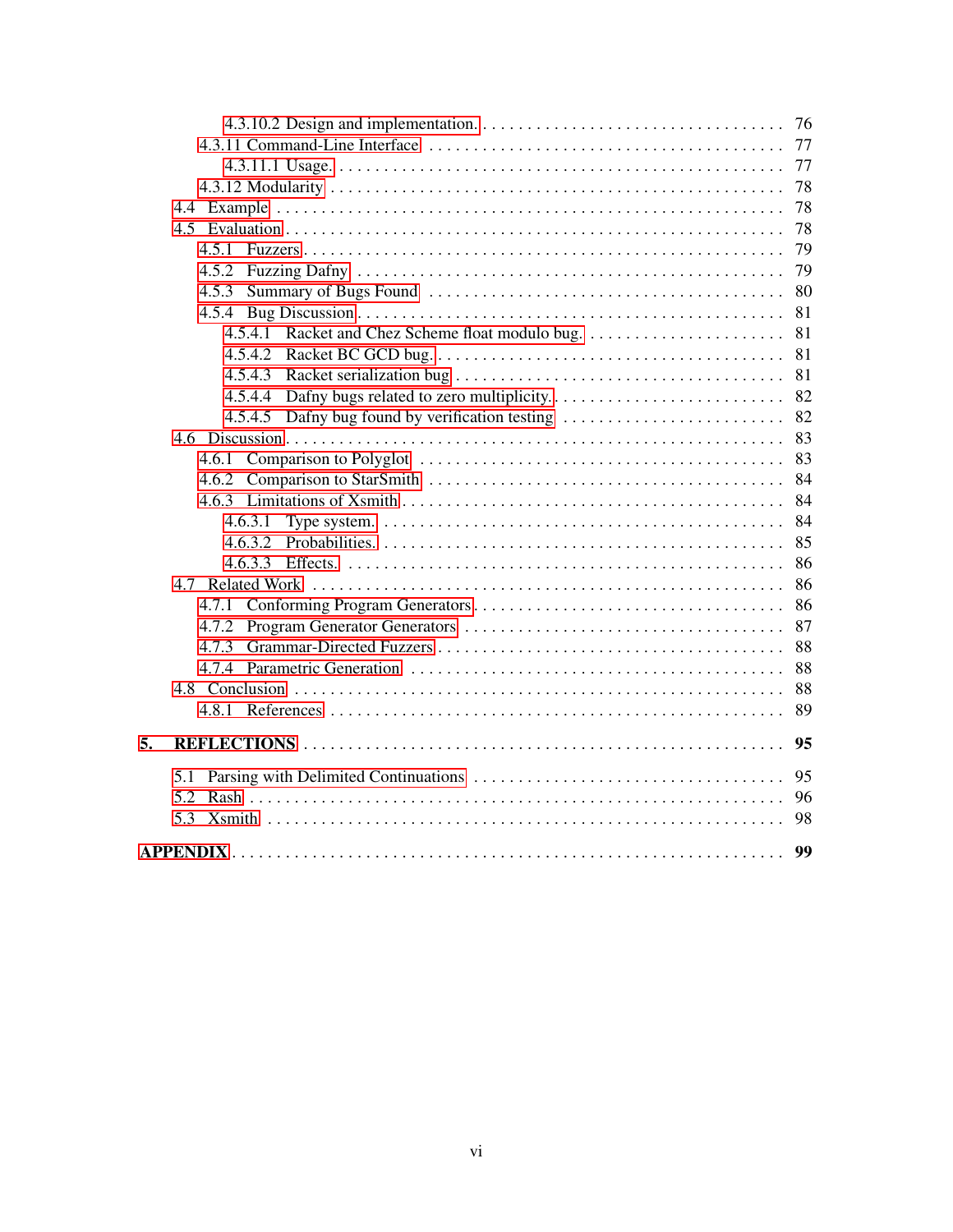# LIST OF FIGURES

| 2.1 |  |
|-----|--|
| 2.2 |  |
| 2.3 |  |
| 2.4 |  |
| 2.5 |  |
| 2.6 |  |
| 2.7 |  |
| 2.8 |  |
| 4.1 |  |
| 4.2 |  |
| 4.3 |  |
| 4.4 |  |
| 4.5 |  |
| 4.6 |  |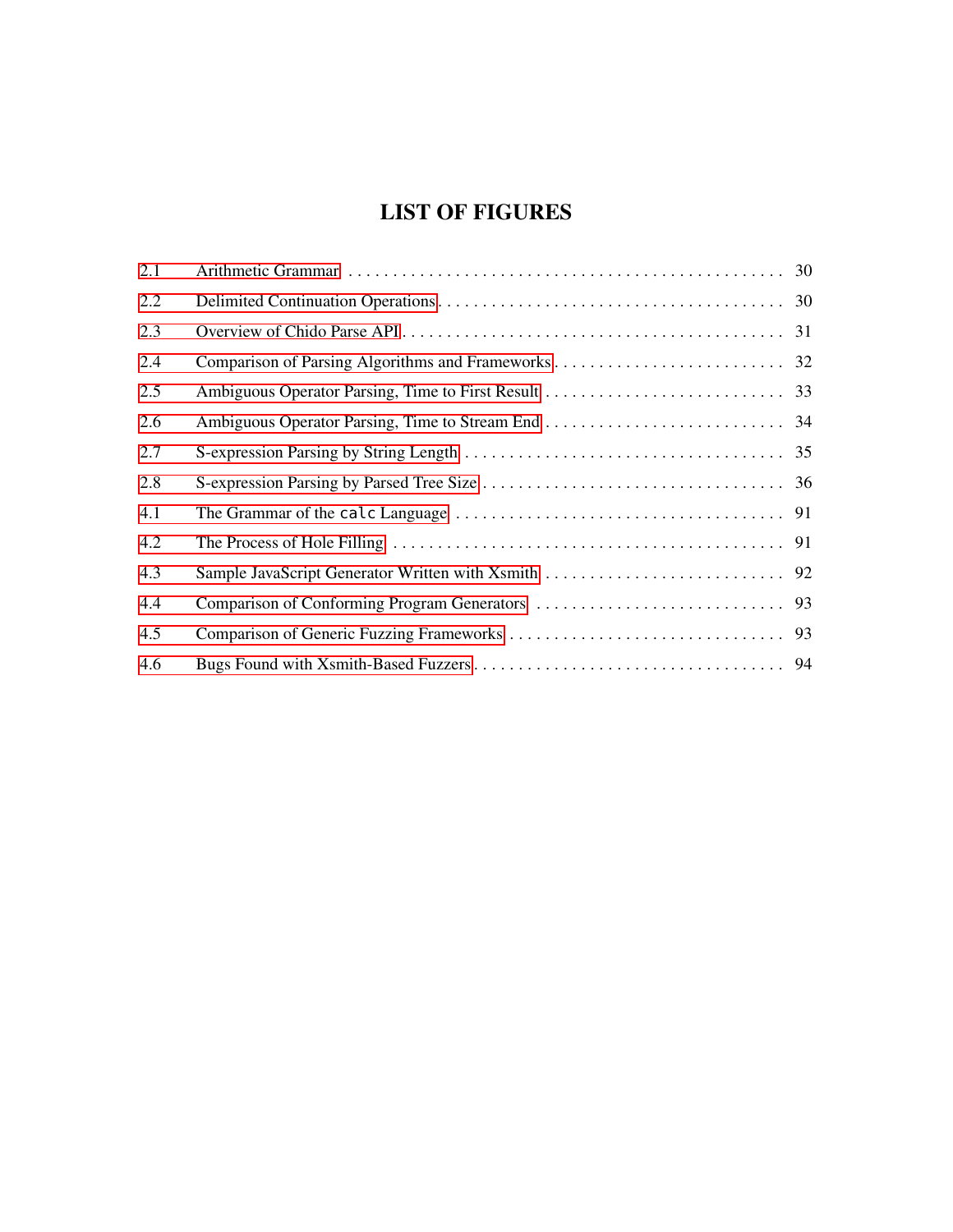## ACKNOWLEDGMENTS

There are many people to thank for their support to complete this dissertation. First, I want to thank my advisors Matthew Flatt and Eric Eide, who have taught me how to undertake research and scholarly writing. I want to thank the other members of my committee, John Regehr, Vivek Srikumar, and Tijs van der Storm, for their time and effort through my process of satisfying degree requirements. I want to thank Michael Adams for his time and mentorship. I want to thank my collaborators on the Xsmith project: Sorawee Porncharoenwase, Pierce Darragh, and Guy Watson. I want to thank my peers in graduate school for their support and camaraderie: Michael Ballantyne, Xiangqi Li, Jubi Taneja, and Chris Brooks.

On a more personal note, I want to thank my parents, Paul Hatch and Rebecca J. Hatch, and my siblings Rebecca Beck, Tina Hatch, Nathan Hatch, and Sarah Thompson, who have had an indelible impact on my life, including instilling in me a great interest in education. I want to thank my wife Rebecca M. Hatch for her continual support throughout my time in graduate school. I want to thank my toddler son Benjamin Hatch, who has given me extra motivation to actually finish, and who lately likes to go up to a keyboard, press the keys, and say "I'm working on my dissertation." Finally I want to thank God, who has blessed me with, among countless other things, the ability and opportunity to obtain a doctorate degree.

Thank you all.

This material is based upon work supported by the National Science Foundation under grant number 1526324, grant number 1823244, and grant number 1527638.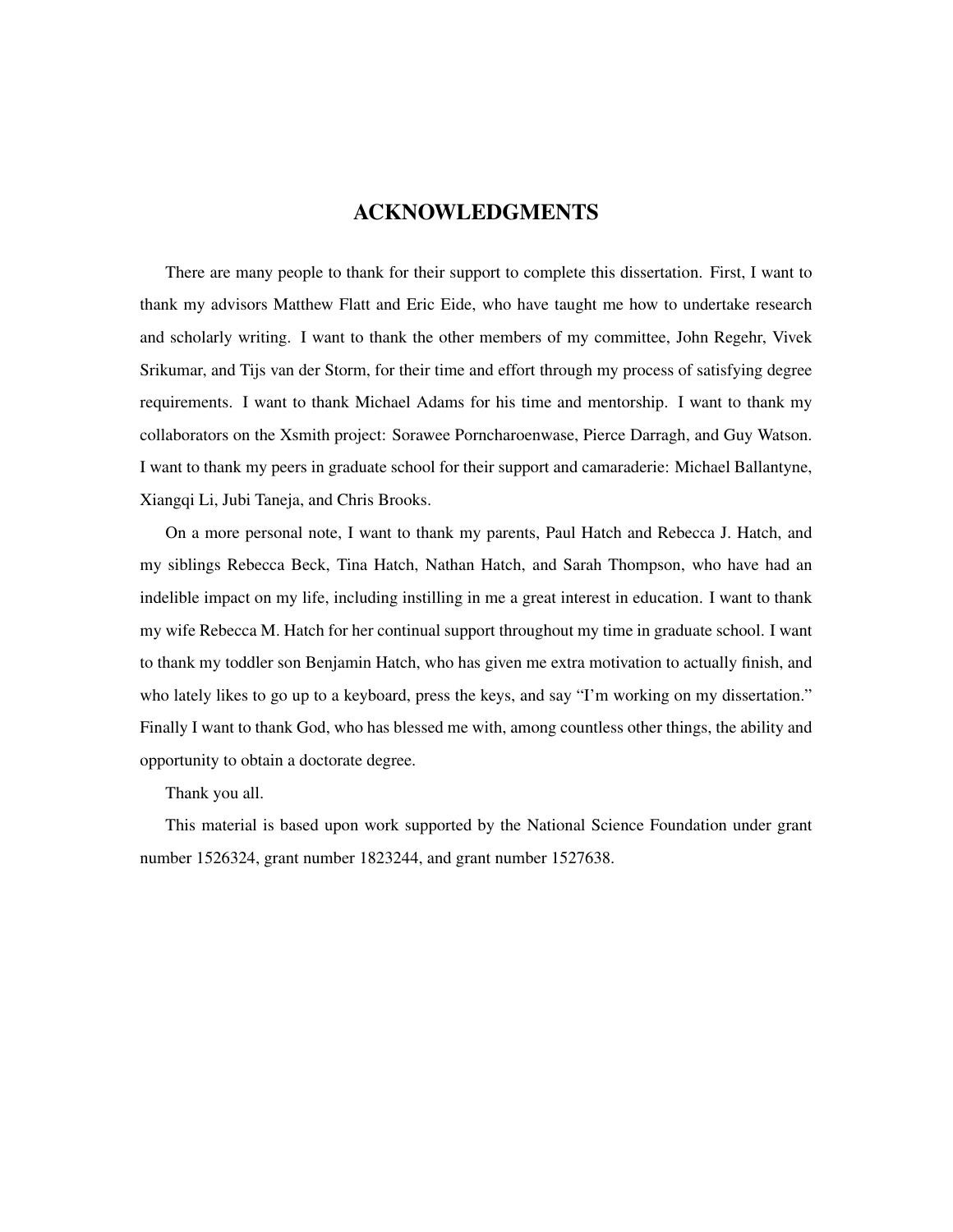## CHAPTER 1

## INTRODUCTION

<span id="page-9-0"></span>A domain-specific language (DSL) provides programmers with a framework for solving problems limited to a particular problem domain rather than being a general-purpose tool. A DSL may provide domain-specific notations, semantics, data structures, or abstractions, or any combination of these features. DSLs may be created for various purposes, such as to improve programming convenience, program correctness, program legibility, programmer productivity, or accessibility to domain experts who are not programming experts.

While DSLs may be written as stand-alone languages, DSLs often need to communicate with general-purpose languages (GPLs) or rely on general-purpose features as part of the language such as control flow or data structures. Embedded DSLs (EDSLs) solve this problem by being embedded directly into a GPL. This embedding allows EDSLs to share components with the host GPL, easing DSL development, communication between the DSL and the host, and even fine-grained mixing of the DSL and the host within a single file, module, or expression. Because embedding eases these concerns, it also allows multiple DSLs to be mixed together with much greater ease.

While EDSLs provide many benefits, they also pose some challenges. Parsing is more complicated when dealing with the concrete syntax of a composite language with multiple notations. Identifying useful domain targets, designing DSLs, and implementing them is a challenge requiring expertise in problem domains as well as in programming language design and implementation. Even when a good domain and language design are known, it can be challenging to design a good embedding of a DSL within a host language.

This dissertation advances knowledge in language-oriented programming in the implementation, integration, and application of domain-specific languages. We explore the implementation of DSLs through a novel parsing algorithm that improves the expressiveness and flexibility in the concrete syntax of DSLs. We explore the integration of DSLs through Rash, a command language that allows shell commands and Racket functions to be mixed at the expression level. We explore the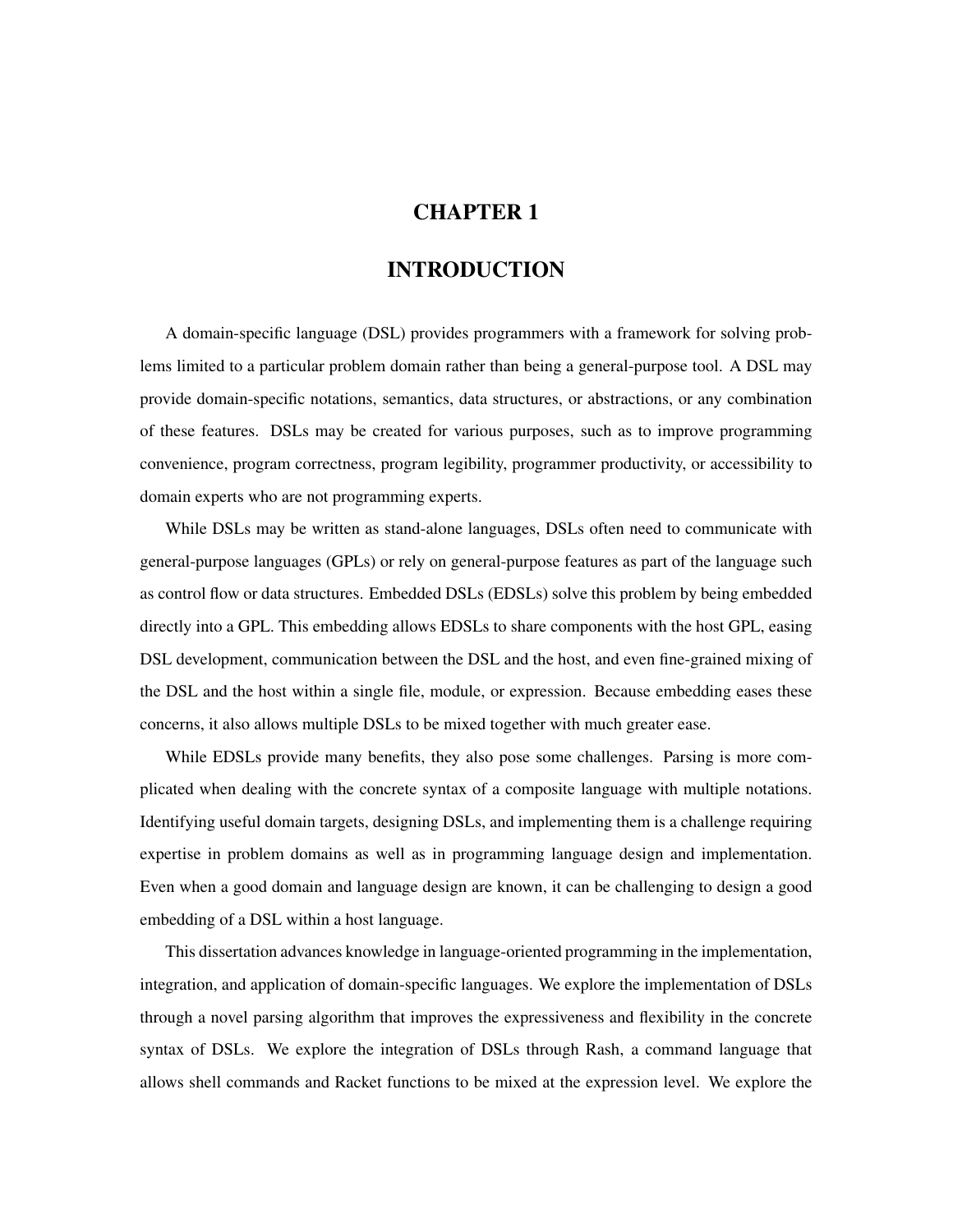application of DSLs through Xsmith, a DSL for defining automatic program generators for testing language implementations.

In our first project we design and implement a parsing system that allows improved expressivity and compositionality of domain-specific and general-purpose programming syntax. While parsing is a problem as old as programming, it still poses significant challenges for defining and mixing domain-specific notations. Our algorithm is the first parsing algorithm to support arbitrary parsing procedures, including left-recursive procedures, as parsing productions; to support data-dependent and other context sensitive constructions; to support the full class of context-free grammars, including ambiguous grammars; to support dynamic extensibility; and to support grammar definition and composition with any mix of ad hoc procedures, parser combinators, and declarative formats like Backus-Naur Form (BNF). Other algorithms lack support for many of these features, making the definition and composition of many notations difficult, impractical, or impossible. Our algorithm includes a novel method of handling the left-recursion problem in parsing by using first-class delimited continuations. We implement this algorithm as a Racket library called Chido Parse.

Our second project, Rash, is a command language embedded in the general-purpose language Racket. Command languages like the Bourne Shell provide users the ability to richly interact with computing environments, and allow users to capture those interactions and convert them into reusable programs. However, there are tensions between interactive conveniences and features needed for reliable, maintainable programs. Typically, command languages allow convenient interactions and growth to scripts that are near-literal transcriptions of interactions, but fail to allow a gradual and full growth from these simple scripts to larger programs. Rash provides a pipeline semantics that allows extensible, fine-grained mixing of operating system subprocesses and Racket functions. Additionally, Rash provides a concrete syntax that allows the recursive mixing of line-oriented shell-style code and Racket code. Rash allows a smooth path for interactions to grow not only to simple scripts, but into full programs that can utilize all Racket features.

The goal of our third project is to develop a domain-specific language for programming language implementation fuzzing. Fuzzers are helpful in finding bugs that developers, test suites, and type systems have missed. However, many fuzzers can only find limited sets of shallow bugs, such as crashing bugs in early stages of parsing or input analysis. Fuzzers that produce grammatically and semantically valid inputs can find deep bugs that pass many layers of validation code, and differential testing provides an oracle for a much broader class of bugs than simply detecting crash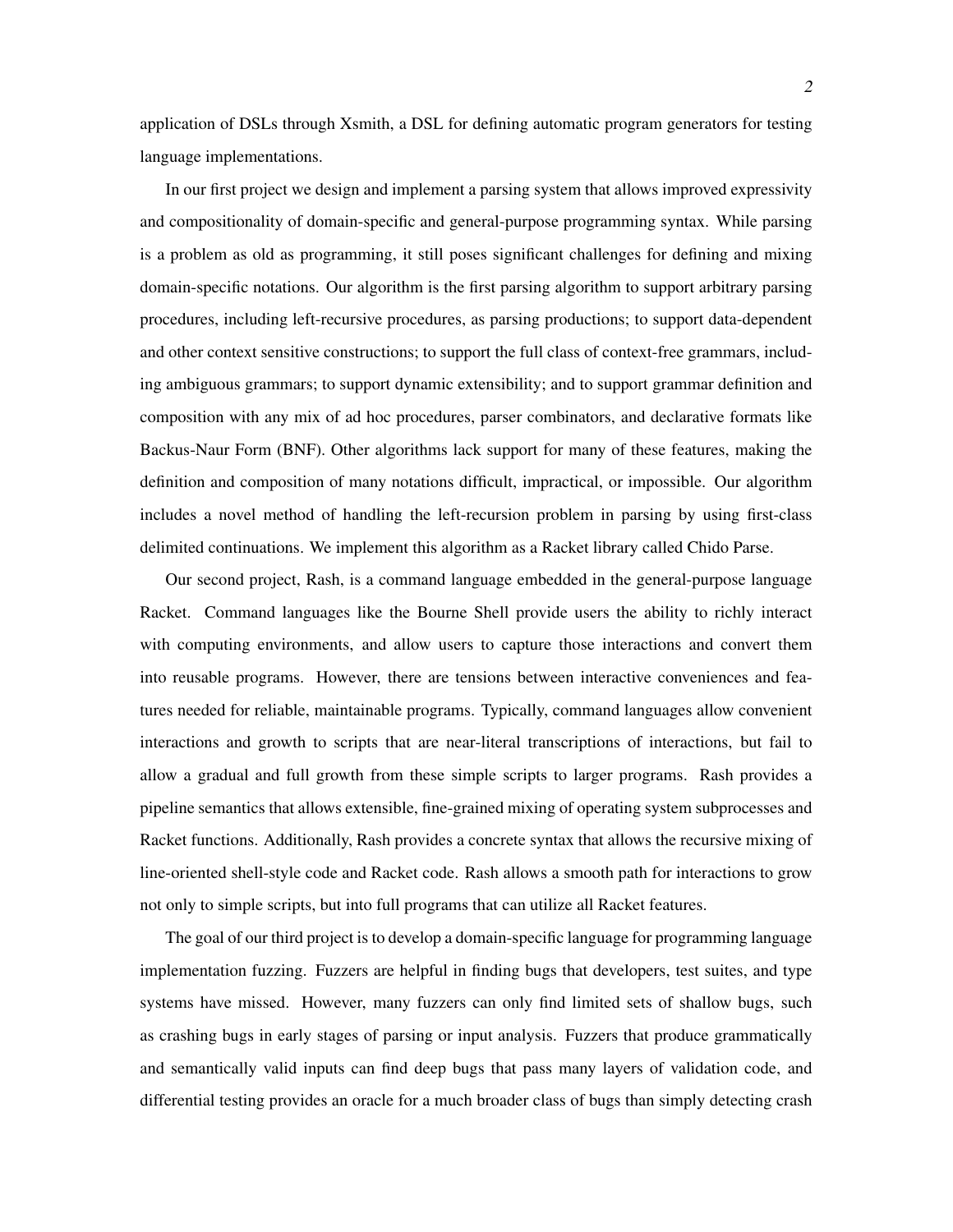bugs. But fuzzers that produce tests to be useful in differential testing are difficult and expensive to build. We propose a domain-specific language called Xsmith for building highly effective fuzzers for programming languages. Xsmith allows users to specify their language's grammar, type system, and other rules to create a fuzzer that produces valid, deterministic programs. These fuzzers are cheap to write with few lines of code, but are capable of finding deep bugs.

These projects advance the state of the art in the implementation, integration, and application of embedded domain-specific languages. By admitting arbitrary, ambiguous, left-recursive, procedural parsers, Chido Parse advances the state of the art for expressive parsing for embedded and mixed notations. Rash demonstrates the design for tight integration of an embedded shell, allowing smooth growth from interactions to programs. Xsmith applies EDSL techniques to allow fuzzers to be implemented with low cost.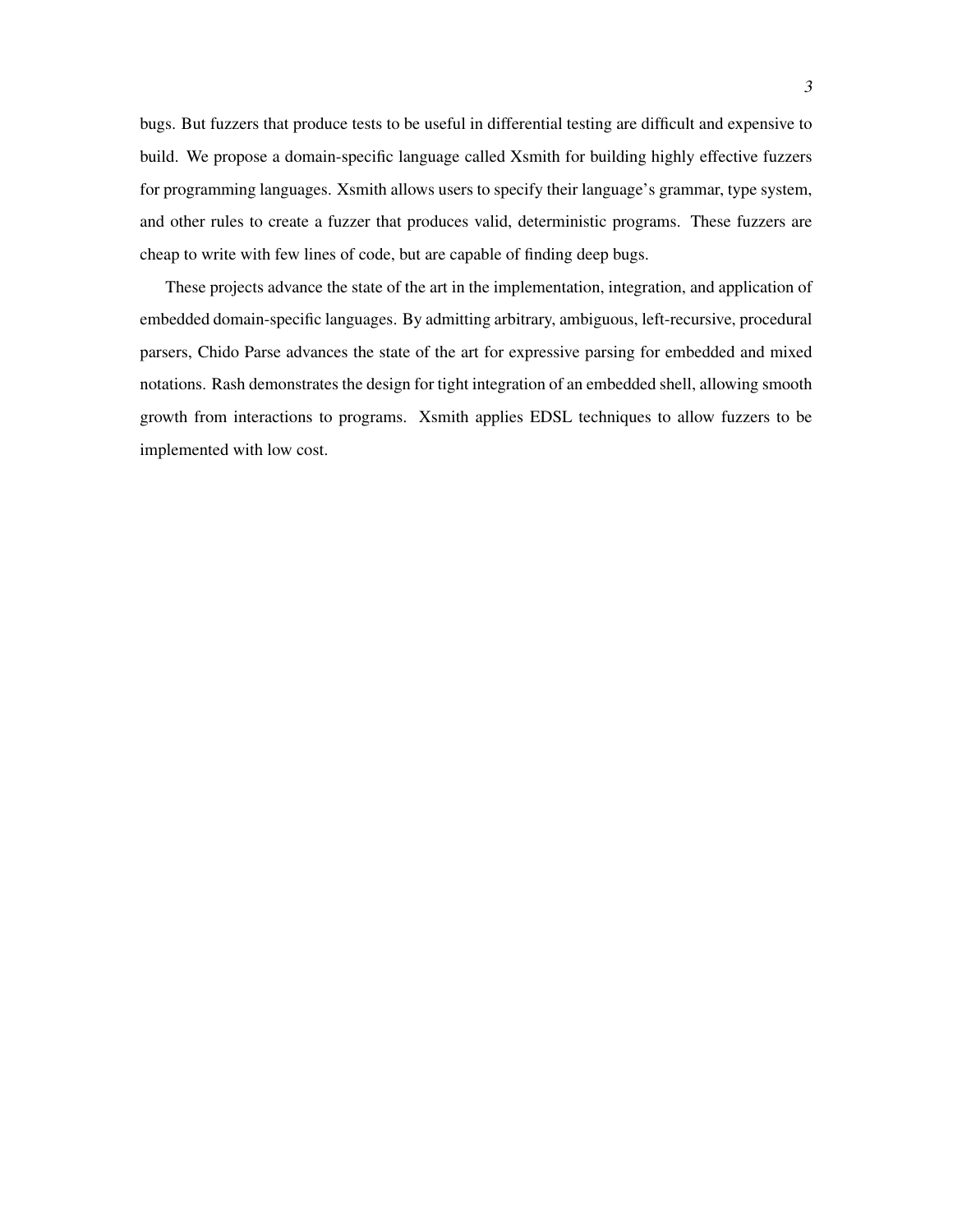## CHAPTER 2

# <span id="page-12-0"></span>EXPRESSIVE PARSING WITH DELIMITED CONTINUATIONS

When creating embedded DSLs, any custom notation is constrained by parsing technology. Different parsing technologies support different language classes, and provide different expressive affordances to programmers. Different parsing systems also have very different attributes and affordances when considering language composition. If a custom notation and the host notation are to be mixed together, a composite parser must be created. While a single composite parser may be written, it requires more effort than simply composing two parsers where possible. Also, writing composite parsers from scratch rather than composing existing parsers does not scale to composing several languages (all together or in pairs).

Recursive descent parsers can handle context-sensitive grammars, they can be written in a direct, procedural style, and they can be extended easily with new parsing procedures—even dynamically. However, recursive descent parsers do not support all context-free grammars, at least not in a direct and extensible form, because they do not support ambiguous or left-recursive grammars.

Generalized parsing algorithms like GLL [\(Scott and Johnstone 2010\)](#page-34-2), meanwhile, support all context-free grammars, including ambiguous and left-recursive grammars, they allow for flexible grammar composition, and they support declarative interfaces like Backus Naur Form (BNF) [\(Mc-](#page-34-2)[Cracken and Reilly 2003\)](#page-34-2). Then again, GLL is limited to context-free grammars, while many constructs used in programming languages are not context-free. While procedural recursive descent and GLL offer complimentary strengths, they have not previously been composable due to the left-recursion problem.

Our novel parsing algorithm in Chido Parse combines the benefits of recursive descent parsing and GLL parsing. To handle left recursion and ambiguity with procedural parsing, the algorithm captures and schedules delimited continuations to resolve dependency cycles and to explore alternative parses. Chido Parse supports the entire class of context-free grammars and beyond, while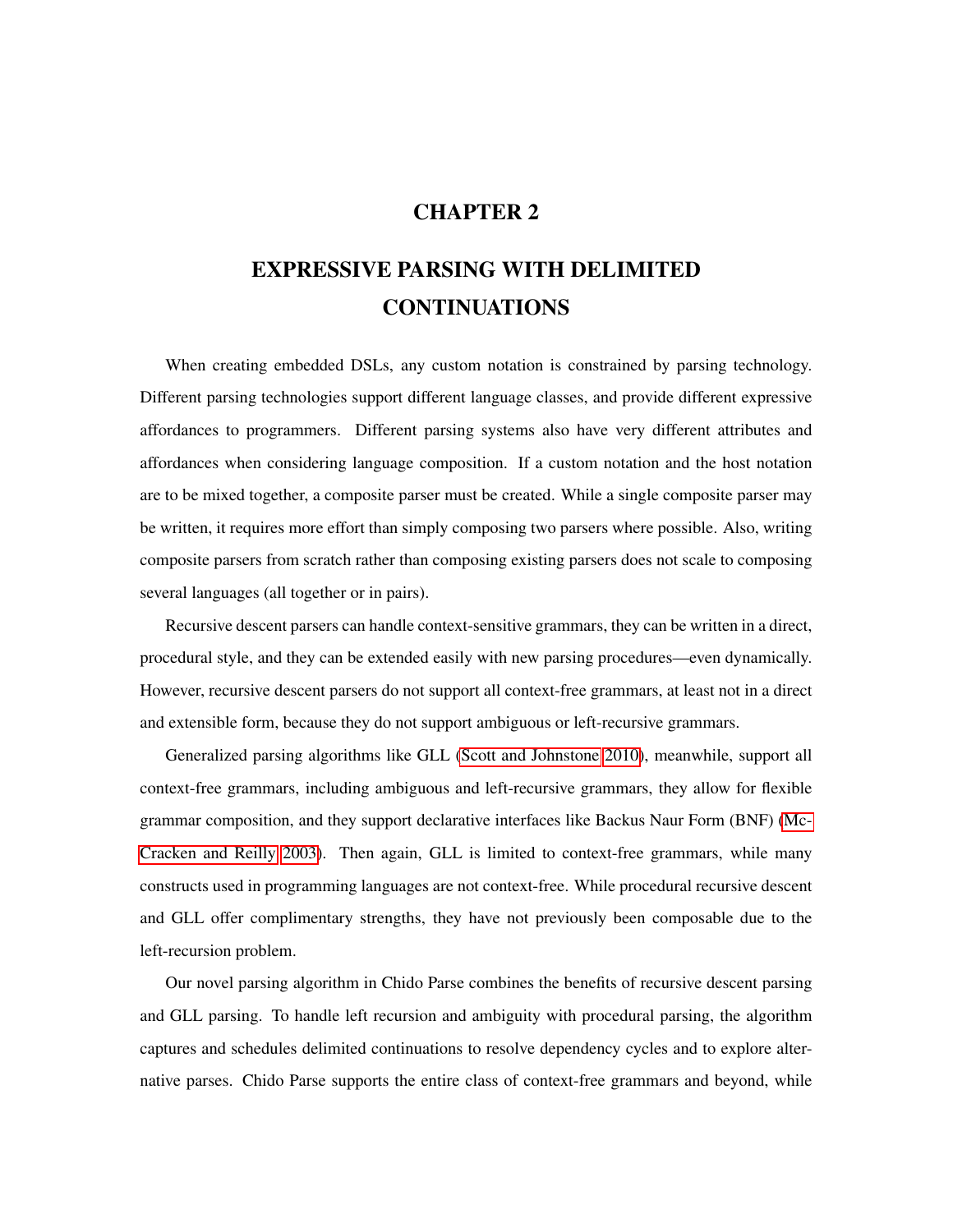allowing programmers to write and compose parsers using any mix of parser combinators, declarative formats, and ad hoc procedures. The algorithm thus supports the entire class of context-free grammars and beyond, while allowing programmers to write and compose parsers using any mix of parser combinators, declarative formats, and ad hoc procedures.

## 2.1 Introduction

<span id="page-13-0"></span>Procedural recursive descent parsing is a simple strategy that has many benefits. First, programmers use the parsing system by simply writing procedures in their programming language of choice. Second, the parsing system can provide easy hooks for extension. For example, Racket's S-expression parser uses a *readtable*, which is a table mapping short character prefixes to parsing procedures, and users can create new parsers by extending the current readtable with custom procedures. Finally, procedural parsing systems can support dynamic extension. For example, Racket's default S-expression parser includes a #reader production, which causes the parser to dynamically load a new module that is named by the next token; that module supplies a parsing procedure to continue reading from the current input stream. Using this mechanism, programmers can extend the grammar of their language on the fly, without needing to create separate modules for every combination of parsers.

Although it has several benefits, classical procedural parsing also has significant limitations. Procedural parsers are easy to compose in series, but they are difficult to compose as alternates; some framework is required to determine which procedure is appropriate to use at a given point in the input stream. This weakness is reflected in the traditional readtable API, which dispatches to a parsing procedure based on a one- or two-character lookahead. A two-character lookahead is not even good enough for Racket's base syntax, which includes both #reader and #rx forms; parsers for those forms must be implemented within a single procedure in Racket's parser. Also, while procedural recursive descent parsers can parse languages outside the formal category of context-free grammars, they cannot parse all context-free grammars conveniently. Left-recursive grammars, including grammars with the natural specification of infix operators, would cause infinite recursion if they were expressed directly in recursive descent.

In contrast to recursive descent parsers, generalized parsing systems such as GLL [\(Scott and](#page-34-2) [Johnstone 2010\)](#page-34-2) and GLR [\(Tomita 1985\)](#page-34-2) support the full range of context-free grammars, including ambiguous and left-recursive grammars. Additionally, because context-free grammars are closed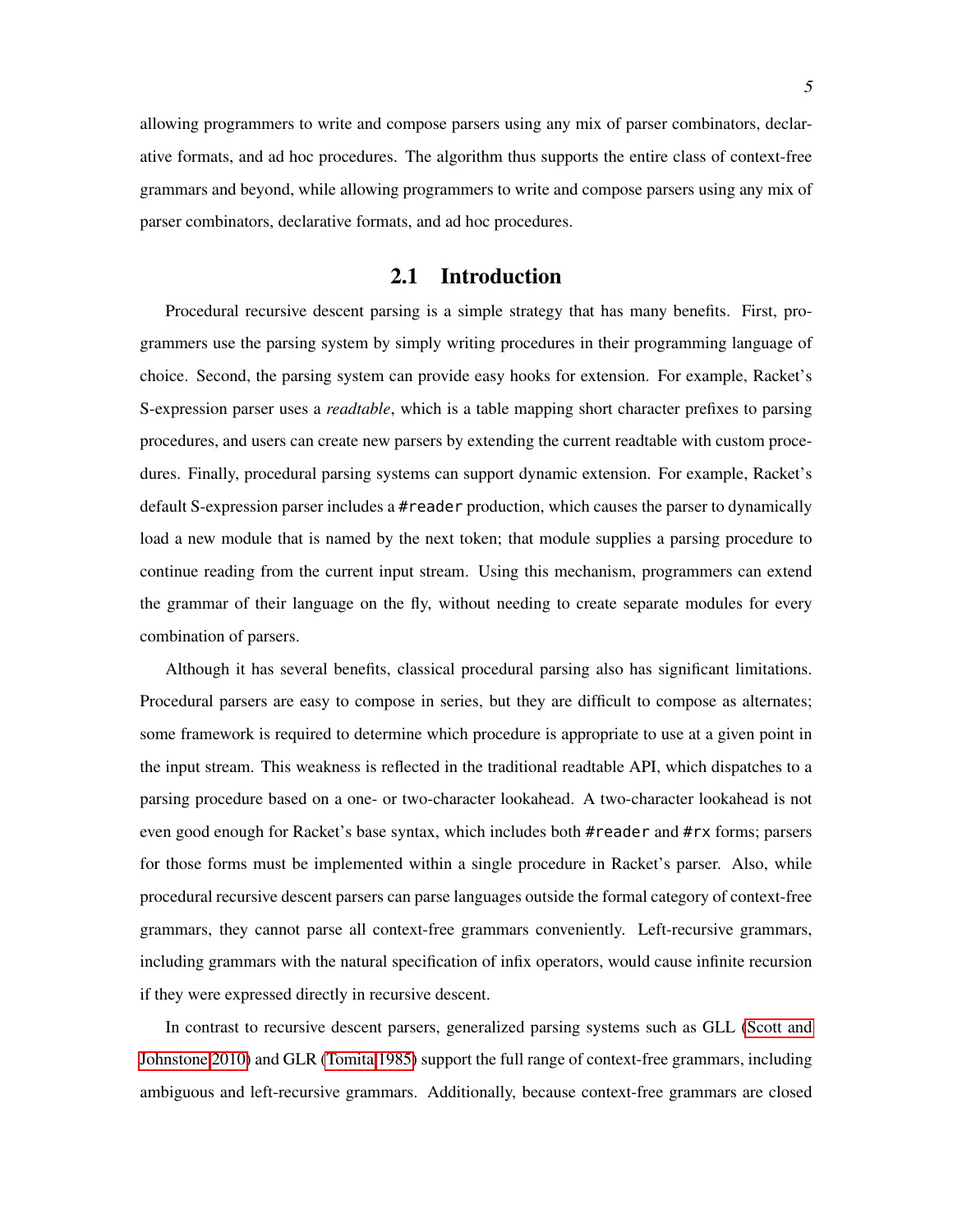under union, concatenation, and repetition, generalized systems based on context-free grammars support rich composition capabilities. But while these systems support the entire set of context-free grammars, they do not support context-sensitive grammars, which are needed by features of many popular programming languages. For example, the off-side rule used by Haskell and Python and the @-expression notation used in Racket's documentation system are both context-sensitive. While there are some extensions to GLL and GLR to support some context-sensitive languages, they also do not support embedding existing or custom parsing procedures into a grammar, like the dynamic grammar extension of Racket's #reader.

Our new parsing system, Chido Parse, is organized as an extended GLL to combine the benefits of GLL with the benefits of procedural parsing. It allows procedures as parser productions, and it uses delimited continuations [\(Danvy and Filinski 1990; Felleisen 1988; Sitaram 1993\)](#page-34-2) to detect and manage left recursion in procedural sub-parsers. To handle ambiguity, parsers can return multiple parse derivations, and a tentative result from a parsing alternative can be discarded if it does not succeed in later sequential combinations. By admitting arbitrary, ambiguous, left-recursive, procedural parsers, Chido Parse achives expressiveness beyond that of existing parsing systems.

Our main contributions are the following:

- ' A new method for allowing left recursion, including hidden left recursion, in procedural parsing by using delimited continuations.
- ' A generalization of the recursive descent and GLL algorithms to allow grammar productions to be defined by arbitrary procedures.
- ' A concrete implementation of this system as a library called Chido Parse.
- ' A demonstration that this new algorithm and library improve on the state of the art for the creation of composable and extensible grammars for programming languages, discussed in [Section 2.6.1.](#page-28-1)

## 2.2 Motivating Examples

<span id="page-14-0"></span>As a running example for this section, we will discuss an infix arithmetic expression grammar. We will begin with just basic components, and eventually reach a language with the grammar shown in [Figure 2.1,](#page-38-0) capable of parsing expressions such as  $3*7^6+5$ .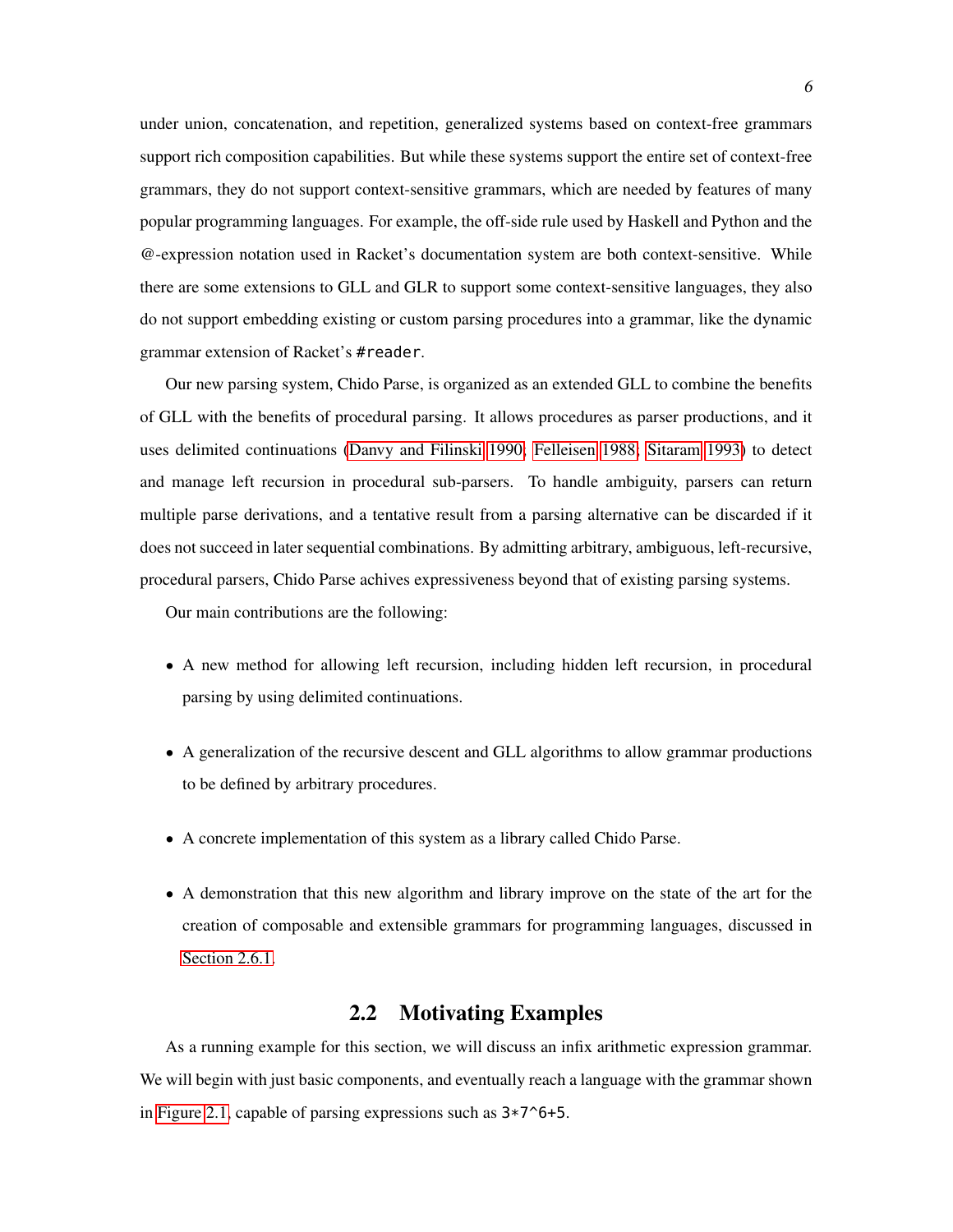A recursive descent parser is a function from an input stream, which is called a *port* in Racket terminology, to a parse derivation, typically an S-expression enriched with source-location information in Racket. To fit into the Chido Parse framework, a parsing function must be wrapped with proc-parser. Procedural parsers may dispatch to other parsers using parse\*-direct, and extract parse results from returned derivations using d-result. Parse derivation objects are assembled with the d constructor, which accepts a semantic result as well as optional keyword arguments for subderivations or derivation end locations using Racket's #:keyword syntax.

```
(define plus
  ;; The functions `proc-parser`, `parse*-direct`, `d`, and functions
  ;; prefixed with `d-` are part of the Chido Parse API.
  (proc-parser
  (λ (in)
     ;; Parse an expression, an operator, and an expression in sequence.
     (define l (parse*-direct in expression))
     (define op (parse*-direct in "+"))
     (define r (parse*-direct in expression))
     ;; The `d` function constructs a derivation, and optionally
     ;; includes sub-derivations with the `#:ds` keyword.
     (d (list 'plus (d-result l) (d-result r)) #:ds (list l op r)))))
```
Note that throughout the chapter, we will insert snippets of Racket code to demonstrate parsing ideas discussed. While the snippets of code use somewhat abbreviated names, the code is otherwise real working code. Because working code often includes details unrelated to the discussion at hand, and to help familiarize the reader with Racket code and the Chido Parse API, we include code comments to help the reader understand the core ideas of each example. Instead of writing parsing functions completely by hand, they can be constructed with combinators. Chido Parse provides combinators such as sequence, repetition, alt-parser, not-parser (which succeeds when the parser given to it fails), and peek-parser (which parses ahead but returns a derivation that consumes no input).

```
;; The `alt-parser`, `kleene-plus`, and `char-range-parser` functions
;; are provided by Chido Parse.
(define expression (alt-parser plus number))
(define number (kleene-plus (char-range-parser "09")))
```
The above example is left recursive, because (parse\*-direct in expression) leads back to the plus parser via (alt-parser plus number). In a naïve implementation of procedural parsing, this left recursion would cause an infinite loop. By capturing first-class delimited continuations, Chido Parse detects the left-recursive dependency cycle, de-schedules the procedural plus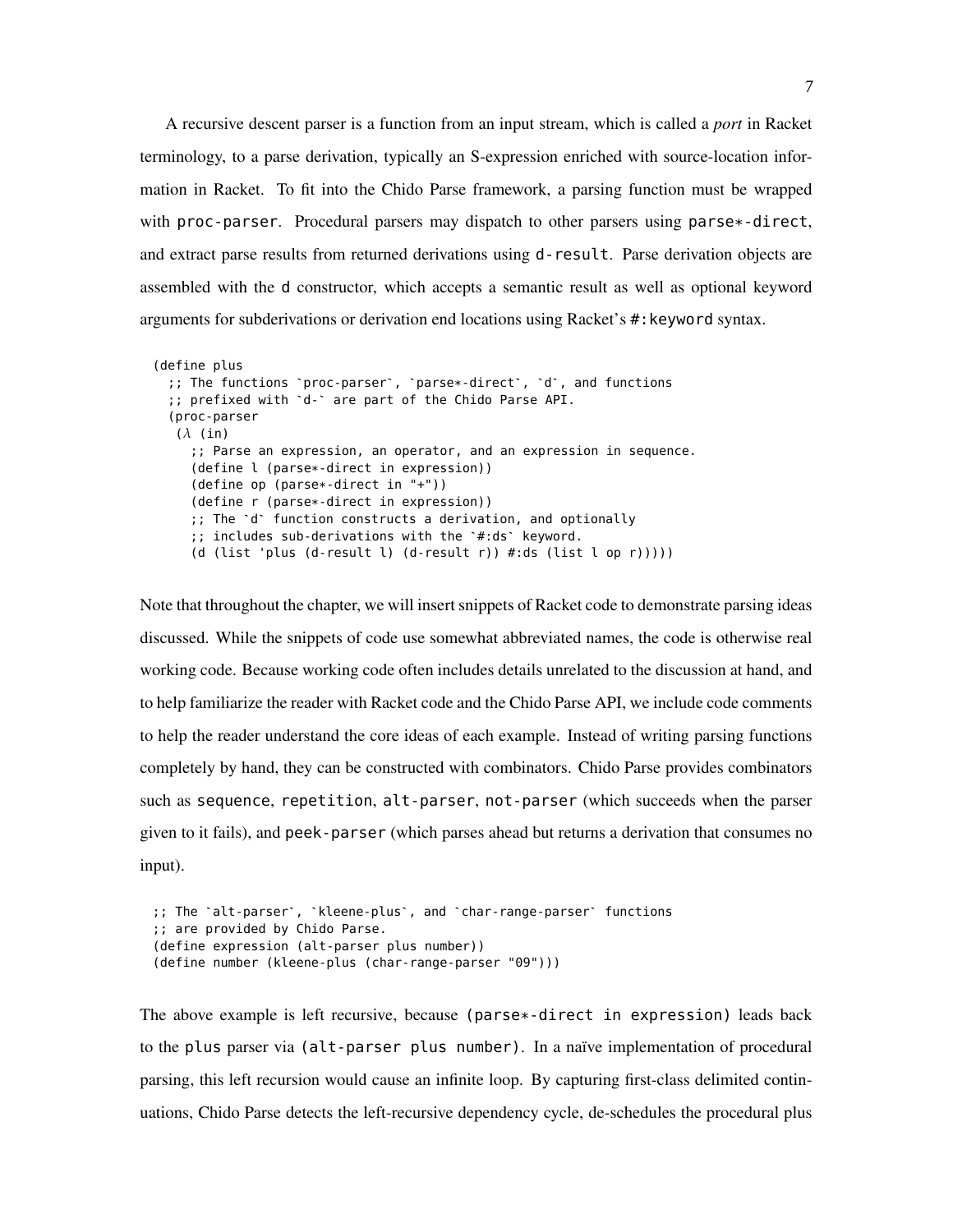parser, and schedules the number parser to resolve the cycle. When there is a cycle that can not be broken, Chido Parse detects it and fails the cyclic parser, rather than looping indefinitely.

Even with left recursion handled automatically, the example expression parser has an issue: it implements an ambigious grammar, because the plus operator can be treated as either left- or right-associative. If we add other operators, we will add further ambiguity due to a lack of operator precedence.

Chido Parse allows ambiguous grammars, and its parse\* function returns a lazy stream of parse results, so the example parser so far is not necessarily wrong. Usually a single result is desirable, however, rather than a parse forest. Worse, ambiguous operator precedence and associativity makes the number of parse results exponential in the number of operator uses! To have an efficient parser that returns a single canonical result, Chido Parse lets a programmer filter ambiguity at its source with disambiguation filter [\(Klint and Visser 1994\)](#page-34-2) [\(Brand et al. 2002\)](#page-34-2) combinators such as derivation-filter:

```
(define filtered-plus
  ;; The `derivation-filter` function is a combinator from Chido Parse.
  (derivation-filter plus
    ;; Filter to make a right-associative variant of `plus`.
    ;; This checks that the parser used to build the
    ;; leftmost subderivation was not the `plus` parser.
    (λ (d) (not (equal? (d-parser (first (d-subderivations d)))
                        plus))))
```
For many grammars, it is nice to simply write in a declarative notation like an extended Backus-Naur form. Below is an example use of a BNF-in-S-expressions embedded DSL, where optional #:keyword syntax allows declarative specification of precidence and associativity.

```
;; The `define-bnf` macro is provided by Chido Parse.
(define-bnf expression-grammar
 ;; This is an alternative definition of the `expression` parser
  ;; in a BNF-like form encoded in S-expressions.
  [expression [number]
             [expression "+" expression
                         #:associativity 'left]
              ;; Each clause here represents an alternate sequence,
              ;; with optional keyword arguments for disambiguation.
              [expression "*" expression
                         #:associativity 'left
                          #:precedence-greater-than "+"]
              [expression "^" expression
                          #:associativity 'right
                          #:precedence-greater-than "*"]])
```
Several non-procedural parsing systems, such as GLL and GLR, admit left-recursive, disambiguated BNF-style declarations like this. However, they generally can not embed or create parsers for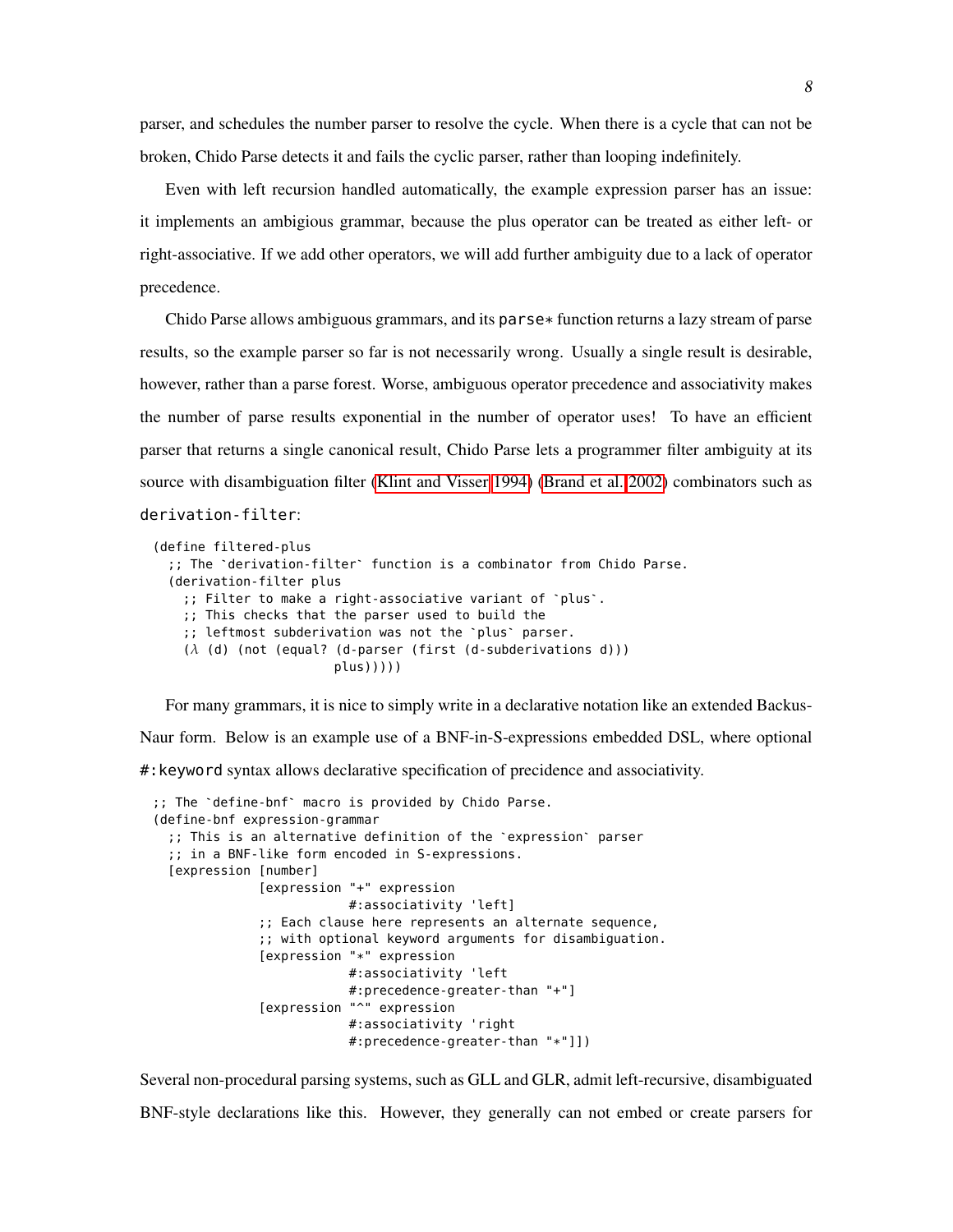context-sensitive languages. Some extended systems, such as the extended Earley parser Yakker [\(Jim](#page-34-2) [et al. 2010\)](#page-34-2) and the extended GLL parser Iguana [\(Afroozeh and Izmaylova 2015\)](#page-34-2), can include *datadependent* parsing [\(Jim et al. 2010\)](#page-34-2). Data-dependent parsing allows sequence parsers to capture intermediate results and use arbitrary computation with those results to filter the overall result of the sequence. With data-dependent parsing, Yakker and Iguana can parse some context-sensitive languages, such as XML. But data-dependent generalized parsing systems such as the above still can not embed arbitrary parsing procedures as grammar productions.

The above bnf-parser form is simply a composition of procedural and alternative parsers in Chido Parse, wrapped in a macro to give it a declarative BNF feel. We can extend our bnf-parser with arbitrary parsing procedures.

```
(define fancy-expression-grammar
 ;; The `extend-bnf` macro is provided by Chido Parse.
  (extend-bnf
  expression-grammar
  ;; Here we extend the BNF grammar from the previous code snippet
  ;; with three more alternates.
  [expression [expression "/" expression
                           #:associativity 'left
                           #:precedence-greater-than "+"]
               [procedural-complex-number-parser]
               [dynamic-parse-loader]]))
(define procedural-complex-number-parser ...)
(define dynamic-parse-loader ...)
```
Of particular note is the above dynamic-parse-loader extension, which can dynamically load parser modules while parsing. The dynamic-parse-loader allows fancy-expressiongrammar to be further extended dynamically within a module that uses fancy-expressiongrammar. An example of using a dynamically loaded parser is given in [Section 2.5.4.](#page-27-0)

```
(define dynamic-parse-loader
  ;; This is a parser that loads extensions dynamically based
  ;; on the source code being parsed.
  (proc-parser
  (λ (in)
     (define prefix (parse*-direct in "\diamond"))
     ;; Read a module name as a symbol.
     (define symbol (parse*-direct in symbol-parser))
     (define dynamic-parser
       ;; Dynamically load a parser from the module specified.
       (dynamic-require (syntax->datum (d-result symbol))
                         'dynamic-parser))
     (define open-brace (parse*-direct in "{"))
     (define dynamic-parse (parse*-direct in dynamic-parser))
     (define close-brace (parse*-direct in "}"))
     (d (d-result dynamic-parse)
        #:ds (list prefix symbol open-brace dynamic-parse close-brace)))))
```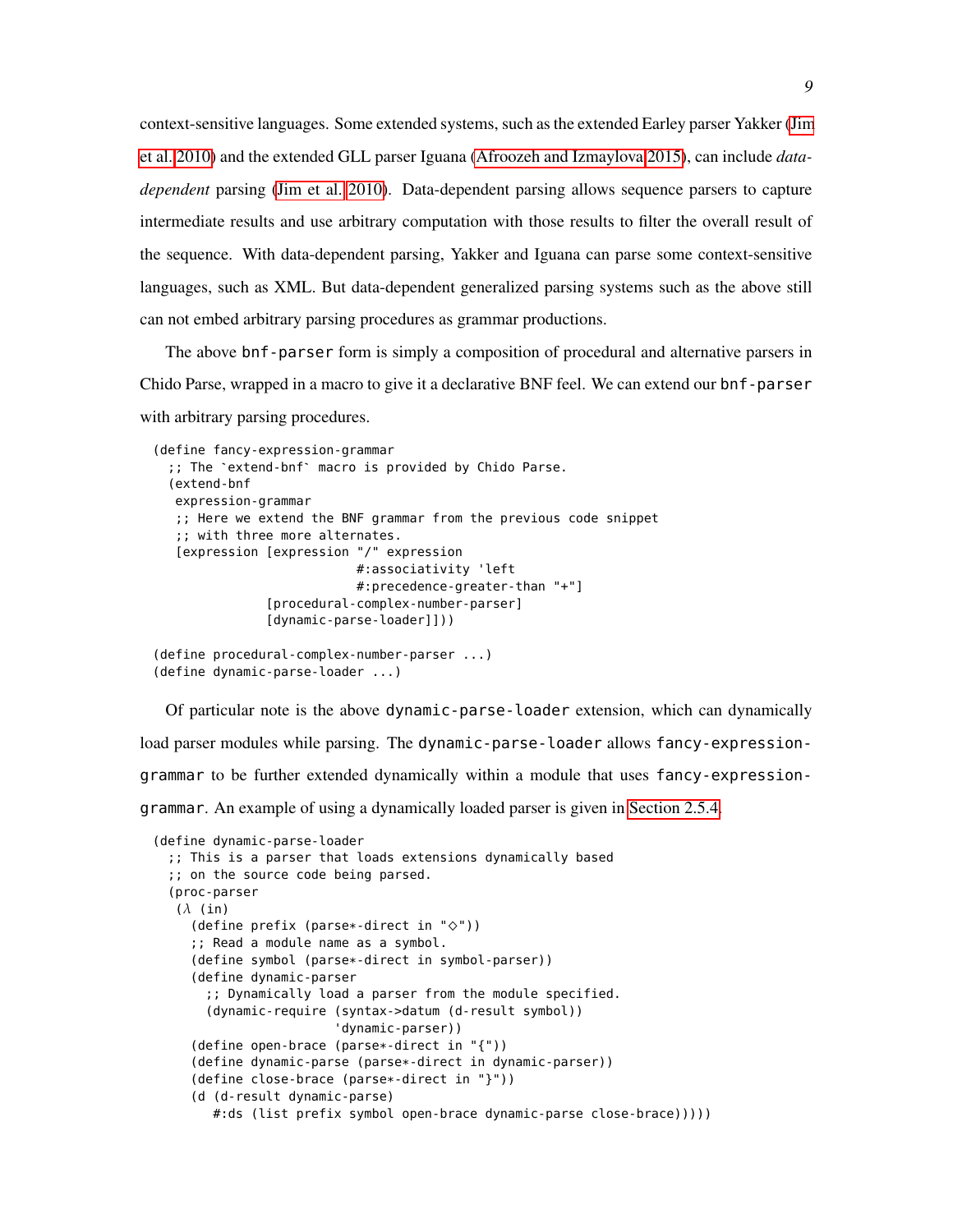### 2.3 Core Parsing Algorithm

<span id="page-18-0"></span>We will describe our algorithm by describing a procedural recursive descent algorithm, then generalizing it.

In our presentation of recursive descent, assume all recursive parsing goes through a parse function, which takes a parser object and an input stream, which we will call a port using Racket terminology, and returns a parse derivation object. A derivation object is a structure that contains a start position, end position, and a semantic result for the parse. The most basic parser is a string, representing a literal string to be parsed. The next parser object could be a function that takes a port and returns a parse derivation.

```
(λ (in)
  (define start (port-position in))
  (define c (read-char in))
  (d start (+ 1 start) c))
```
Note that our derivation constructor d used above and other parsing functions presented here are simplified versions of those used in other sections of this chapter. Additionally, note that strings as parsers are redundant, since parsers for literal strings may be defined as procedures. However, literal string parsers both simplify our presentation and are convenient in practice.

A final parser object is an alternative parser, which stores a list of parsers that could be applied to the port. How should the alternative parser choose which parser to execute? To solve this problem, we modify our notion of procedural parsers. Rather than procedural parsers being merely a function from port to derivation, they will be a structure containing such a function as well as a prefix. The alternative parser can then choose a function based on longest prefix match.

```
(struct alt-parser (parser-list))
(struct proc-parser (prefix-string procedure))
;; The `d` struct will define a `d` constructor that takes
;; three arguments, one for each field.
;; The `d` constructor with optional arguments used
;; in the previous section is an extended wrapper for
;; this constructor.
(struct d (start end result))
```
This interface defines a simple procedural recursive descent parsing system where procedures may recur by calling parse with either an alternative or a procedural parser. However, this system displays some classic problems with recursive descent. First, if a procedure has the empty string as its prefix, it may "left recur" by calling parse at its starting position with itself or another parser that is mutually left recursive with it. In a naïve implementation, this dependency loop causes infinite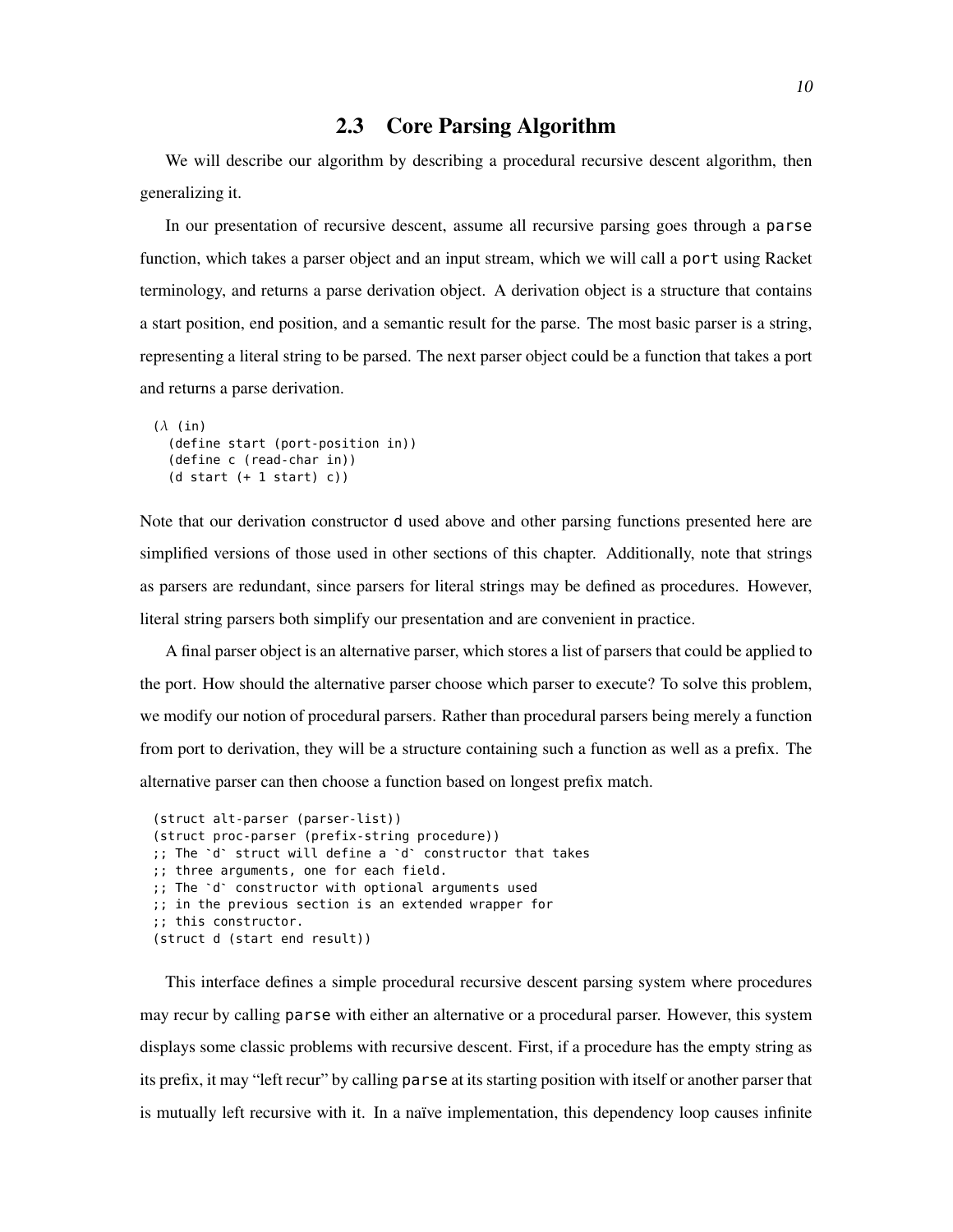recursion or, more practically, a stack overflow error. There are various proposed methods for solving this left-recursion problem [\(Frost and Hafiz 2006\)](#page-34-2). However, they all either greatly increase computational complexity or require the parser to be rewritten in a way that obscures the parsing logic. We propose a novel method for handling left recursion by using delimited continuations to de-schedule left-recursive parsers.

#### <span id="page-19-0"></span>2.3.1 Delimited Continuations

Before we describe our modified algorithm, let us review the core operations of delimited continuations: call-with-continuation-prompt, abort-current-continuation, call-withcomposable-continuation, and application of captured continuations (illustrated in [Figure 2.2\)](#page-38-1).

The call-with-continuation-prompt (call/prompt) function takes a thunk to run, a prompt tag, and an abort handler function. It then installs a prompt (with the supplied handler) in the current continuation and executes the supplied thunk.

The abort-current-continuation (abort/cc) function takes a prompt tag and a value to pass to the prompt's abort handler. It then aborts the current continuation up to the prompt, replacing that section of the continuation with an expression that applies the prompt's handler to the given value.

The call-with-composable-continuation (call/comp) function takes a function of one argument, in this case k, and a prompt tag. It captures the current continuation up to the prompt with the matching tag, and executes the given function, passing the continuation in as k. When applying a captured composable continuation k, the captured continuation frames do not replace the current continuation stack, but rather are added to the end of the stack. In other words, the captured continuation k behaves like a normal function.

#### <span id="page-19-1"></span>2.3.2 Parsing with Delimited Continuations

To solve the left-recursion problem with delimited continuations, the parse function must install a delimited continuation prompt around a call to a parsing procedure. When a recursive call is made, the parse function can de-schedule the parent parser by capturing and aborting its continuation delimited by the previous prompt. Using this method, we can view each call to parse as a *job* that can be descheduled to resolve cyclic dependencies. When jobs are descheduled, the continuations are stored in job records along with the job's dependency. When a dependency cycle can not be resolved, rather than looping indefinitely, the scheduler can simply return a parse failure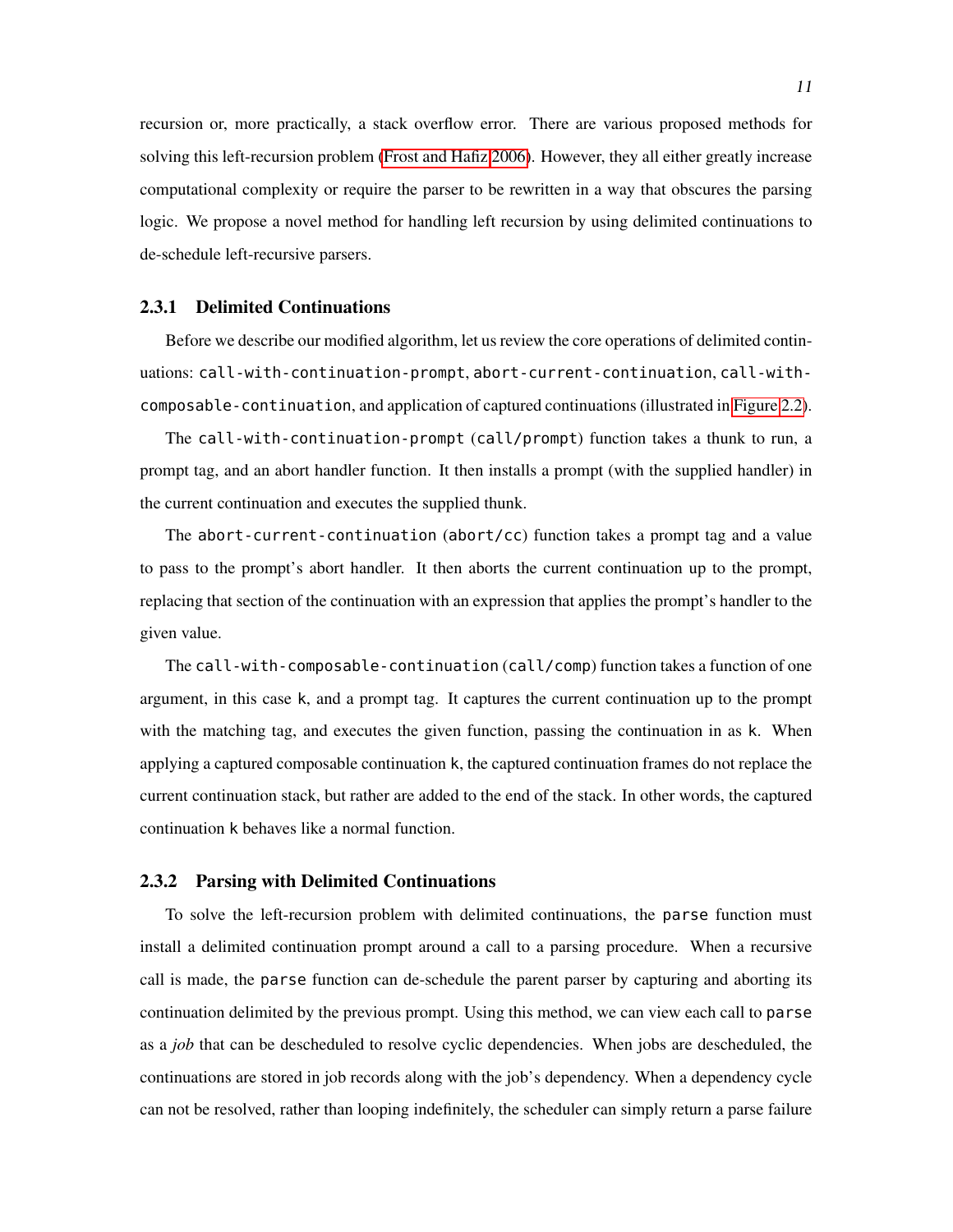for the job that caused the cycle. While we will continue to explain the algorithm in prose here, those desiring further clarity may wish to consult the appendix, which includes a model implementation as a literate program.

Scheduling parse jobs begins with an original call into a parse function, and scheduling is performed greedily to satisfy that root parse call. Each time a recursive call to one of Chido Parse's parsing functions is made, the current job is de-scheduled and a dependency is created linking the de-scheduled job to the job for the recursive call.

Each parsing job contains dependency information, so we can traverse a graph of dependencies. In particular, we can trace a path from the root job to any other parsing job. When a job *J* is de-scheduled with a dependency on a job *K* that is already on the dependency path from the root job to *J*, it indicates a left-recursive cycle.

When a left-recursive cycle is found between jobs *J* and *K*, it can potentially be resolved by scheduling a different choice from any alternate parsers on the path between *J* and *K* (inclusive of *J* and *K*). If all choices from alternates between *J* and *K* are stuck in cycles (or if there is no alternate between *J* and *K*), then the cycle is broken by returning a parse failure result to job *J*. This situation arises, for example, in an infix arithmetic parser when each infix operator alternate is waiting for a parse of the left expression at a position when no non-infix expression can be parsed, or when a series of successively larger infix expression parses finally matches the entire expression and can not find any new ambiguous parse trees to be on the left-hand side.

The next problems with our system stem from ambiguity. Consider the following expression grammar:

```
(define expression (alt-parser (list number plus)))
(define number (proc-parser "" (λ (in) #|parse a number...|#)))
(define plus
  (proc-parser "" (λ (in)
                    (define start (port-position in))
                    ;; Parse expression, op, expression in sequence.
                    (define l (parse in expression))
                    (define op (parse in "+"))
                    (define r (parse in expression))
                    (d start (d-end r)
                       (list 'plus (d-result l) (d-result r))))))
```
The intent of this parser is for the expression parser to return multiple results, first for a number, then potentially for an addition expression where the first number is its left argument. Additionally, the grammar leaves the associativity of the plus operator ambiguous, meaning that there could be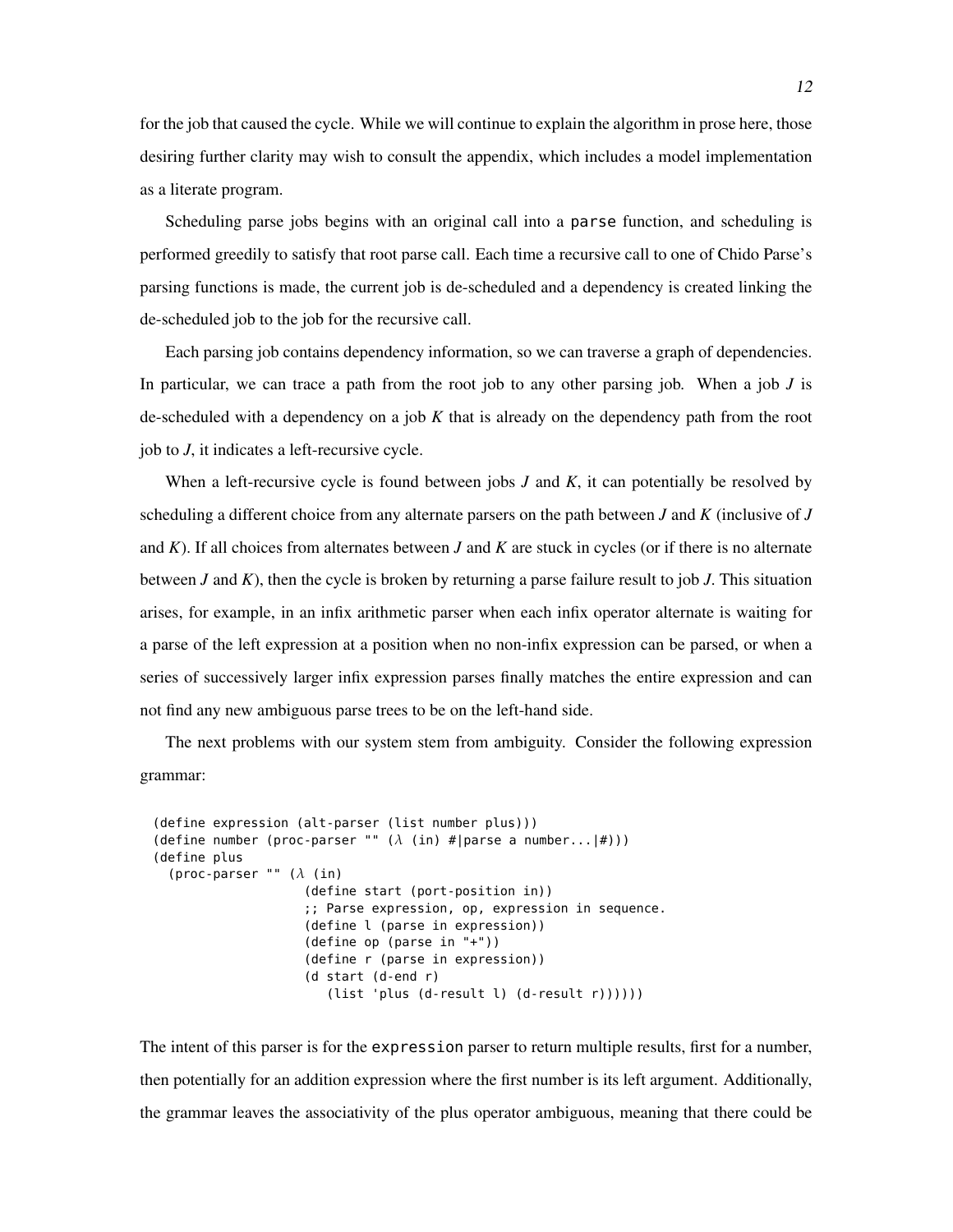several valid parse derivations for a series of plus operations. However, our current parse API returns just one derivation per call! To fix this, we can instead define parse\*, which is like parse but returns a lazy *stream* of results, where getting the next value in the stream forces computation back into the parsing system. This allows alternative parsers to return results from each of its parsers, and even multiple results from each parser. Additionally, for ease of programming, we allow procedural parsers to return a stream tree of results, which we (lazily) flatten into a single stream to be returned from parse\*. It should be noted that forcing computation from a stream of parse results may trigger a left-recursive computation, so it is important that the stream implementation wrap its computation with a continuation prompt as a parsing job.

We can now define a new version of plus that handles ambiguity:

```
(define plus
  (proc-parser
   ""
  (λ (in)
     (define start (port-position in))
     (for/stream ([l (parse* in expression start)])
       ;; For each ambiguous derivation from the previous parser,
       ;; use the next parser at the end point of the derivation.
       (for/stream ([op (parse* in "+" (d-end l))])
         (for/stream ([r (parse* in expression (d-end op))])
           (parse-derivation start (d-end r)
                             (list 'plus (d-result l) (d-result r)))))))))
```
Note that the implementation is much more complicated due to ambiguity. Rather than working with a single result from each parse\*, we must account for the possibility of multiple results using the for/stream form, which lazily loops over a stream, with the body returning once per stream element. Since multiple derivations returned by parse\* may have different lengths, we need to add a third argument for the start location to the parse\* function. Additionally, we need a rewindable version of our input port object.

To return our implementation of plus to its former simplicity, we introduce parse\*-direct, which leverages delimited continuations to implicitly loop over a stream. The parse\*-direct function also has an associated continuation prompt that is installed each time a job is run, after the job prompt. When  $parse*-direct$  is called, it captures its continuation up to its prompt, then loops over parse\*'s result stream by calling the continuation, wrapped in another parse\*-direct prompt, inside for/stream.

(define (parse\*-direct in parser position) ;; `call/comp` captures the continuation (without replacing it). (call/comp (*λ* (k) (abort/cc parse\*-direct-prompt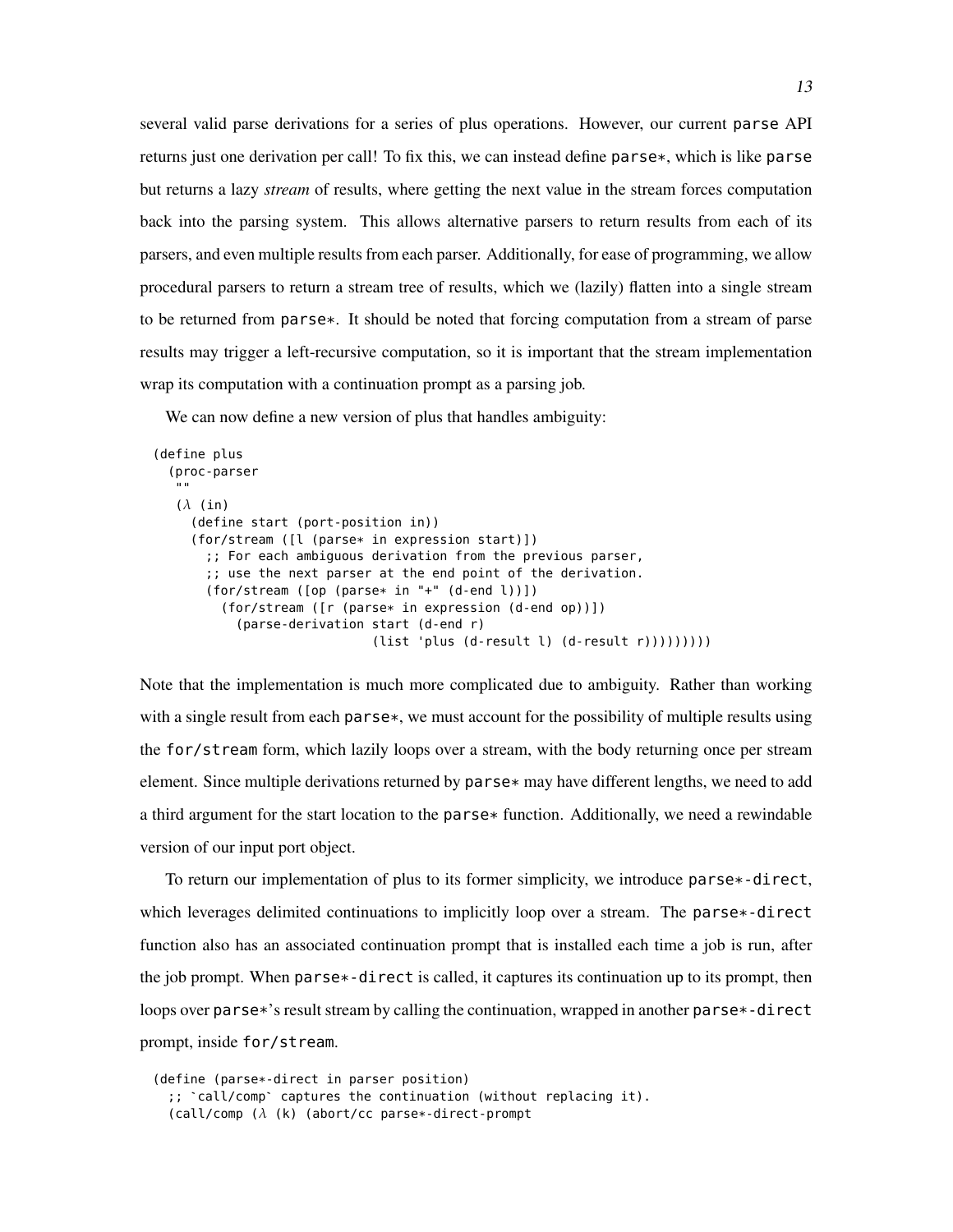```
;; `abort/cc` replaces the continuation with this thunk.
                 (λ () (for/stream ([deriv (parse* in parser position)])
                         (k deriv)))))
parse*-direct-prompt))
```
By extending parse\*-direct further to set the port location within the for/stream loop, we can additionally make the start position argument optional. This allows us to write ambiguous, left-recursive, procedural parsers in a direct style:

```
(define plus
  (proc-parser ""
               (λ (in)
                 (define start (port-position in))
                 ;; Parse in series, like before, but implicitly
                 ;; looping for each ambiguous result.
                 (define l (parse*-direct in expression))
                 (define op (parse*-direct in "+"))
                 (define r (parse*-direct in expression))
                 (d start (d-end r)
                    (list 'plus (d-result l) (d-result r))))))
```
To aid in understanding, [Figure 2.3](#page-39-0) provides an overview of the Chido Parse API.

Ultimately, delimited continuations solve two problems: the left-recursion problem and the problem of complicated, loop-filled code to handle ambiguity. Users of a parsing system that uses this algorithm must know that their parsing code may run multiple times in an unspecified order, and thus program functionally to avoid race conditions. Additionally, users should filter parse ambiguity as close as possible to its source if they want to avoid exponential complexity, and must understand the basics of the stream API. However, users do not need to understand the delimited continuation API or the low-level details of the parsing algorithm to write parsers against it.

With the foundation of proc-parser and alt-parser, higher-level layers may be built and composed. Parser combinators and disambiguation filters are straightforward to implement as functions that construct proc-parsers, and declarative DSL interfaces like extended BNF can also be constructed to desugar to calls to combinators and filters.

## 2.4 Applications

<span id="page-22-0"></span>We have applied the Chido Parse library to a several practical problems in the Racket ecosystem. While every feature of Chido Parse is not leveraged by every example, supporting the suite of examples is not possible without support for arbitrary left-recursive procedural parsers, dynamic extensibility, context sensitivity, and composability.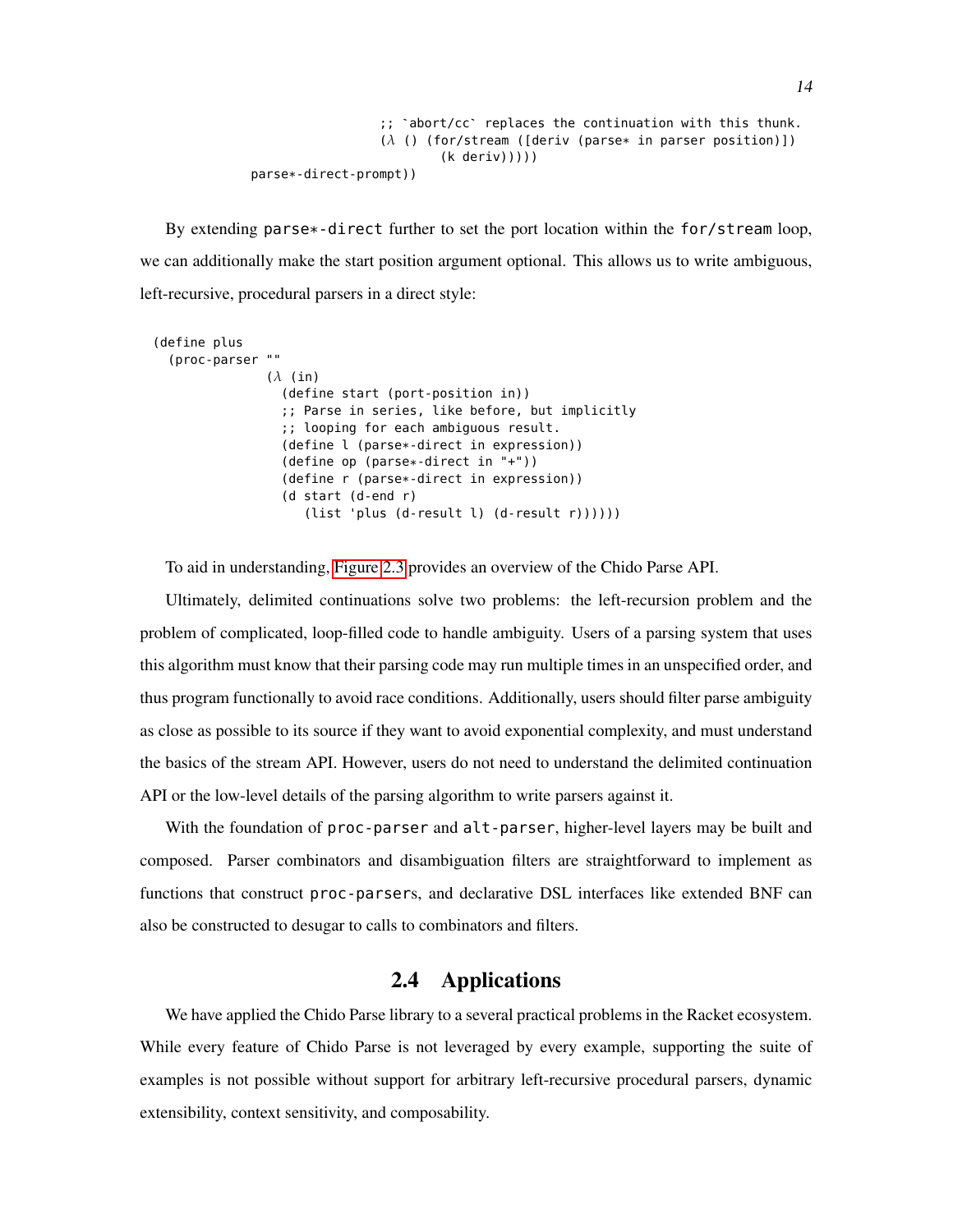#### <span id="page-23-0"></span>2.4.1 Readtables and S-Expressions

Much of the motivation of this parsing project was to improve the status quo for creating parsers for DSLs in Racket. Many Racket languages use a readtable, which is a dispatch table for parsers that are written separately and then composed together. However, readtable-based composition is limited and brittle.

A readtable has a table mapping of single-character prefixes to parsing procedures. When a readtable is used to parse, the first character of the input is matched against the table. If a mapping is found, the mapped procedure is applied. If no mapping is found, a built-in symbol parser is applied. Prefix characters in the table have not only a parsing procedure, but also a flag to indicate whether symbol parsing should stop at that character. The extra flag for symbol parsing frees users from needing to craft an appropriate identifer parser when extending a readtable.

Setting the current-readtable parameter installs a modified readtable, and by convention each parser in a readtable should use current-readtable for recursive parsing. This convention allows each parsing procedure to access a customized readtable to apply or further extend for its own recursive calls without needing to know anything about the other extensions in the readtable. Readtable extension also lends itself to Racket's "meta-language" protocol that allows users to compose parser extensions. For example, the at-exp meta-language extends the current-readtable with the Scribble documentation notation (prefixed with the @ character). So, a user may write a module in #lang at-exp racket to use the Racket language extended with Scribble notation. In happy cases where extension prefixes do not conflict, multiple such meta-languages may be composed together.

The single-character prefix of readtables, however, is very limiting to Racket DSL developers. For example, a readtable extension can not define a dollar-prefix parenthesis grouping  $\frac{1}{2}$  ( ... ) that behaves different from normal parenthesis grouping ( ... ) without blocking other extensions that begin with the dollar sign or making the dollar sign unusable as a character in symbols. The limitation is so great that Racket's readtable includes a one-off hack, making the hash  $(\#)$ character be the prefix of a second dispatch table. While the extra dispatch mode allows limited use of two-character prefixes, there is a clear desire for longer prefixes. In fact, Racket's default prefix for regular expression literals is #rx, and Racket's default prefix for dynamic parser module loading is #reader. Because they both begin with the prefix #r, the #rx and #reader parsers must be built together as a single procedure that dispatches on the extended prefixes, erroring when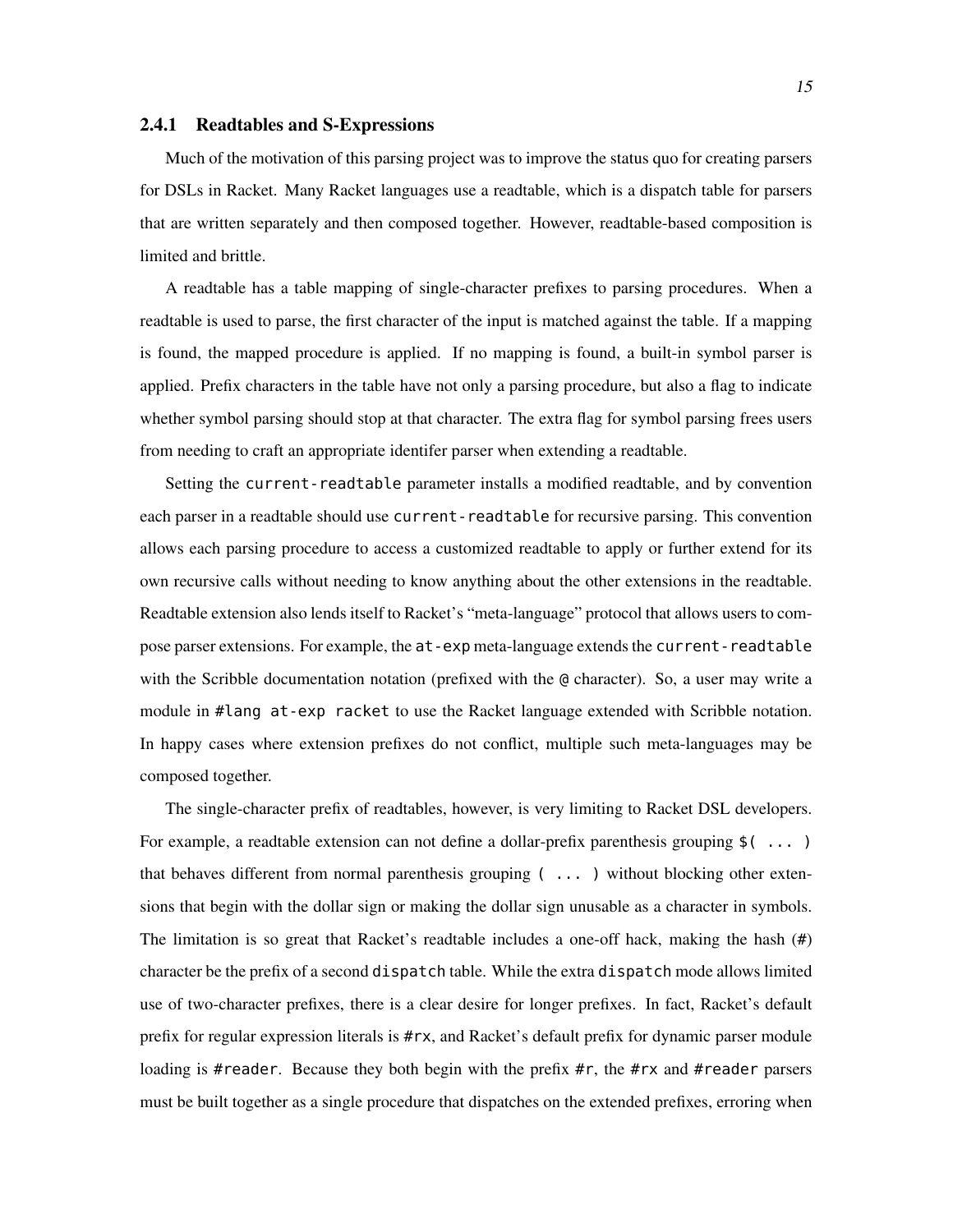none of the known prefixes match. Adding another alternate that begins with the prefix #r cannot be done compositionally.

Thus, while readtables are useful for building parsers for certain languages, they disallow local ambiguity, left-recursion, infix operators, and postfix operators. Languages that require these features must be built using different parsing tools and can not share extensions or use the same meta-language protocol as readtable languages.

Using the Chido Parse library, we have implemented a readtable-like parser constructor, called *chido-readtables*. Like Racket's readtables, chido-readtables include a default symbol parser that can be automatically affected by extensions. Chido-readtables additionally use a similar convention of referring to a dynamic current-chido-readtable parameter so that extensions can refer to a fully customized table without information about the customizations. However, chido-readtables allow arbitrary length prefixes, parsers with no static prefix, left-recursive parsers, and mixfix operators with declarative associativity and precedence.

The following code creates three increasingly customized readtables. To create rt1, the current readtable is accessed and extended with the "at-reader," a parser for the context-sensitive Scribble [\(Flatt et al. 2009\)](#page-34-2) notation. This extension automatically makes the built-in symbol reader stop when encountering @ characters, disallowing them from symbols. This first extension matches the capabilities of Racket's core readtable interface.

```
(define rt1
  ;; extend to support Scribble @-reader
  (extend-chido-readtable (make-at-reader-parser #:prefix "@")
                          (current-chido-readtable)))
;; read `$(a b c)` as `(#%dollar-paren a b c)`
(define rt2 (chido-readtable-add-list-parser "$(" ")" rt1 #:wrapper '#%dollar-paren))
;; read `a $+$ b $+$ c` as `($+$ ($+$ a b) c)`
(define rt3 (chido-readtable-add-mixfix-operator "_$+$_" rt2 #:associativity 'left))
```
However, the extensions applied to build rt2 and rt3 are possible only with the more powerful Chido Parse readtable interface. The rt2 readtable is extended with a new list parser that begins with the multi-character string " $\frac{1}{2}$ ". While this extension automatically disallows symbols from containing the string "\$(", it does not disallow dollar signs in symbols generally, or prevent other extensions prefixed with the dollar sign. In fact, rt3 extends rt2 with the infix operator \$+\$. Using rt3, users may embed Scribble documentation in their code, and code escapes inside the Scribble documentation can still include \$() lists and infix \$+\$ operations. Chido-readtable extensions may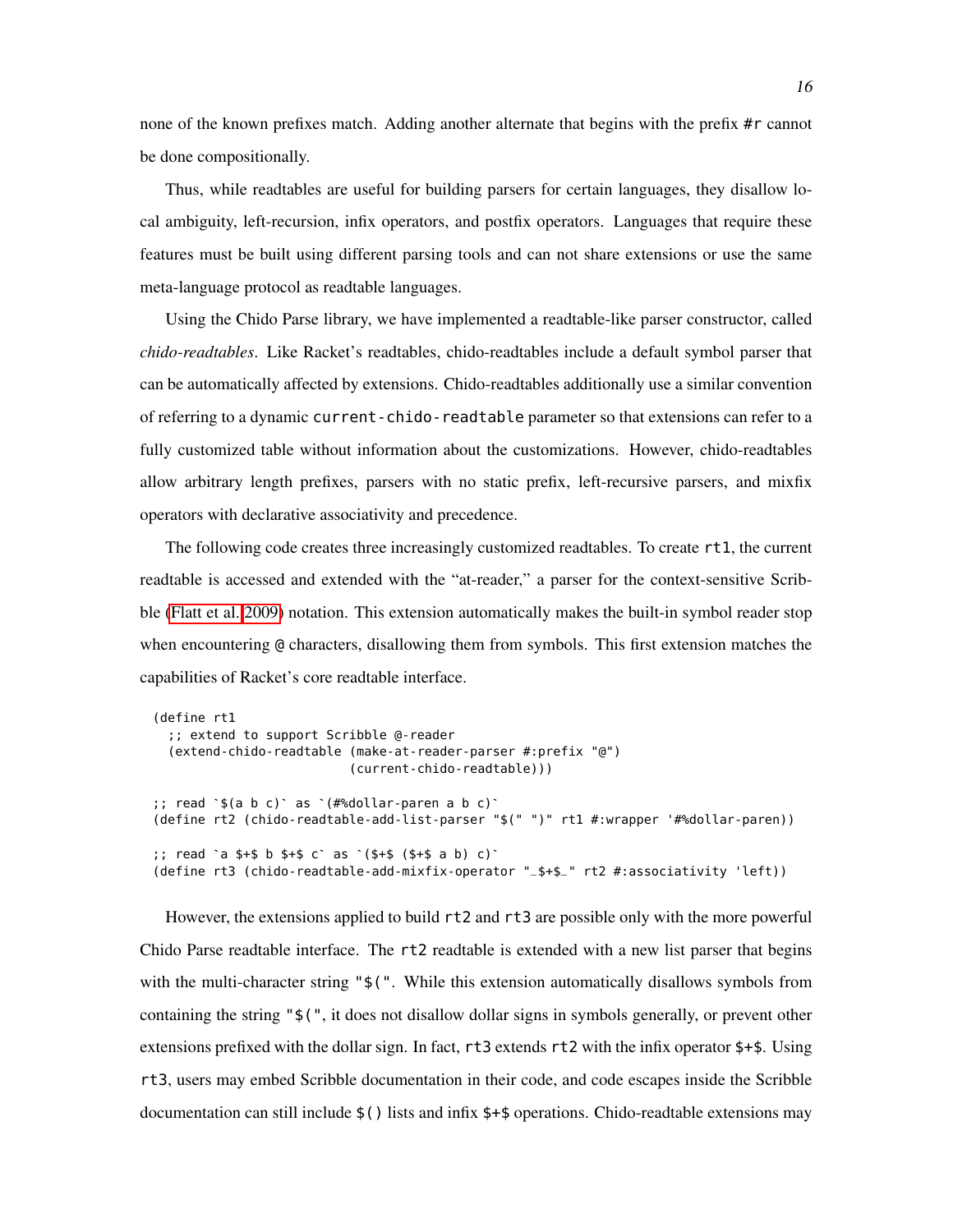always be added compositionally, although some compositions may ultimately create parsers for ambiguous languages.

The chido-readtable abstraction is useful especially for extended s-expression languages, and because Racket programmers are already comfortable using the similar readtable abstraction. Because they are simply Chido Parse parsers, chido-readtables are easily composable with other Chido Parse parsers, giving Racket language designers extra flexibility to design and compose different language components each with the interface that makes the most sense for that component.

#### <span id="page-25-0"></span>2.4.2 Declarative Parsers

Grammars are often written in a declarative fashion using notations such as Backus-Naur Form (BNF). These notations are popular because they are machine readable but also easy for humans to read and reason about. However, it is often the case that a grammar written for humans will include a simplified, ambiguous BNF grammar along with side-conditions that disambiguate the grammar. Many parsing systems only allow basic BNF grammars, or even a limited subset of them due to a lack of support for all context-free grammars. Some parsing systems such as SDF3 [\(Brand et al.](#page-34-2) [2002\)](#page-34-2) support BNF with extensions that allow machine-readable specification of disambiguating side conditions like operator precidence. A few systems such as Iguana [\(Afroozeh and Izmaylova](#page-34-2) [2015\)](#page-34-2) support a BNF format extended to handle extra binding and computation clauses to implement context-sensitive features such as off-side indentation rules in Haskell and Python, or tag matching in XML.

Chido Parse allows users to write arbitrary procedures and consult arbitrary data structures to perform parsing, to compose parsers, and to build parsing abstractions. In particular, this flexibility allows users to build parser constructors that read BNF or other formats. We have included with Chido Parse an extended BNF DSL that supports regular right-hand sides, capturing intermediate results for data-dependent parsing, referencing procedural parsers as BNF productions, and declarative specification of operator precedence and associativity disambiguation. Our initial BNF is implemented as an s-expression-based DSL as demonstrated in [Section 2.3.](#page-14-0) However, we have also used that DSL in s-expression notation to construct a parser to enable a more traditional BNF notation.

Here is an excerpt of an XML parser written using our declarative BNF-style DSL and notation. Extra annotations, including %, @, and /, specify details about how the semantic parse result is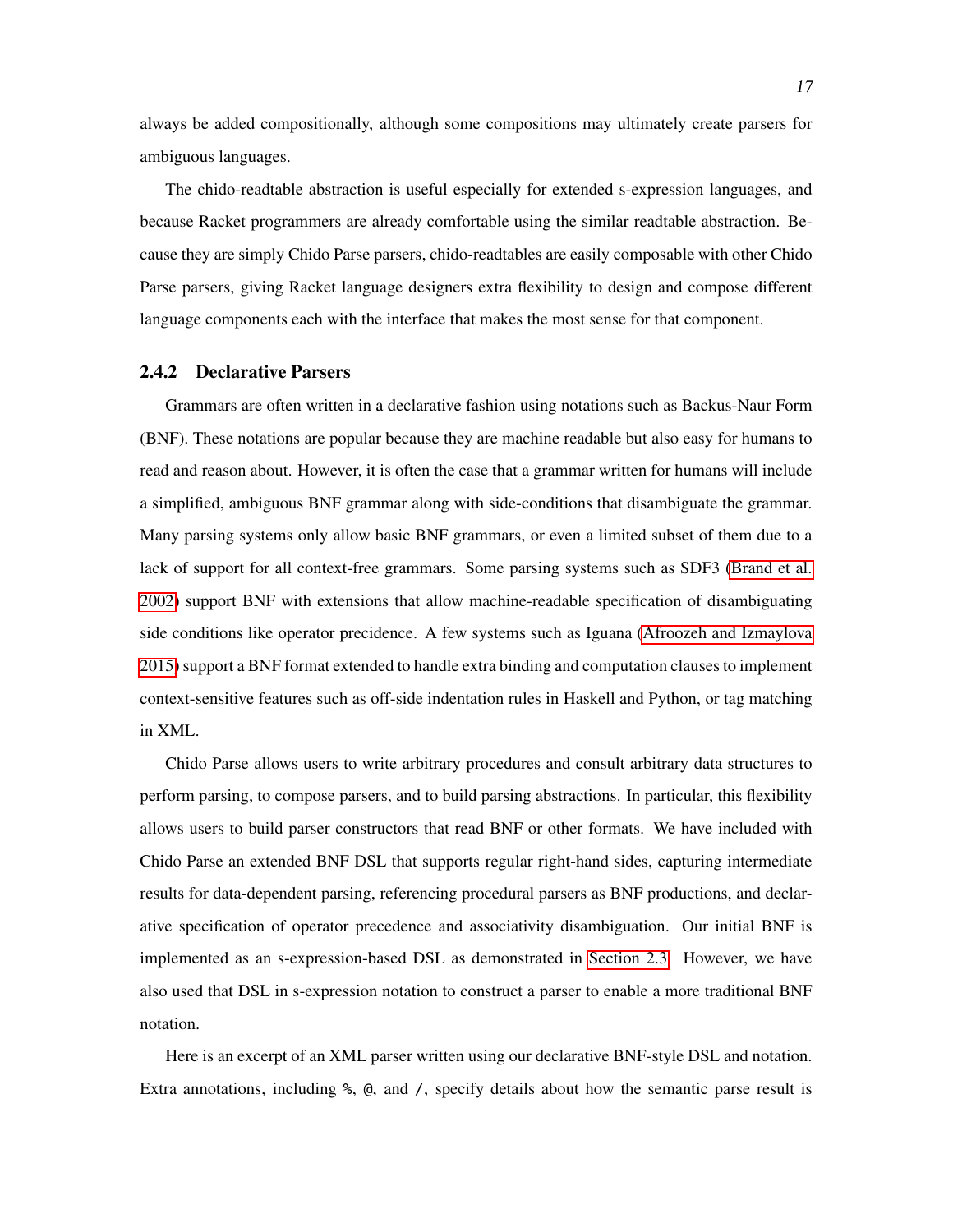constructed, such as whether to include the name of the alternate in the result, where to splice list elements, and whether to omit elements. Because XML requires opening and closing tags to match, it is not a context-free language. While this XML parser is mostly declarative, it includes an escape to use a disambiguation combinator to perform data-dependent filtering of parse results. Specifically, it captures the result of the starting tag STag into a variable, then references that variable to ensure that the ending tag ETag matches.

```
#lang chido-parse/bnf-syntactic
...
% element : @EmptyElemTag
          | open = @STaq;; The Start Tag is captured as the variable `open`.
           @content
            ;; Parse an End Tag, but filter to only tags that
            ;; match the Start Tag.
            /$(derivation-filter
               ETag
               (λ (close) (equal? (derivation->tag-name open)
                                  (derivation->tag-name close))))
...
```
#### <span id="page-26-0"></span>2.4.3 Composition

In today's polyglot programming landscape, many programmers want to (and do) mix multiple languages in a single file. This is particularly visible in web programming, where there is a profusion of HTML templating languages, JavaScript and CSS embedded in HTML, and bits of HTML and SQL embedded in strings of front-end and back-end languages.

However, language embedding and composition are often rife with problems. Embedding and interpolating bits of language syntax in strings for later interpretation commonly suffers from security problems, in addition to irritating string escaping. Constructing a parser that can statically parse the mixed languages often involves writing a complex, monolithic parser that encapsulates the grammars of all mixed languages.

With Chido Parse we can write language parsers in a modular fashion and easily compose disparate parsers. Resulting parsers allow a mixed-language file to be parsed in one pass and are not vulnerable to injection attacks. For example, the following example combines our XML parser with our readtable-based S-expression parser into a parser for ParenHP, a web preprocessor language inspired by PHP [\(PHP: Hypertext Preprocessor 2020\)](#page-34-2):

```
(define parenhp-s-exp
```

```
;; hash-tag-parser uses parenhp-parser to parse tags
```

```
(extend-chido-readtable hash-tag-parser basic-readtable))
```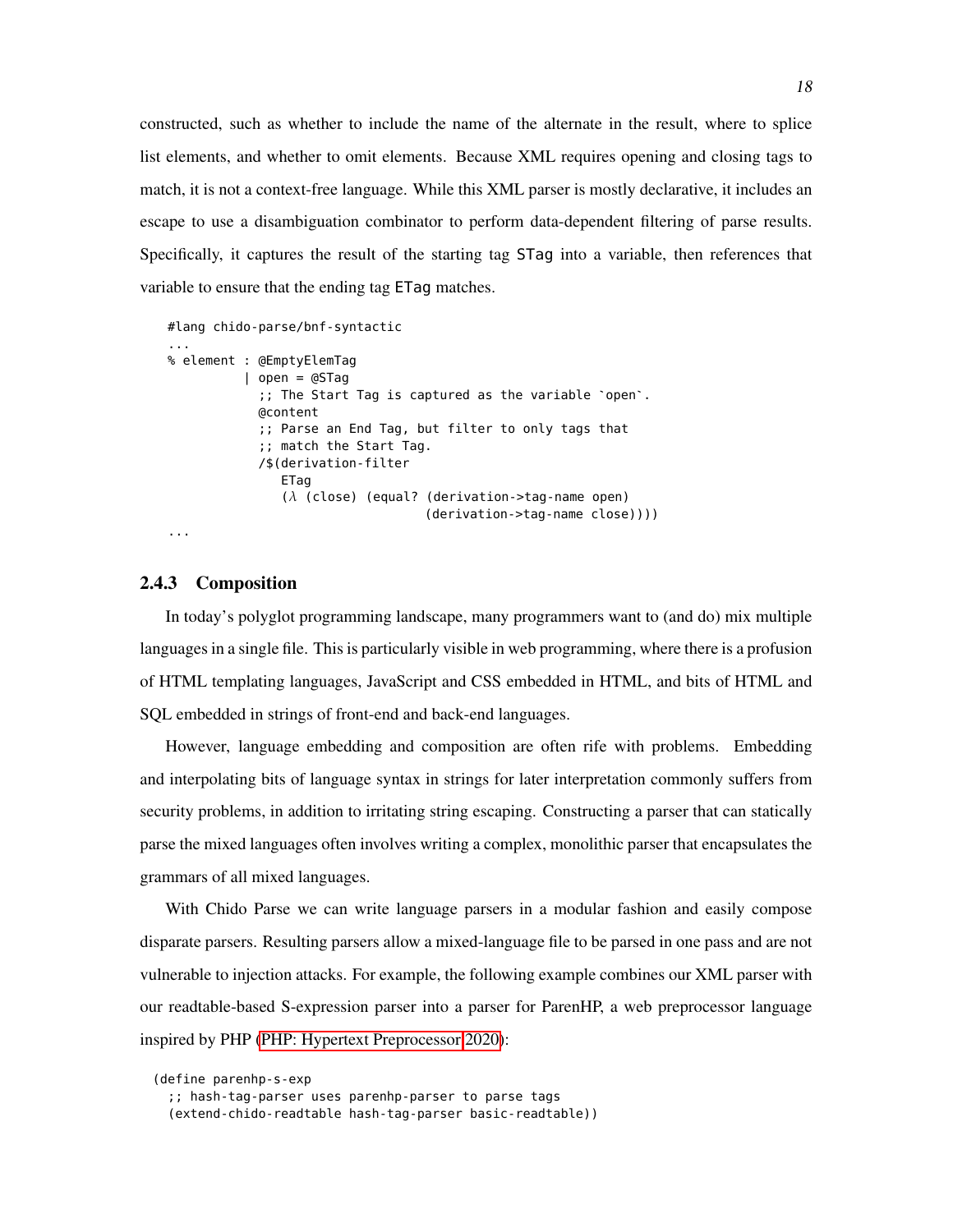```
(define parenhp-parser
  (extend-bnf xml-parser
              [element ["<¿" parenhp-s-exp "¿>" #:result/stx (λ (l m r) m)]]))
```
The composite parser returns racket syntax objects where the XML portions represent expressions that generate racket *x-exprs*, an s-expression encoding of XML data used by Racket's web server modules. Using this parser and some macro definitions, a user may produce a quick dynamic web page that displays the client's IP address and query parameters with the following code:

```
#lang chido-parse/demo/parenhp
<html>
  <h1> Hello to <¿(request-client-ip (current-request))¿> </h1>
  <p>Query parameters:
   <¿(append #<ul/>
             (for/list ([b (request-bindings (current-request))])
               #<li><¿(car b)¿> is <¿(cdr b)¿></li>))¿>
  </p>
</html>
```
### <span id="page-27-0"></span>2.4.4 Parser Profusion and Dynamic Extension

While we can create a composite parser in the manner of ParenHP by using a parsing module that composes a set of parsers we care about, there are potentially very many interesting language combinations. For example, a user might want to embed SQL queries, shell pipelines, logic programming relations, user-defined data literals, and more, each with its own syntax. It would be impractical to create such a module for each member of the (ever growing) superset of DSL notation parsers. It is more tenable to allow users to create ad hoc composite languages with dynamic extension loading and composable meta-languages.

One approach to notation mixing in macro-extensible languages like Racket is to embed DSL code in strings and parse them during macro expansion. This approach is optionally used by some Racket-based DSLs such as Rash [\(Hatch and Flatt 2018\)](#page-34-2).

```
(require rash)
(for/list ([x (list "earth" "mars")])
  ;; Use the `echo` unix program, pipe its output to
  ;; the Racket `string-append` function.
  (rash "echo hello |>> string-append _ x"))
```
This delayed-string approach does not suffer from common issues with run-time code string interpolation, because the strings are parsed as part of macro expansion during compilation, and the approach can be used with any parsing technology. However, this approach is not well composable with common "quasiquoting" macros, such as Racket's syntax form used to instantiate syntax templates. In the following example, the syntax-parse form matches the syntax object for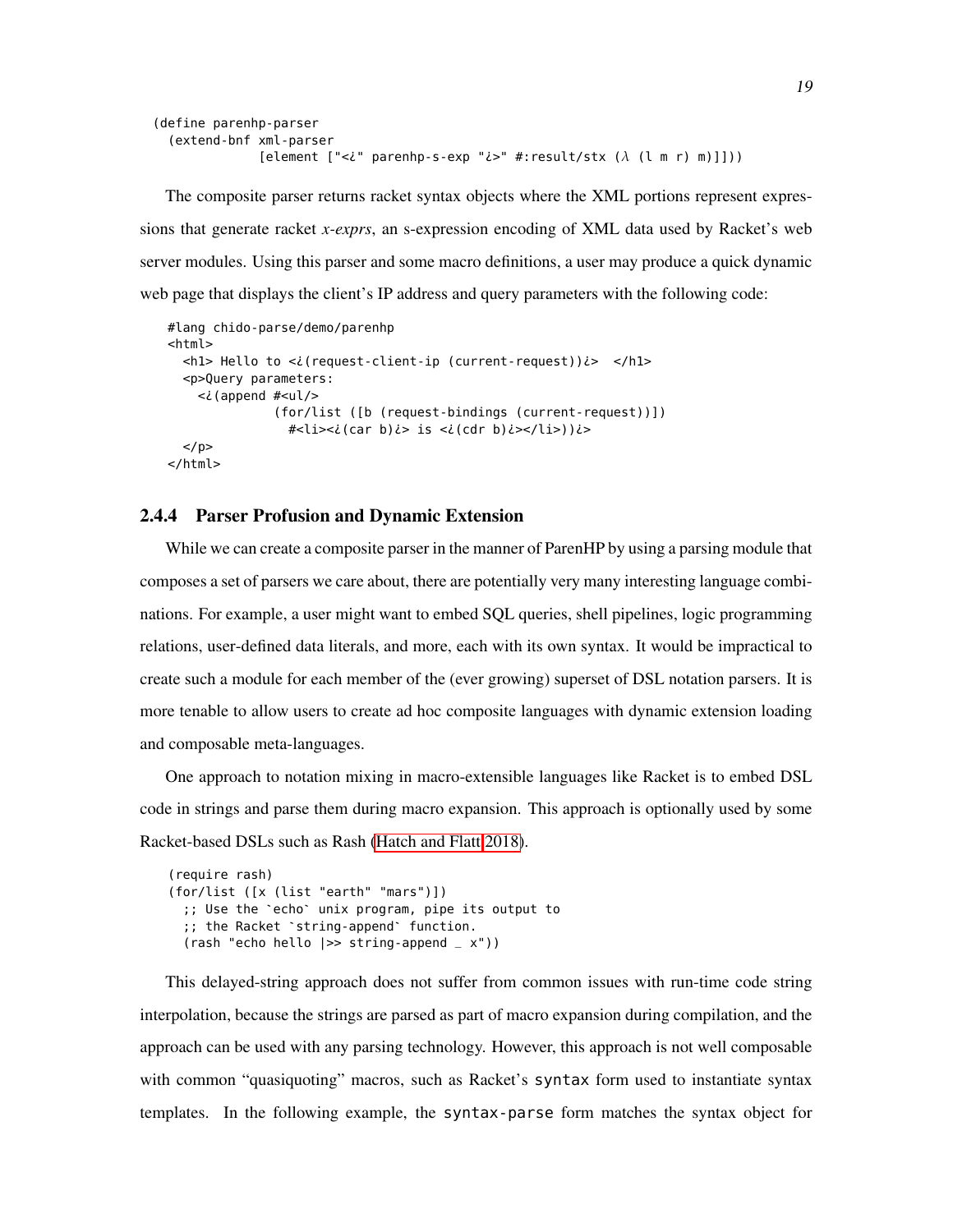the string "world" as the pattern variable x. The syntax form on the right-hand side eagerly substitutes all instances of  $x$  in its template with the syntax for "world". But because the  $x$  on the right hand side is inside a string that has not yet been parsed, the substitution will be missed, resulting in an unbound variable error—or, worse, an unintentional capture of a different variable named x.

```
(require rash syntax/parse)
(syntax-parse (syntax "world")
  [x (syntax (rash "echo hello |>> string.append _ x"))])
```
By dynamically loading parser extensions in a procedural parser like Chido Parse, embedded notations can be parsed together in one parsing phase before macro expansion, sidestepping issues with delayed string parsing. In the below example, we assume a module parser that includes a parser like the dynamic-parse-loader defined in [Section 2.3.](#page-14-0) The module parser does not include any built-in support for parsing Rash code, but it can be dynamically included using the dynamic-parse-loader. In this manner, the module parser can provide dynamic, extended language support without delaying any parsing to expansion time.

```
(require rash syntax/parse)
(syntax-parse (syntax "world")
  [x (syntax \Diamondrash-parser{
        echo hello |>> string-append _ x
      })])
```
While the features of the applications above can be implemented in isolation with other parsing systems, Chido Parse enables these and other applications to be implemented and composed all together in a single system.

### 2.5 Evaluation

<span id="page-28-0"></span>We evaluate Chido Parse by considering aspects of its utility for parsing, including expressiveness, static analyzability, failure reporting, algorithmic complexity, and performance.

#### <span id="page-28-1"></span>2.5.1 Expressiveness

The main goal of designing Chido Parse was to create a maximally expressive and flexible parsing system. In particular, we had the goal of supporting several specific features required to support all the applications listed in [Section 2.5:](#page-22-0)

' Support for constructing and composing parsers using any mix of ad hoc procedural parsers, declarative formats like BNF, and parser combinators.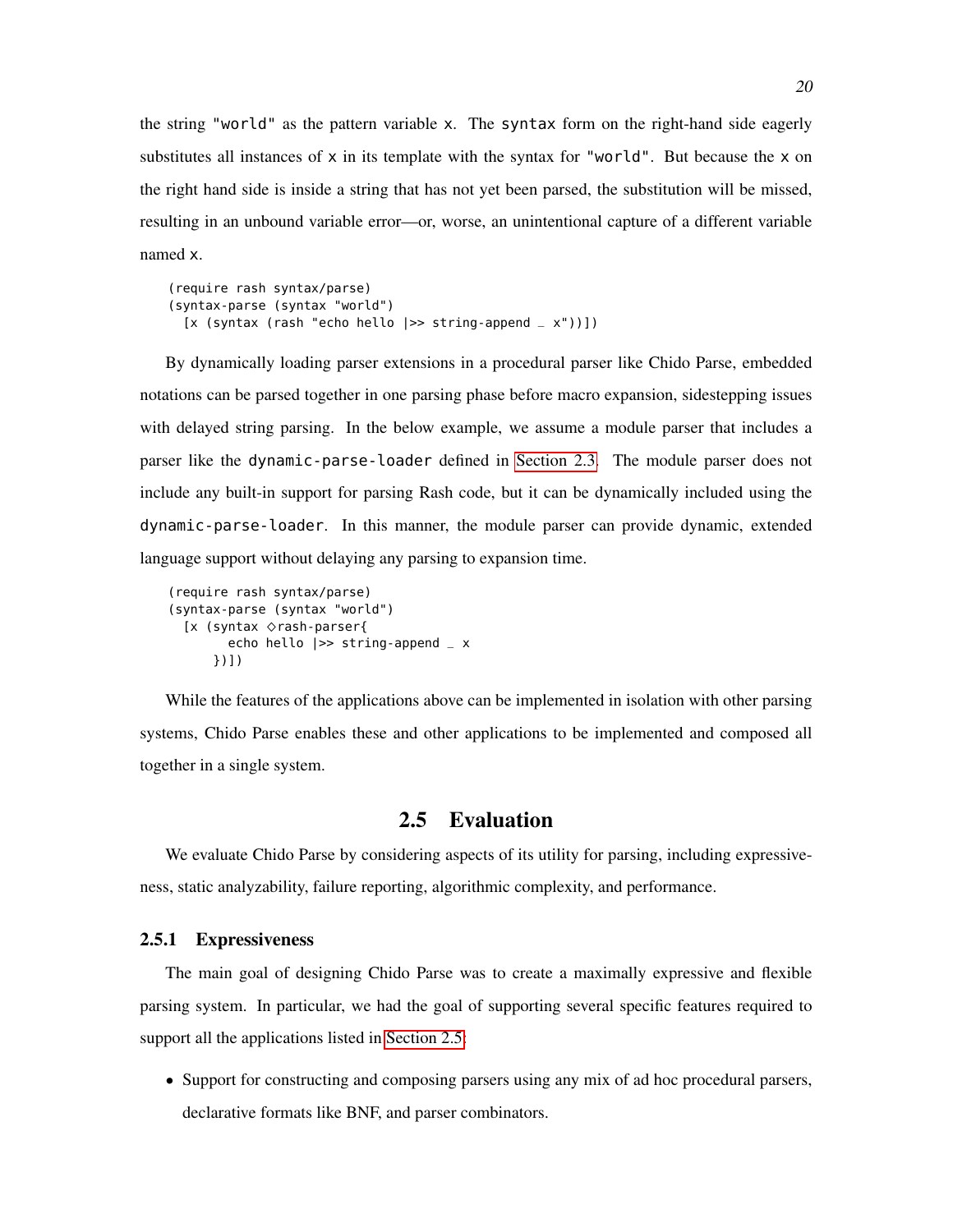- ' Support for dynamic parser extensibility.
- ' Support for ambiguous and left-recursive grammars.
- ' Support for the entire class of context-free grammars.
- ' Support for context-sensitive grammars, including but not limited to data-dependent grammars [\(Jim et al. 2010\)](#page-34-2).

As shown in [Figure 2.4,](#page-40-0) Chido Parse is the first system to accomplish all of these goals.

While [Figure 2.4](#page-40-0) demonstrates Chido Parse's expressiveness, the rest of the evaluation section focuses on aspects of parsing where Chido Parse has room for improvement.

#### <span id="page-29-0"></span>2.5.2 Static Analysis

For various applications it is important to statically analyze a parser. Chido Parse allows the embedding of arbitrary parsing procedures, and even dynamic extensibility, and is therefore not well suited to these static analyses. Other, more limited parsing systems can afford much simpler and more effective static analyses for optimization or making guarantees about a grammar.

#### <span id="page-29-1"></span>2.5.3 Ambiguous Failure Messages

Generalized parsing systems that allow ambiguity, including Chido Parse, can follow several paths to multiple successful parse trees. However, when a parse is unsuccessful, multiple paths lead to multiple failure locations and messages. These ambiguous failure messages make it much harder to design clear and precise failure reporting. This is an active research topic, and we leave an optimal solution to future work.

#### <span id="page-29-2"></span>2.5.4 Computational Complexity

Some generalized parsing algorithms can achieve a cubic worst-case complexity by using a compact parse representation like SPPF [\(Tomita 1985\)](#page-34-2) in which interior ambiguity is represented by shared nodes. Because our procedural parsers can inspect intermediate results to make branching decisions, we can not rely on a method for compacting ambiguous internal nodes to reduce complexity, allowing ambiguous parsers to exhibit exponential worst-case complexity. To demonstrate this complexity, we performed an experiment parsing the following ambiguous expression grammar:

 $\langle exp \rangle$  ::=  $\langle exp \rangle$  +  $\langle exp \rangle$ | x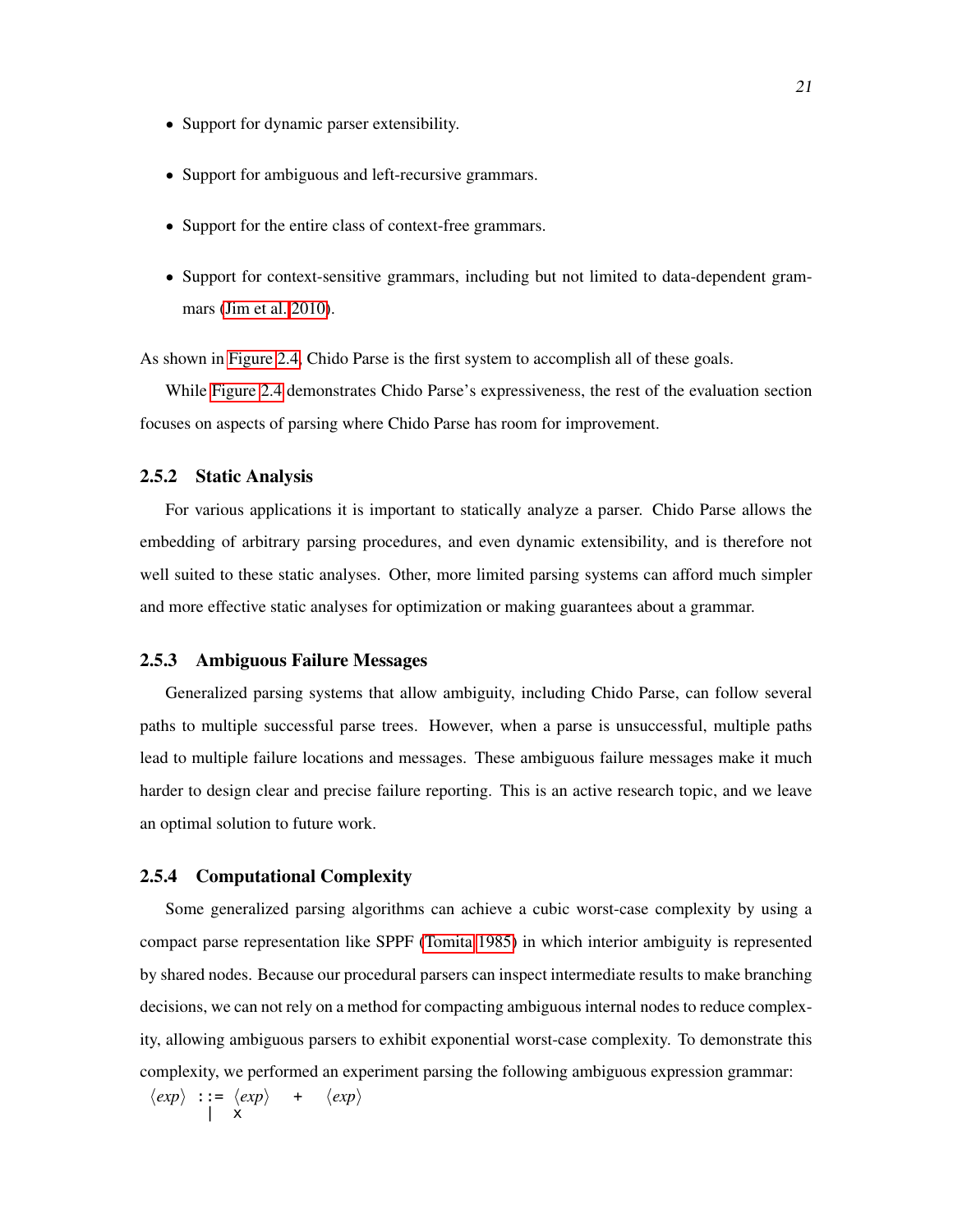Because the grammar does not specify an associativity for the + operator, the number of parse trees for an expression is exponential in the number of + instances. We benchmarked parsing on expressions with different numbers of + instances, as shown in [Figure 2.5](#page-41-0) and [Figure 2.6.](#page-42-0) [Figure 2.5](#page-41-0) shows that the time to parse the first result of the ambiguous stream seems nearly linear, but [Figure 2.6](#page-42-0) shows that the time to process the entire stream of results is exponential. Additionally, since procedural parsers may dynamically and arbitrarily construct and apply new parsers and do any computation, our system may exhibit super-exponential complexity or may not terminate.

However, in the common case where disambiguation filters are used and exponential computation is not performed in parsing procedures, our system in practice enjoys near-linear complexity. To demonstrate, we generated random s-expressions, printed them with Racket's pretty printer, and parsed them with our s-expression parser. [Figure 2.7](#page-43-0) shows parsing time by number of characters in the textual s-expression representation. [Figure 2.8](#page-44-0) shows the same parse times compared to the number of elements in the parsed tree representation. Both figures show time to exhaust the parse stream, which in each case only contains one element.

All benchmarks were run single-threaded on an AMD FX-8350 processor, with 24GB of RAM, using Nixos version 21.05 and Racket version 8.3cs.

#### <span id="page-30-0"></span>2.5.5 Performance

<span id="page-30-1"></span>Chido Parse is very expressive, but achieves expressiveness with some performace cost. While computational complexity is near-linear for language parsers we have implemented, our current implementation in Racket is not sufficiently performant to provide drop-in replacements for common parsing tasks. Our current implementation of a flexible, extensible s-expression parser runs about 100 times slower than Racket's default s-expression parser using Racket 8.0. This speed may be acceptable for certain domain-specific languages where file sizes are small and flexibility in concrete syntax is of the utmost importance, but not for the majority of Racket languages and programs. However, we do not believe there is an inherent obstacle preventing significant performance optimizations. With approximately one order of magnitude improvement, it would cease to be the slowest component in the compilation of common Racket modules and would become a viable, practical tool for many DSL and extensible language projects.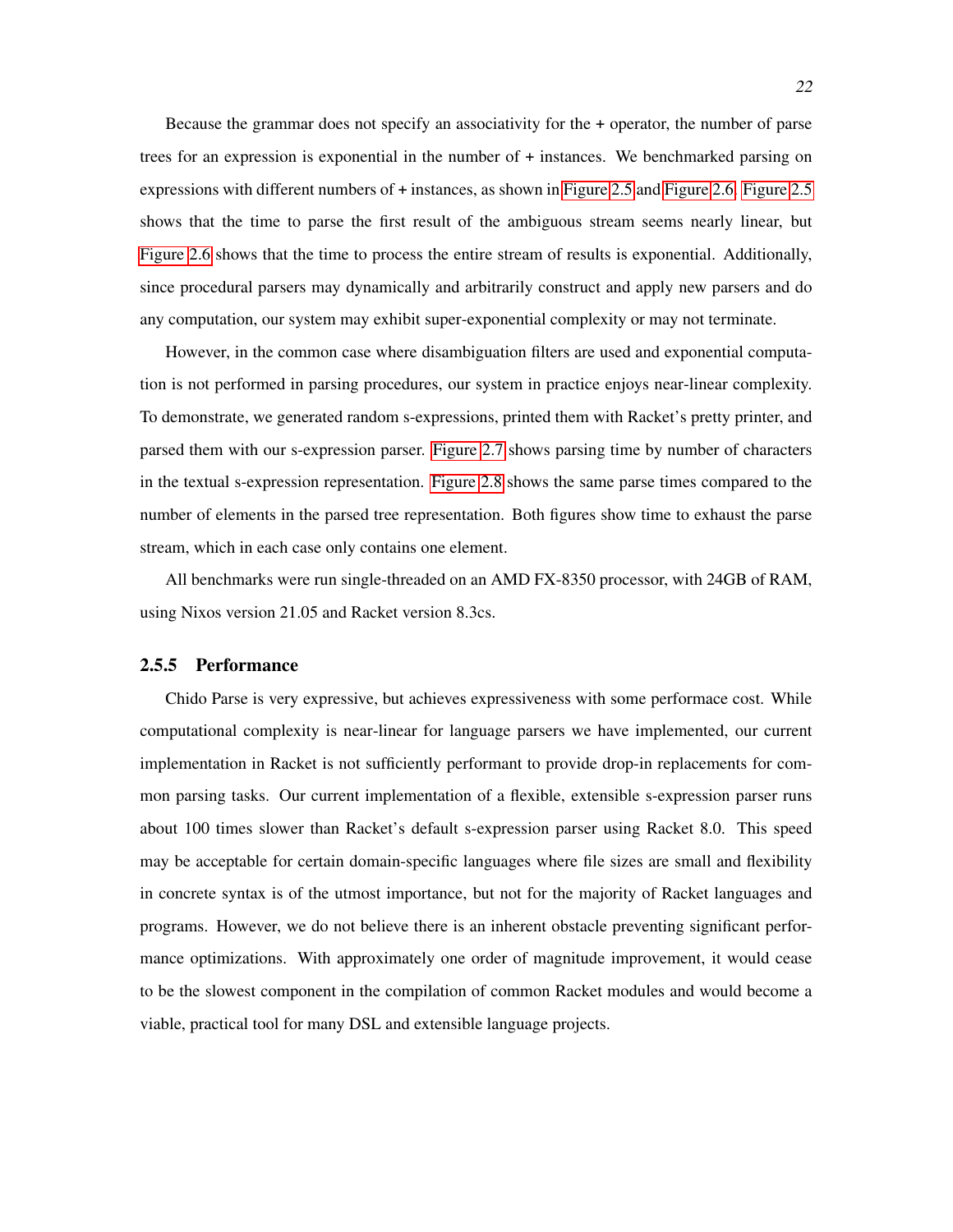### 2.6 Related Work

We compare Chido Parse to related parsing systems. In particular, we discuss left recursion, context-free grammars, parser combinators, parser extensibility, and delimited continuations.

#### <span id="page-31-0"></span>2.6.1 Left Recursion for Procedural Parsers

Various methods have been proposed to support left recursion in top-down procedural parsers, including several listed by [Frost and Hafiz](#page-34-2) [\(2006\)](#page-34-2). Most of these methods either obscure the resulting parser, fail to support some grammars, or result in exponential complexity.

[Warth et al.](#page-34-2) [\(2008\)](#page-34-2) describe a method for Packrat parsers to handle left recursion. This method starts by seeding the Packrat memo tables with an initial failure result, causing left-recursive parsers to fail. After an alternative parser succeeds, the modified Packrat parser re-runs the left-recursive parser with the new results, called "growing the seed." Additionally, the modified Packrat parser keeps track of the stack of parsers to identify indirect left recursion and rerun parsers appropriately. This modified version of the Packrat algorithm does not preserve the linear-time guarantee of the original Packrat algorithm, but it increases the algorithm's supported set of grammars to a superset of PEG [\(Ford 2004\)](#page-34-2) grammars. However, the extension does not add support for ambiguous grammars.

[Frost et al.](#page-34-2) [\(2007\)](#page-34-2) describe a method to support left recursion by passing an extra parameter when recurring to count the number of recursions. When the number of recursive calls to a given procedure exceeds the remaining input length, recursion is curtailed. While this method is applicable to any style of top-down parsing, it requires knowledge of the input length and can increase algorithmic complexity by a large factor. In its original presentation in a memoized combinator system without arbitrary parsing procedures, the system achieves an overall worst-case complexity of  $O(n^4)$ . However, if arbitrary procedures are allowed, a naive implementation of this method of left-recursion handling increases complexity by a factor of the grammar size raised to the power of the input length, since each left-recursive alternate could run at each recursion depth.

Another method to achieve left recursion with procedural parsers is by explicit transformation to continuation-passing style (CPS) and memoization [\(Johnson 1995\)](#page-34-2). The Meerkat [\(Izmaylova et](#page-34-2) [al. 2016\)](#page-34-2) parsing system provides a parser combinator system that implements the memoized CPS strategy together with the GLL parsing algorithm. Users could add custom parsing procedures to Meerkat by extending its undocumented AbstractParser class. However, custom parsers in Meerkat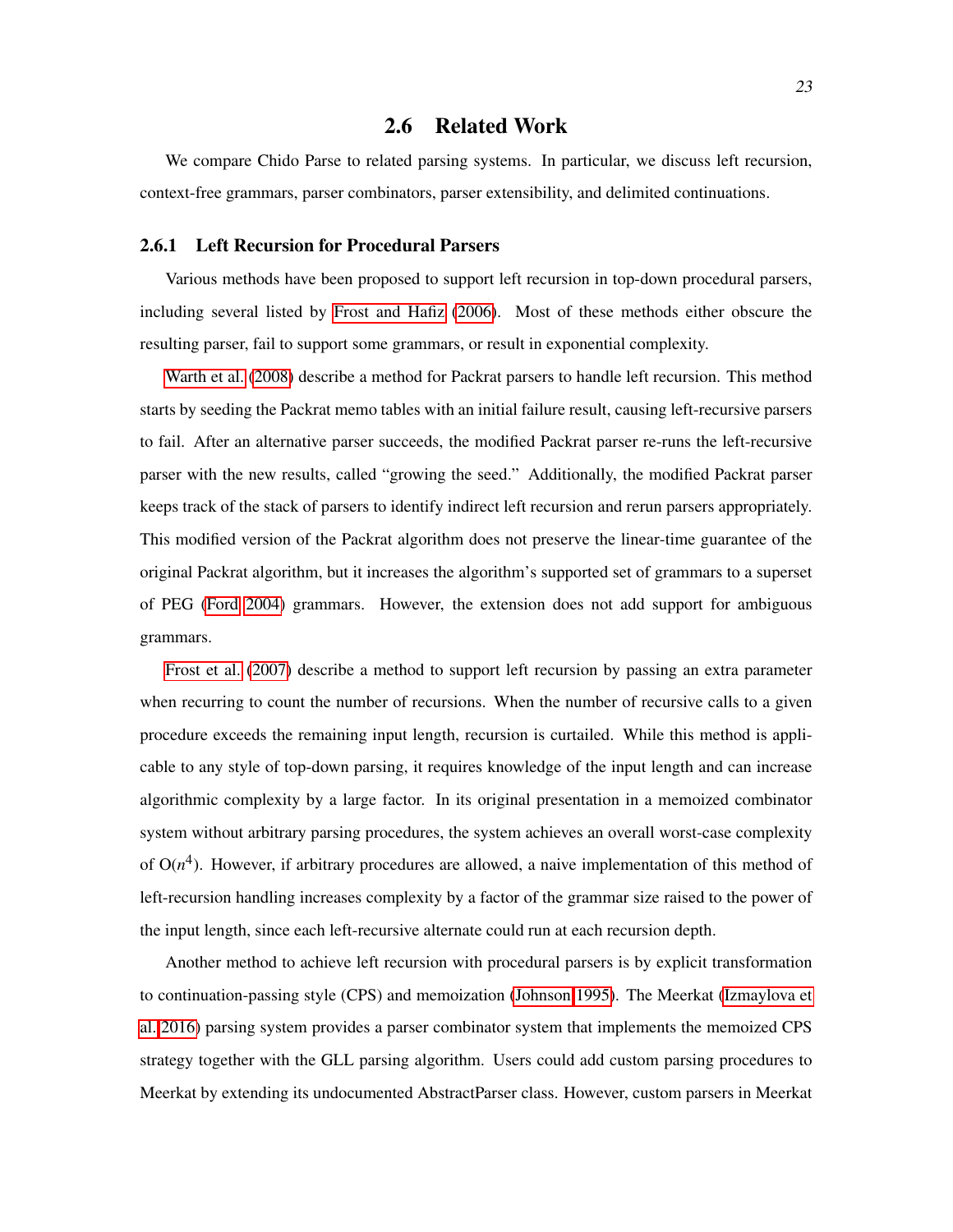and other systems using this method for left recursion must be manually converted to continuationpassing style, which is very cumbersome and obfuscates the resulting code.

Our method for handling left recursion can be used without prior knowledge of the input length and only recurs into procedures that can make progress. While our overall parsing system exhibits super-exponential worst-case performance, it is not due to the method of handling leftrecursion via delimited continuations. Our method achieves similar complexity to memoized explicit continuation-passing style, but because our method captures continuations automatically, custom parsing procedures may be written in a direct style without manual CPS conversion.

#### <span id="page-32-0"></span>2.6.2 Context-Free Grammars and Beyond

There are various generalized algorithms that support the entirety of the class of context-free grammars, including GLL [\(Scott and Johnstone 2010\)](#page-34-2), GLR [\(Tomita 1985\)](#page-34-2), and Earley [\(Earley](#page-34-2) [1970\)](#page-34-2) parsing. These algorithms are limited to context-free grammars, but support all contextfree grammars, including grammars with ambiguity and left-recursion. These algorithms admit grammars in a form amenable to analysis and optimization. Unlike proper subsets of contextfree grammars such as LR and LL, the full set of context-free grammars is closed under union, concatenation, and repetition, allowing the grammars supported by these generalized systems to be composed with ease.

There are extensions to some of these algorithms that extend their power. The Syntax Definition Formalism SDF3 uses an extended SGLR parser that allows some context-sensitive languages, including indentation-sensitive languages that use the off-side rule, to be parsed with declarative rules [\(Erdweg et al. 2012\)](#page-34-2) [\(Amorim et al. 2018\)](#page-34-2). Yakker [\(Jim et al. 2010\)](#page-34-2) is an extension of the Earley algorithm that allows intermediate results to be captured and used in computation of side conditions for terminal and nonterminal productions. Additionally, Yakker supports *blackbox* procedural parsers. Iguana is an extended GLL that similarly supports data-dependent parsing. While computation in side-conditions allow Yakker and Iguana parsers to support context-sensitive grammars, they do not allow arbitrary procedural parsing of the input stream. Yakker's blackbox parsers allow limited procedural parsing, but blackbox parsers may not recur back into the Yakker parsing system.

Chido Parse supports context-sensitive grammars by allowing arbitrary procedural parsing, including predicate side-conditions. Procedural parsing also enables parse-time grammar extension by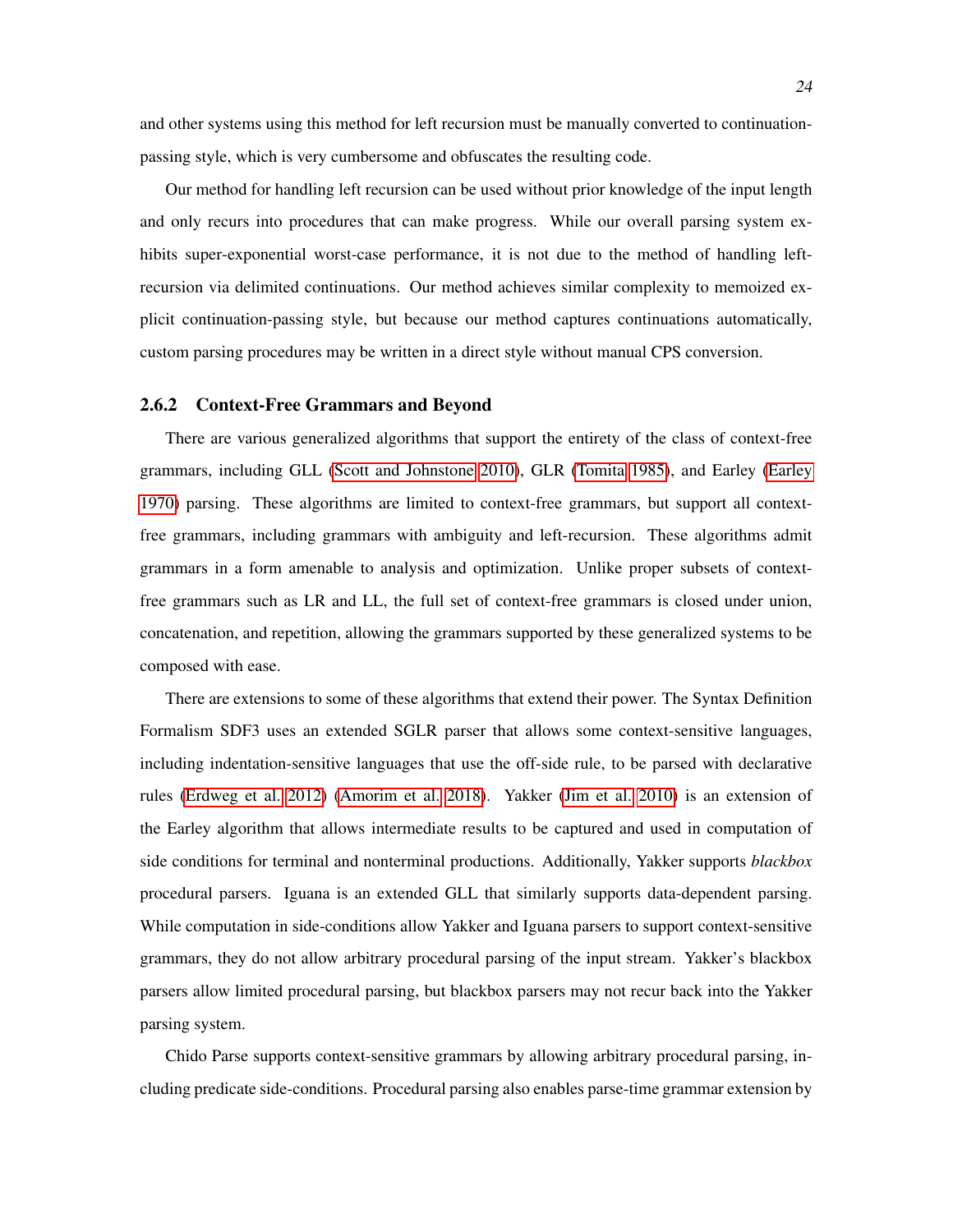using dynamic module loading. However, full static analysis of procedural parsers is undecidable, so a procedural parsing system may not enjoy the same static optimizations that can be employed in more limited systems.

#### <span id="page-33-0"></span>2.6.3 Parser Combinators

Parser combinator systems, such as Parsec [\(Leijen and Meijer 2001\)](#page-34-2), allow grammars to be built by composing parser objects. Primitive parser objects in combinator systems may limited to a particular set of parser or grammar objects, such as with [Binsbergen et al.](#page-34-2) [\(2018\)](#page-34-2), or the primitive parser objects may be arbitrary parsing procedures [\(Wadler 1985\)](#page-34-2). When arbitrary procedures are allowed, these systems generally either execute infinite recursion when given a left-recursive grammar or have exponential computational complexity in both the worst case and common case for left-recursive grammars.

A noteworthy point in the design space is described by [Danielsson](#page-34-2) [\(2010\)](#page-34-2). In this system, parsing procedures may be composed and proved to terminate, and some forms of left-recursion are allowed. However, the system is limited to procedures and parsers that can be proven to terminate within the dependently-typed logic of its implementation language.

Our system implements combinators that accept arbitrary parsing procedures while automatically handling left-recursion by capturing delimited continuations. While our system has worst-case super-exponential complexity, it enjoys near-linear complexity in common practical cases.

#### <span id="page-33-1"></span>2.6.4 Language Workbenches and Extensible Grammars

Language workbenches and related systems such as SDF [\(Visser 1997\)](#page-34-2), Metaborg [\(Bravenboer](#page-34-2) [and Visser 2004\)](#page-34-2), Spoofax [\(Kats and Visser 2010\)](#page-34-2), Rascal [\(Klint et al. 2009\)](#page-34-2), and Racket [\(Flatt and](#page-34-2) [PLT 2010\)](#page-34-2) rely on extensible parsing systems to provide re-usability and composability of language components. Language workbenches are limited in the languages they can effectively support by the power and expressiveness of the parsing systems they use. Empowering language workbenches to support a broader set of languages while also supporting more flexible ways of specifying parsers for those languages is the primary goal of Chido Parse.

Many advances in powerful and expressive parsing systems have been designed for use in language workbenches, such as SGLR [\(Visser 1999\)](#page-34-2), Iguana [\(Afroozeh and Izmaylova 2015\)](#page-34-2), and Meerkat [\(Izmaylova et al. 2016\)](#page-34-2). These and similar parsing systems allow a direct encoding of ambiguous patterns such as infix operators with annotations to encode disambiguation filters.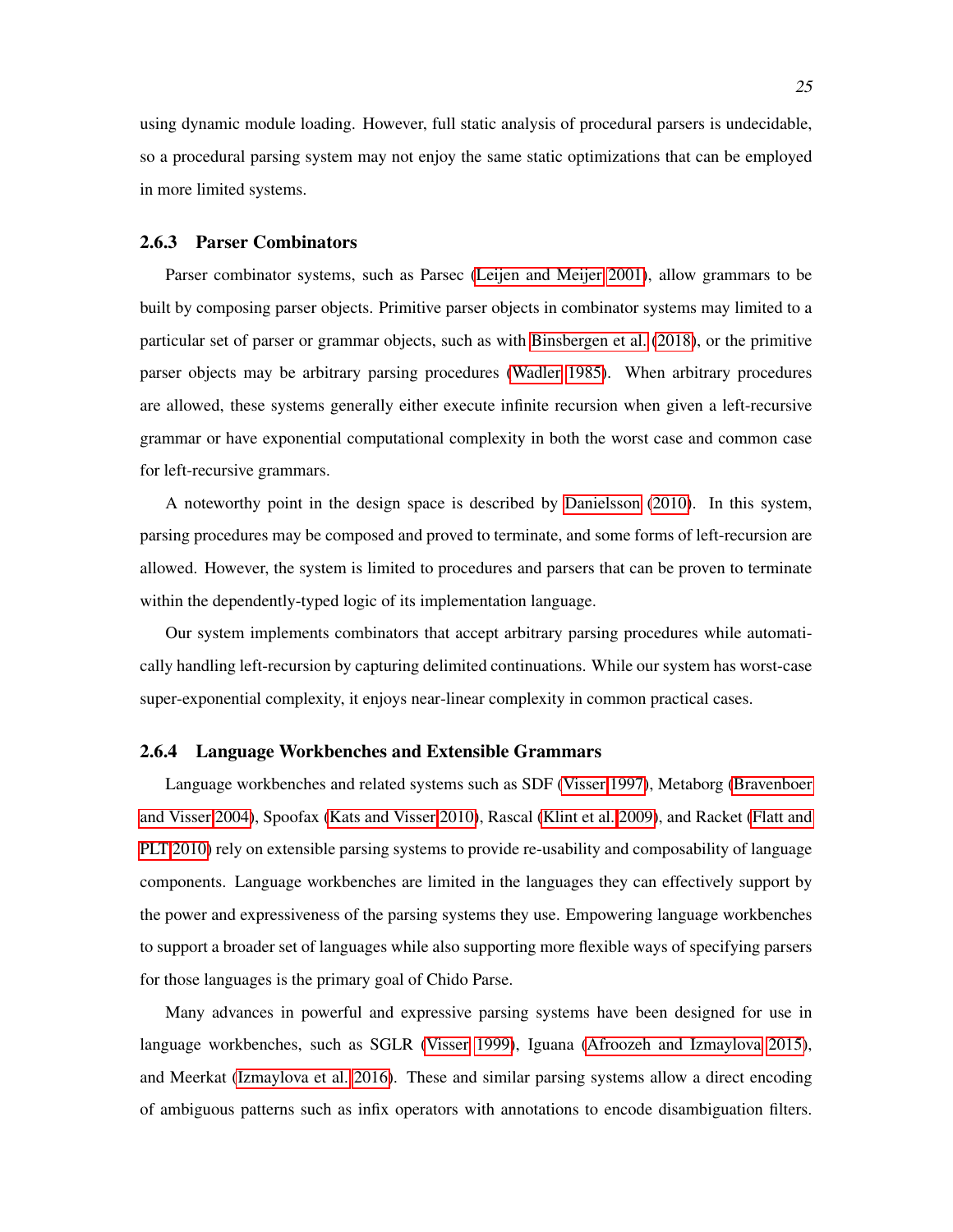Generalized systems like GLR admit the entire class of context-free grammars, allowing grammars to be composed. SGLR further improves composability by removing a dependence on separate, non-composable lexical analysis stages. While the original formulations of GLL, GLR and SGLR are restricted to context-free grammars, Meerkat and Iguana improve parsing power by extending beyond the set of context-free grammars by introducing data-dependent parsing.

However, these systems do not support other context-sensitive grammars beyond context-free or data-dependent grammars. Also, these systems do not allow writing parsers in a mixture of BNF, combinator, and procedural styles, and generally do not support dynamic parser extension. In addition to supporting context-free and data-dependent grammars, Chido Parse supports other context-sensitive grammars, allows any mixture of ad hoc procedural parsers, combinators, and BNF specifications to be composed, and allows dynamic parser extensibility.

### <span id="page-34-0"></span>2.6.5 Delimited Continuations in Parsing

[Kiselyov](#page-34-2) [\(2009\)](#page-34-2) shows that delimited continuations can be used to make a parser incremental and restartable. Chido Parse does not use delimited continuations to provide incrementality, but rather to solve the left-recursion problem.

### 2.7 Conclusion

<span id="page-34-1"></span>We have demonstrated various limitations of the expressiveness and convenience of extant parsing technology. We have presented a novel parsing algorithm that combines the benefits of GLL and ad hoc procedural parsing to overcome those limitations, as well as a novel method for handling left-recursion in procedural parsers that enables this combination. Our system allows users to write and compose parsers, including for ambiguous, left-recursive, and context-sensitive grammars, and allows parsers to be written and composed using declarative abstractions like BNF, using parser combinators, or in a direct, procedural style. We have given examples that demonstrate how this algorithm solves problems in creating extensible and composable languages.

### <span id="page-34-2"></span>2.7.1 References

Michael D. Adams, Celeste Hollenbeck, and Matthew Might. On the Complexity and Performance of Parsing with Derivatives. In *Proc. Proceedings of the 37th ACM SIGPLAN Conference on Programming Language Design and Implementation*, 2016. [http://dx.doi.org/10.1145/2908080.](http://dx.doi.org/10.1145/2908080.2908128) [2908128](http://dx.doi.org/10.1145/2908080.2908128)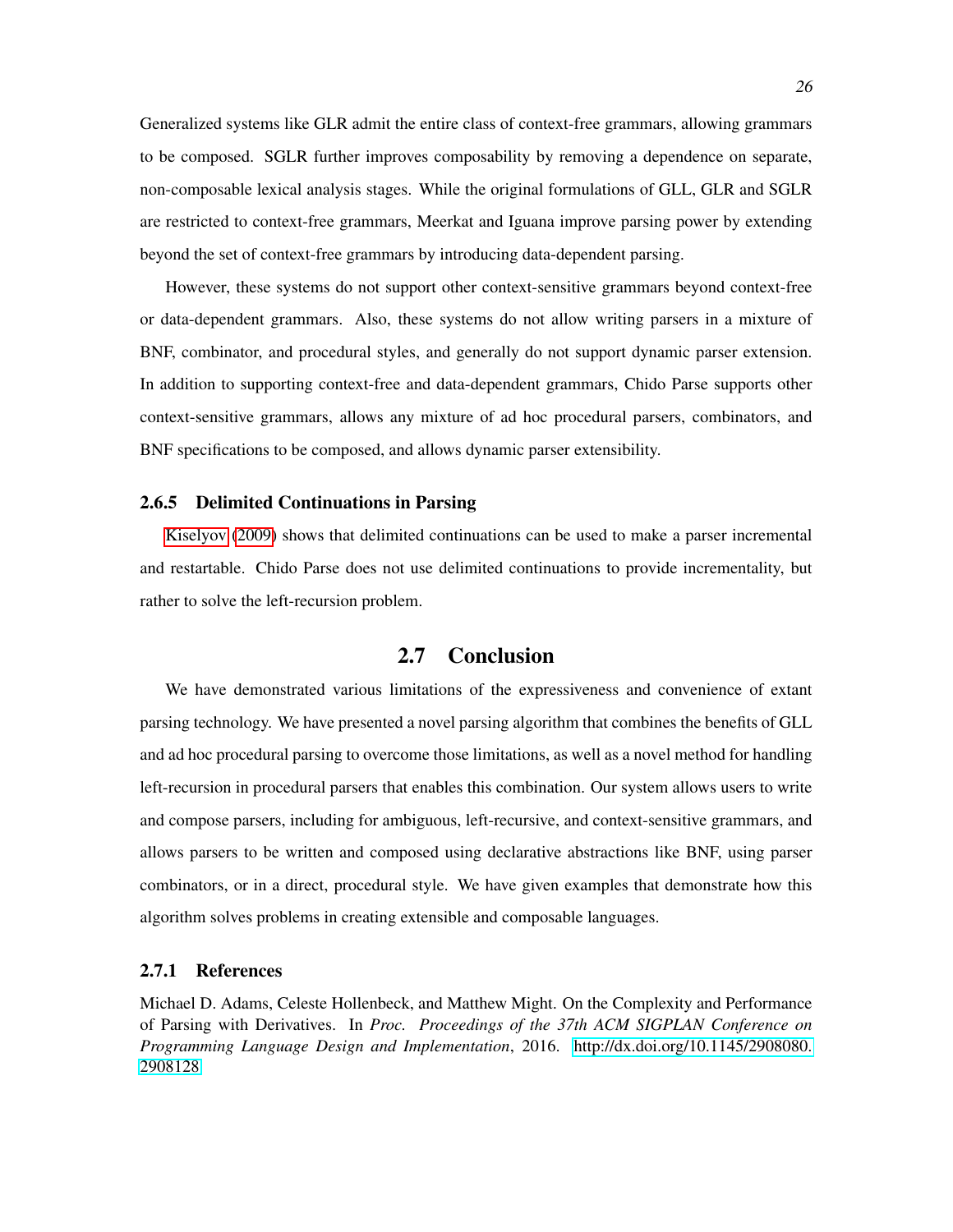Ali Afroozeh and Anastasia Izmaylova. One Parser to Rule Them All. In *Proc. ACM International Symposium on New Ideas, New Paradigms, and Reflections on Programming and Software (Onward!)*, 2015.<https://doi.org/10.1145/2814228.2814242>

Luís Eduardo de Souza Amorim, Michael J. Steindorfer, Sebastian Erdweg, and Eelco Visser. Declarative Specification of Indentation Rules: A Tooling Perspective on Parsing and Pretty-Printing Layout-Sensitive Languages. In *Proc. 11th ACM SIGPLAN International Conference on Software Language Engineering*, pp. 3–15, 2018.

L. Thomas van Binsbergen, Elizabeth Scott, and Adrian Johnstone. GLL Parsing with Flexible Combinators. In *Proc. Conference on Software Language Engineering (SLE)*, 2018.

M.G.J. van den Brand, Jeroen Scheerder, Jurgen Vinju, and Eelco Visser. Disambiguation Filters for Scannerless Generalized LR Parsers. *Journal of Functional Programming - JFP*, pp. 143–158, 2002.

Martin Bravenboer and Eelco Visser. Concrete Syntax for Objects. In *Proc. 19th Annual ACM SIGPLAN Conference on Object-Oriented Programming, Systems, Languages, and Applications (OOPSLA)*, 2004.<https://doi.org/10.1145/1035292.1029007>

Nils Anders Danielsson. Total Parser Combinators. In *Proc. 15th ACM SIGPLAN International Conference on Functional Programming (ICFP)*, 2010.<https://doi.org/10.1145/1863543.1863585>

Olivier Danvy and Andrzej Filinski. Abstracting Control. In *Proc. ACM Conference on Lisp and Functional Programming*, pp. 151–160, 1990.

Jay Earley. An Efficient Context-Free Parsing Algorithm. *Communications of the ACM* 13(2), pp. 94–102, 1970.

Sebastian Erdweg, Tillmann Rendel, and Klaus Ostermann. Layout-Sensitive Generalized Parsing. In *Proc. Conference on Software Language Engineering (SLE), volume 7745 of LNCS*, pp. 244–263, 2012.

Matthias Felleisen. The theory and practice of first-class prompts. In *Proc. ACM Symposium on Principles of Programming Languages*, pp. 180–190, 1988.

Matthew Flatt, Eli Barzilay, and Robert Bruce Findler. Scribble: Closing the Book on Ad Hoc Documentation Tools. In *Proc. SIGPLAN International Conference on Functional Programming*, 2009.<https://doi.org/10.1145/1596550.1596569>

Matthew Flatt and PLT. Reference: Racket. PLT Design Inc., PLT-TR-2010-1, 2010. [https:](https://racket-lang.org/tr1/) [//racket-lang.org/tr1/](https://racket-lang.org/tr1/)

Bryan Ford. Packrat Parsing: Simple, Powerful, Lazy, Linear Time. In *Proc. ACM SIGPLAN International Conference on Functional Programming (ICFP)*, 2002.

Bryan Ford. Parsing Expression Grammars: A Recognition-Based Syntactic Foundation. In *Proc. 2004 ACM Symposium on Principles of Programming Languages (POPL)*, 2004.

Richard Frost, Rahmatullah Hafiz, and Paul Callaghan. Parser Combinators for Ambiguous Left-Recursive Grammars. In *Proc. 10th International Symposium on Practical Aspects of Declarative Languages (PADL)*, pp. 167–181, 2008.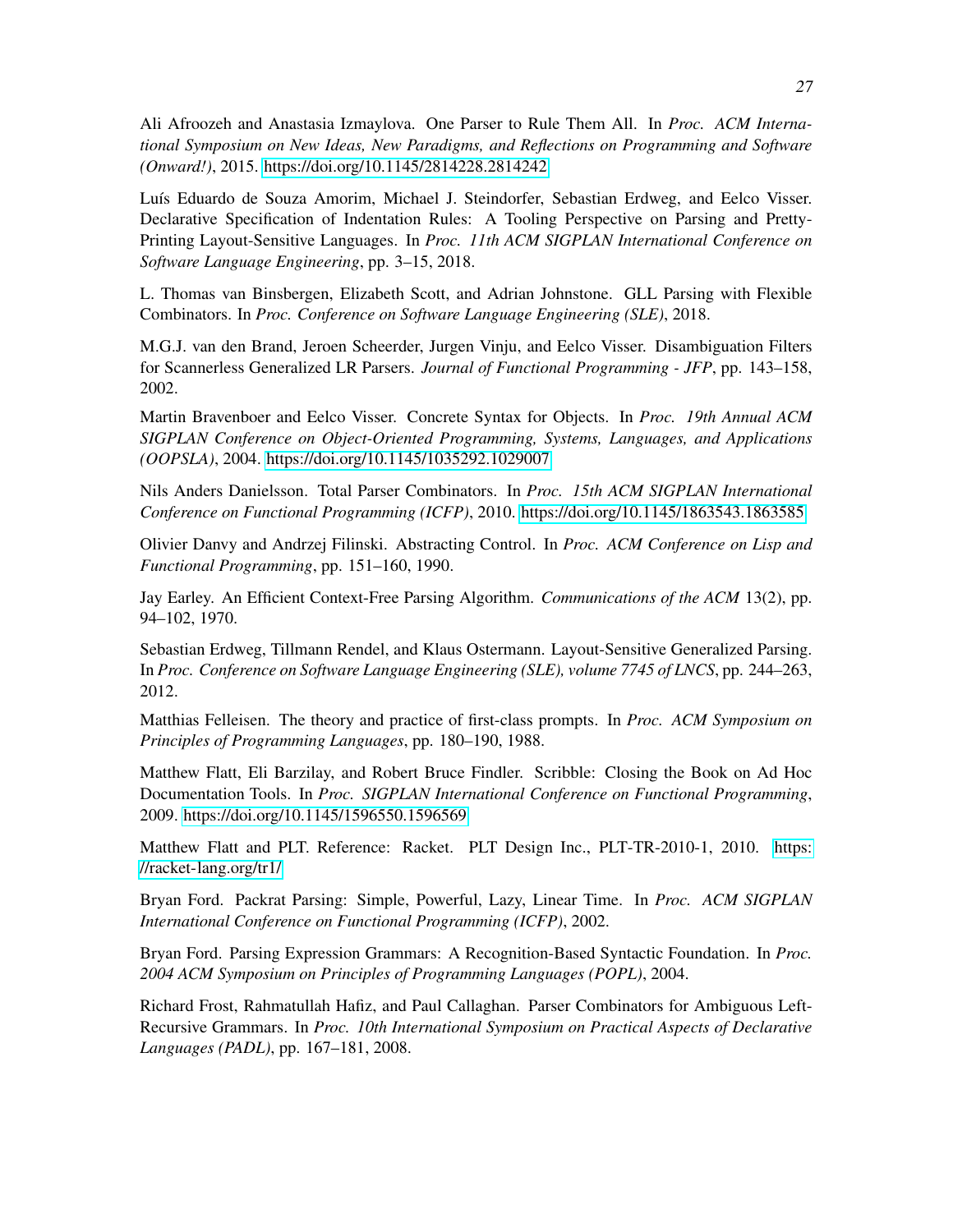Richard Frost, Rahmatullah Hafiz, and Paul C. Callaghan. Modular and Efficient Top-Down Parsing for Ambiguous Left-Recursive Grammars. In *Proc. 10th Conference on Parsing Technologies*, pp. 109–120, 2007.

Richard A. Frost and Rahmatullah Hafiz. A New Top-Down Parsing Algorithm to Accommodate Ambiguity and Left Recursion in Polynomial Time. *ACM SIGPLAN Notices* 41(5), pp. 46–54, 2006.<https://doi.org/10.1145/1149982.1149988>

William Gallard Hatch and Matthew Flatt. Rash: From Reckless Interactions to Reliable Programs. In *Proc. 17th ACM SIGPLAN International Conference on Generative Programming: Concepts and Experiences*, 2018.<https://doi.org/10.1145/3278122.3278129>

Anastasia Izmaylova, Ali Afroozeh, and Tijs van der Storm. Practical, General Parser Combinators. In *Proc. Partial Evaluation and Semantics-based Program Manipulation (PEPM)*, 2016.

Trevor Jim, Yitzhak Mandelbaum, and David Walker. Semantics and Algorithms for Datadependent Grammars. In *Proc. Principles of Programming Languages (POPL)*, 2010. [https:](https://doi.org/10.1145/1706299.1706347) [//doi.org/10.1145/1706299.1706347](https://doi.org/10.1145/1706299.1706347)

Mark Johnson. Memoization of Top Down Parsing. *Computational Linguistics*, 1995.

Lennart C.L. Kats and Eelco Visser. The Spoofax Language Workbench: Rules for Declarative Specification of Languages and IDEs. In *Proc. ACM International Conference on Object Oriented Programming Systems Languages and Applications (OOPSLA)*, 2010.

Oleg Kiselyov. Differentiating Parsers. 2009. [http://okmij.org/ftp/continuations/](http://okmij.org/ftp/continuations/differentiating-parsers.html) [differentiating-parsers.html](http://okmij.org/ftp/continuations/differentiating-parsers.html)

Paul Klint, Tijs van der Storm, and Jurgen Vinju. RASCAL: A Domain Specific Language for Source Code Analysis and Manipulation. In *Proc. 2009 Ninth IEEE International Working Conference on Source Code Analysis and Manipulation (SCAM)*, 2009. [https://doi.org/10.1109/](https://doi.org/10.1109/SCAM.2009.28) [SCAM.2009.28](https://doi.org/10.1109/SCAM.2009.28)

Paul Klint and Eelco Visser. Using Filters for the Disambiguation of Context-free Grammars. In *Proc. ASMICS Workshop on Parsing Theory*, pp. 1–20, 1994.

Daan Leijen and Erik Meijer. Parsec: Direct Style Monadic Parser Combinators for the Real World. Departement of Computer Science, Universiteit Utrecht, UU-CS-2001-27, 2001. [https://www.microsoft.com/en-us/research/publication/](https://www.microsoft.com/en-us/research/publication/parsec-direct-style-monadic-parser-combinators-for-the-real-world/) [parsec-direct-style-monadic-parser-combinators-for-the-real-world/](https://www.microsoft.com/en-us/research/publication/parsec-direct-style-monadic-parser-combinators-for-the-real-world/)

Daniel D. McCracken and Edwin D. Reilly. Backus-Naur Form (BNF). In *Encyclopedia of Computer Science*, pp. 129–131 John Wiley and Sons Ltd., 2003.

Matthew Might, David Darais, and Daniel Spiewak. Parsing with Derivatives: A Functional Pearl. In *Proc. 16th ACM SIGPLAN International Conference on Functional Programming*, 2011. [https:](https://doi.org/10.1145/2034574.2034801) [//doi.org/10.1145/2034574.2034801](https://doi.org/10.1145/2034574.2034801)

PHP: Hypertext Preprocessor. 2020.<https://www.php.net/>

Elizabeth Scott and Adrian Johnstone. GLL Parsing. *Electronic Notes in Theoretical Computer Science* 253(7), pp. 177–189, 2010.<https://doi.org/10.1016/j.entcs.2010.08.041>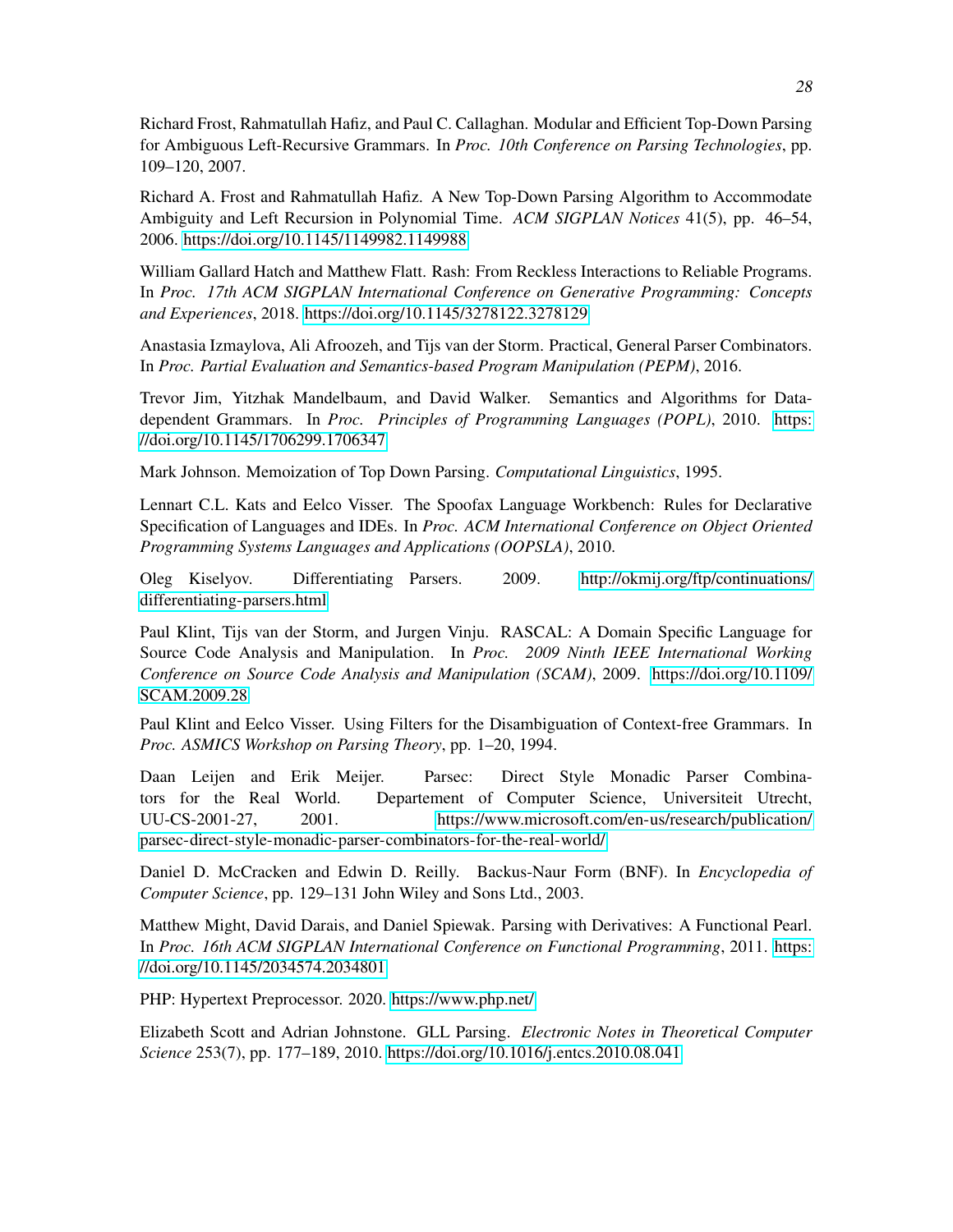Dorai Sitaram. Handling Control. In *Proc. Programming Language Design and Implementation*, 1993.

Masaru Tomita. *Efficient Parsing for Natural Language: A Fast Algorithm for Practical Systems*. Kluwer Academic Publishers, 1985.

Eelco Visser. Syntax definition for language prototyping. PhD dissertation, University of Amsterdam, 1997.

Eelco Visser. Scannerless generalized-LR parsing. Programming Research Group, University of Amsterdam, P9709, 1999.

Phillip Wadler. How to replace failure by a list of successes a method for exception handling, backtracking, and pattern matching in lazy functional languages. In *Proc. Conference on Functional Programming Languages and Computer Architecture*, pp. 113–128, 1985.

Alessandro Warth, James R. Douglass, and Todd Millstein. Packrat Parsers Can Support Left Recursion. In *Proc. 2008 ACM SIGPLAN Symposium on Partial Evaluation and Semantics-Based Program Manipulation (PEPM)*, 2008.<https://doi.org/10.1145/1328408.1328424>

Daniel H. Younger. Recognition and Parsing of Context-Free Languages in Time n3. *Information and Control* 10(2), pp. 189–208, 1967.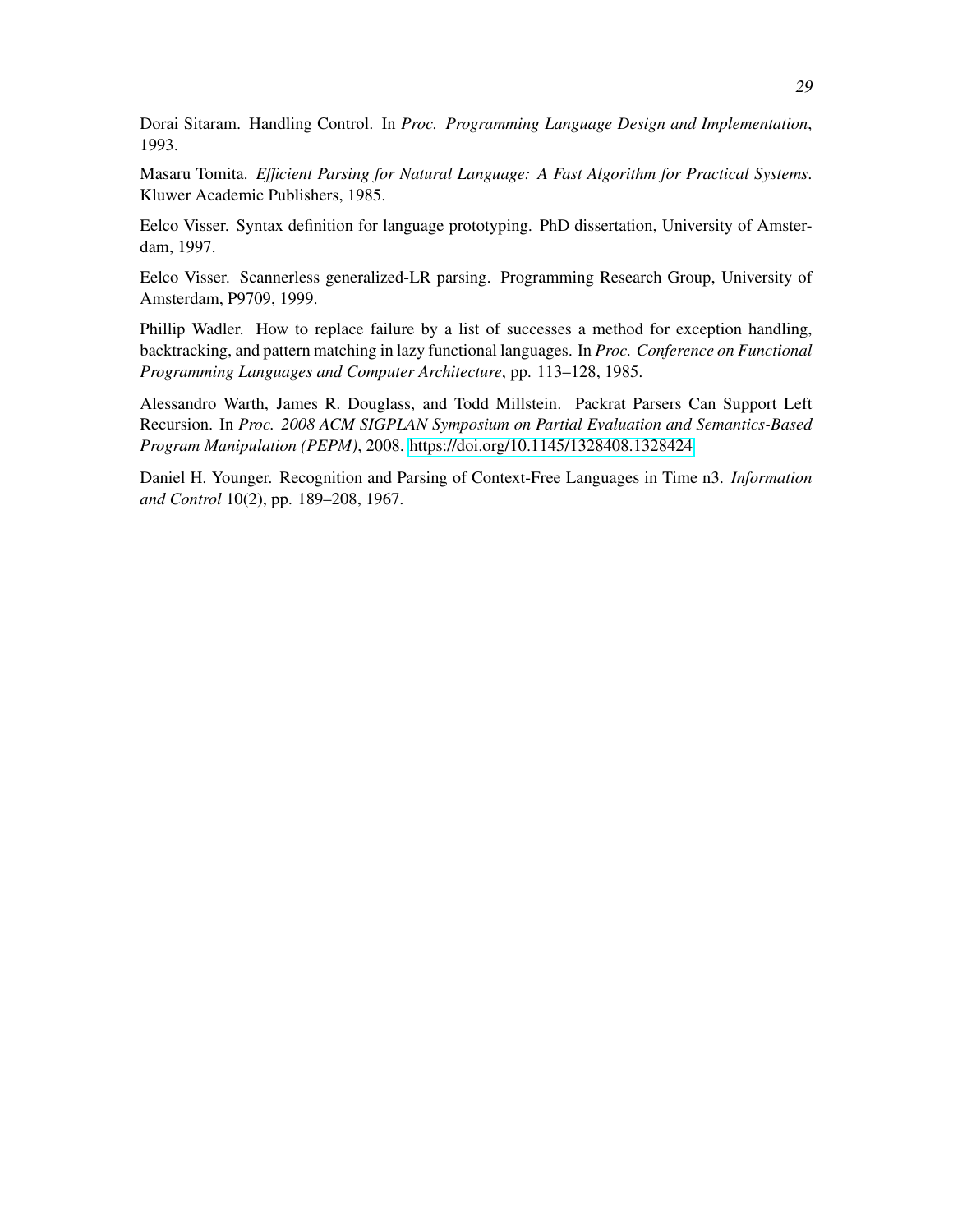$$
\langle exp \rangle : := \langle exp \rangle + \langle exp \rangle
$$
  
\n
$$
\langle exp \rangle * \langle exp \rangle
$$
  
\n
$$
\langle exp \rangle / \langle exp \rangle
$$
  
\n
$$
\langle exp \rangle / \langle exp \rangle
$$
  
\n
$$
\langle exp \rangle / \langle exp \rangle
$$
  
\n
$$
\langle map \rangle : := \langle digit \rangle + \langle digit \rangle
$$

Figure 2.1: Arithmetic Grammar



In these diagrams, ovals represent continuation frames and [] represents the "hole" in a continuation where a result will go. Continuation stacks grow down.

Figure 2.2: Delimited Continuation Operations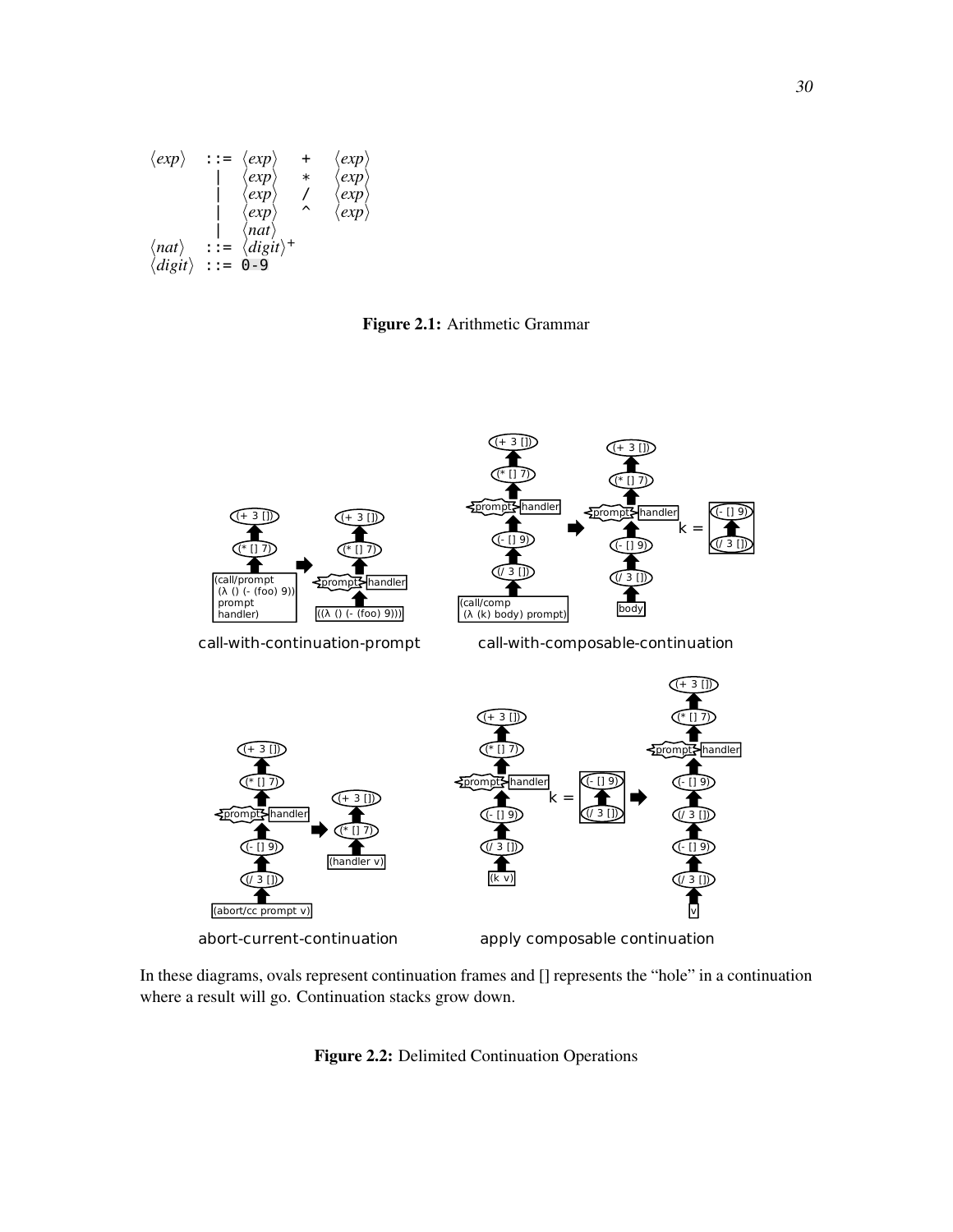' parse\* :

Contract: input-port? parser? [optional (or/c int? parse-derivation?)] -> (stream-of parse-derivation?)

Note: The normal empty stream at the end of a derivation stream may be replaced by a parsefailure object

' parse :

Contract: input-port? parser? [optional (or/c int? parse-derivation?)] -> (or/c parse-derivation? parse-failure?)

Note: If parse\* would have returned a stream of more than one result, a failure is returned.

' parse\*-direct :

Contract: input-port? parser? [optional (or/c int? parse-derivation?)] -> (or/c parse-derivation? parse-failure?)

Note: While a single result is returned to the continuation where parse\*-direct is used, the continuation may be invoked multiple times. Effectively, use of parse\*-direct turns the outer parser procedure into a loop instead of requiring the user to write a loop.

In the contract notation used above,  $\sigma r/c$  indicates that any of the included options are valid. The notation [optional contract] used in procedure contracts indicates an optional argument.

Figure 2.3: Overview of Chido Parse API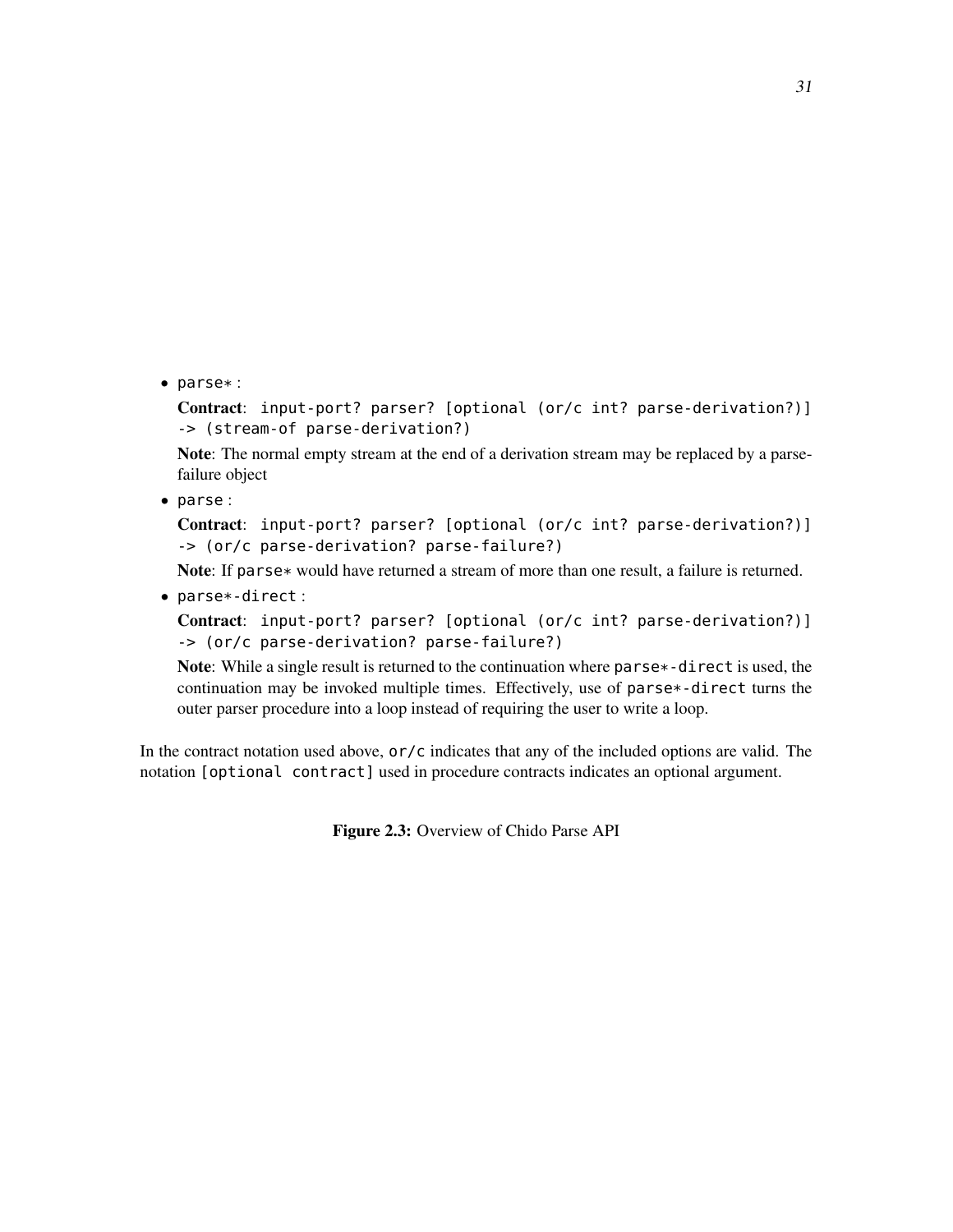|                              | Left recursion | procedural left-recursion | Arbitrary procedural parsers | Data-dependent context sensitivity | grammars  | Full CFG support | Composable | Extensible dynamically | Parser combinator interface | BNF interface | $\pm$              | Worst-case computational complexity |
|------------------------------|----------------|---------------------------|------------------------------|------------------------------------|-----------|------------------|------------|------------------------|-----------------------------|---------------|--------------------|-------------------------------------|
|                              |                | Direct                    |                              |                                    | Ambiguous |                  |            |                        |                             |               | Purely declarative |                                     |
| Chido Parse                  | ✓              | ✓                         | ✓                            | ✓                                  | ✓         | $\checkmark$     |            | ✓                      | ✓                           | $\checkmark$  |                    | Exponential +2                      |
| GLL                          | ✓              |                           |                              |                                    | ✓         | $\checkmark$     | ✓          |                        | ✓                           | ✓             | $\checkmark$       | Cubic                               |
| <b>GLR</b>                   | ✓              |                           |                              |                                    | ✓         | ✓                | J          |                        |                             | ✓             | ✓                  | Cubic                               |
| Earley                       | ✓              |                           |                              |                                    | ✓         | $\checkmark$     | ✓          |                        |                             | ✓             | $\checkmark$       | Cubic                               |
| CYK (Younger 1967)           | ✓              |                           |                              |                                    | ✓         | ✓                |            |                        |                             |               | ✓                  | Cubic                               |
| Parsing With Derivatives †6  | ✓              |                           |                              |                                    | J         | ✓                | J          |                        | $\checkmark$                | ✓             | $\checkmark$       | Cubic                               |
| Yakker                       | ✓              |                           | $+3$                         | ✓                                  | ✓         | ✓                | J          |                        |                             | ✓             |                    | Cubic if limited to CFG +2          |
| Iguana                       | ✓              |                           |                              | J                                  | ✓         | ✓                |            |                        |                             | ✓             |                    | Cubic                               |
| Meerkat                      | ✓              |                           | $14$                         | ✓                                  | ✓         | ✓                |            | $14$                   | ✓                           | ✓             |                    | Cubic <sup>+2</sup>                 |
| Packrat                      | $+5$           |                           |                              |                                    |           |                  | ✓          |                        | $\checkmark$                |               | $\checkmark$       | Linear                              |
| Parsec                       |                |                           | $\checkmark$                 | $\checkmark$                       |           |                  | ✓          | $\checkmark$           | ✓                           |               |                    | 12                                  |
| Frost et al. 2008            | $\checkmark$   |                           |                              |                                    | ✓         | ✓                | ✓          |                        | ✓                           | ✓             | $\checkmark$       | n <sup>4</sup>                      |
| Procedural Recursive Descent |                |                           | ✓                            | ✓                                  |           |                  | ✓          | ✓                      | ✓                           |               |                    | 12                                  |
| LR                           | ✓              |                           |                              |                                    |           |                  |            |                        |                             | ✓             | $\checkmark$       | Linear                              |

Rows for algorithms imply the basic version of the algorithm, while rows for implementations generally imply an extended version of one of the algorithms.

:1 By "Purely declarative", we mean that a system lacks a Turing complete component, allowing more opportunities for static analysis.

:2 Parsing systems that admit arbitrary procedures may exhibit arbitrarily large complexity or nontermination based on the procedures used.

:3 Yakker [\(Jim et al. 2010\)](#page-34-0) allows "blackbox" parsing procedures to be used as nonterminals, but they can't recur back into the Yakker system.

:4 The Meerkat [\(Izmaylova et al. 2016\)](#page-34-0) implementation supports custom procedural parsers in an undocumented way, but not in the public interface.

:5 The original formulation of PEG [\(Ford 2004\)](#page-34-0) and Packrat [\(Ford 2002\)](#page-34-0) parsers does not support left-recursion, but [\(Warth et al. 2008\)](#page-34-0) describes a memoization technique for Packrat parsers to support left-recursion. This modification increases the computational complexity of the parser, however.

:6 [\(Might et al. 2011\)](#page-34-0) [\(Adams et al. 2016\)](#page-34-0)

Figure 2.4: Comparison of Parsing Algorithms and Frameworks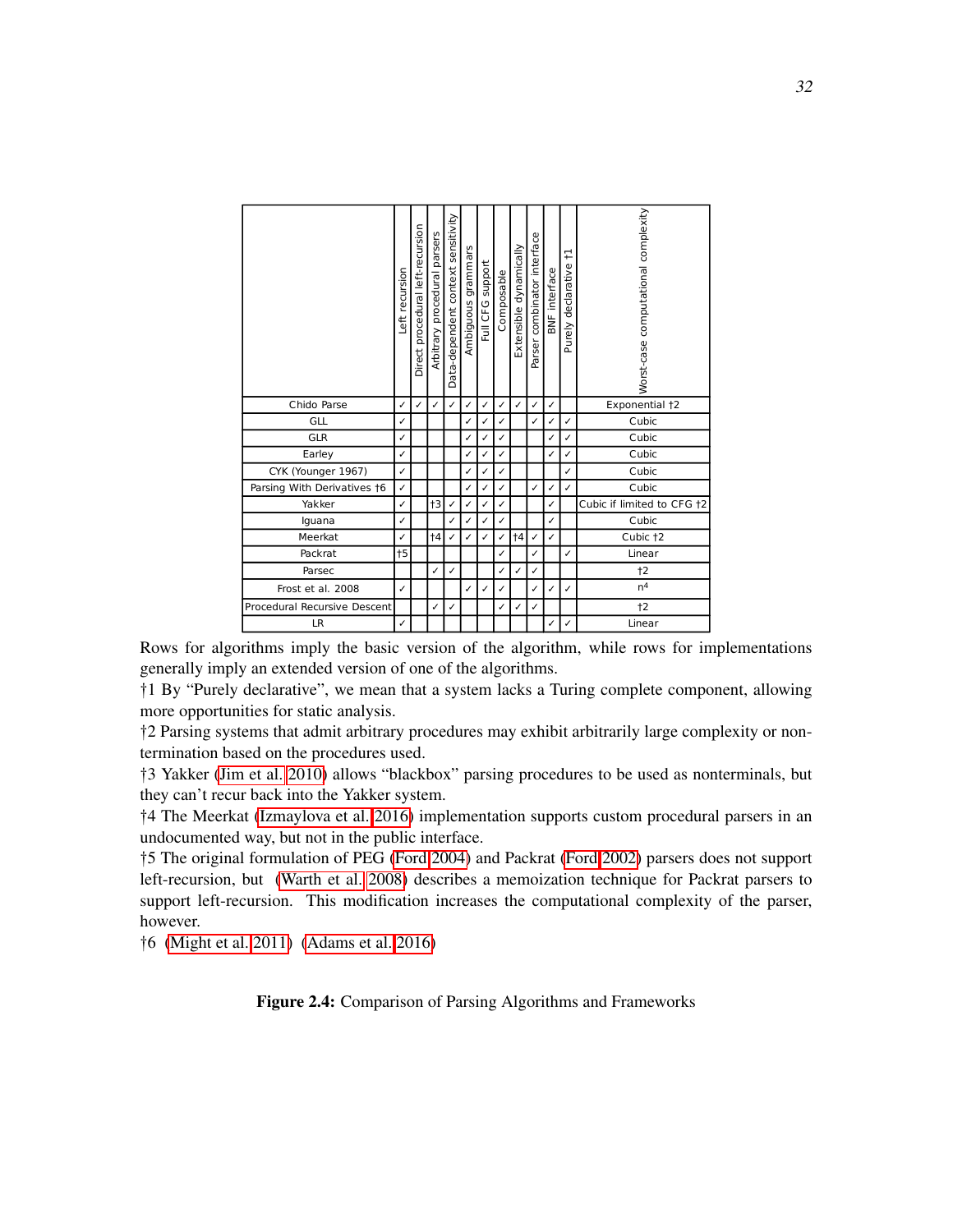

Figure 2.5: Ambiguous Operator Parsing, Time to First Result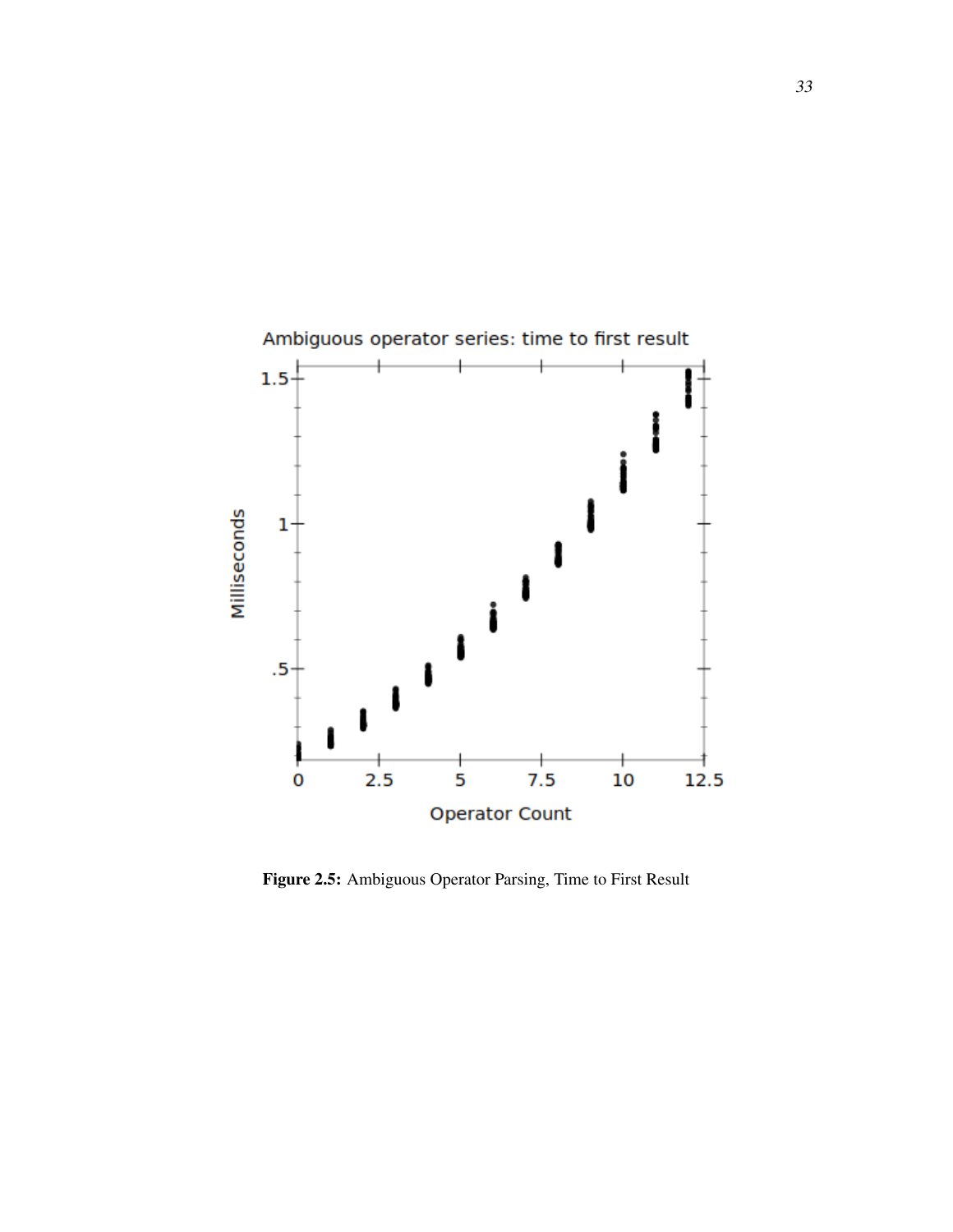

Figure 2.6: Ambiguous Operator Parsing, Time to Stream End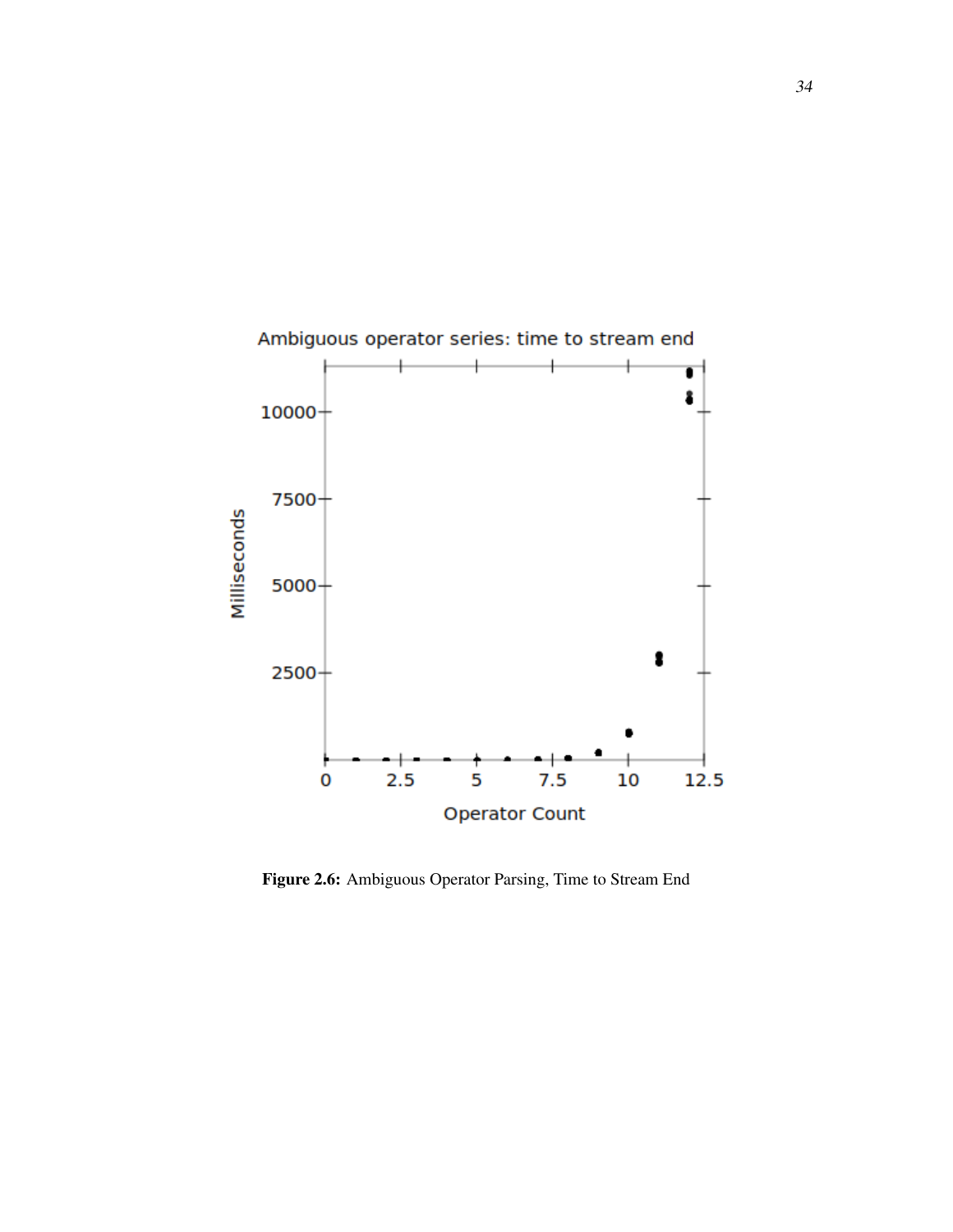

Figure 2.7: S-expression Parsing by String Length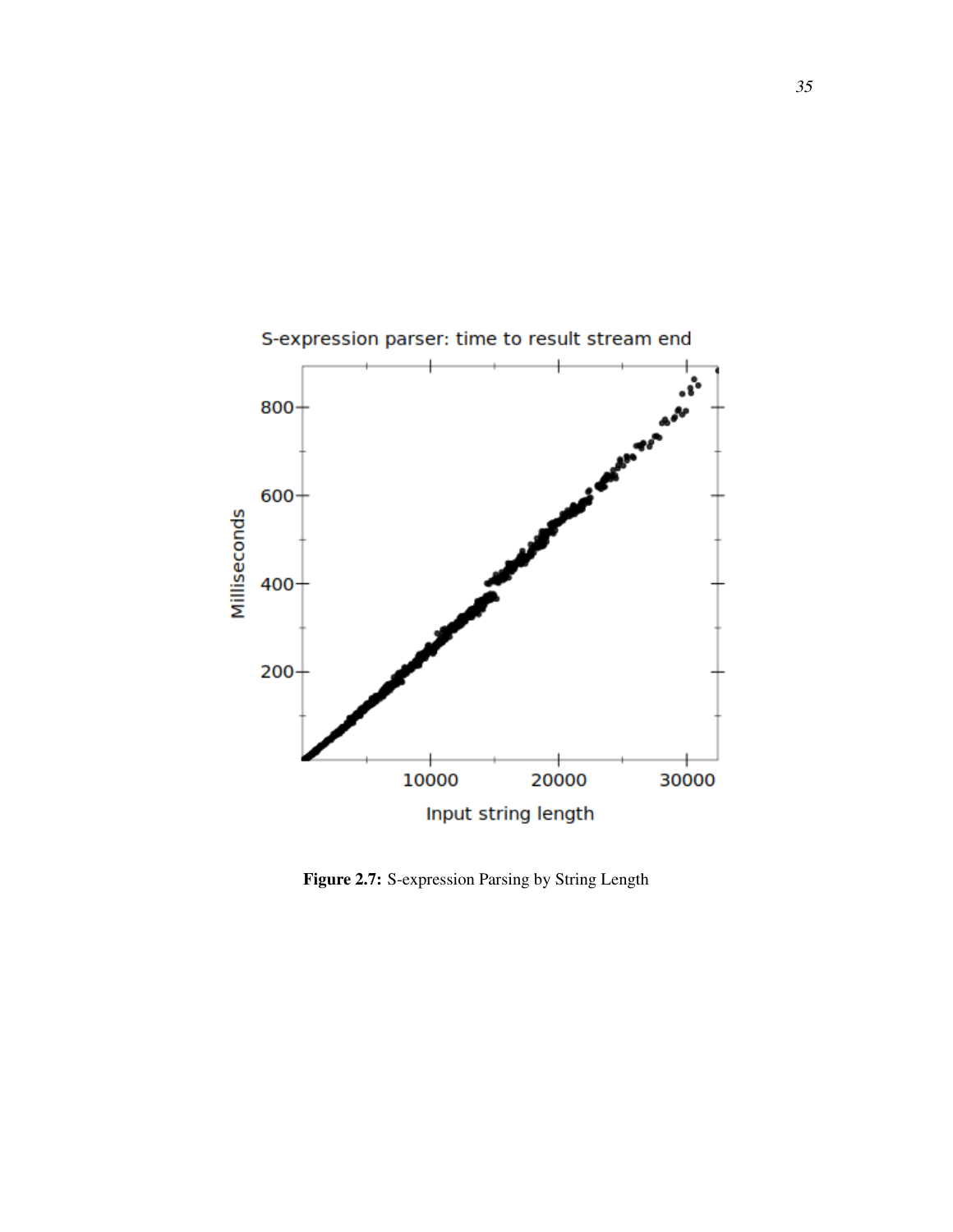

Figure 2.8: S-expression Parsing by Parsed Tree Size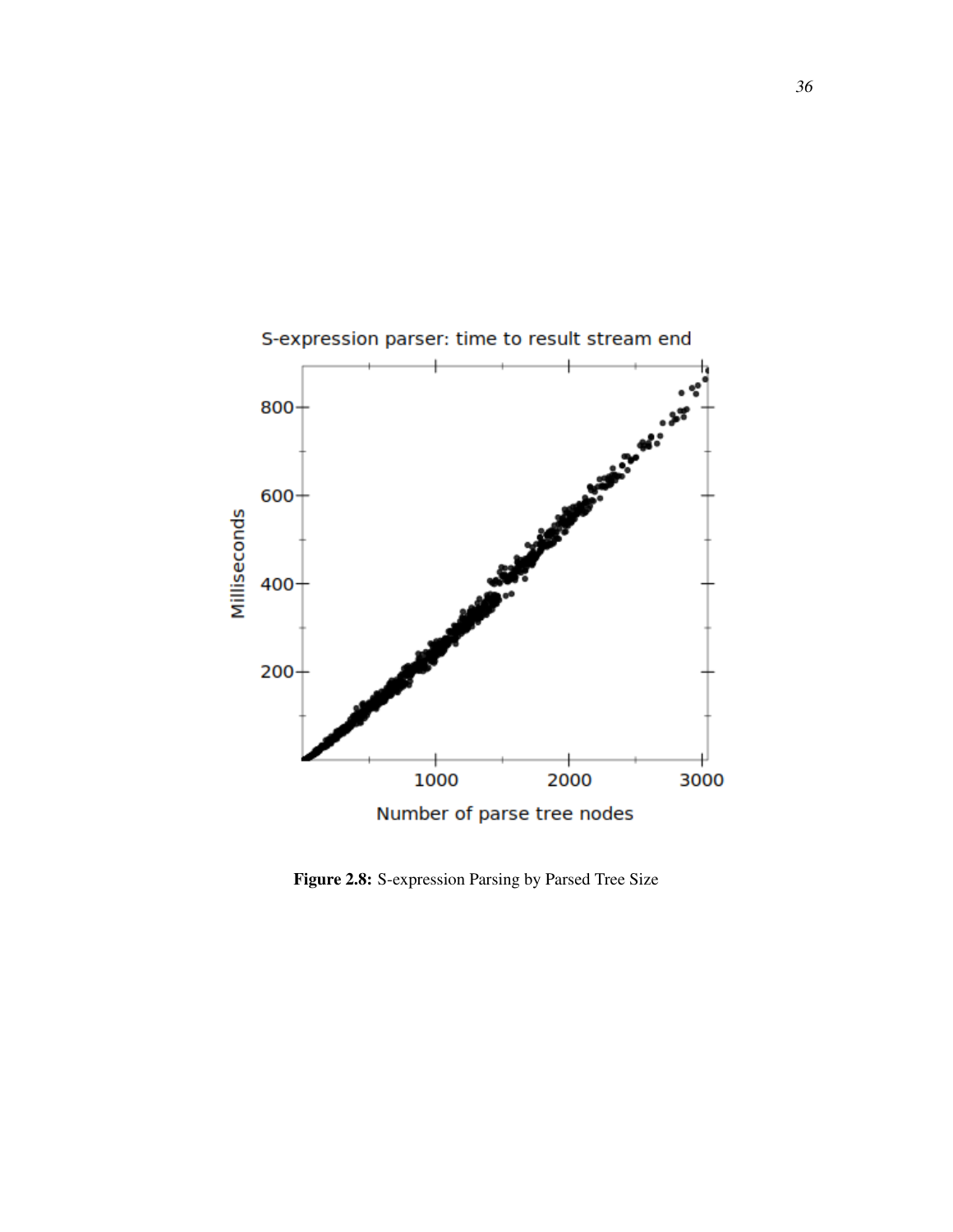# CHAPTER 3

# RASH: FROM RECKLESS INTERACTIONS TO RELIABLE PROGRAMS

Embedded DSLs offer the possibility of both easier implementation, due to re-use of host language features, and of greater expressiveness, due to integration with the host language and other DSLs embedded into the same host. However, for an embedded DSL to maximize its expressive power compared to a stand-alone DSL, it requires careful design to accommodate tight integration between the DSL and its host.

This chapter discusses Rash, a command shell language embedded in Racket. It provides an example of design for tight integration of EDSLs. Specifically, it is designed by decomposing the notational and semantic requirements, and designing both the notation and semantics of the DSL to integrate tightly, at the expression level, with the host language. This design allows finegrained, recursive nesting of the shell DSL and the host. Additionally, Rash provides an example of exposing and extending the host language features that allow an embedded language to be built by providing access to Racket's macro system and specific new families of macros within the embedded language. This enables new DSLs to be embedded even within the DSL, such as an example makelike language embedded in Rash.

Rash captures the features of command languages like the Bourne Shell that make it useful for interactive and exploratory programming, and for automation via copying interactions into scripts. However, unlike common shell languages, Rash scales beyond small scripts because Rash programs can have an arbitrary mix of shell-like code and general-purpose Racket code. Thus Rash provides a gradual scale between shell-style interactions and general-purpose programming.

This chapter is a reprint of Rash: From Reckless Interactions to Reliable Programs with permission from William Gallard Hatch and Matthew Flatt. 2018. Rash: From Reckless Interactions to Reliable Programs. In *Proceedings of the 17thACM SIGPLAN International Conference on Generative Programming: Concepts and Experiences (GPCE '18), November 5–6, 2018, Boston,MA,*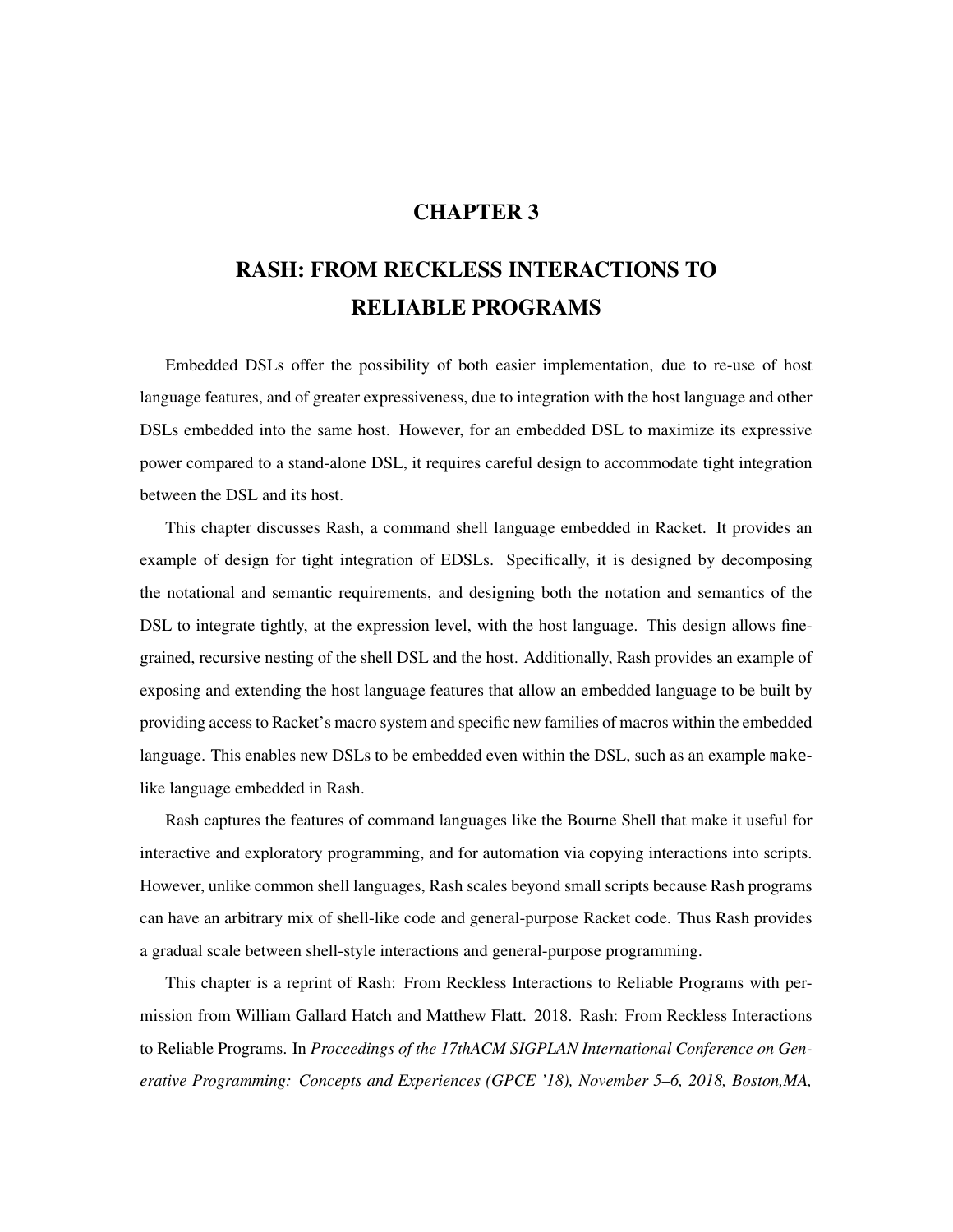#### *USA. ACM,* New York, NY, USA, 12 pages. https://doi.org/10.[1145/3278122](https://doi.org/10.1145/3278122.3278129).3278129

## 3.1 Impulsive Introduction

Programmers often write prototypes, quick solutions, or exploratory programs, then later edit or rewrite them to move them along a spectrum of program maturity and scale. Moving code along this scale is often viewed as a transition from "scripts" to more mature "programs," and current research aims to improve that transition, especially through gradual typing [\(Siek and Taha 2006;](#page-69-0) [Tobin-Hochstadt and Felleisen 2006\)](#page-69-0). In this paper, we address a point in the spectrum that precedes even the "script" level of maturity: command sequences in an interactive shell.

Different features and aspects of programming languages are well suited to different stages of program maturity. For example, static types are clearly useful for ensuring and maintaining software correctness, but types are often seen as burdensome or obstructive when writing scripts, so many scripting languages eschew types. Programmers want brevity and even less formality in interactive settings, so read-eval-print loops (REPL) often have relaxed rules on object mutability and introspection, and Unix shells offer especially terse notations.

Tailoring a language to a specific point in the spectrum has obvious advantages, but serving different points in the spectrum through wholly distinct languages creates new problems. Developers may be forced to choose between maintaining a program in a language that is no longer suited to the program's evolution, or rewriting the program in a new language. We should instead make languages adapt and interoperate along the maturity spectrum, providing a smooth path from one end to the other. Gradual typing systems like TypeScript [\(Microsoft 2018\)](#page-69-0), Reticulated Python [\(Vitousek](#page-69-0) [et al. 2014\)](#page-69-0), and Typed Racket [\(Tobin-Hochstadt et al. 2008\)](#page-69-0) are the most prominent efforts toward this alternative, but they start at the "scripts" point in the spectrum.

To support graduality between shell-style interactions and general-purpose programs, a language must be general-purpose while also supporting domain-specific features of a shell, such as process and file manipulation. Additionally, there is tension between optimizations for programmatic and interactive settings, such as optimizing notation for variables or literal data, and optimizing for legibility or terseness. The key challenge of graduality between interactions and programs is to support a seamless mixture of general-purpose and command notation.

*Rash* is a command language embedded in the general-purpose Racket language.<sup>[1](#page-46-0)</sup> Rash supports

<span id="page-46-0"></span><sup>1</sup><http://rash-lang.org>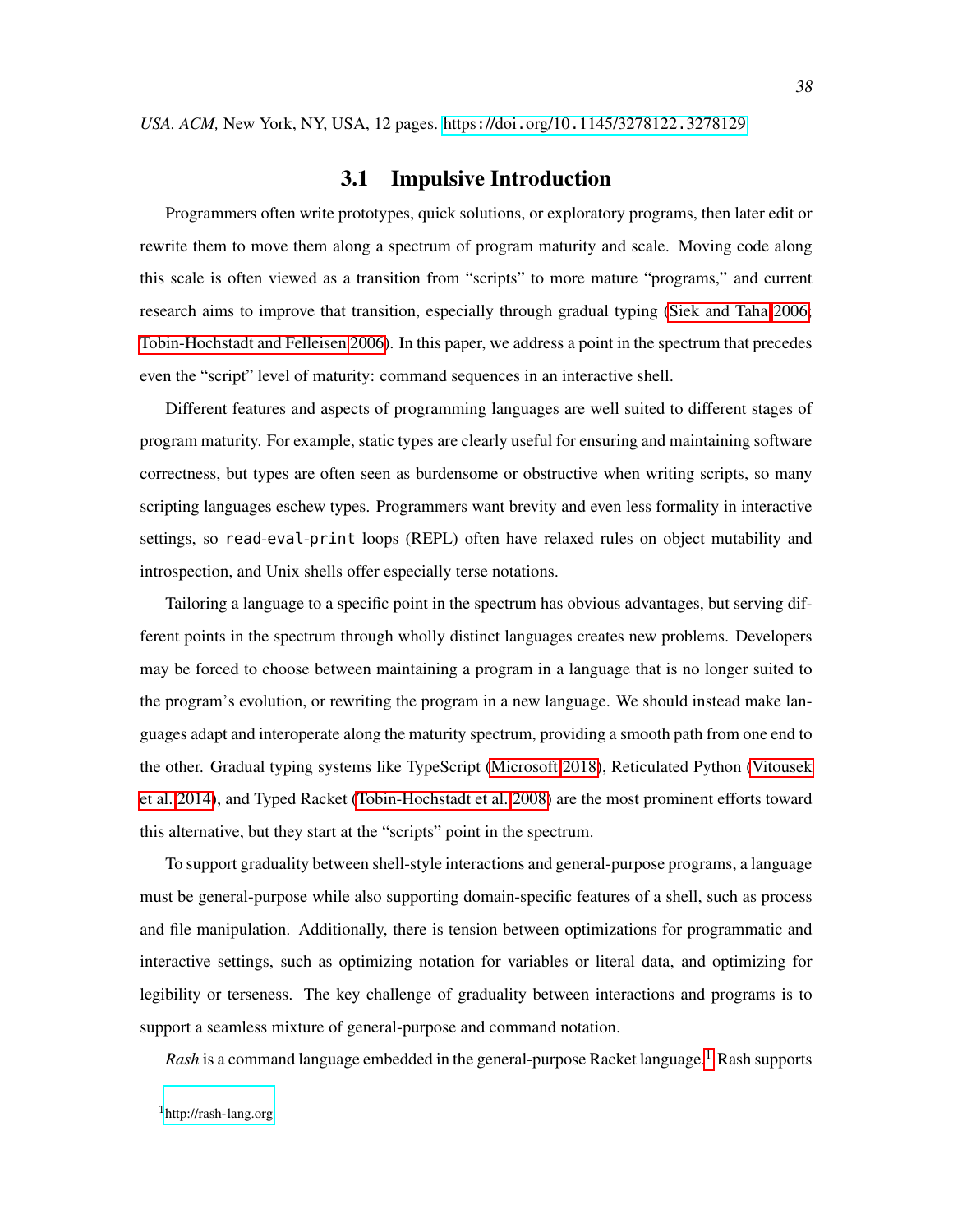lightweight syntax and programming patterns similar to popular command languages, like Bash and PowerShell, but Rash and normal Racket code can be embedded within each other at the expression level. Rash also interoperates with other Racket-based languages, including Typed Racket. With these features, Rash affords easy and gradual movement along the spectrum from interactions to scripts to programs, and it allows programmers to combine modules that inhabit different stages of the maturity spectrum.

Rash is organized into two subsystems which embody the contributions of this paper. The first subsystem is Linea, which provides a line-oriented syntax suitable for terse interactions. Linea maintains interoperability with other Racket dialects by leveraging Lisp's traditional separation of *read* and *macro expansion* phases. Linea's reader accepts a mixture of line-oriented and Sexpression notation and produces output suitable for macro expansion. Linea also introduces *line macros*, a customization in the macro-expansion phase allowing programmers to add user-defined keywords and block semantics. The second subsystem is a domain specific language (DSL) for pipelining, which generalizes Unix-style pipelines to support arbitrary objects in addition to byte streams, similar to PowerShell's [\(Snover 2002\)](#page-69-0) pipelines. Both subsystems are libraries that can be used on their own to provide part of the convenience of a shell language within conventional Racket programs, but their benefits synergize to form the Rash language.

## 3.2 Impetuous Overview

A programmer reading Rash code should understand four main points:

- ' Rash is primarily line-based. Lines within a program or block are evaluated in series from top to bottom.
- ' The meanings of lines are determined by *line macros*.
- The default line macro is run-pipeline, which implements the pipelining DSL. Pipelines may be composed of subprocesses that communicate using byte streams or Racket functions that communicate using arbitrary Racket objects.
- ' Despite being primarily line based, users can embed S-expressions and blocks of lines within each other by using parentheses () and braces {}, respectively.

To clarify these points, as well as to demonstrate the benefits of embedding a command language inside a general-purpose language, we discuss an example REPL session. Suppose that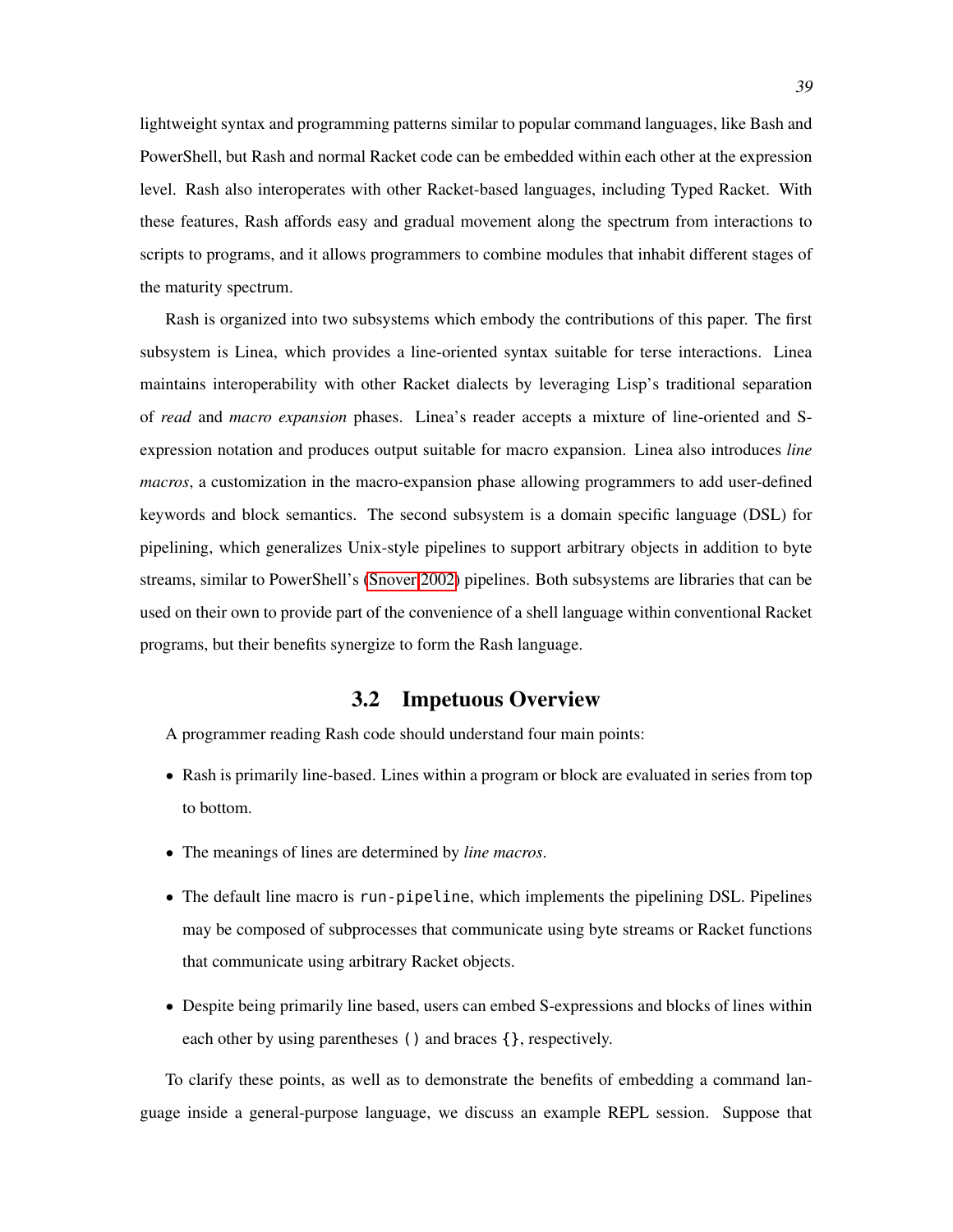Alyssa P. Hacker wants to look at some of her spending habits over the last year. Each month, Alyssa's bank gives her a CSV file detailing her debit card purchases. Alyssa stores this file as "/records/*year*/*month*/purchases.csv in her computer, with *year* and *month* substituted appropriately. She starts a Rash session and types:

cd records ls 2017/\*/\* | grep purchases

Many of Rash's cues for the syntax of commands and the inclusion of command pipelines come directly from existing shell languages such as Bourne shell [\(Bourne 1978\)](#page-69-0). The above commands work as a Bourne shell user would expect: First the cd line changes the current working directory, then the ls and grep pipeline is executed. Output from the ls subprocess specified on the left of the | operator becomes the input to the grep subprocess specified on its right, and the pipeline prints a listing of Alyssa's purchases.csv files.

Alyssa made various purchases at Computer Store throughout the year, and would like to see a summary of them. She types:

```
in-dir 2017/* {
  echo summary of (current-directory)
  grep -i "computer store" purchases.csv
}
```
to see a quick report for Computer Store purchases every month. This example shows several Rash features:

- Parentheses in a command line escape to Racket. In the expression echo summary of (current-directory), one of the arguments to the echo subprocess is computed by the Racket function current-directory.
- The in-dir identifier is a line macro. Line macros are keywords that, when placed at the start of the line, determine the meaning of that line. The in-dir line macro performs glob expansion on its first argument and executes its second argument once for each directory matched. It also parameterizes each execution of the second argument so that (currentdirectory) returns the matched directory.
- ' Braces read a block of code in line mode. Braces can be used in line mode as this example shows, or they can be used inside parenthesised S-expressions to escape back to line mode.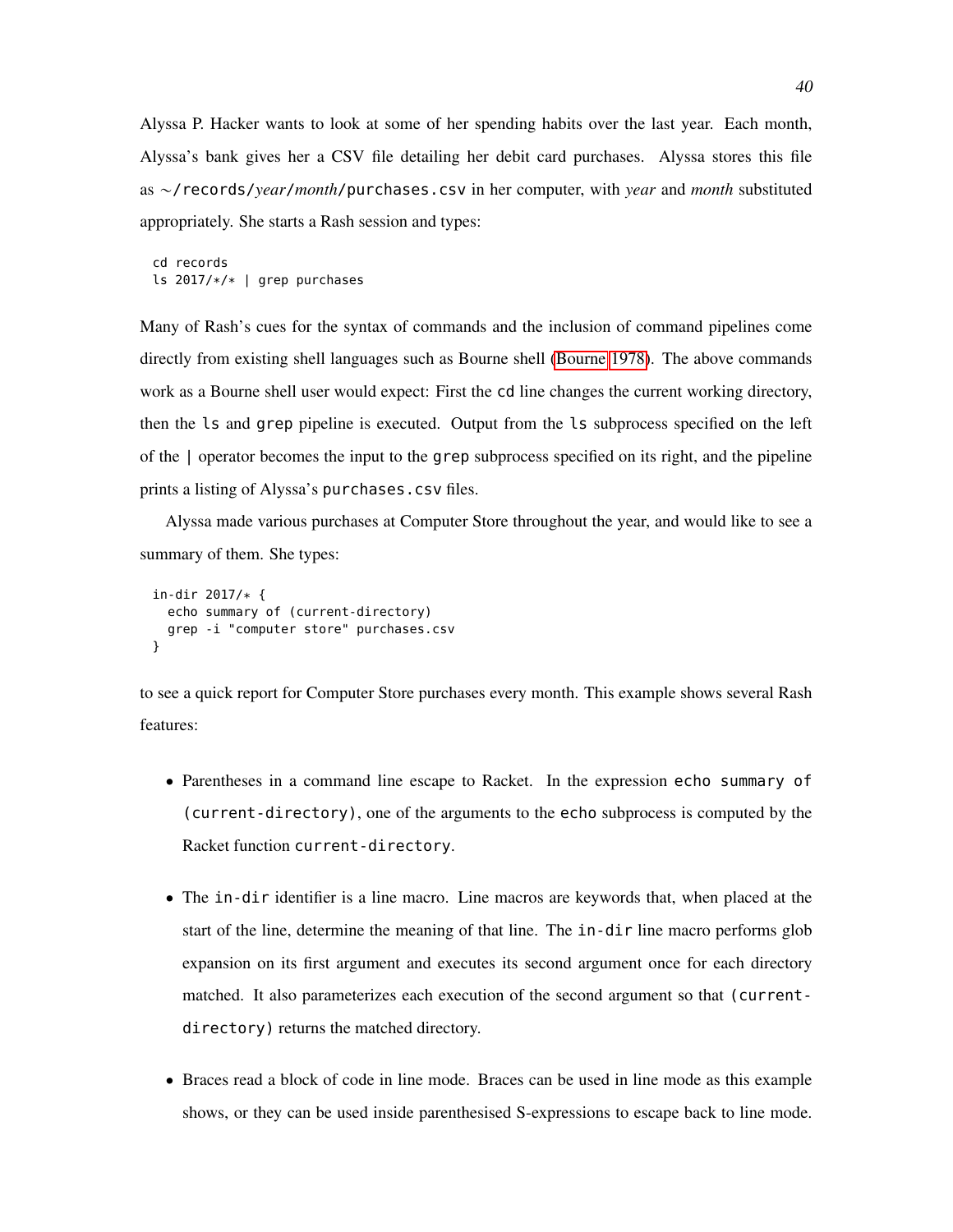Braces implicitly act like Racket's begin form, which evaluates its sub-forms, in this case, lines, sequentially.

- ' While logical lines in Rash are usually the same as physical lines, there are ways to combine multiple physical lines into one logical line. Newline characters are treated as normal whitespace if they are escaped by putting a backslash in front of them, if they are inside a multiline comment, or if they are inside parentheses. If newlines are inside a curly brace block, they delimit the lines of an embedded line-mode context, all of which is part of one logical line in the outer context. The example above takes advantage of the behavior of braces to give the in-dir line macro a multi-line body.
- ' The echo and grep lines in the loop body aren't obviously using a line macro like in-dir, but every line that doesn't explicitly begin with a line macro has a default inserted. While users can configure different default line macros for different lexical regions of code, the run-pipeline line macro is used as the default throughout this paper (with the exception of [Section 3.4.2\)](#page-54-0). The echo and grep lines shown above are technically pipelines, although they are degenerate pipelines of only one command each.

Alyssa then wants to know how much she spent in total in December. She runs:

```
cat 2017/12/purchases.csv |> csv-file->dicts \
  |> map (\lambda (t) (hash-ref t "amount")) \
  |> map (\lambda (n) (string->number n)) |> apply +
```
Rash's pipeline DSL supports two types of pipeline segments: subprocess segments, which communicate using byte streams, and function segments, which communicate using Racket objects. The |> operator used above sends the result of the previous pipeline segment to a Racket function. The |> operator builds its function by using all the forms to its right until the next pipeline operator, using the \_ identifier as the name of the argument it gets from the previous pipeline segment. If the \_ identifier is not explicitly present in one of the argument forms, the |> operator appends it to the end of the list. So  $|> a$  b will use the function  $(\lambda)(x)$  (a b x)) while  $|> a \, |> b$  will use the function  $(\lambda \ (x)$   $(a \times b)$ .

When a Racket function segment follows a subprocess segment, such as  $\text{csv-file}\rightarrow \text{dicts}$ following cat, the subprocess output stream is passed to the function as a Racket port object, which is Racket's encapsulation of a byte stream. If a subprocess segment follows a function segment,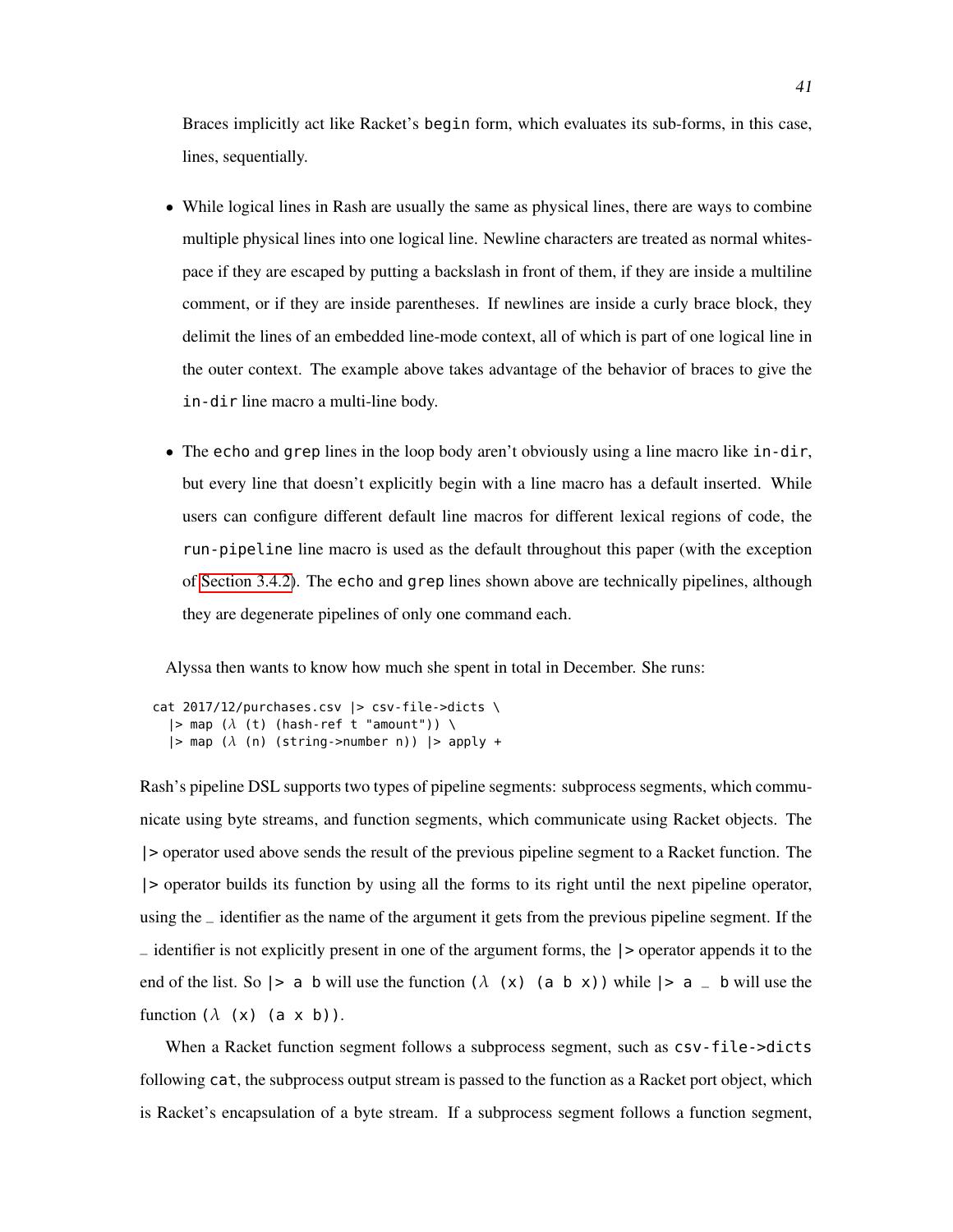the return value of the function is printed to the stdin of the subprocess. To prevent blocking, all adjacent subprocess pipeline segments, as well as the first function segment following them, if any, are run in parallel, while function segments are executed from left to right sequentially.

The above pipeline uses the function csv-file->dicts to parse the CSV contents and return a list of one hash table per purchase, using the fields of the CSV header line as keys. The pipeline then uses more functions to extract and sum the dollar amounts of the purchases.

It is somewhat implausible that someone would frequently type examples like the previous one in an interactive shell. Instead of the above example, Alyssa can also get the same result by running this simplified version:

```
|> csv-file->dicts "2017/12/purchases.csv" \
 =map= hash-ref = "amount" \
 =map= string->number |> apply +
```
Pipeline operators are user-definable macros, so users can create new operators that simplify the notation for their commonly used patterns. For example, users may define operators for mapping over or filtering lists or other data structures, operators for chaining object method or monad function calls, or operators that determine their behavior based on context, such as an operator that behaves like |> when its first argument is bound as a Racket function and otherwise behaving like |. In the example above, Alyssa uses a custom =map= pipeline operator which simplifies and flattens the common pattern of mapping over a list. The =map= operator, like the |> operator, automatically places the  $\overline{\phantom{a}}$  identifier if it is not explicitly written, but it uses the  $\overline{\phantom{a}}$  identifier as the argument for iterations of the map loop rather than the entire list received from the previous pipeline segment.

In this example, the |> operator is used at the beginning of the pipeline as a prefix operator. All pipelines start with a prefix operator, but a default is inserted automatically when none is specified explicitly. The default prefix operator throughout this paper is the | operator, which specifies a subprocess pipeline segment, but it can be customized for different lexical regions of code. The  $|>$ operator has no pipeline argument to pass to the csv-file->dicts function when it is in prefix position, so the \_ argument is not inserted, and explicit use of it would raise a compilation error. Here, the csv-file->dicts function is given a literal name of a file to open rather than receiving a port from a previous pipeline stage.

Alyssa decides she wants to save the results of some computations to variables. She types:

<sup>(</sup>define n-hardware-purchases (string->number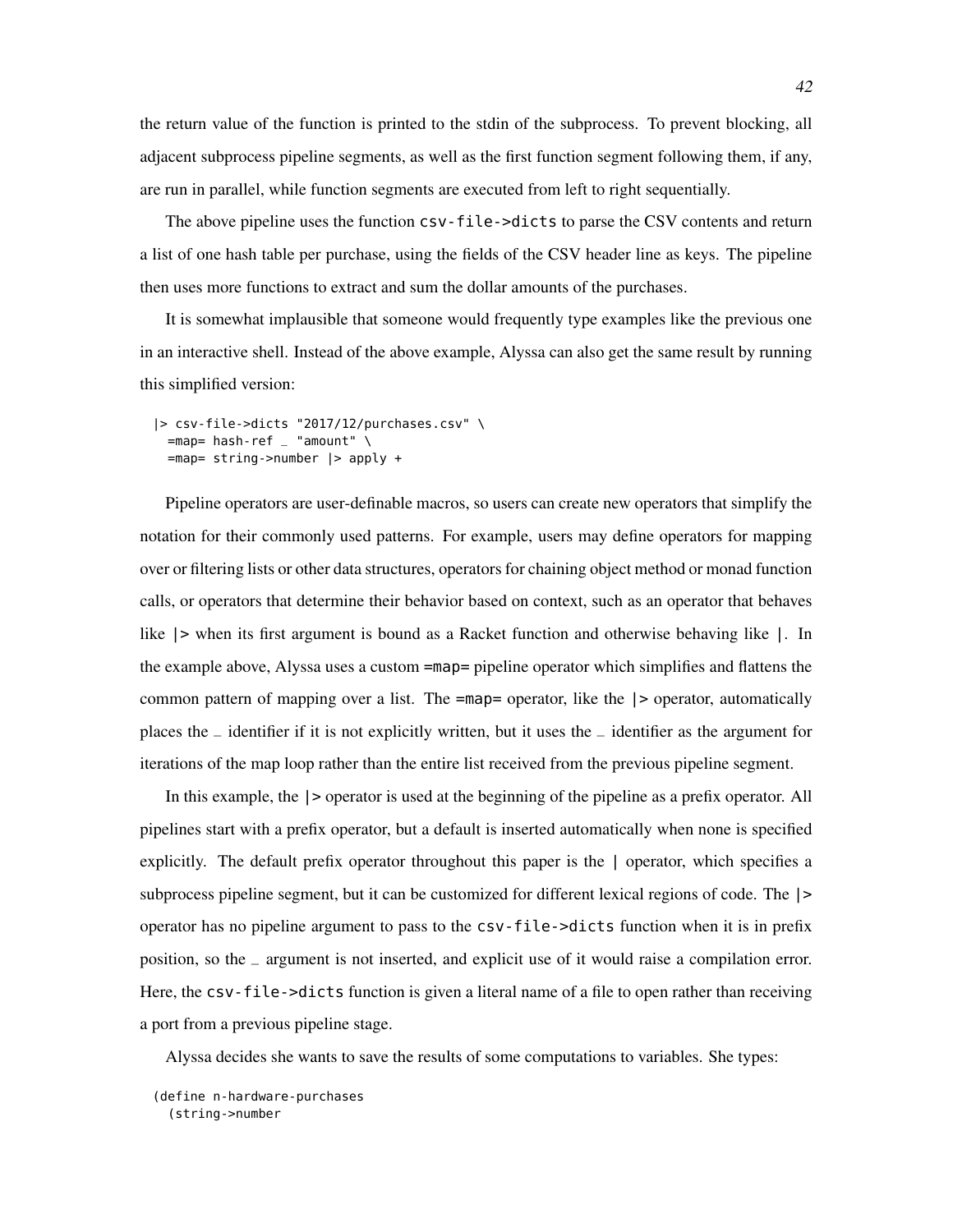```
(with-rash-config
     #:out (compose string-trim port->string)
     {grep -i "computer store" 2017/*/purchases.csv \
        | wc -l})))
def month-list in-dir 2017/* {
  |> csv-file->dicts "purchases.csv"
}
```
This example highlights more language features:

- ' If a line starts with an open parenthesis, line macro insertion is skipped, and the line is read as a normal Racket form.
- ' At the top level of the REPL and of modules written in #lang rash, pipeline input and output are connected to Racket's current-input-port and current-output-port, which are generally connected to stdin and stdout. Sections of Rash code can be wrapped with the with-rash-config macro, which accepts optional arguments to parameterize behaviors for the code region, including the default line macro, the default pipeline input and output ports, and the default prefix operator. Instead of a port, the output can be set to a function that accepts a port to convert subprocess output into Racket objects.
- ' Rash lines are expressions that can return values. The in-dir line macro returns a list of results from the executions of its body. The def identifier is a line-macro version of define that is modified to better support line macros within a definition.

Use of the with-rash-config macro above is unwieldy, and the definition of n-hardwarepurchases in this case can be shortened to:

```
(define n-hardware-purchases
  (string->number
   #{grep -i "computer store" 2017/*/purchases.csv \
      | wc -l}))
```
The #{} form implicitly sets subprocess input to an empty port, converts subprocess output to a string, and trims trailing whitespace from it.

Alyssa is curious how much her spending varies from month to month. She runs:

```
(require math/statistics)
(stddev (for/list ([m month-list])
         \{|> values m =map= hash-ref _ "amount" \
            =map= string->number |> apply +}))
```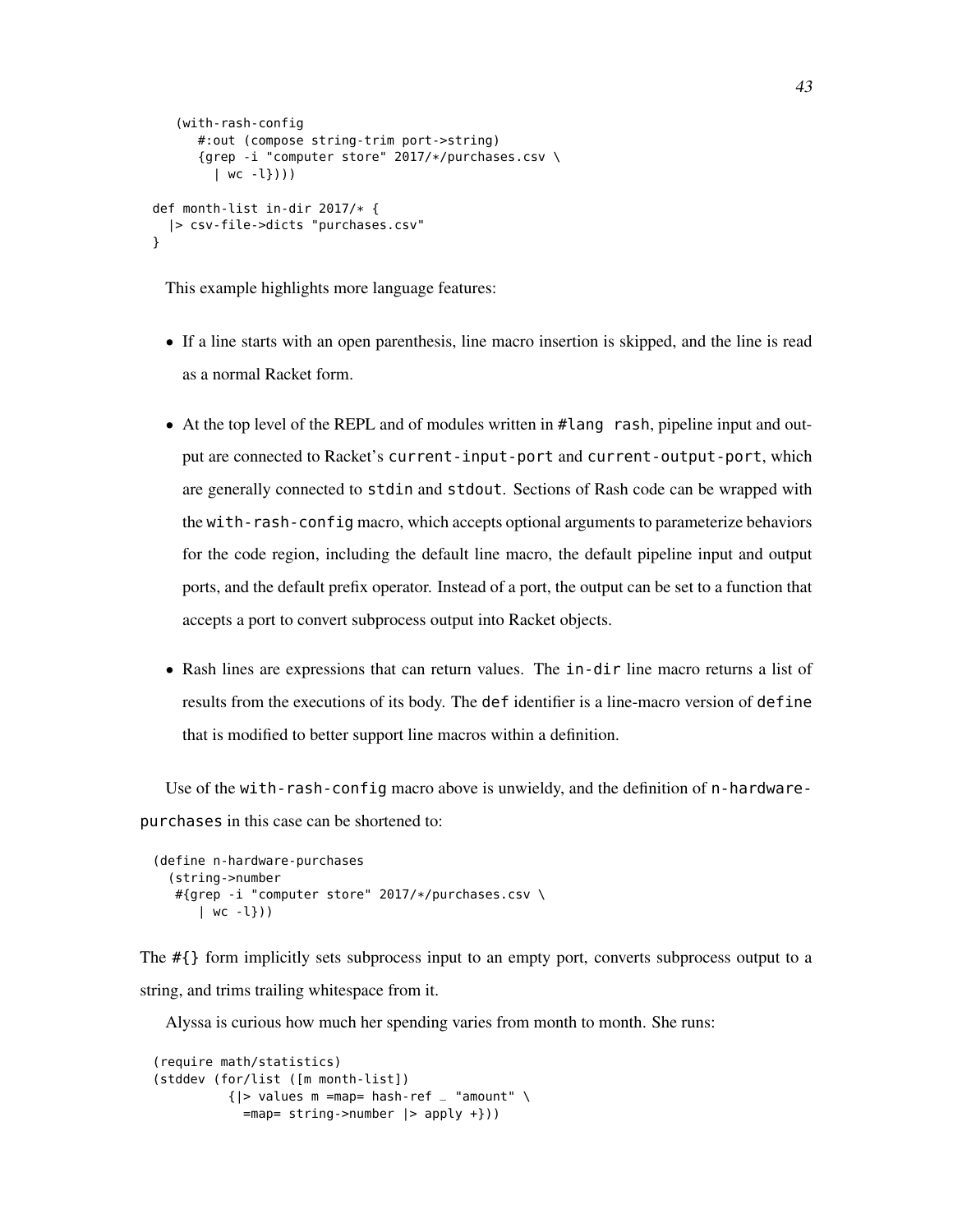The (require math/statistics) form makes the stddev function available. Rash users can require modules written in any Racket dialect, such as #lang typed/racket, #lang lazy, and, of course, #lang rash. Users can seamlessly switch between using S-expressions and lineoriented code, or between using subprocesses or functions and macros from their favorite Racket libraries.

As Alyssa runs all of these commands, she copies some of her favorites into a file. She puts the line #lang rash at the top of the file to signify that they are in the Rash dialect of Racket. As long as she does not skip interactions that create intermediate definitions that are used later, a verbatim copy of Alyssa's interactions makes a working program.

When Alyssa is finished running commands and copying the relevant ones to her script file, she has a program for summarizing her finances, but it summarizes only her 2017 finances. To make her script more useful, she must make her script more general by making changes like replacing literals with variables and adding error-handling code. She may also extend her script over time with new features, such as creating graphs about her financial data. As she generalizes and extends her program, she has access to all of Racket, such as the racket/cmdline DSL to specify commandline parsing to set initial variable values, and the plot library for generating graphical plots.

This introductory example of Alyssa analyzing banking data demonstrates the strengths of Rash's "interactions to scripts" approach. At the beginning, Alyssa explored the filesystem and examined files in her banking directory using programs such as cat and grep. These operations are convenient in traditional shells like Bash [\(Free Software Foundation 2018b\)](#page-69-0), but they are cumbersome in scripting languages like Python or Racket. Later Alyssa analyzed CSV data by parsing it with a Racket function, then mapping and filtering over the data with more Racket functions. These operations passed structured lists of objects and used mathematical functions like stddev, and they are easy to accomplish in general-purpose languages like Python or Racket. Operating over structured data, in contrast, is very difficult in shell languages like Bash without access to programs that can do the work, each one deserializing the data and then serializing it again in a format recognized by the next program. In the common case, structured data in shell scripts is handled with ad-hoc, error-prone parsing of lines of text. Traditional shell languages and general-purpose languages each handle half of the problem well, but the other half poorly. By embedding a shell language within a general-purpose language, Rash fits both aspects of the problem well.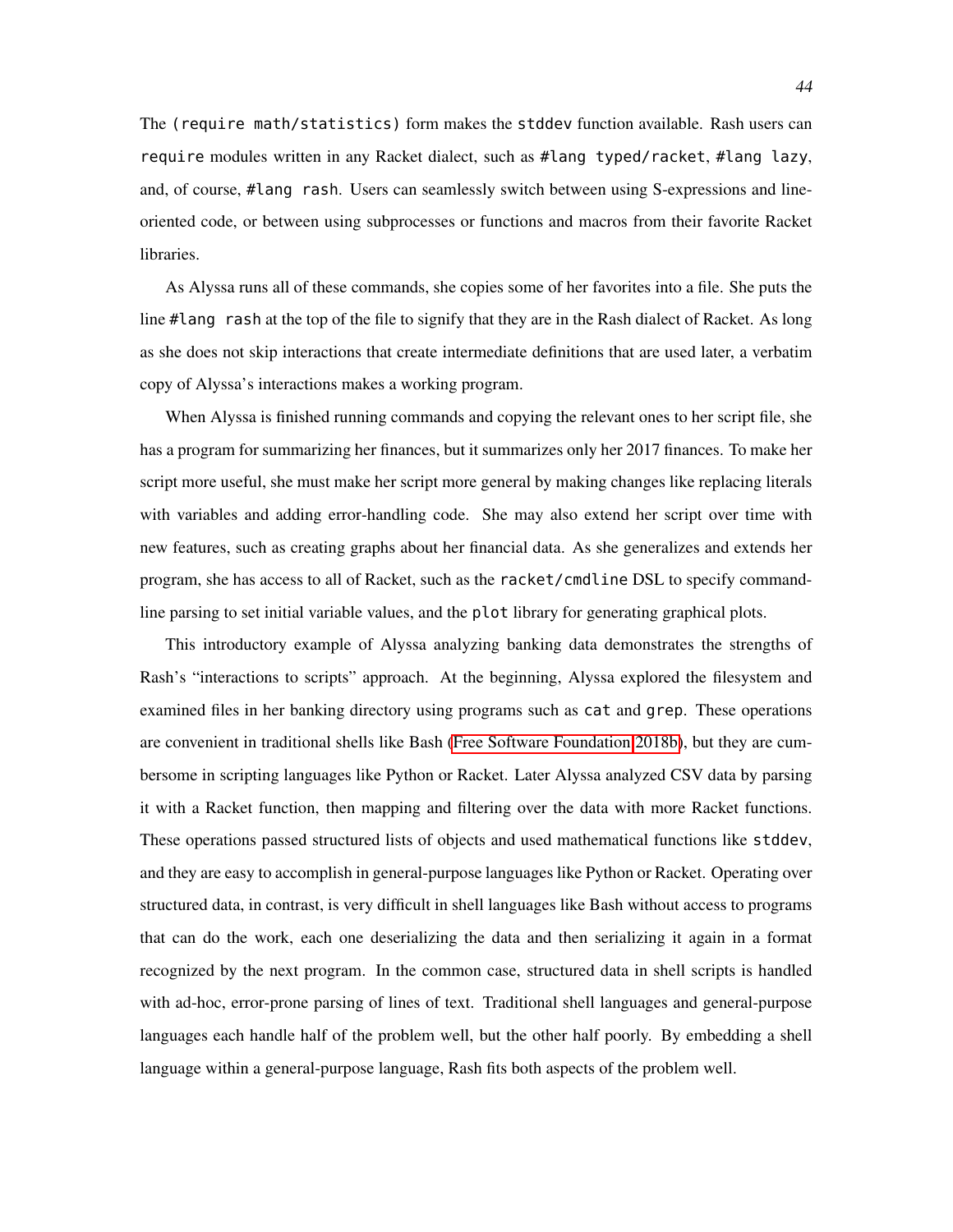### 3.3 Incautious Examples

To further demonstrate how embedding a shell language within a general-purpose language supports a broader part of the interactions-to-programs spectrum, we present the following examples.

#### 3.3.1 Error Handling

During an interactive session a user manually executes most control flow and decides how to handle errors after seeing them. Once interactions are turned into scripts, control flow and error handling need to be explicitly added. Since they are not part of the domain of interactive command execution, shell languages often have only rudimentary control-flow and error-handling support. By embedding a command language within a general-purpose language, the command language can inherit fully featured control and error handling forms.

As an example of a common type of error handling that can be done in Rash scripts, consider a script that uses the pdflatex command to generate pdf files. The pdflatex command generates various intermediate files that clutter the file system, so our example runs pdflatex in a temporary directory. We do not want to leave temporary files, so we want to remove the directory whether pdf generation is successful or not.

```
(define here (current-directory))
mkdir my-tmp-dir
try {
  in-dir my-tmp-dir {
   pdflatex $here/example.tex &< /dev/null
   mv example.pdf $here/
  }
} catch err {
  (raise err)
} finally {
  rm -rf my-tmp-dir
}
```
Since cleaning up a temporary directory even in the presence of errors is a common problem in shell scripts, it may be convenient to simplify the pattern with a custom line macro. The intmp-dir line macro used below encapsulates directory creation and removal as well as the try and in-dir line macros used above.

```
(define here (current-directory))
in-tmp-dir {
  pdflatex $here/example.tex &< /dev/null
 mv example.pdf $here/
}
```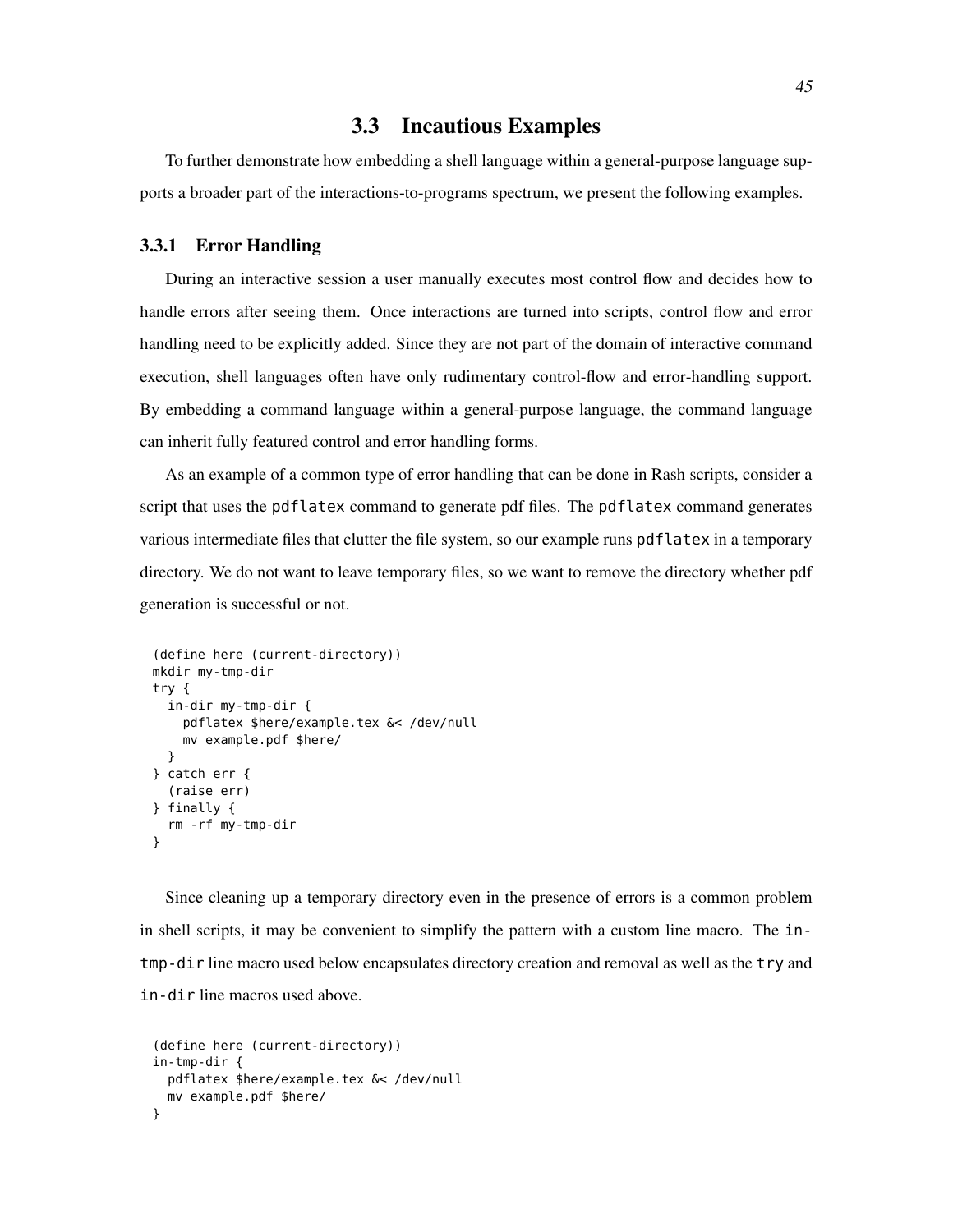### <span id="page-54-0"></span>3.3.2 Make

Building software is another case where a program — specifically, a build script — needs to accomplish something that parallels a programmer's interactive commands. Often this is done using the make program, which accepts *makefiles* written in a language that specifies build targets, their dependencies, and their build recipes. The recipes in makefiles are written in shell language, but the targets and dependencies can be specified using only a limited language specific to the make program. We have written a make replacement that allows Rash and ordinary Racket code in recipe bodies as well as in target and dependency lists.

Here is an example in our make language that builds a "hello" program with a version-specific file name and makes a symbolic link to it with the generic "hello" name:

```
#lang rash/demo/make
(define version #{cat version.txt})
hello : (string-append "hello-" version) {
  ln -sf (current-dependencies) hello
}
hello-$version : hello.c version.txt {
  gcc -o (current-target) hello.c
}
```
The #lang line sets the reader and available identifiers of the file to those provided by our rash/demo/make module. The rash/demo/make module configures the file to have the same reader as normal Rash modules and makes all the same identifiers available. However, the rash/demo/make module provides extra definitions, including the current-dependencies and current-target functions, as well as the make-target line macro. The rash/demo/make language sets make-target as the default line macro at the top level of the module. The maketarget line macro accepts lists of target and dependency files as well as a a recipe body to be executed when a target is built. The targets and dependencies can be listed literally, computed with string interpolation using dollar escapes, or computed with normal Racket code by escaping with parentheses. The make-target line macro sets run-pipeline to be the default line macro within its body and parameterizes the current-target and current-dependencies to return its target and dependency lists appropriately. The rash/demo/make language also automatically inserts code to handle command line arguments and build any specified targets.

Complicated target names, dependency names, or build recipes, such as dependencies whose names must be computed dynamically, can benefit from a full, general-purpose programming lan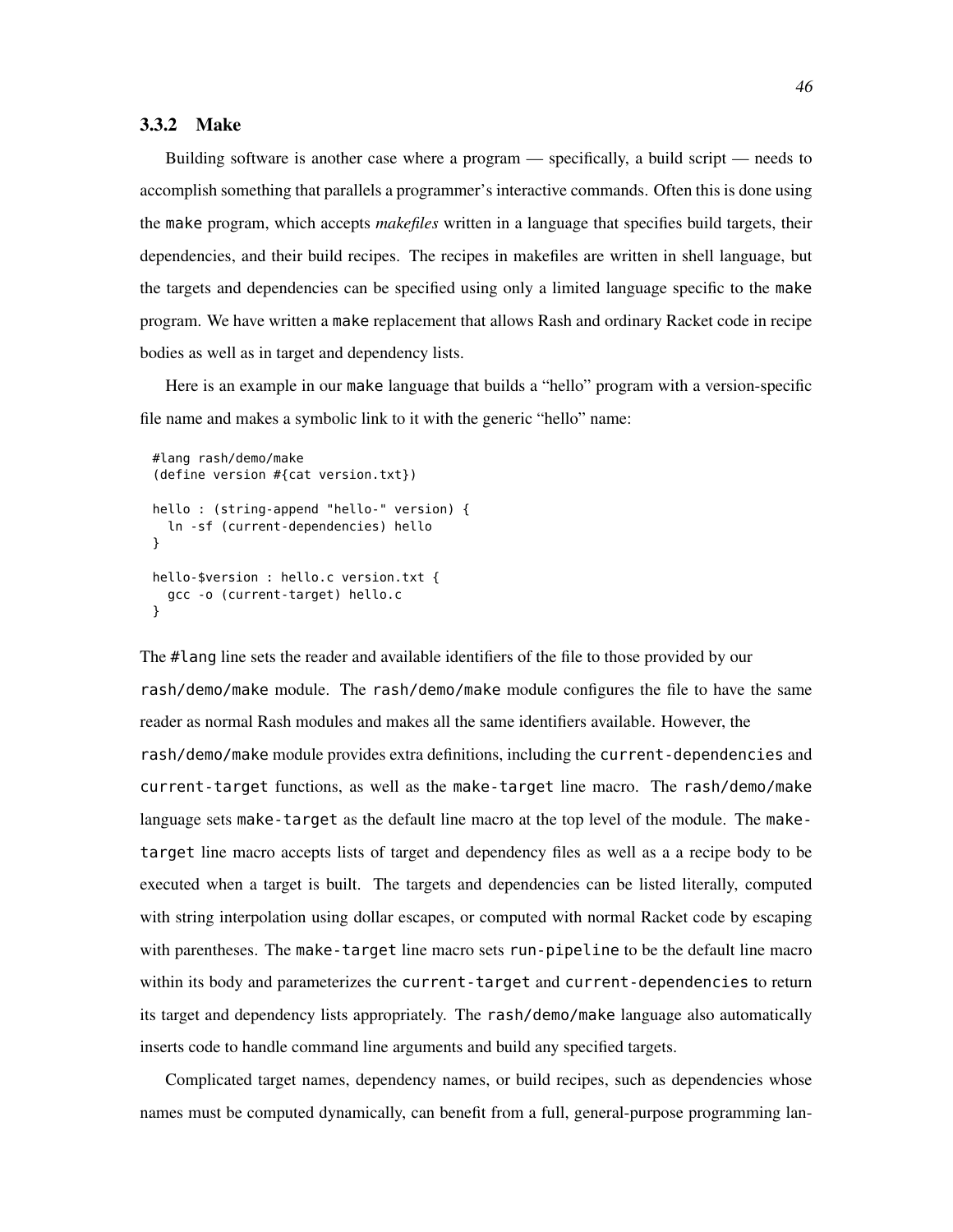guage. Meanwhile, straightforward build instructions benefit from being written as closely as possible to how the programmer writes them interactively.

### 3.4 Temerarious Lines

Lisp systems break up the process of turning program text into executable code into distinct passes, including *read*, *macro expand*, and *compile*. By separating reading and expansion stages, Lisps allow programmers to create macros to extend the language while reasoning about trees and identifiers rather than at the level of byte stream parsing. The macro expander can also manage scope automatically during expansion, which is crucial to making macro-based extensions composable. While the separation of reading and expanding has primarily been used by S-expression-based languages, some languages with algebraic syntax like Honu [\(Rafkind and Flatt 2012\)](#page-69-0) have also found it effective.

The *read* stage plays a role similar to the lexer in traditional languages. It transforms sequences of characters into numbers, symbols, string, etc. Lisp readers differ from traditional lexers, however, in that rather than producing a flat sequence of tokens, they produce a tree by grouping elements between parentheses. Linea extends the *read* stage with a reader function that transforms a lineoriented concrete syntax into a syntax tree.

The *expand* stage walks over the tree produced by the *read* pass. As it traverses the tree, the expander detects macro use-sites and invokes the code bound to each macro. Macros transform subtrees, and can be seen as mini compilers, since they successively compile macro-enriched language variants into simpler languages until arriving at a core language. This core language can finally be interpreted or compiled to machine code. Linea extends the *expand* stage with the notion of line macros, which allow users to extend or replace the semantics of lines or blocks of code.

#### 3.4.1 Reading Lines

As the reader layer for Rash, Linea was designed primarily with two goals: allowing convenient live interactions, and mixing seamlessly with normal Racket code. To enable users to simply type commands like ls /etc, line breaks are used to determine basic grouping. To enable seamless mixing, parentheses switch the reader to (mostly) traditional S-expression reading while braces switch the reader back into line mode.

While users can escape to Racket by using parentheses within a line, it is sometimes convenient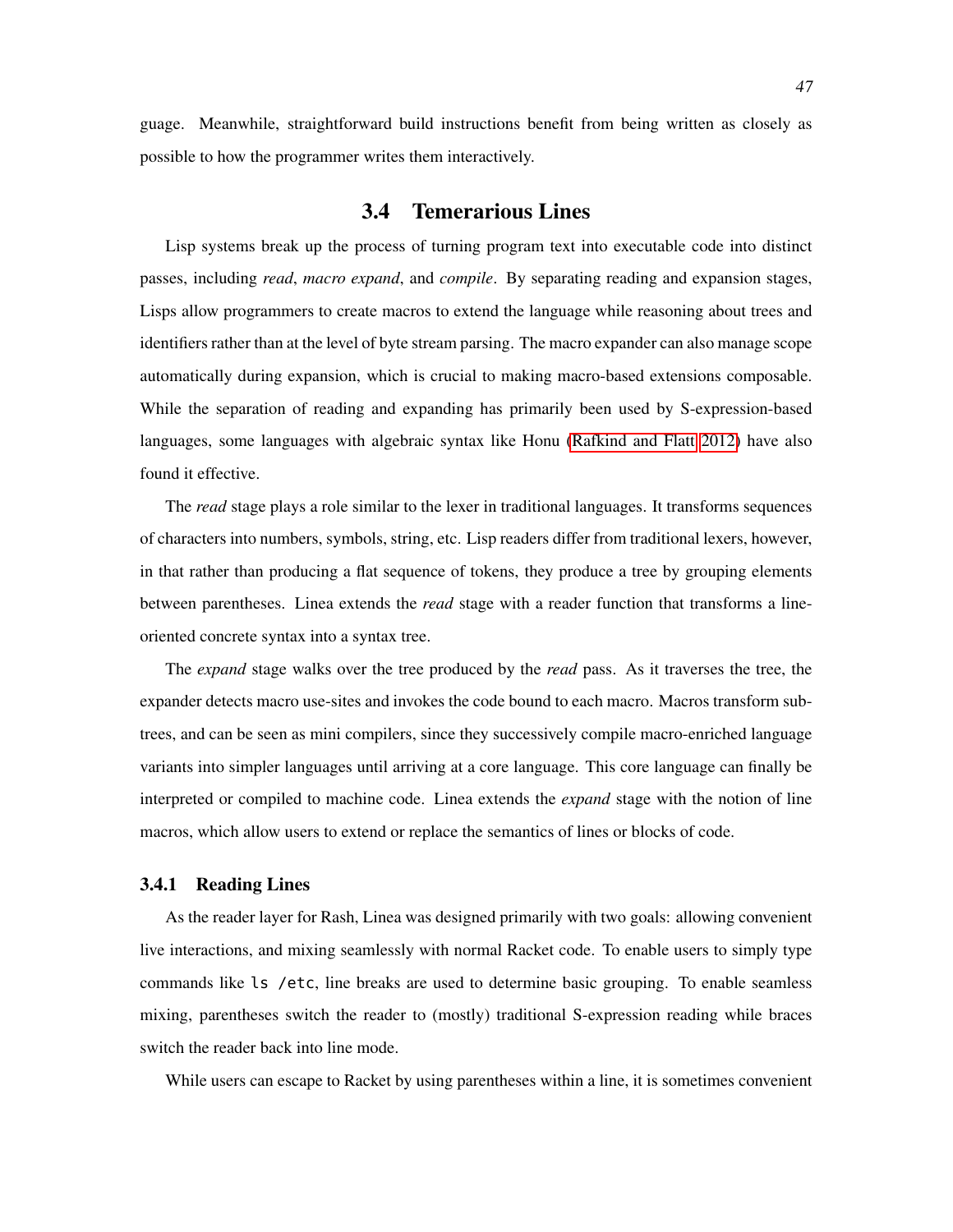to bypass the line reader and its line macro insertion to use plain Racket with S-expressions. Linea detects when lines start with an open parenthesis, and it uses only the traditional S-expression reader on them instead of grouping based on newlines. To allow the macro expander to distinguish between groupings derived by lines or by top-level S-expressions, all forms are implicitly wrapped with an extra symbol. Lines are prefixed with the #%linea-line symbol, and top-level S-expressions are wrapped with the #%linea-s-exp symbol. Implicit #% symbols are discussed further in section [Section 3.5.2.](#page-57-0)

Top-level S-expression detection leads to an idiosyncrasy. A user may want the first argument of a line macro to be a parenthesised form, such as:

run-pipeline (if use-llvm? 'clang 'gcc) program.c

If this example is written without the explicit run-pipeline line macro name, it becomes

(if use-llvm? 'clang 'gcc) program.c

which starts with a parenthesis and thus would trigger top-level S-expression reading instead of line reading.

While it may seem that Linea without the top-level S-expression escape would be a more consistent system, and the reader can be configured to behave as such if desired, the escape embodies an important principle in Rash. Linea with the escape enabled is a near superset of S-expressions and Linea without the escape. The parts removed in this combination, specifically top-level nonparenthesised forms from pure S-expressions and #%linea-lines that start with a parenthesised form in pure Linea, are not frequently used. Allowing the common cases of both notations together greatly increases convenience, while requiring the uncommon cases to be written in a more roundabout way is only little inconvenience. The interactive focus of Rash and Linea drive design to be maximized for convenience over conceptual simplicity, and adding the top-level S-expression escape is a trade-off similar to the added complexity of grouping by line and then by parentheses instead of just by parentheses.

Because Linea with top-level S-expression detection is a near-superset of S-expressions, most programs written in #lang racket/base can be switched to #lang rash without changing meanings. With this design line-based interactions can be recorded and saved to a script or inserted into an existing program, and then can be changed gradually as desired into the S-expression format more commonly used for general Racket programming features.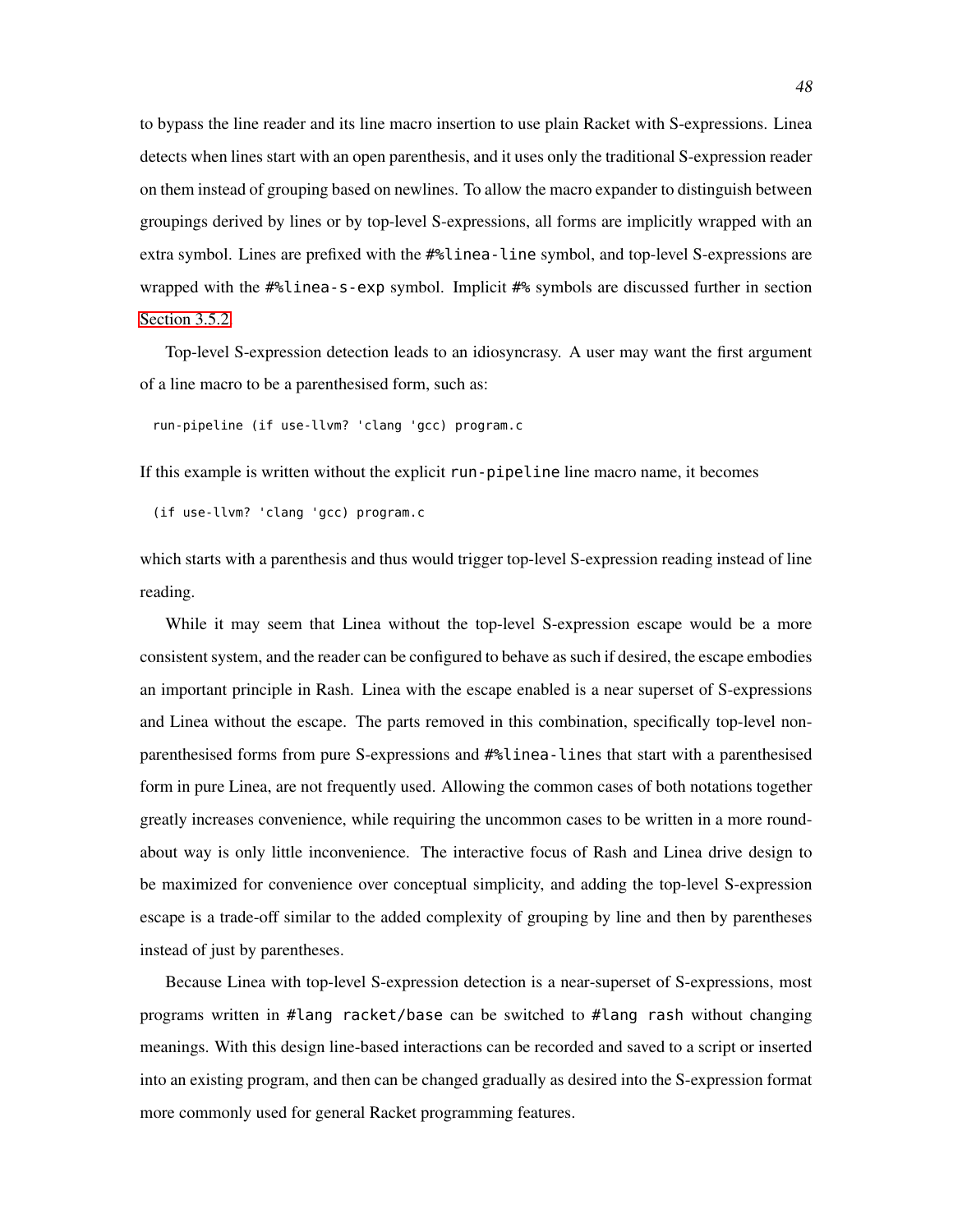### <span id="page-57-0"></span>3.4.2 Linea Grammar

The grammar of Linea is as follows:

| $\langle$ linea-program $\rangle$                                                                          | $\therefore$ = $\langle nl \rangle^*$ $\langle linear-form \rangle^+$ $[\langle last-linea-line \rangle]$                                                                                                                                                                                                                                                                                                                                                                                                                                                                                           |
|------------------------------------------------------------------------------------------------------------|-----------------------------------------------------------------------------------------------------------------------------------------------------------------------------------------------------------------------------------------------------------------------------------------------------------------------------------------------------------------------------------------------------------------------------------------------------------------------------------------------------------------------------------------------------------------------------------------------------|
| $\langle linea-form \rangle$                                                                               | $\cdot$ = $\langle$ linea-line $\rangle$                                                                                                                                                                                                                                                                                                                                                                                                                                                                                                                                                            |
|                                                                                                            | $\langle line a-s-exp \rangle$                                                                                                                                                                                                                                                                                                                                                                                                                                                                                                                                                                      |
| $\langle linea$ -s-exp $\rangle$                                                                           | $\cdot := \langle parent-form \rangle$                                                                                                                                                                                                                                                                                                                                                                                                                                                                                                                                                              |
| $\langle$ linea-line $\rangle$                                                                             | $\cdot$ : = $\langle$ <i>line-mode-form</i> $\rangle$ <sup>+</sup> $\langle$ <i>nl</i> $\rangle$ <sup>+</sup>                                                                                                                                                                                                                                                                                                                                                                                                                                                                                       |
|                                                                                                            | $\langle last\text{-}linea\text{-}line \rangle$ : = $\langle line\text{-}mode\text{-}form \rangle^+$                                                                                                                                                                                                                                                                                                                                                                                                                                                                                                |
| $\langle parent-form \rangle$                                                                              | $\begin{array}{lll} \Sigma := & \left( \begin{array}{cc} \langle nl \rangle^* & \langle s\text{-}exp\text{-}mode\text{-}form \rangle^* \end{array} \right) \\ &   & \left( \begin{array}{cc} \langle nl \rangle^* & \langle s\text{-}exp\text{-}mode\text{-}form \rangle^* \end{array} \langle nl \rangle^* \right) \\ &   & \left( \begin{array}{cc} \langle nl \rangle^* & \langle s\text{-}exp\text{-}mode\text{-}form \rangle \end{array} \langle nl \rangle^* \right) \\ \Sigma := & \left\{ \begin{array}{cc} \langle nl \rangle^* & \langle linear\text{-}form \rangle^* \end{array} \left[$ |
|                                                                                                            |                                                                                                                                                                                                                                                                                                                                                                                                                                                                                                                                                                                                     |
|                                                                                                            |                                                                                                                                                                                                                                                                                                                                                                                                                                                                                                                                                                                                     |
| $\langle brace-form \rangle$                                                                               |                                                                                                                                                                                                                                                                                                                                                                                                                                                                                                                                                                                                     |
|                                                                                                            | $\langle hash-brace-form \rangle$ ::= #{ $\langle nl \rangle^*$ $\langle linear-form \rangle^*$ [ $\langle last-linea-line \rangle$ ] }                                                                                                                                                                                                                                                                                                                                                                                                                                                             |
|                                                                                                            | $\langle line-mode-form \rangle$ ::= $\langle line-mode-number \rangle$                                                                                                                                                                                                                                                                                                                                                                                                                                                                                                                             |
|                                                                                                            | $\langle$ line-mode-symbol $\rangle$                                                                                                                                                                                                                                                                                                                                                                                                                                                                                                                                                                |
|                                                                                                            | $\langle string \rangle$                                                                                                                                                                                                                                                                                                                                                                                                                                                                                                                                                                            |
|                                                                                                            | $\langle$ paren-form $\rangle$                                                                                                                                                                                                                                                                                                                                                                                                                                                                                                                                                                      |
|                                                                                                            | $\langle brace\text{-}form\rangle$                                                                                                                                                                                                                                                                                                                                                                                                                                                                                                                                                                  |
|                                                                                                            | (hash-brace-form)                                                                                                                                                                                                                                                                                                                                                                                                                                                                                                                                                                                   |
|                                                                                                            | $\langle hash\text{-}form \rangle$                                                                                                                                                                                                                                                                                                                                                                                                                                                                                                                                                                  |
| $\langle s\text{-}exp\text{-}mode\text{-}form \rangle$ ::= $\langle number \rangle$ $\langle nl \rangle^*$ |                                                                                                                                                                                                                                                                                                                                                                                                                                                                                                                                                                                                     |
|                                                                                                            | $\langle symbol \rangle \langle nl \rangle^*$                                                                                                                                                                                                                                                                                                                                                                                                                                                                                                                                                       |
|                                                                                                            | string $\langle nl \rangle^*$                                                                                                                                                                                                                                                                                                                                                                                                                                                                                                                                                                       |
|                                                                                                            | $\langle \textit{parent-form} \rangle \langle \textit{nl} \rangle^*$                                                                                                                                                                                                                                                                                                                                                                                                                                                                                                                                |
|                                                                                                            | $\langle brace\text{-}form \rangle \langle nl \rangle^*$                                                                                                                                                                                                                                                                                                                                                                                                                                                                                                                                            |
|                                                                                                            | $\langle hash\text{-}brace\text{-}form \rangle \langle nl \rangle^*$                                                                                                                                                                                                                                                                                                                                                                                                                                                                                                                                |
|                                                                                                            | $\langle hash-form \rangle \langle nl \rangle^*$                                                                                                                                                                                                                                                                                                                                                                                                                                                                                                                                                    |

The following points clarify the grammar:

- ' Non-newline whitespace is implicitly allowed between nonterminals and repetitions in the grammar. Since newlines are different from other whitespace in Linea, however, the grammar makes explicit where newlines are allowed and required with  $\langle nl \rangle$ .
- $\bullet$  There are differences between  $\langle line-mode-symbol \rangle$  and  $\langle line-mode-number \rangle$  in line-mode and  $\langle symbol \rangle$  and  $\langle number \rangle$  in S-expression mode. For instance, -i is a  $\langle line-mode-symbol \rangle$ , but as an  $\langle$ *s-exp-mode-form* $\rangle$  it is a  $\langle$ *number* $\rangle$ , specifically the complex number 0-1i. Additionally, the period character produces a symbol in line mode but is treated specially in S-expression mode to produce an improper list.
- The  $\langle parent-form \rangle$  can also be substituted for a  $\langle bracket-form \rangle$ , which reads identically to the  $\langle parent-form \rangle$  except that parentheses () are replaced with square brackets [].
- $\bullet$   $\langle hash-form\rangle$ s are various forms prefixed with the # character, and include boolean literals #t and #f. The  $\langle hash-form \rangle$ s are taken directly from Racket's reader, and they are primarily for literal data such as hash tables and structs. The one exception is  $\langle \textit{hash-brace-form} \rangle$ , which Rash treats differently than Racket.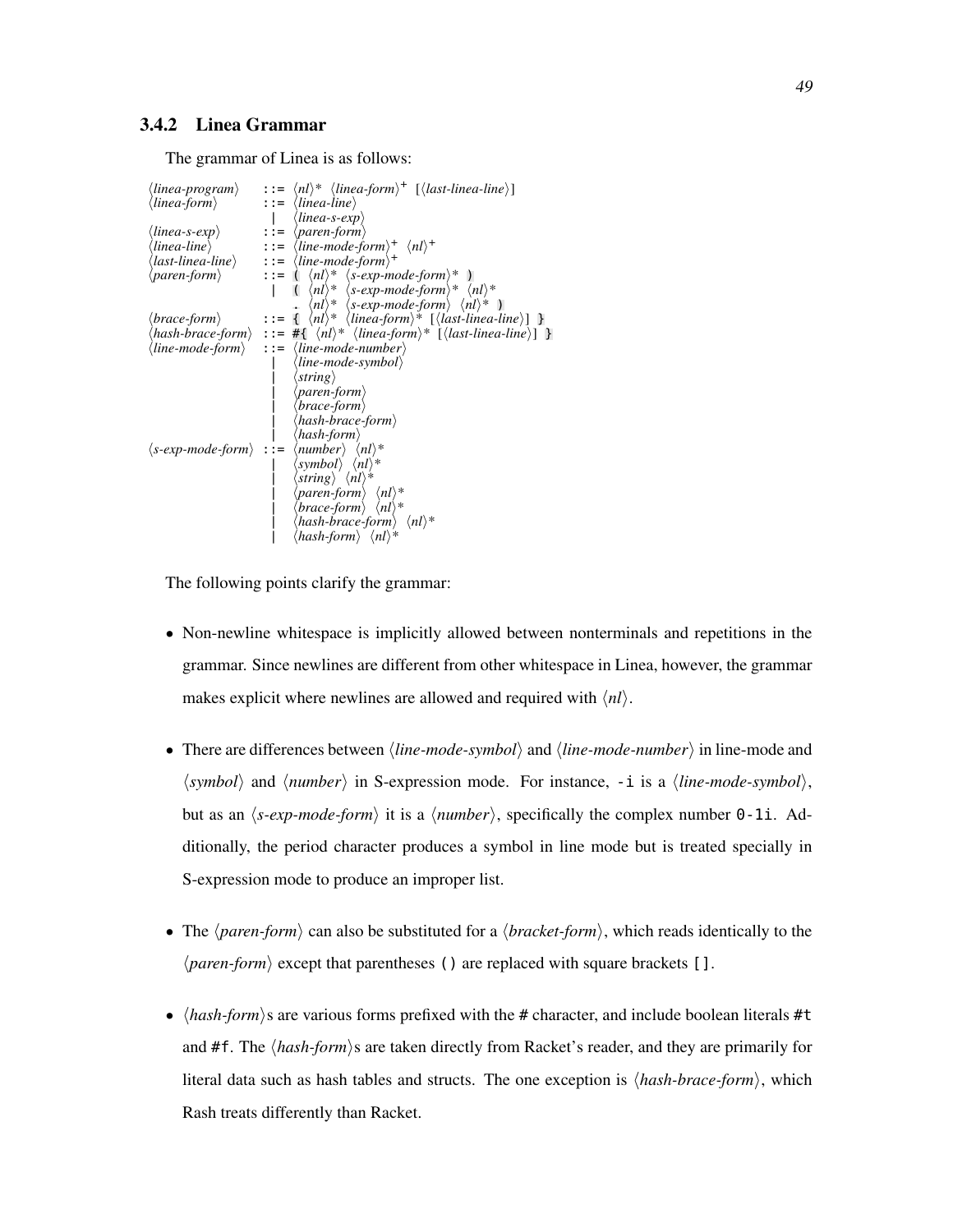Reading a program produces a list much like reading normal S-expressions, but a few implicit symbols are added by the reader function.

- Each list produced by reading a  $\langle$ *linea-line* $\rangle$  is prefixed with #%linea-line.
- Each list produced by reading a  $\langle linea-s-exp \rangle$  is wrapped in another list prefixed with #%lineas-exp, such that the result is (#%linea-s-exp h*list-as-read*i).
- Each list produced by a  $\langle bracc\text{-}form \rangle$  is prefixed with #%linea-expressions-begin.
- $\bullet$  The  $\langle hash\text{-}brace\text{-}form \rangle$  produces the same result as a  $\langle brace\text{-}form \rangle$ , except that it is wrapped in a list prefixed with #%hash-braces.
- ' When a Racket file is read, it must produce a module form with the name of a module to import identifier from, a name for the new module, and the code of the module within a #%module-begin form.

As an example, following Rash program:

```
#lang rash
echo (+ 1
        #{(+ 2 (* 3 4))})
echo goodbye
```
assuming it is in a file named bye.rkt, produces the same result that a traditional S-expression reader would produce if given this:

```
(module rash bye
  (#%module-begin
    (#%linea-line
    echo
     (+ 1)(#%hash-braces
         (#%linea-expressions-begin
          (#%linea-s-exp (+ 2 (* 3 4)))))))
    (#%linea-line echo goodbye)))
```
Racket has a convention of prefixing identifiers with #% when they are added implicitly, including #%app and #%datum, which the macro expander implicitly adds to every function application or literal data form it encounters, respectively. These identifiers are used as extensibility hooks for language implementors to change the semantics of implicit forms for modules in their languages. Linea provides #% identifiers as extension hooks to follow the convention.

Similar to S-expressions, the Linea reader does not provide any initial meaning for code aside from determining the tree shape. Just as S-expressions can be used to encode languages with many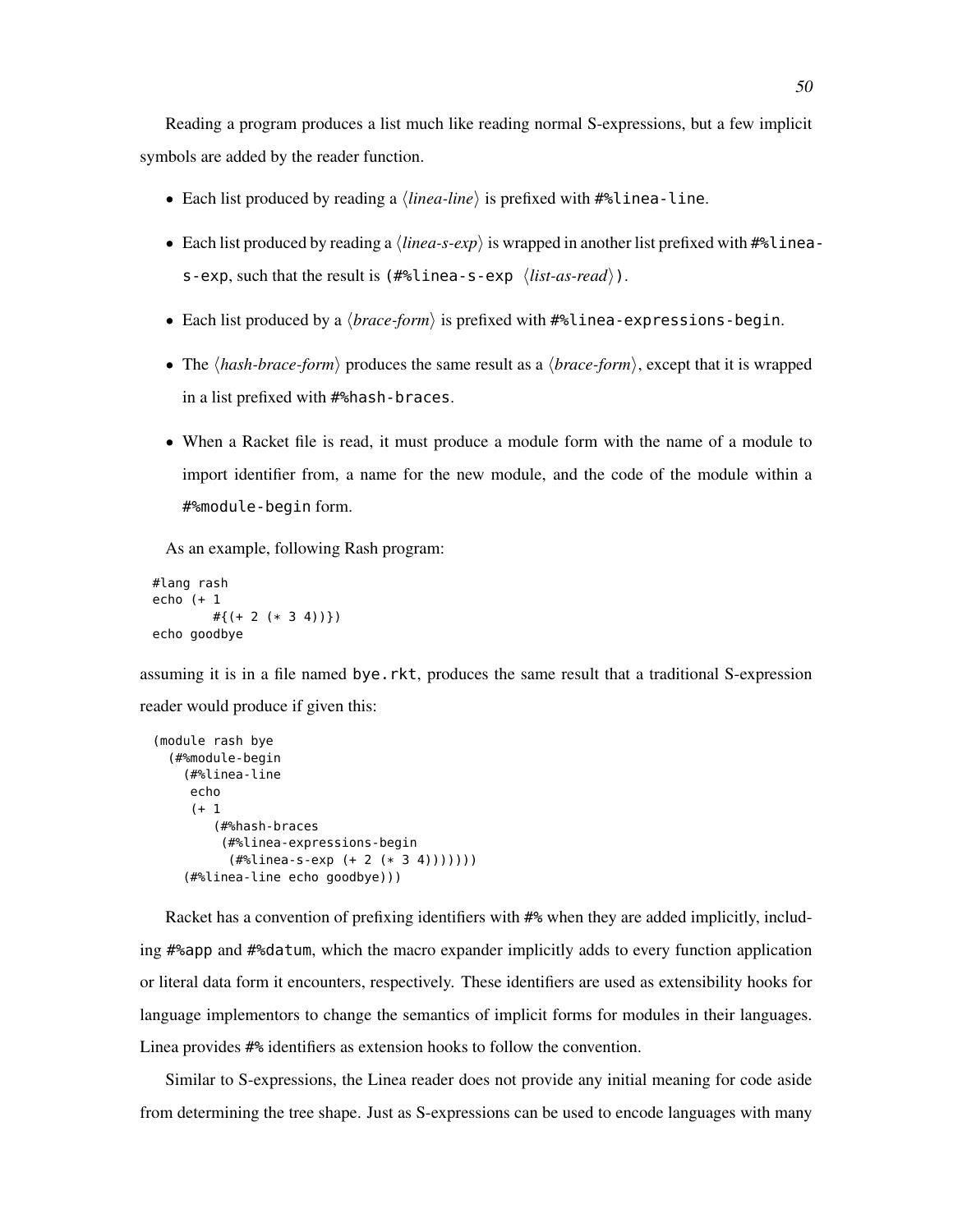different execution models (such as Typed Racket and the logic programming language Parenlog), Linea syntax can be used to encode many different line-oriented languages. However, the Linea package provides default meanings for its implicit identifiers for use in languages like Rash, which are described in [Section 3.5.4.](#page-61-0)

### <span id="page-59-0"></span>3.4.3 Embedding Lines

Racket and many of its dialects use a read function that can be customized by an object called a *readtable*. Linea provides a function to add an escape to line mode with braces (or other desired delimiters) to any language that uses Racket readtables, providing a convenient way to embed Rash into other languages. The #lang rash language enables braces that escape into a line-mode block in both line mode and S-expression mode by default.

Additionally, Rash code can be embedded within languages that do not support readtable customization by using the the rash macro, which accepts a literal string of Rash code during macro expansion, such as (rash "ls -l"). Essentially, the code string and the rash macro are used together to delay a portion of the *read* stage of compilation until the *macro expansion* stage. Because the rash macro reads the string during macro expansion time, no run-time string evaluation is performed. Racket's macro system also carries hygiene and source location information with identifiers and other syntax objects, and the rash macro uses this information from the string to produce output whose identifiers have proper scope and location reporting information.

The rest of [Section 3.5.3](#page-59-0) is an aside that discusses trade-offs between these two methods of embedding Rash code. It demonstrates interesting points about embedding multiple languages within the same file that are highlighted by Rash, but it does not contain information necessary to understand the Rash language.

Reading strings at expansion-time with the rash macro adds flexibility, since it allows Rash code to be embedded within languages that do not support readtable modification. However, embedding with strings and reading at macro expansion time causes problems with string escaping and macro inspection.

The first and more shallow problem is that nesting traditional string notation requires escaping various characters with backslashes. One solution to the backslash explosion problem is to use the *at-reader* provided by the Scribble [\(Flatt et al. 2009\)](#page-69-0) documentation language. While this is an improvement, care must be used to invoke the at-reader in a way that does not allow any of its own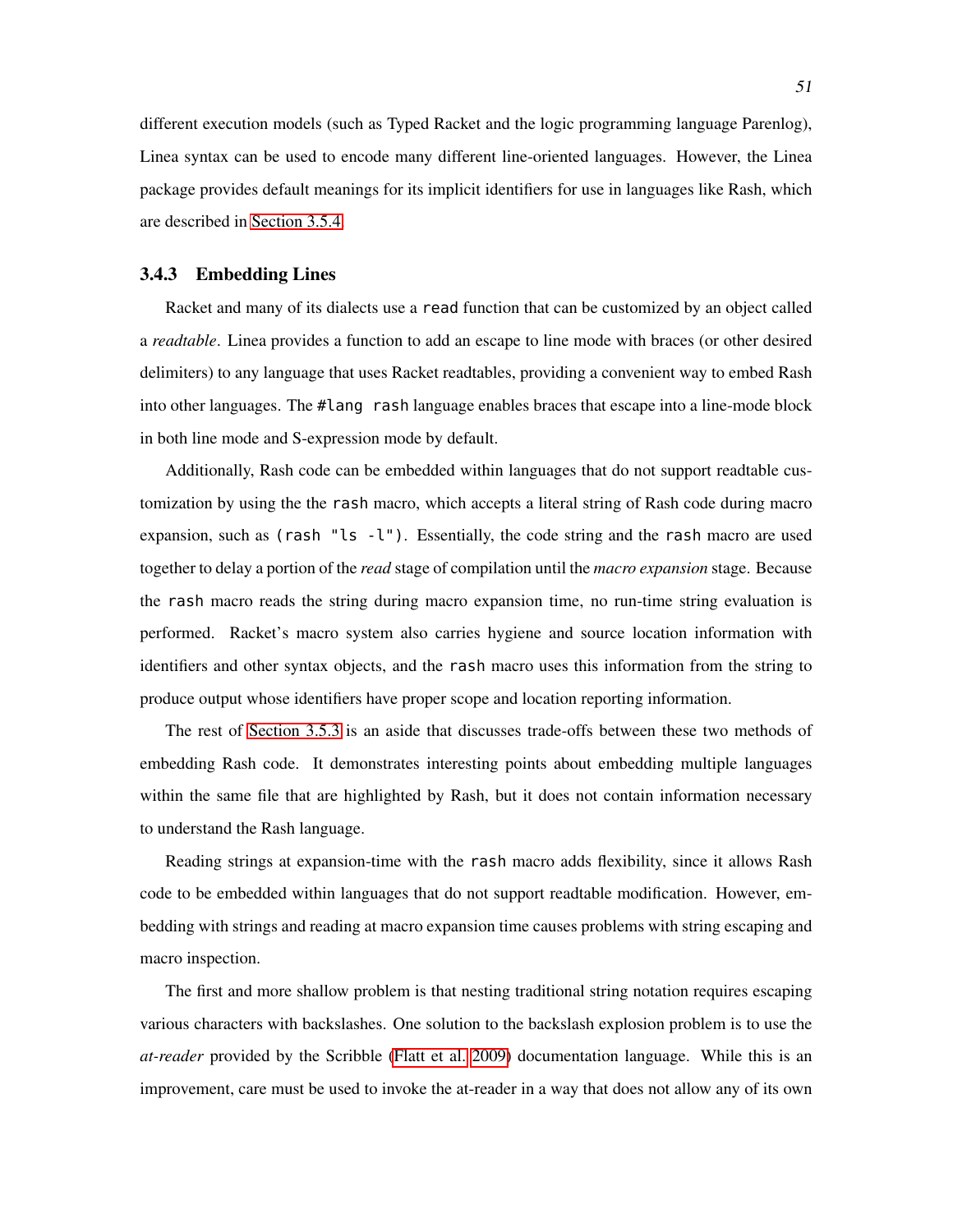escaping or eager reading of the inner strings. To ease the nesting of code strings, we created a new notation using «» (guillemet) quotation marks. Guillemet strings include all characters literally with no escaping, and they balance the guillemet delimiters inside the string. So  $\alpha$  \  $\alpha$  \  $\alpha$  \  $\alpha$  \  $\alpha$  \  $\alpha$  \  $\alpha$  \  $\alpha$  \  $\alpha$  \  $\alpha$  \  $\alpha$  \  $\alpha$  \  $\alpha$  \  $\alpha$  \  $\alpha$  \  $\alpha$  \  $\alpha$  \  $\alpha$  \  $\alpha$  \  $\alpha$  \  $\alpha$ read the same as "a \\ «b» ««c»»". Guillemet strings allow easy nesting of code strings to arbitrary depths without escaping and are easy to implement and add to a language.

While guillemet strings fix the notation problem of nesting strings, a further issue is that delaying reading to expansion time makes less of the program tree available to macros. Most macros only shallowly inspect their subtrees, since the meaning of deeper subtrees can be changed by deeper macros. However, some macros, notably the syntax macro that instantiates syntax templates, do dig deeper. The syntax macro takes a template and replaces pattern variables at arbitrary depths within the template with bindings created by macros such as syntax-case.

(syntax-case (syntax (first second third)) ()  $[(a b c)$  (syntax  $((one a)$  (two b)  $(three c)))]$ )

The above example matches the pattern  $(a \ b \ c)$  to the input (first second third). In the right-hand-side of the match, the syntax macro replaces the pattern variables a, b, and c with first, second, and third respectively, producing the output ((one first) (two second) (three third)).

In the following example using the rash macro, one would expect the x in the pattern to be substituted with the literal string "world":

```
(syntax-case (syntax "world") ()
  [x (syntax (rash «echo hello |>> string-append = x \times))])
```
Because the x in the template is inside a yet-unread string, the substitution is missed and an unbound variable error, or worse, the capture of some other x variable, occurs. If we change the example to use braces, which do not delay the reading of the sub-form until macro expansion time, the substitution happens as expected.

```
(syntax-case (syntax "world") ()
   [x \text{ (syntax } \{echo \text{ hello } \} \Rightarrow \text{string-append } \_ x \})]
```
While reader delaying with the rash macro can be useful for embedding Rash code within languages that do not support readtable extensions, it is not always composable with other macros. Fixing the syntax template problem by using a readtable extension that does all embedded line reading up-front strengthens the idea of the separate read, expand, compile pipeline.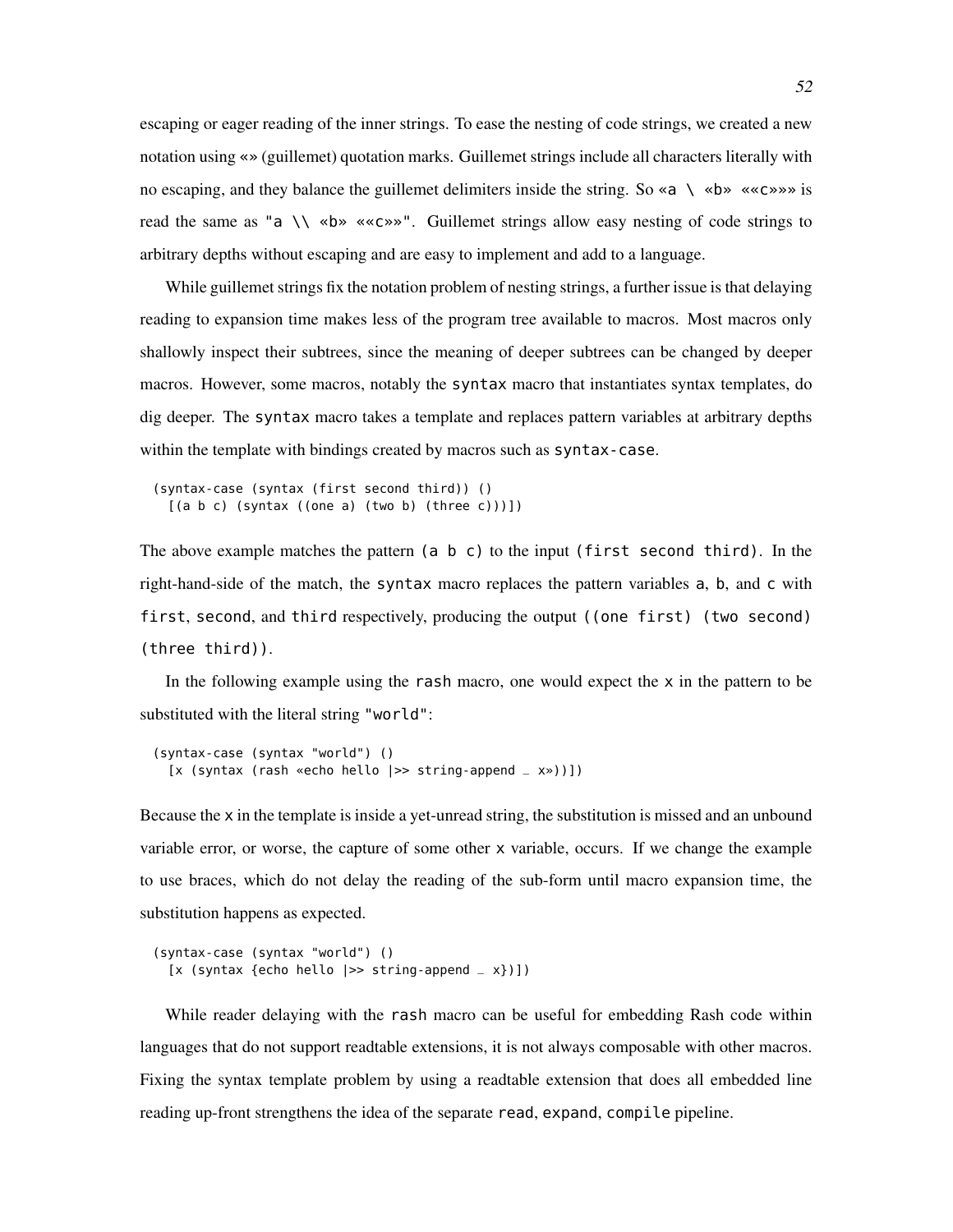### <span id="page-61-0"></span>3.4.4 Line Macros

After the *read* phase, Racket's macro expander determines the meaning of identifiers based on the language used for a module as well as definitions and imports found during expansion. Linea provides its #% identifiers with the following default meanings that are used in Rash:

- ' #%hash-braces parameterizes the default input, output, and error redirection for the runpipeline macro and executes its sub-form.
- ' #%linea-expressions-begin desugars to Racket's begin form, which evaluates subforms in series.
- ' #%linea-s-exp is simply a pass-through macro, so (#%linea-s-exp (+ 1 2)) desugars to  $(+ 1 2)$
- #%linea-line detects whether a line starts with a line macro name and either passes through to the specified line macro or inserts a default when one is not given explicitly. (#%linealine a b c) desugars to (a b c) if a is a line macro. Otherwise it desugars to (lm a b c), where lm is the default line macro based on the lexical region containing the line.

Line macros are used to provide an extensible set of keywords for Rash lines. Most line-oriented languages have keywords like for and if that give special meaning to a line or block of code. Generally, languages have a fixed set of keywords that provide special meaning, and even language authors can not easily extend the set unless they have set aside a large supply of reserved words in advance. Rash uses line macros to provide an extensible set of keywords that change the meaning of the line, and it relies on Linea's reading of subforms with parentheses and braces to provide blocks for "line macros" that need multi-line bodies. With line macros, Rash programmers can use standard control flow forms like loops, conditionals, and try/catch forms that look much like they do in popular line-oriented languages, and also define new ones to taste.

```
in-dir /tmp {
  for f in (directory-list) {
   try {
      rm -rf $f
    } catch e {
      echo An error occured!
      echo $f could not be deleted!
    }
 }
}
```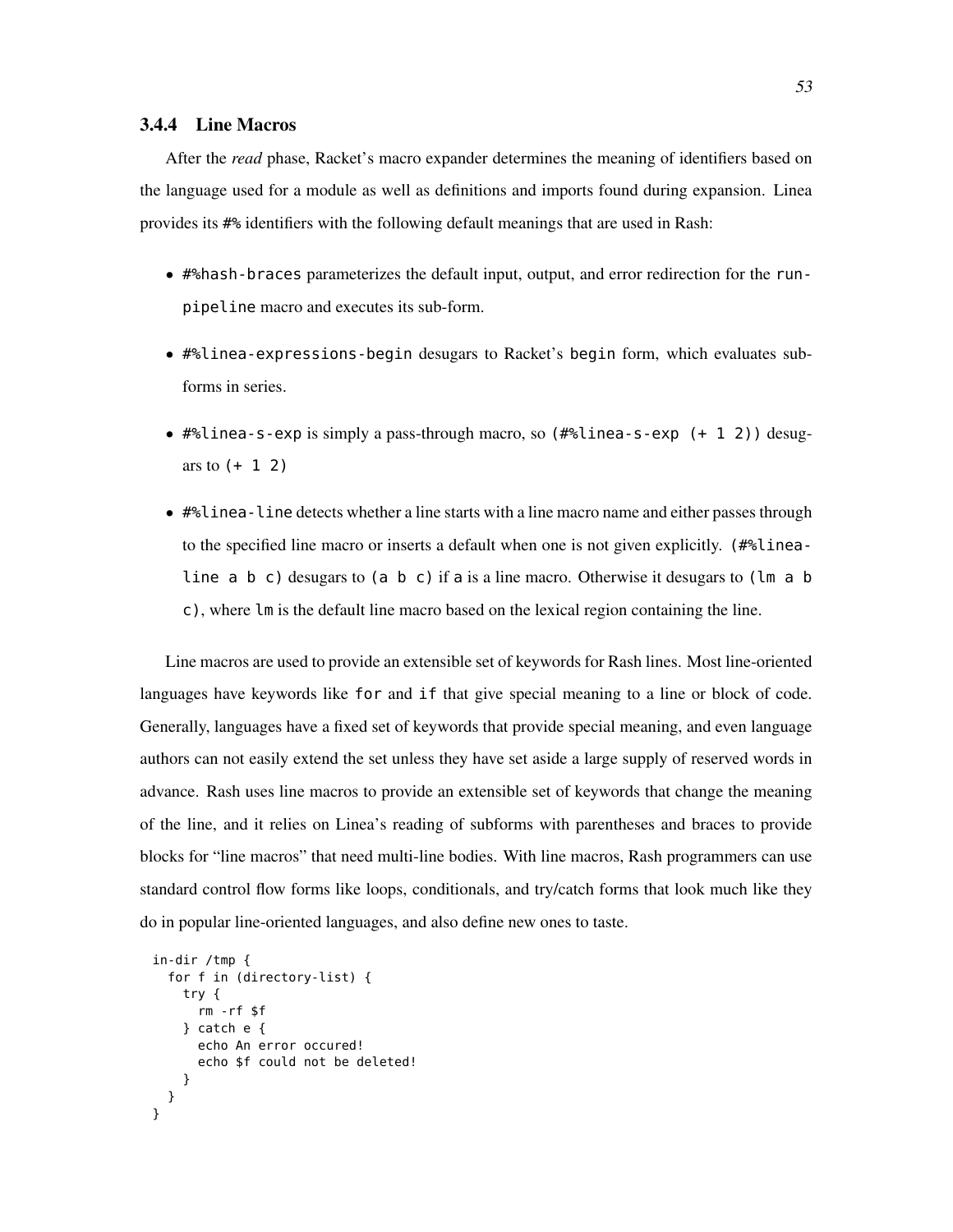Line macros enable different line-oriented languages based on Linea to share special forms like control flow and definition forms, and they enable languages to embed just one line of another lineoriented language by prefixing the line with its line macro name. Following the vein of interactive convenience, if two line macros both implement languages that are desireable as a default and that can be distinguished by some heuristic, a user can set the default to a line macro that applies that heuristic and defers to the appropriate macro. For instance, a line macro might apply a heuristic to determine whether to behave like a desktop calculator or a subprocess pipeline.

pipeline-or-math  $5 + 10 * 3$ ; returns 35 pipeline-or-math ls -l ;; prints a file list

The pipeline-or-math line macro above simply checks whether the first argument is a number, applies the infix-math macro if it is, and applies the run-pipeline macro otherwise. If pipeline-or-math is set as the default, the example can be simplified to this:

 $5 + 10 * 3$ ls -l

One may wonder why only macros specifically tagged as line macros are used to bypass the default behavior rather than allowing any macro to do so. A macro use may include other macro names as arguments, including as the first argument. For example, the first argument in a use of the run-pipeline macro could be the name of a macro that implements a command. If the command macro were to override the run-pipeline default line semantics, then it could not be pipelined together with other commands without explicitly writing run-pipeline at the start of the line.

# 3.5 Precipitate Pipelining

The primary domain of most command languages is subprocess creation and composition. Thousands of programs have been written to be used as commands in shell languages like Bash, and many programmers use them as their primary means of system interaction and automation. We designed Rash to support this style of programming and system interaction as a first-class citizen.

At its core, Rash's pipelining library includes a module that provides a simple function for pipelining processes. It provides functionality similar to DSL libraries like Scsh [\(Shivers 1994\)](#page-69-0) and Plumbum [\(Filiba 2018\)](#page-69-0) that provide functions or macros for pipelining processes in the syntax of their host language. Rash's core subprocess pipelining function can be used like this: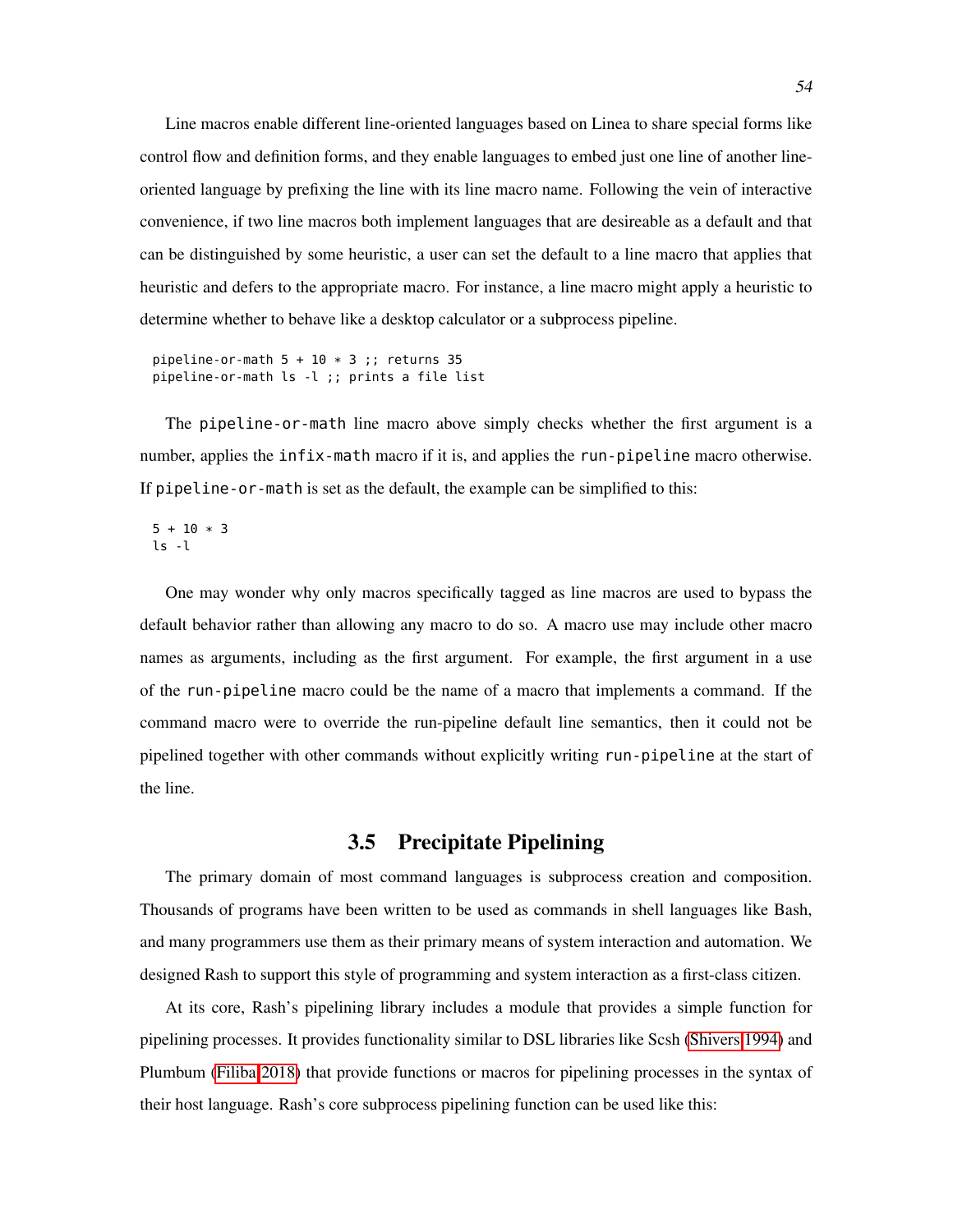(run-subprocess-pipeline '(ls) '(grep rkt)  $'(wc - l))$ 

The simplest line-macro language that we could define for use as a command language might be ordinary Racket with a layer of parentheses removed. However, the above example, even with the outer parentheses removed, still requires balancing several pairs of parentheses. To implement a flatter language, with less syntactic nesting and balancing required, we have designed the pipelining DSL with infix operators. Beyond providing the semantic meaning of an operation, infix operators are parsed to create groupings that appear flat in the source syntax.

While the pipelining DSL includes infix operators, it does not include variable precedence or associativity rules. Left-to-right pipelining is less powerful than other infix operator schemes that allow different precedence and associativity rules, but the simplicity of left-to-right pipelines is helpful in an interactive setting. The left-to-right flow of data is easy to read and reason about, and it also often matches the thought process of users as they write pipelines from left to right. Left-to-right pipelines also make it easy to make the most common edits to commands. Languages with precedence rules for infix operators frequently require edits to several parts of an expression to balance or add new parentheses when adding a new operator with higher precedence. With left-to-right processing, adding new stages to a pipeline requires only appending to the right side of the command. If a user appends an incorrect pipeline stage to a correct prefix, the command can be fixed by only editing the end of the command line. These right-side-only edits require less text editing sophistication to perform with speed and convenience than edits that change several parts of a command buffer.

Beyond providing easy process pipelining, we designed Rash to support similar pipelining notation for Racket functions and objects. Command languages like PowerShell [\(Snover 2002\)](#page-69-0) have shown that pipelines communicating with objects provide a much richer interface than pipelines communicating with byte streams. For instance, users can more easily filter based on object attributes or compute on tree or graph data in pipelines without intermediate serialization and deserialization steps between processes.

To increase convenience, Rash allows users to define new pipeline operators. Users can write pipeline segments more succinctly with operators tailored for different method calls, and operators can be defined to map or filter over sequences or treat a list as a single object. Custom operators also allow users to customize behavior of common operators, such as customizing the | operator to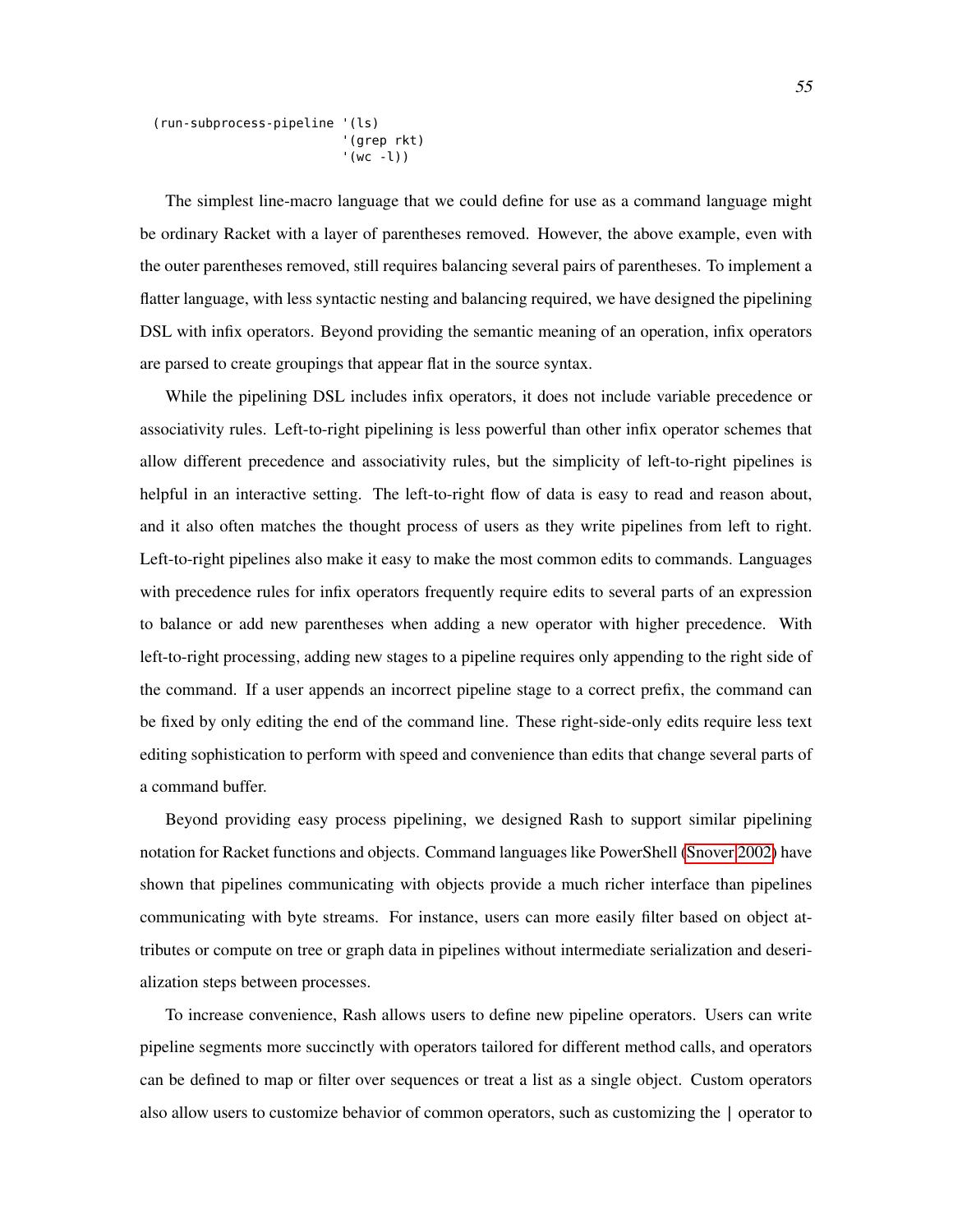use different policies for automatic globbing or string interpolation.

#### 3.5.1 Pipeline Specification

The grammar of the run-pipeline line macro is as follows:

| $\langle invocation \rangle$ | $\cdot$ : = run-pipeline $\langle option \rangle^*$ $\langle start-op-expr \rangle$<br>$\langle op-expr \rangle^*$ $\langle option \rangle^*$ |
|------------------------------|-----------------------------------------------------------------------------------------------------------------------------------------------|
| $\langle option \rangle$     | ::= $\∈$ /port-expression)                                                                                                                    |
|                              | $\< \langle filename \rangle$                                                                                                                 |
|                              | Sout $\langle$ <i>port-expression</i> $\rangle$                                                                                               |
|                              | $> \langle filename \rangle$                                                                                                                  |
|                              | $&>> \langle filename \rangle$                                                                                                                |
|                              | $\>$ ! (filename)                                                                                                                             |
|                              | $\&err \ (port-expression)$                                                                                                                   |
|                              | &bq                                                                                                                                           |
|                              | &pipeline-ret                                                                                                                                 |
|                              | <b>&amp;strict</b>                                                                                                                            |
|                              | &permissive                                                                                                                                   |
|                              | &lazy                                                                                                                                         |
|                              | $\&$ lazy-timeout $\langle number-expression \rangle$                                                                                         |
|                              | $\langle start-op-expr \rangle$ ::= $[\langle pipeline-operator \rangle]$ $\langle pipeline-argument \rangle^*$                               |
| $\langle op-expr \rangle$    | $\therefore$ = $\langle pipeline\text{-}operator\rangle$ $\langle pipeline\text{-}argument\rangle^*$                                          |

The run-pipeline line macro desugars to an invocation of a pipelining function, with the pipeline operator expressions providing the specifications for the pipeline stages. The *start-op-expr* may omit its operator, in which case a lexical default is substituted.

The  $\langle option \rangle$  arguments may be written at the beginning or end of the macro invocation for convenience, and influence various aspects of pipeline evaluation.

- ' The &in, &out, and &err options take an argument expression that should produce a port for the default stdin, stdout, or stderr of subprocesses in the pipeline.
- The  $&>$ ,  $&>$ , and  $&>$ ! options are shorthands for  $&**out**$  that accept a file name as an identifier or a string and open it in write, append, or truncate mode, respectively.
- ' If the &pipeline-ret option is given, an object representing the pipeline is returned and can be inspected with functions like pipeline-success?.
- ' If the &bg option is given, the &pipeline-ret option is implied, and the pipeline object is returned immediately rather than waiting for the pipeline to terminate. The pipeline object returned is a Racket *evt*, which can be combined with other evts in complex synchronization patterns in the manner of Concurrent ML [\(Reppy 1999\)](#page-69-0). As a simple example, passing the pipeline object to the sync function causes the current thread of execution to block until the pipeline terminates.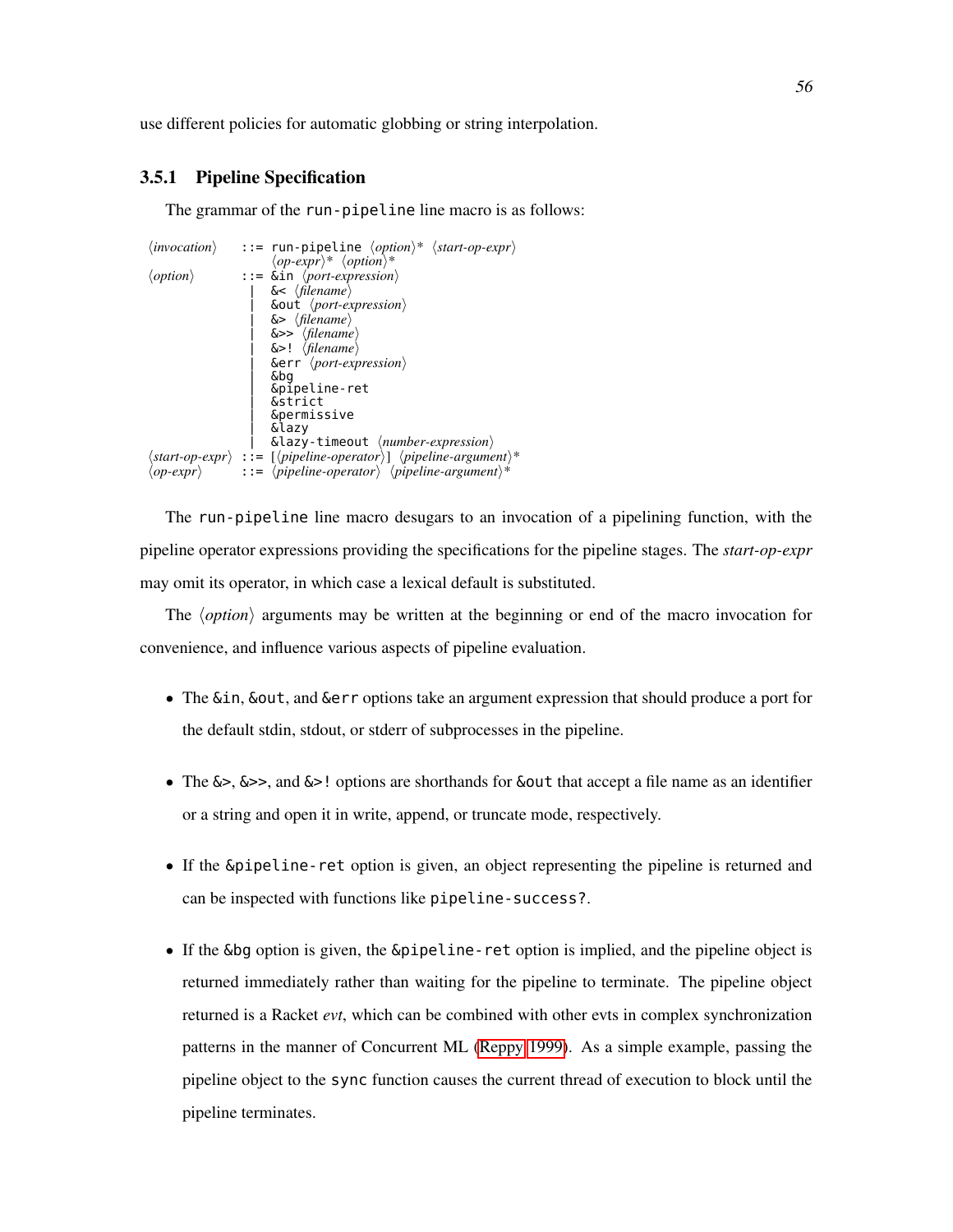' If neither &bg nor &pipeline-ret is given, the run-pipeline macro returns the value returned by the last stage of the pipeline or raises an exception if the pipeline was unsuccessful.

Pipeline success is determined by subprocess return codes and whether function segments raise exceptions. A pipeline is always unsuccessful if a function segment raises an exception. The handling of subprocesses is determined by the &strict, &permissive, and &lazy options.

- ' A &permissive pipeline is not considered unsuccessful if subprocesses that aren't the last segment of the pipeline return unsuccessful codes. Permissive pipelines kill any subprocesses that haven't finished before the last pipeline segment does. Permissive pipelines match the behavior of pipelines in common shells like Bash.
- ' A &strict pipeline is unsuccessful if any subprocess returns an unsuccessful return code. Strict pipelines require that all subprocesses terminate before the pipeline is considered finished. Strict pipelines prevent silent failures in intermediate pipeline stages, but can not be used with infinitely running subprocesses without causing the host script to run indefinitely.
- ' A &lazy pipeline strictly checks the return code of all subprocesses that have terminated before the last pipeline segment, or within a timeout period afterward, but assumes any subprocesses that have not terminated by the timeout to be successful and kills them. The lazy mode is a compromise between strict and permissive pipelines to allow infinite subprocesses while catching most failures in intermediate pipeline stages.

Each pipeline operator is itself a macro that is invoked with all arguments to its right up to the next operator, and must desugar to an expression that returns a pipeline segment specification. For example, in this pipeline:

```
echo hello |> string-append _ " world"
```
The  $|>$  operator is invoked with the syntax list  $(|>$  string-append  $=$  "world"), and returns code to generate an object specifying an object pipeline segment containing the function  $(\lambda \alpha)$ (string-append x " world")). The implicit | operator receives the syntax list (| echo hello), and returns code to generate an object specifying a subprocess pipeline segment using the argument list '("echo" "hello"). Objects specifying subprocess segments include an argument list and an optional redirection port for stderr. Objects specifying function segments include a function that accepts one or zero arguments. Compound segments can also be returned, and contain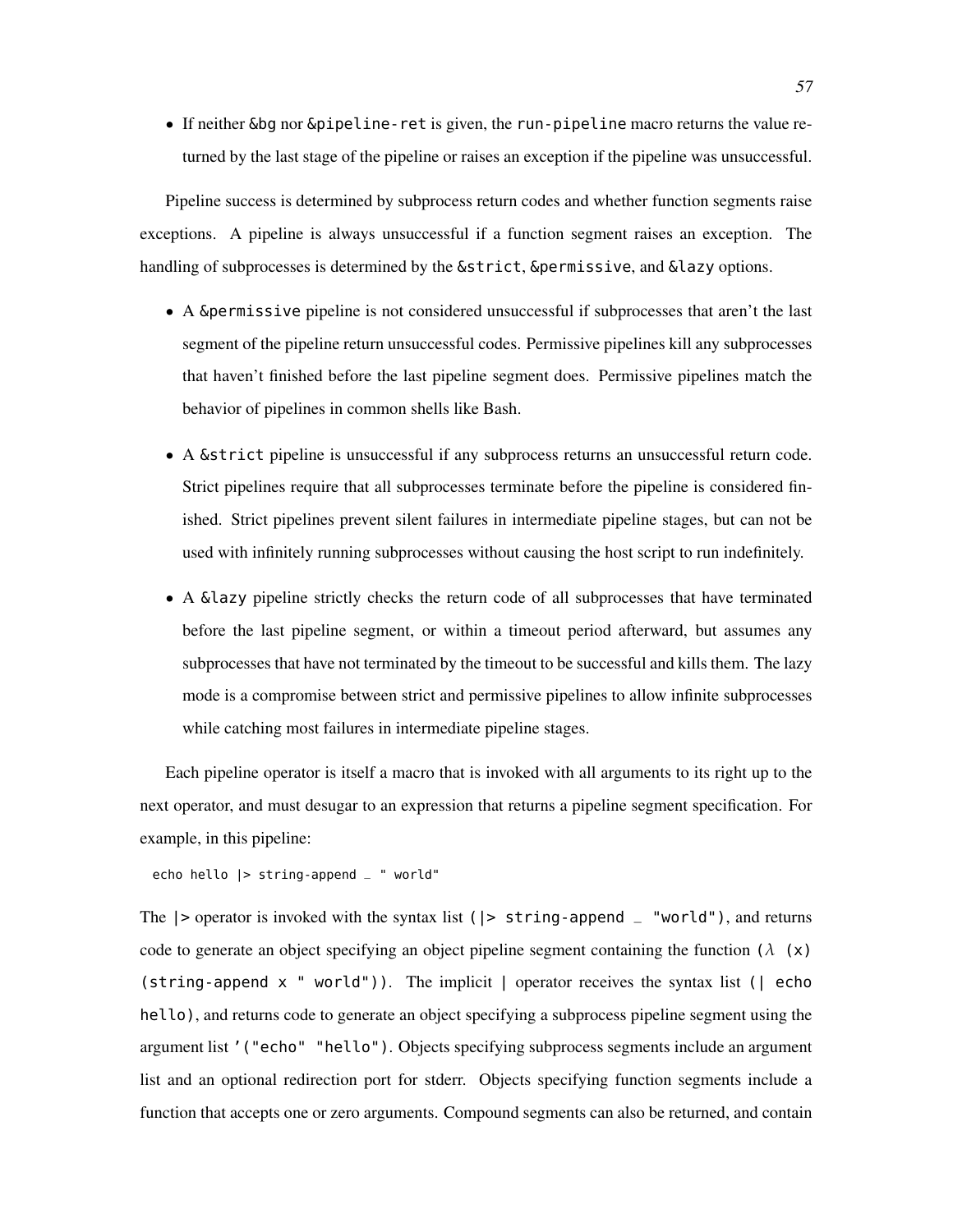a list of specification objects. Since pipelines starting with a function segment pass no argument to the function, pipeline operators may provide two transformer functions instead of one: the first is invoked when the operator is in starting position, the second is invoked otherwise.

### 3.6 Risky Review of Related Work

Rash is not the first attempt to serve a broader portion of the spectrum by embedding a shell into a general-purpose language or by adding general-purpose features to a shell. We discuss related systems in the following subsections, but none of them seamlessly cover the full spectrum from oneoff interactions to a pervasively extensible programming ecosystem (with hundreds or thousands of libraries and packages) like Rash on Racket.

### 3.6.1 Object Pipelines

PowerShell [\(Snover 2002\)](#page-69-0) is an object-oriented shell language created by Microsoft. PowerShell aims to replace operating system processes and byte streams with *cmdlets*, which are .Net CLR classes designed to be run as commands, and object streams, respectively. External processes can be used as well as cmdlets, with their output treated as .Net strings. Using .Net objects allows the language to have rich inspection and interactions with objects returned by cmdlets. Due to its use of the .Net CLR, it has rich communication with other CLR languages like C#, and a PowerShell interpreter class can be loaded by other CLR languages to evaluate strings of PowerShell code dynamically.

Like PowerShell, Rash provides a convenient means of using object-oriented system administration commands and pipelines. Rash improves upon the ability to combine and even mix shell-style code with other languages. By leveraging the Racket macro system, Rash expressions can be embedded into files written in other Racket languages and still enjoy the benefits of compilation and static error checking rather than being only dynamically evaluated.

#### 3.6.2 Stand-Alone Shells

Several projects including Oil Shell [\(Chu 2018\)](#page-69-0) and Elvish [\(Xiao 2018\)](#page-69-0) are attempts to build command languages that serve a broader section of the maturity spectrum. These stand-alone shell languages improve upon older shells such as Bash by using more composable and reliable generalpurpose language constructs. While they serve a broader part of the spectrum than many other shell languages, as stand-alone languages they impose much more implementation and maintenance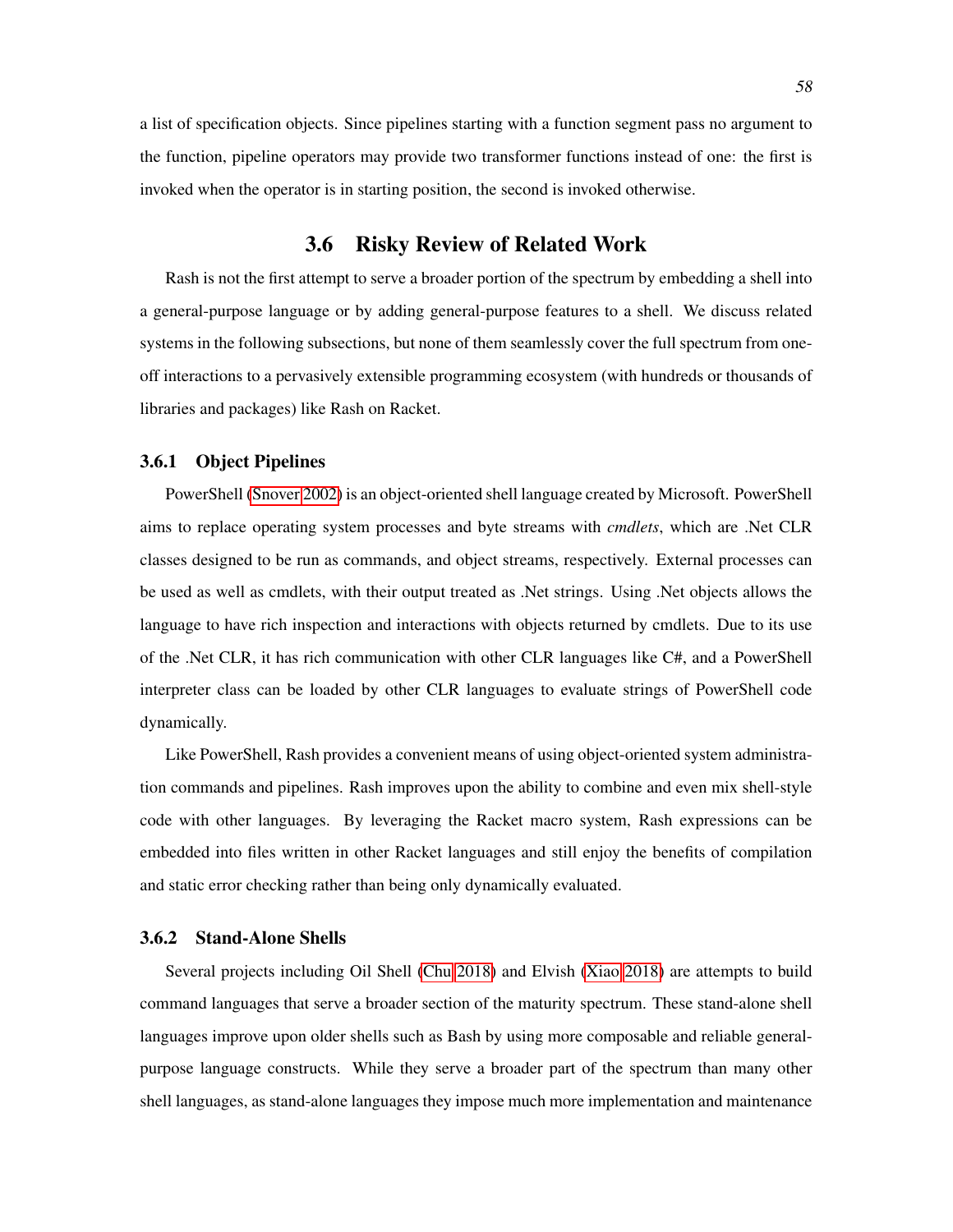burden on authors than an embedded shell like Rash. Because of this, stand-alone shells often lack advanced general-purpose language features. Stand-alone shells also tend to have few third party libraries compared to general-purpose languages.

By embedding itself within the general-purpose Racket language, Rash inherits advanced features such as a hygienic macro expander, multi-threading, and delimited continuations, as well as automatically supporting Racket's catalog of third party libraries.

#### 3.6.3 Process Pipelining Libraries

There are many projects that aim to provide a natural means of composing external processes within the syntax of a general-purpose language. These include Scsh [\(Shivers 1994\)](#page-69-0) for Scheme, Caml-Shcaml [\(Heller and Tov 2008\)](#page-69-0) for Ocaml, Turtle [\(Gonzalez 2018\)](#page-69-0) and Shelly [\(Weber and](#page-69-0) [Rockai 2018\)](#page-69-0) for Haskell, Plumbum [\(Filiba 2018\)](#page-69-0) for Python, and many more. Most of these provide means of mixing host-language code in pipelines, such as by inserting a function that reads and writes bytes into a subprocess pipeline. Some include creative and useful ways of integrating the process and byte-stream model into the host language. For instance, Caml-Shcaml provides adaptors to give various types to byte streams and allows rich interaction within Ocaml code while preserving the original text of lines for programs later in the pipeline to process the lines unchanged. These pipelining libraries are designed for creating scripts and not to provide a syntax for convenient interactive use of processes or functions for system administration. The shell-pipeline library within Rash provides similar functionality to these, and Rash combines it with syntactic changes to add a focus on interaction.

### 3.6.4 Shells Embedded in General-Purpose Languages

Eshell [\(Free Software Foundation 2018a\)](#page-69-0) embeds a Bourne-like shell in Emacs Lisp. It allows program arguments to be computed with Eshell expressions, it allows lines of parenthesised elisp to be used in place of lines of shell code, and it implements many commands as Eshell functions. Scripting with Eshell is possible but discouraged, and scripts must be executed within an instance of Emacs. Eshell's shell pipelines are character oriented, and communication occurs by placing command output into an emacs buffer. Eshell does not have a facility such as line macros to customize the meaning of its line-oriented syntax or provide custom keywords for different block constructs.

Xonsh [\(Scopatz 2018\)](#page-69-0) is a language built using a superset of the Python grammar that includes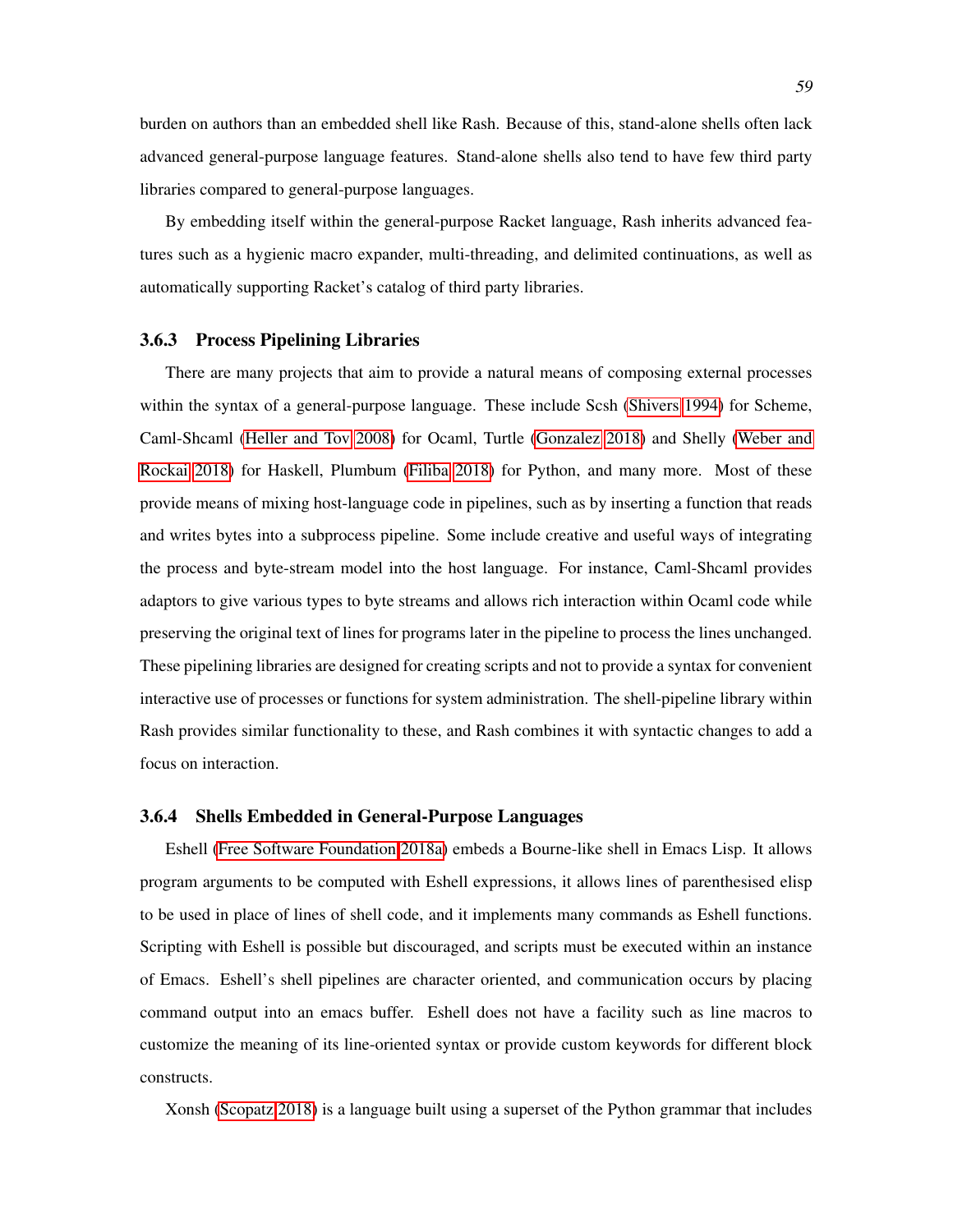Bourne-shell-like syntax for subprocess pipelines. To resolve ambiguities in the combination of grammars, it uses heuristics such as whether names are bound as variables, generally preferring the interpretation of the standard Python grammar over its alternative Bourne-style grammar. It also includes syntax for explicitly switching between Python and shell code, and allows Python functions with appropriate interfaces to be used in place of processes in byte-stream pipelines. It includes import hooks to allow Python files to be imported by Xonsh files and vice versa. It has many features to provide a convenient and useful interactive shell for system administration and general computer use. Xonsh does not have tools to allow Python functions that accept and return arbitrary objects to be used for system administration with the same ease and convenience as external processes, syntactic support for shell-style pipelines of objects like PowerShell and Rash, or a macro system for user-defined syntax extensions.

Ammonite [\(Haoyi 2018\)](#page-69-0) extends Scala with things like top-level expressions for easier use in writing small scripts. It provides a library of functions for shell-style file system manipulation, and a shell-style REPL for live interaction. It does not provide any extra support for running or pipelining external processes, but rather focuses on object-oriented shell scripting using scala functions. The interactive REPL uses a syntax that includes many elements that may be considered heavy for daily interactive use, particularly by programmers used to the light-weight Bourne shell syntax.

Neugram [\(Crawshaw 2018\)](#page-69-0) is similar to Ammonite in that it provides a more scriptable layer on top of a general-purpose language, in this case Go. It provides a method of embedding process pipelines in shell syntax. It can be used interactively but doesn't emphasize use as an interactive shell.

There are various other efforts attempting to mix process pipelining and shell-style programming with more general-purpose languages. Salient examples include Zoidberg [\(Berger 2018\)](#page-69-0) (based on Perl) and Closh [\(Dundalek 2018\)](#page-69-0) (based on Clojure). They generally include a syntax modified to be easier to use in an interactive command line, subprocess pipelines, and a way to switch between code in the host syntax and the shell syntax. These languages usually have limited compatibility with their host languages, for instance not being able to provide functions as a library to programs written in the host language. Many of them focus on interactive use, with little or no support for scripting. Rash differs from other shells embedded in general-purpose languages by having full compatibility with other Racket languages, supporting pipelines of objects as well as byte streams, allowing racket functions to be used as interactive commands that have syntactic convenience equal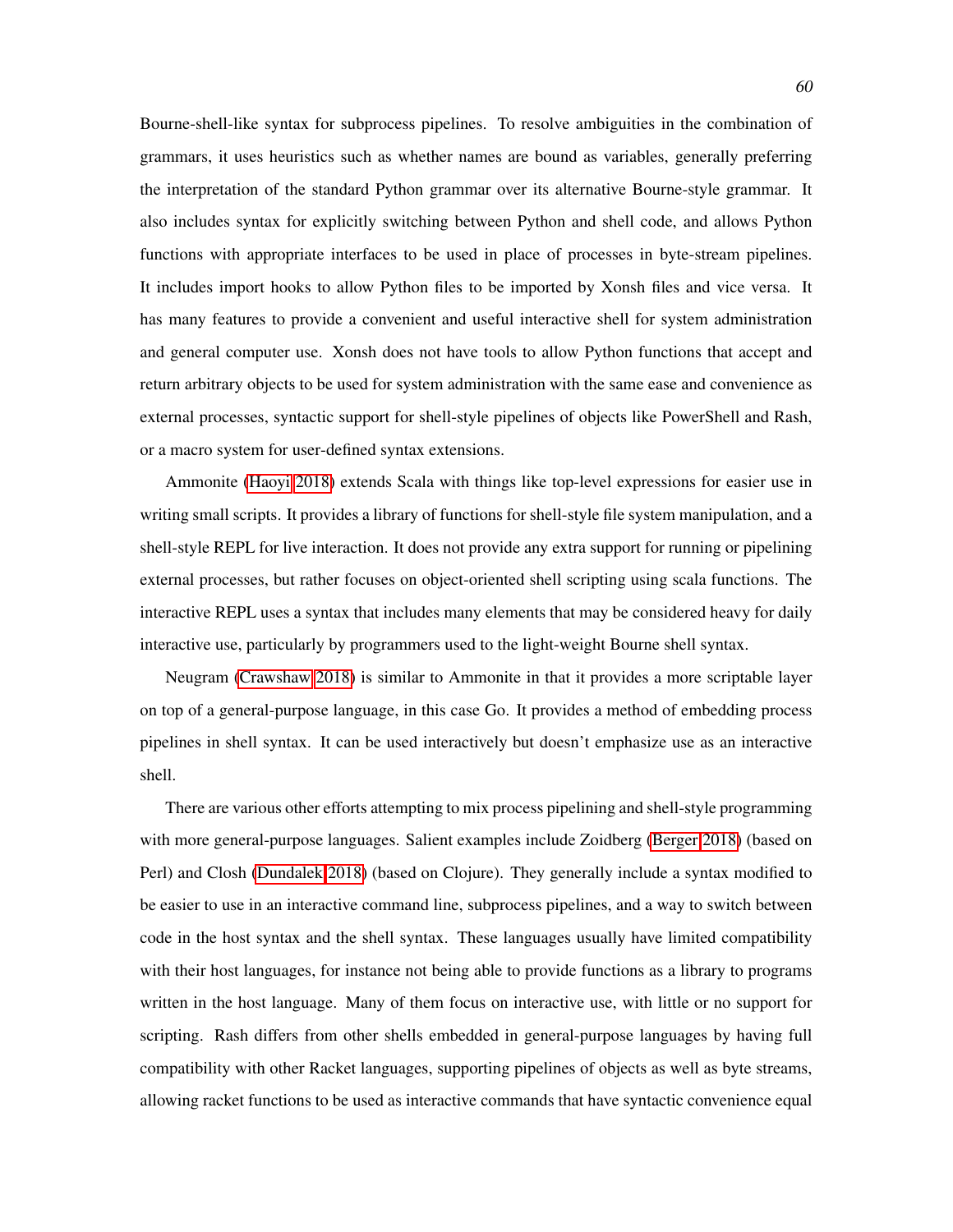to that of subprocesses, and enabling user extensibility with hygienic macros. These features allow rash to more fully enable interactions and scripts to advance along the maturity spectrum.

### 3.7 Hasty Conclusion

Programmers want to use highly dynamic, terse languages specialized for system administration and other interactive tasks, but they would also like to automate these tasks by transforming their interactions into scripts. We have demonstrated how Rash's approach of embedding a shell language within a general-purpose language allows programmers to work in a suitable command language while also growing their scripts gradually into mature programs using general-purpose language features and libraries. Rash accomplishes this by including a terse line-oriented syntax, by allowing its line notation and Racket's notation to be nested together, by preserving and expanding on Racket's pervasive extensibility, and by providing a pipelining DSL that generalizes Unix pipelines.

### <span id="page-69-0"></span>3.7.1 References

Joel Berger. Zoidberg - A modular perl shell. 2018.<https://metacpan.org/pod/Zoidberg>

S. R. Bourne. Unix Time-Sharing System: The UNIX Shell. *Bell System Technical Journal* 57(6), 1978.

Andy Chu. Oil. 2018.<https://www.oilshell.org/>

David Crawshaw. Neugram, Go Scripting. 2018.<https://neugram.io/>

Jakub Dundalek. Bash-like shell based on Clojure. 2018.<https://github.com/dundalek/closh>

Tomer Filiba. Plumbum: Shell Combinators and More. 2018.<https://plumbum.readthedocs.io/>

Matthew Flatt, Eli Barzilay, and Robert Bruce Findler. Scribble: Closing the Book on Ad Hoc Documentation Tools. In *Proc. SIGPLAN International Conference on Functional Programming*, 2009.

Free Software Foundation. Eshell Manual. 2018a. [https://www.gnu.org/software/emacs/manual/](https://www.gnu.org/software/emacs/manual/html_mono/eshell.html) [html\\_mono/eshell.html](https://www.gnu.org/software/emacs/manual/html_mono/eshell.html)

Free Software Foundation. GNU Bash. 2018b.<https://www.gnu.org/software/bash/>

Gabriel Gonzalez. Turtle: Shell Programming, Haskell-style. 2018. [https://hackage.haskell.org/](https://hackage.haskell.org/package/turtle) [package/turtle](https://hackage.haskell.org/package/turtle)

Li Haoyi. Ammonite Documentation. 2018.<http://ammonite.io/>

Alec Heller and Jesse A. Tov. Caml-Shcaml. In *Proc. ML Workshop*, 2008.

Microsoft. Typescript Language Specification. 2018.<http://www.typescriptlang.org/>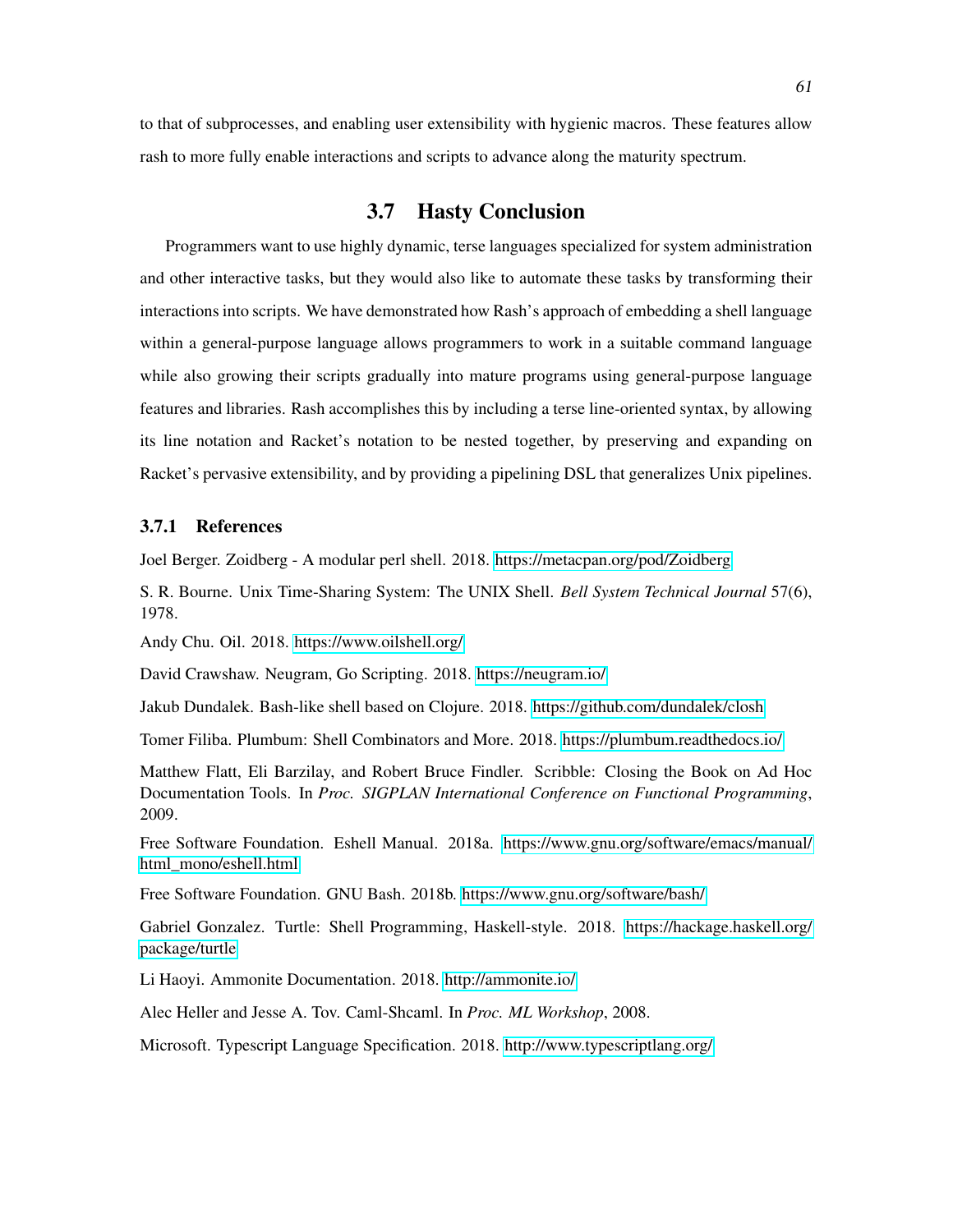Jon Rafkind and Matthew Flatt. Honu: syntactic Extension for Algebraic Notation Through Enforestation. In *Proc. International Conference on Generative Programming and Component Engineering*, 2012.

John H. Reppy. *Concurrent Programming in ML.* Cambridge University Press, 1999.

Anthony Scopatz. Xonsh Documentation. 2018.<http://xonsh.org/>

Olin Shivers. A Scheme shell. Laboratory for Computer Science, MIT, TR-635, 1994.

Jeremy G. Siek and Walid Taha. Gradual Typing for Functional Languages. In *Proc. Scheme and Functional Programming*, 2006.

Jeffrey P. Snover. Monad Manifesto. Microsoft, , 2002.

Sam Tobin-Hochstadt and Matthias Felleisen. Interlanguage Migration: from Scripts to Programs. In *Proc. Dynamic Languages Symposium*, 2006.

Sam Tobin-Hochstadt, Matthias Felleisen, and T. Stephen Strickland. The Design and Implementation of Typed Scheme. In *Proc. ACM Symposium on Principles of Programming Languages (POPL)*, 2008.

Michael M. Vitousek, Andrew Kent, Jeremy G. Siek, and Jim Baker. Design and Evaluation of Gradual Typing for Python. In *Proc. ACM Symposium on Dynamic Languages*, 2014.

Greg Weber and Petr Rockai. Shelly: Shell-Like (Systems) Programming in Haskell. 2018. [https:](https://hackage.haskell.org/package/shelly) [//hackage.haskell.org/package/shelly](https://hackage.haskell.org/package/shelly)

Qi Xiao. Elvish. 2018.<https://elv.sh/>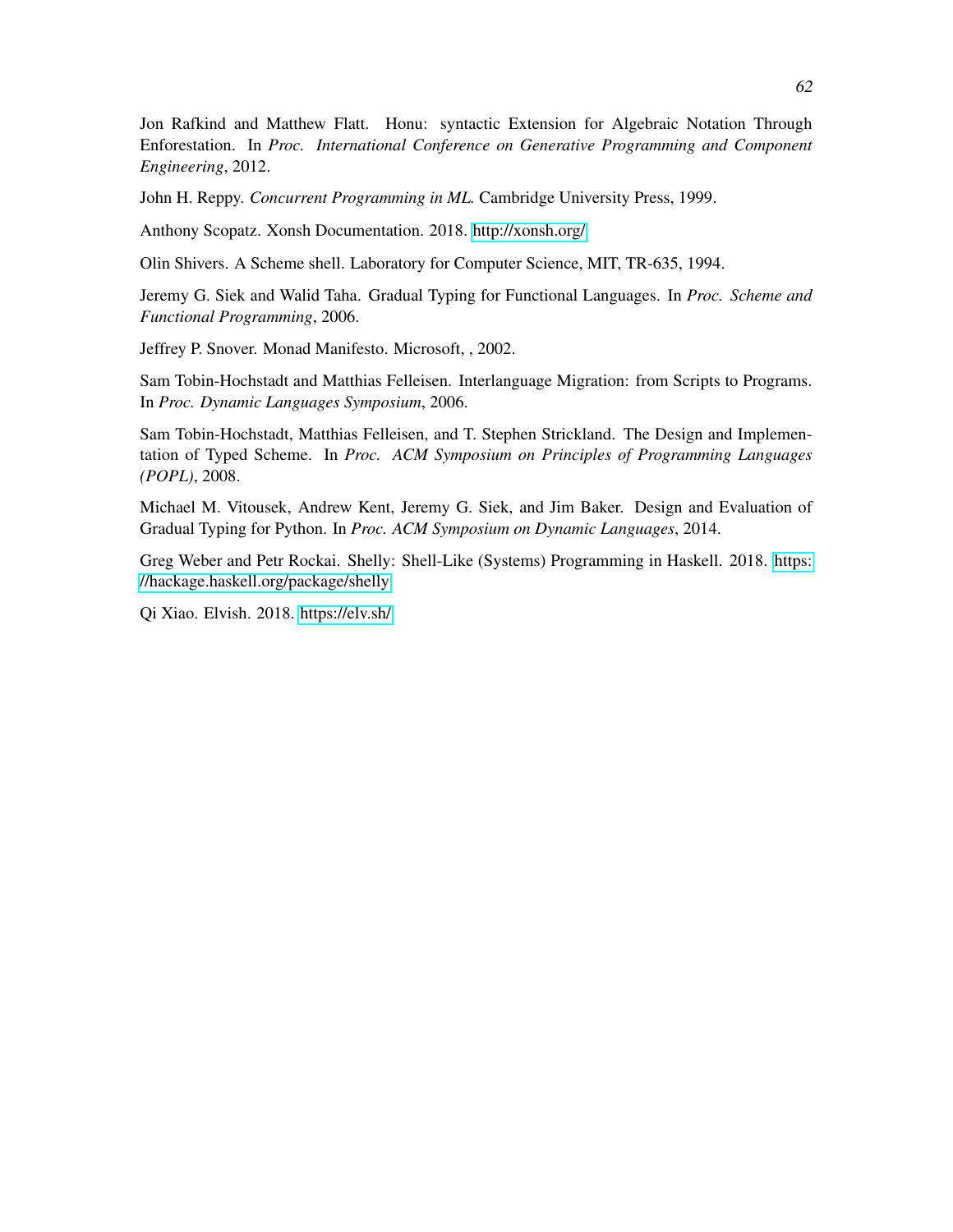# CHAPTER 4

# GENERATING CONFORMING PROGRAMS WITH XSMITH

Fuzz testing is an effective tool for finding bugs in software, including programming language compilers and interpreters. Advanced fuzz testers like Csmith can find deep semantic bugs in language implementations through differential testing. However, input programs used for differential testing must not only be syntactically and semantically valid, but also be free from nondeterminism and undefined or unspecified behaviors. Developing a fuzzer like Csmith that produces such programs can require tens of thousands of lines of code and hundreds of person-hours. Despite this significant investment, fuzzers designed for differential testing of different languages include many of the same features and analyses in their implementations.

To make the implementation of language fuzz testers for differential testing easier, we introduce Xsmith. Xsmith is a Racket library and domain-specific language that provides mechanisms for implementing a feature-complete fuzz tester in only a few hundred lines of code. By sharing infrastructure, allowing declarative language specification, by allowing procedural extensions, Xsmith allows developers to write correct fuzzers for differential testing with little effort. Using Xsmith, fuzzers have been developed for a variety of languages.

Xsmith's domain of differential test-case generation is a good application for an embedded DSL. While much of each Xsmith fuzzer is written declaratively, mature fuzzers take advantage of the opportunity to use arbitrary Racket code to extend Xsmith with generation rules that are specific to the target language of the fuzzer. A stand-alone DSL would necessarily either omit this capability, or implement a set of general-purpose programming features alongside the core domain-specific concerns of the language.

### 4.1 Introduction

The effectiveness of random testing, or "fuzzing," is determined both by the chosen input generation strategy and the method used to detect failing tests, or *test oracle*. The generation or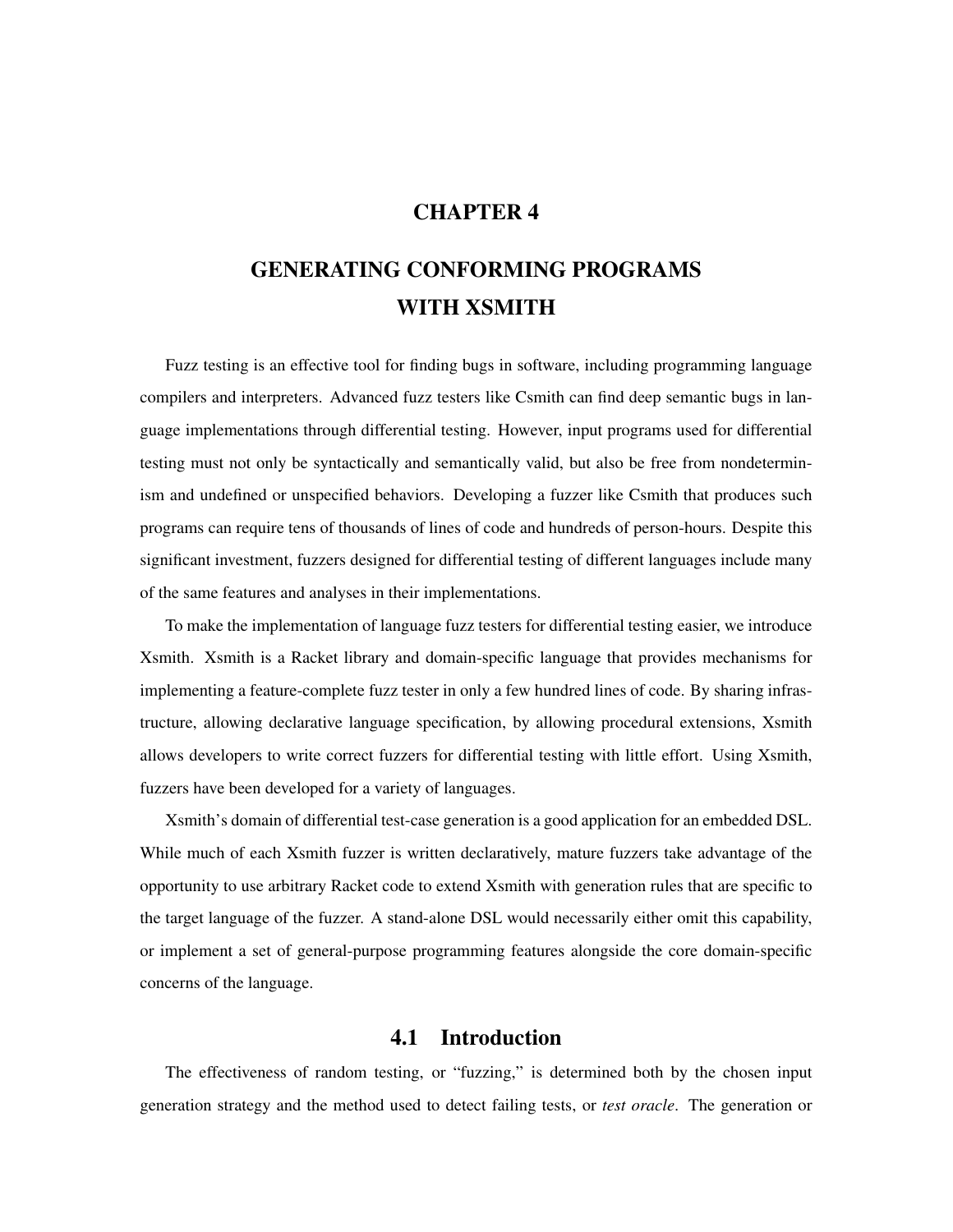mutation of test cases using random bytes can in theory generate any test and therefore cover any code path, but typically exercises only "shallow" code in parsing and input validation stages of a program. Meanwhile, grammar- and type-aware input generators can exercise "deep" code paths that pass these initial validation steps. The test oracle of detecting crashes can be used with any test case generator, but can only find obvious errors such as memory or assertion violations, and not subtle semantic bugs. Property-based testing can find semantic bugs, but requires users to write invariant properties of test results or side effects, which is expensive.

The test oracle of interest for this chapter is *differential testing* [\(McKeeman 1998\)](#page-97-0), where the same input is given to multiple implementations of a system—in our case, a programming language implementation. If the multiple implementations are correct, then giving them all the same input program (and executing the returned output if the implementation is a compiler) should produce the same result. When there is a difference in program output, a bug has been found. While differential testing can find subtle semantic bugs without writing extra properties, there is a catch. If the input program relies on any behavior that is not guaranteed to be the same between multiple executions and multiple implementations of the language, differences in output do *not* necessarily indicate a bug. Therefore, differential testing requires programs that conform strictly to the language specification, including avoiding undefined, implementation-defined, or nondeterministic behavior. We call such inputs *conforming* inputs.

One notable generator of conforming programs is Csmith [\(Yang et al. 2011\)](#page-97-0). Csmith successfully identified hundreds of bugs in mainstream C compilers, including LLVM and GCC. However, the development of Csmith took hundreds of person-hours and resulted in nearly 40,000 lines of code. Although practically any language could benefit from such a program generator, it is impractical for most language developers to write a variant of Csmith targeting their own language.

To ease the development of fuzzers that generate conforming programs, we created *Xsmith*. Xsmith is a domain-specific language (DSL), implemented as a Racket library, that allows for the rapid and concise implementation of conforming program generators for arbitrary programming  $lanquages.<sup>1</sup>$  $lanquages.<sup>1</sup>$  $lanquages.<sup>1</sup>$ 

The primary contributions of this chapter are:

' A domain-specific language for creating conforming program generators.

<span id="page-72-0"></span><sup>&</sup>lt;sup>1</sup>Xsmith is open source, with code available at https://gitlab.flux.utah.[edu/xsmith/xsmith/](https://gitlab.flux.utah.edu/xsmith/xsmith/)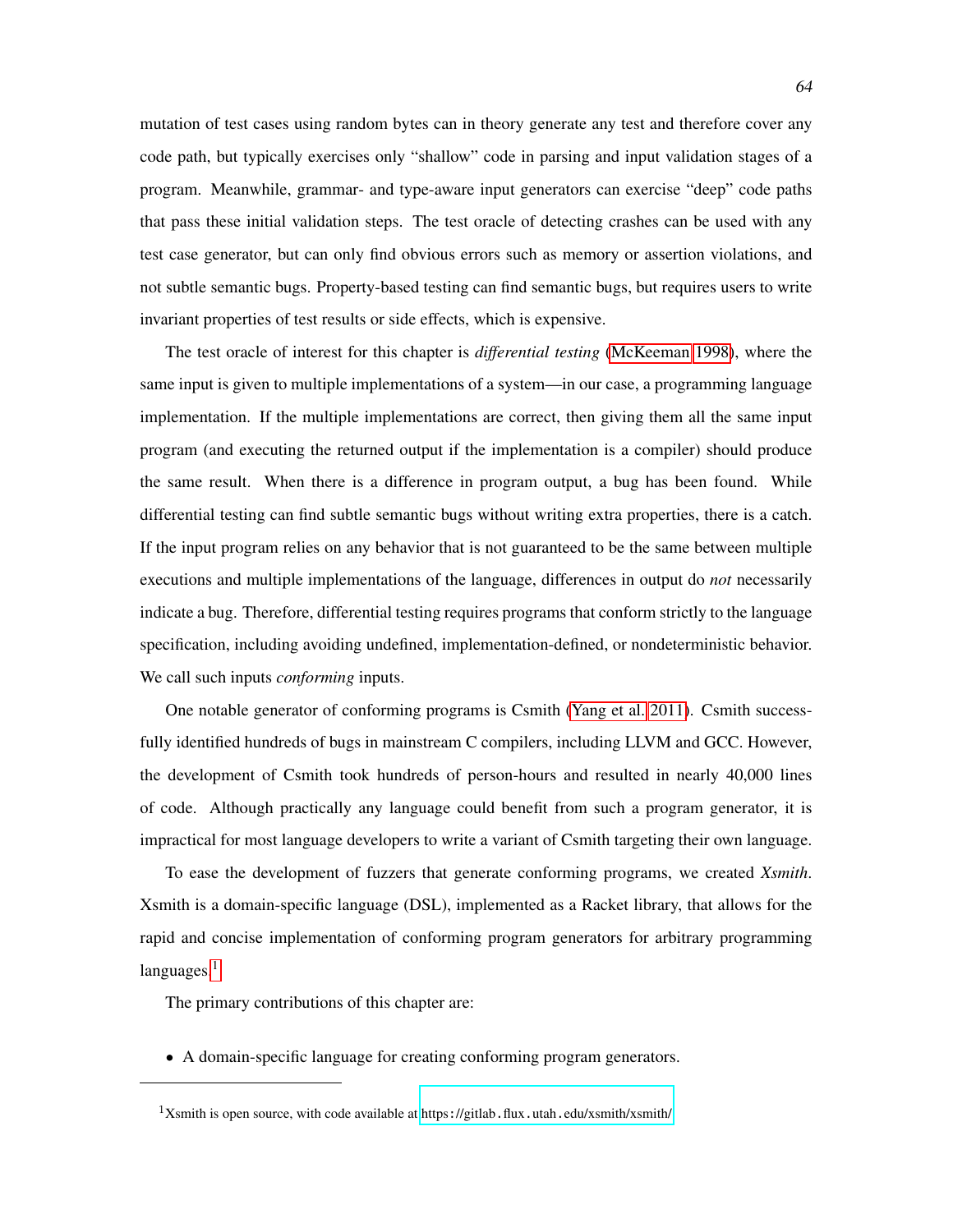- ' A generic framework for declaring type and effect systems for program generation used in the DSL implementation.
- Several example fuzzers implemented using the DSL, some of which have been used to find bugs in language implementations used in production.
- ' An analysis of the effectiveness and cost of the example fuzzers.

# 4.2 Design

Because Xsmith is intended to support the specification of fuzzers for a wide range of programming languages, its design and implementation are complex. In this section we describe the overall design of Xsmith at a high level. Throughout the section, we develop a simple fuzzer for a small toy calculator language (named calc) as an example. The grammar of this language is shown in [Figure 4.1.](#page-99-0)

Xsmith fuzzers generate program trees by starting with a "hole" node for the top-level production of the grammar. Xsmith iteratively fills hole nodes in the tree with nodes corresponding to appropriate grammar productions, which may themselves have holes as children, as shown in [Figure 4.2.](#page-99-1) A fuzzer author provides Xsmith with a grammar declaration that determines the grammar of program generation. The grammar used by an Xsmith fuzzer is generally an abstract grammar that matches the logical structure of the language or a subset of the language. This abstract grammar is necessarily the same as the grammar that might be used for parsing the language or the grammar of a compiler's AST representation.

The declared grammar is compiled to generate an object-oriented attribute grammar specification for the RACR attribute grammar library [\(Bürger 2015\)](#page-97-0). The generated attribute grammar matches the input grammar but adds a hole production as an alternative for each user-provided production. While Xsmith program generation is grammar-driven at its core, generation of conforming programs requires many considerations beyond the grammar. To enable filtering and probability weighting based on these many other considerations, the grammar is also compiled into a set of *choice classes*, one for each given production. When the generation algorithm selects the next hole to fill, a choice object is instantiated for each production that could be used to replace the hole, and the resulting list of choice objects is used to make the decision.

Below is an example Xsmith specification that implements the grammar of the calc language.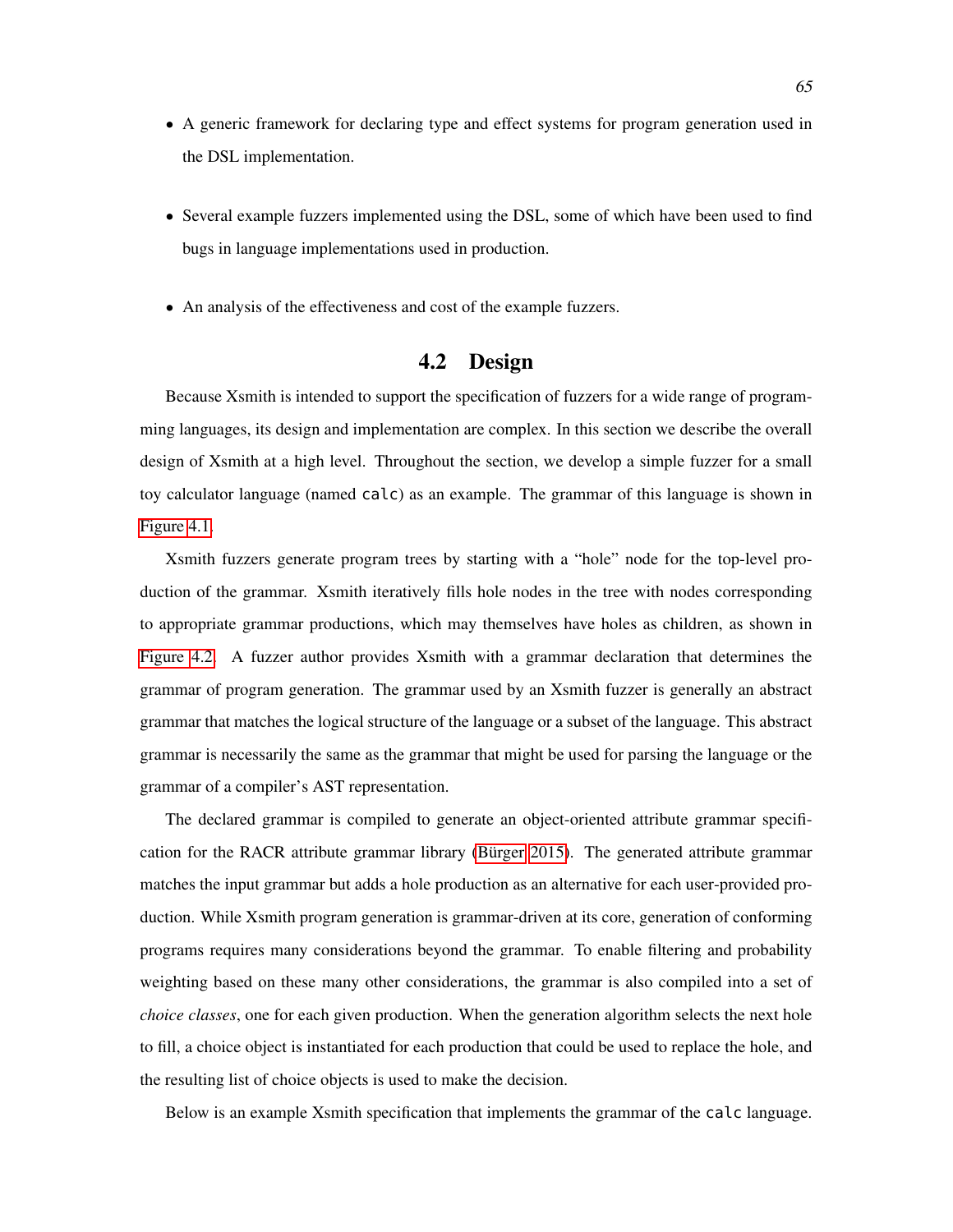Each arm of the add-to-grammar form contains the name of a production, the supertype of that production, and a list of fields for that production. The Add and Div productions each have two children, and these children must themselves be Exp (expression) productions. These Exp children will be instantiated as Exp holes. The Int production specifies an integer literal, whose val child may contain arbitrary Racket data. In this example, val is initialized to a random integer between 1 and 100. (This random selection occurs each time an Int hole is filled.)

```
(add-to-grammar calc
[Exp #f ()
     #:prop may-be-generated #f]
[Add Exp ([lhs : Exp]
          [rhs : Exp])]
[Div Exp ([lhs : Exp]
          [rhs : Exp])]
[Int Exp ([val = (random 1 100)])]
```
In addition to writing a grammar, a fuzzer author can declare various *properties* of each grammar production. Properties are used to specify semantic details of grammar productions, such as their types and binding structure. Each property has its own form, potentially accepting declarative data, arbitrary user-provided Racket code, or some mix of the two. In the following code, choiceweight of the Div and Int nodes is adjusted to change their generation probabilities.

```
(add-property calc choice-weight
[Div 10]
[Int 5])
```
Properties are compiled into *attributes* — methods for attribute grammar nodes — or *choice methods* — methods for choice classes. Internally, an Xsmith-based fuzzer uses attributes to compute information about the program being generated and its constituent nodes. For example, the xsmith\_type attribute computes the type of a node, and the \_xsmith\_visible-bindings attribute computes a list of bindings available for reference at a given point in the tree. Choice methods are used to compute details for potential choices. For example, the \_xsmith\_satisfiestype? choice method is used to filter out choices with invalid types, the \_xsmith\_wont-overdeepen method is used to make choices that will keep the generated program size bounded, and the \_xsmith\_fresh choice method determines how a chosen node is initialized.[2](#page-74-0)

<span id="page-74-0"></span><sup>&</sup>lt;sup>2</sup>Because attribute and method names are bare symbols without namespacing, we use the  $x$ smith<sub>—</sub> prefix by convention for names defined by Xsmith itself, and we use a leading underscore by convention for private attributes and methods intended for use only in Xsmith's implementation.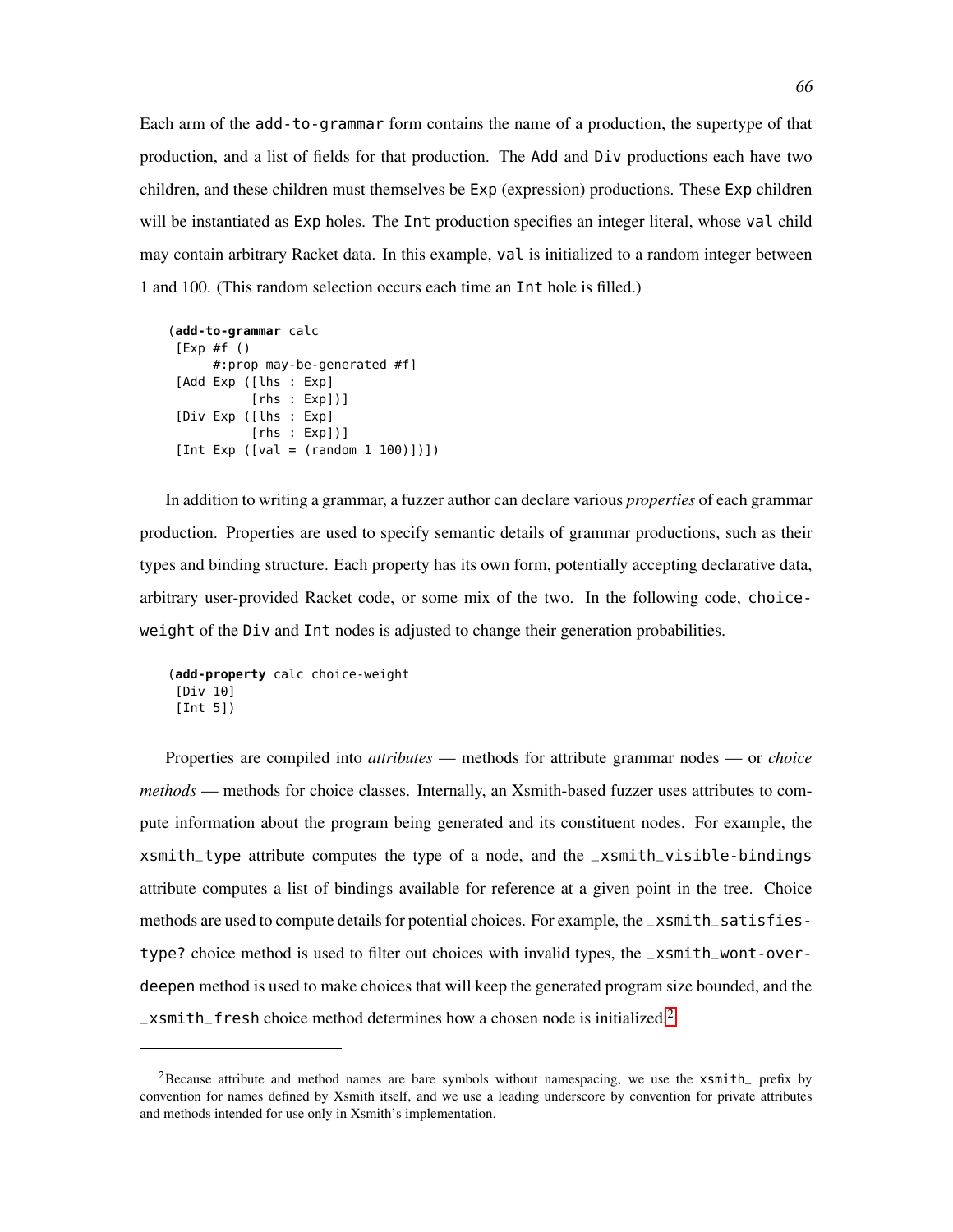Attributes may query other attributes during computation, while choice methods may query both attributes and other choice methods. Custom attributes and choice methods may be defined directly, but must be written in a procedural style. The majority of attributes and choice methods are compiled from properties, since they allow users to declaratively specify details at a high level. These include semantic details such as whether a grammar node represents a definition, whether a node causes a read or write to a variable, or whether a node's children have a specified execution order. Users may additionally define custom properties with their own compilation transformers to abstract patterns between fuzzers, although Xsmith is designed to support the majority of properties most languages' fuzzers would need out of the box.

When a tree with no holes is finally completed, it must be converted to text for programming language implementations to consume. The xsmith\_render-node attribute, defined by the render-node-info property, is used to convert the tree into text or an intermediate representation to facilitate pretty-printing, such as s-expressions or document objects from Racket's pprint library. When an intermediate representation is used, a final text converter must be specified as well. Below is an example renderer for our calc language.

```
(define (render-infix operator)
  (lambda (n)
    (format "(\sim a \sim a \sim a)"
            (att-value 'xsmith_render-node
                       (ast-child 'lhs n))
            operator
            (att-value 'xsmith_render-node
                        (ast-child 'rhs n)))))
(add-property calc-grammar render-node-info
[Add (render-infix "+")]
[Div (render-infix "/")]
[Int (lambda (n)
        (number->string (ast-child 'val n)))])
```
# 4.3 Cost Reduction Features

Xsmith has many features that work together to make the creation of conforming program generators inexpensive. These features include forms for declaring grammar, types, and name scoping and resolution, as well as a "canned components" library to encapsulate language similarities, features for undefined behavior handling, and so on. In this section we give an overview of these features, discussing their usage and design.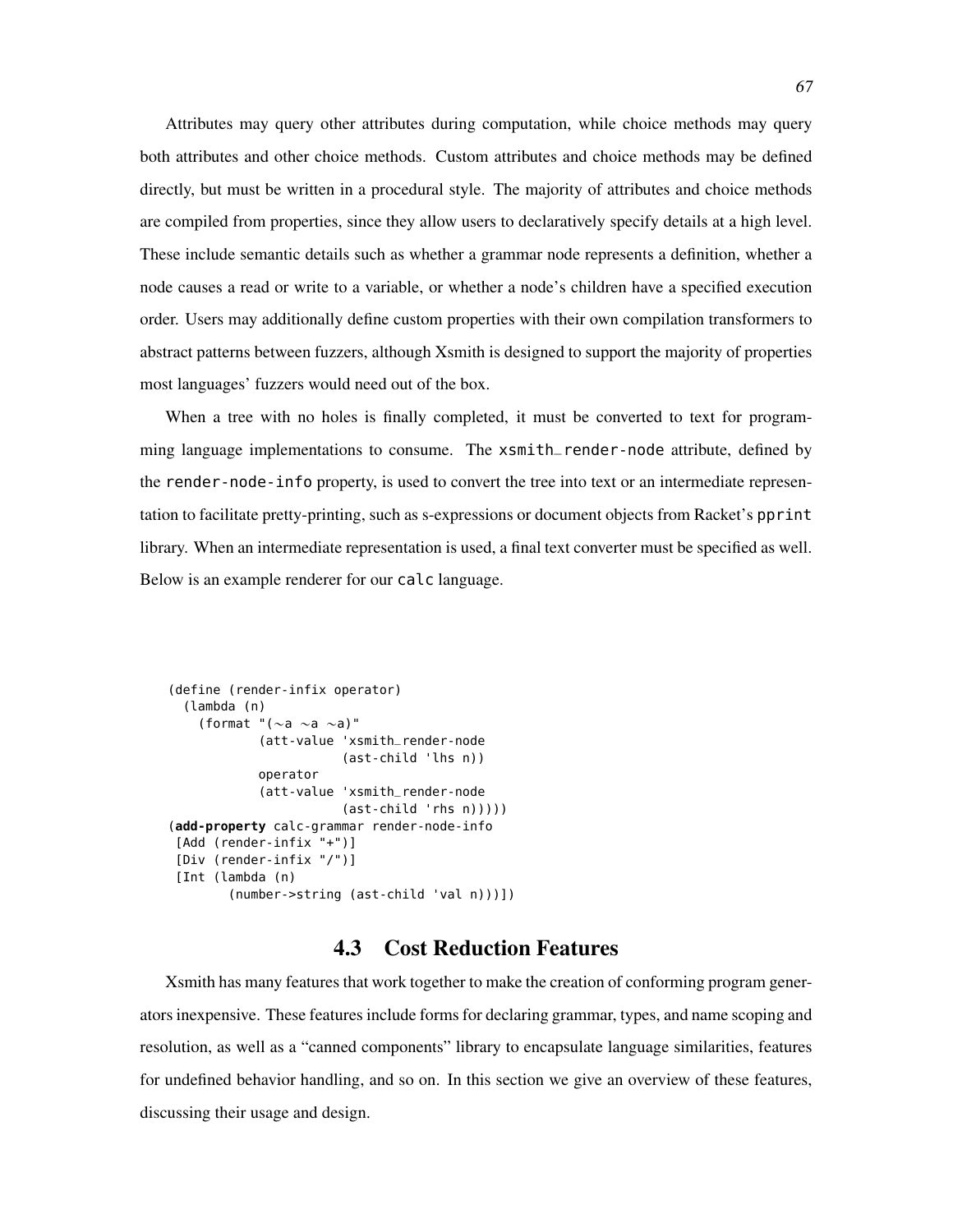#### 4.3.1 Grammar and Syntax

The first step to generating programs that are conforming is to follow a grammar. Xsmith generates program trees according to an abstract grammar provided by the user.

4.3.1.1 Usage. A user can define an abstract grammar for their generator by using the addto-grammar form. Each grammar production is declared as a subtype of another grammar production (including the abstract base grammar production, #f). Grammar productions may have any number of children, which can be specified as either being grammar productions (of a given type) or storage locations for arbitrary Racket data. Children may be annotated with a Kleene star to indicate repetition (zero or more repetitions). Below is an example of a partial grammar definition.

```
(add-to-grammar js-component
[ArrayLiteral Expression ([elem : Expression *])]
[IntLiteral Expression ([value])])
```
**4.3.1.2** Design and implementation. Xsmith's grammar and AST data structures rely on the RACR [\(Bürger 2015\)](#page-97-0) attribute grammar library. RACR allows Xsmith grammar nodes to include dynamically calculated attributes that can depend dynamically on attributes or data from parent or child nodes. As an AST grows, RACR automatically keeps track of which attributes need to be recomputed.

Xsmith relies on grammars to help users more easily define and re-use language components. To transform the AST into an input that is valid for a compiler or interpreter, Xsmith includes a multistep render phase. The goal of the render phase is to produce a program string that can be output to a file. However, rather than defining a transformation from each grammar node to a string, it can be easier to have pleasantly formatted output by using an intermediate format. For example, Lisp code can be rendered more easily and legibly by transforming the abstract tree first into s-expression data structures, then pretty printed by Racket's s-expression pretty-print function. For more line-oriented languages like JavaScript, more readable printing can be achieved by rendering to the data structures of Racket's pprint pretty-printing library, then finalizing the string conversion using the library's pretty-format function.

### 4.3.2 Types

Generators of conforming programs need to produce well-typed code to pass the type-checking stage of programming language implementations. The requirement for type-correct code is perhaps less strict for dynamically typed languages than for statically typed languages. However, if code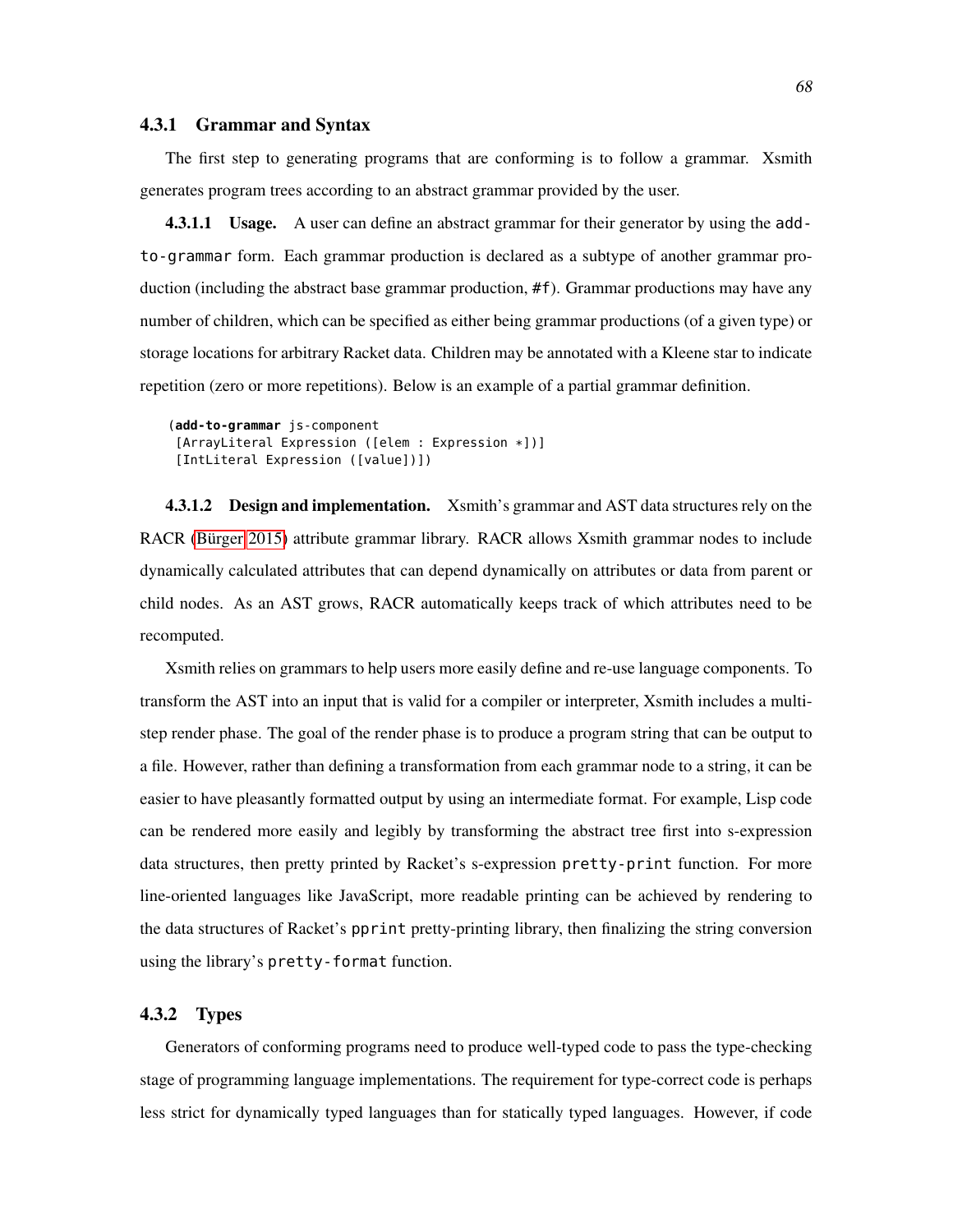for dynamically typed languages is generated without regard to types, most expressions will raise run-time type errors. Xsmith includes a type system framework that allows fuzzers to generate well-typed code for a variety of languages.

4.3.2.1 Usage. The type system used by a fuzzer is defined by the type-info property. This property is two-armed. The first arm specifies the types a grammar node can inhabit. The second arm is a function that receives a tree node of the specified production and its type and returns a dictionary of types for the node's children. In the code below, the LiteralString and StringAppend productions are declared to always have type string, while the VariableReference is declared to use a type variable that can be unified with any type. The LiteralString and VariableReference productions have no children, but the StringAppend production constrains its children to inherit its type.

```
(define no-child-types (lambda (n t) (hash)))
(add-property
js-component
type-info
[LiteralString [string no-child-types]]
 [StringAppend [string (lambda (n t) (hash 'l t 'r t))]]
 [VariableReference [(fresh-type-variable) no-child-types]])
```
**4.3.2.2** Design and implementation. Xsmith allows its user to specify type systems that contain base types, function types, product types, generic types (such as lists and arrays), nominal records, and structural records. Xsmith supports less expressive type systems than some other tools do, such as PLT Redex [\(Felleisen et al. 2009\)](#page-97-0). Some of these tools support the programmer writing arbitrary type judgments that are compiled to first-order logic and subsequently used for type checking and generating random terms [\(Fetscher et al. 2015\)](#page-97-0). However, Xsmith has more constraints on generated programs than merely being well-typed, and other analyses—such as those for the effect system—require the analysis of types. Therefore, we have built a more limited type definition framework that allows this cross-analysis. Despite these limitations, Xsmith's type checking framework is sufficient to support fuzzing most features of popular programming languages.

Type systems specified in Xsmith may also support subtyping. During type checking, Xsmith performs *subtype unification* between the types that a tree node declares that it supports, the types provided by its parent node, and any types declared by relevant definition nodes for references. Subtype unification, like traditional variable unification during type inference, mutates type variables to indicate relationships between type variables and between type variables and concrete types. However, unlike traditional unification, subtype unification reflects the asymmetric relationship of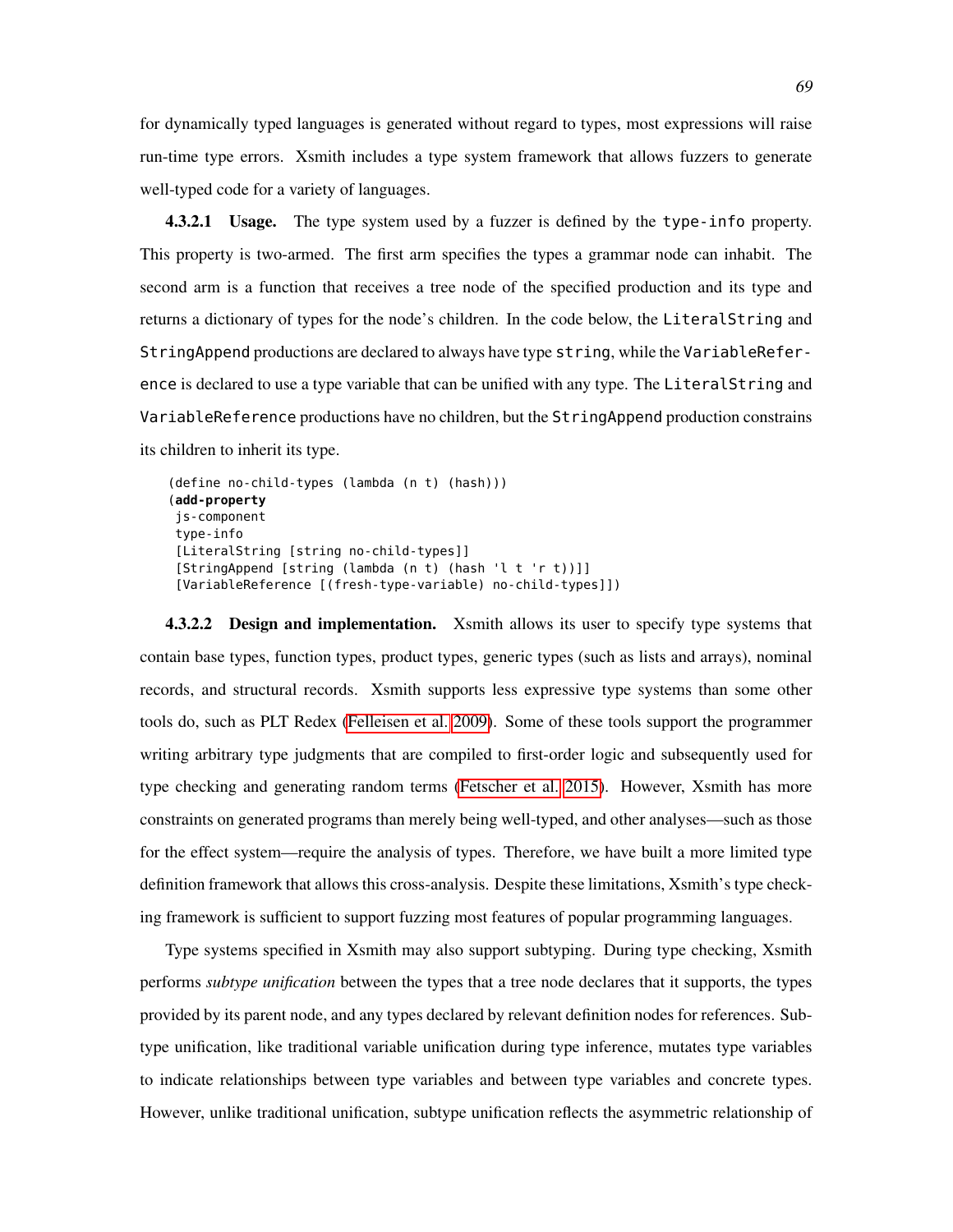subtyping. Type variables in subtype relationships form a lattice of related types, where (subtypeunify! a b) relates a as a subtype of b, placing a below b in the lattice. Symmetric unification in this model is implemented merely as two subtype unifications:

```
(define (unify! a b)
  (subtype-unify! a b)
  (subtype-unify! b a))
```
When a type variable a is already related as a subtype to type variable b and (subtype-unify! b a) is executed, the relationship lattice is squashed such that a, b, and all variables between them in the lattice are unified into a single type variable.

While it is well known that unification-based type inference is incompatible with subtyping for type checking of existing programs, Xsmith can use unification because it type checks program fragments while generating a fresh program. Thus, Xsmith can always choose a term for any hole that will satisfy the type checker, assuming the type system specification is correct.

### 4.3.3 Language Similarities

Many programming languages have similar language features. To help Xsmith users avoid implementing these features afresh for each language they write an Xsmith fuzzer for, Xsmith provides a library of "canned components" that automatically define the necessary grammar nodes and properties.

4.3.3.1 Usage. The main forms provided by the library are the add-basic-statements and add-basic-expressions macros. Each of these has a variety of optional keyword arguments and extends a grammar with forms specified by those arguments. These productions include literals, accessors and mutators for mutable arrays and dictionaries, and function application and definition. The code below demonstrates how many standard productions can be added to a grammar, with appropriate type rules and other properties, with a canned-components macro.

```
(add-basic-statements js-component
                       #:Block #t
                       #:ReturnStatement #t
                       #:IfElseStatement #t
                       #:AssignmentStatement #t
                       ...
                       \lambda
```
The canned-components library also provides the add-loop-over-container macro, which has various keyword arguments allowing a user to specify whether the loop form is a statement or an expression, which types of containers it can loop over, and the type of the loop's result. These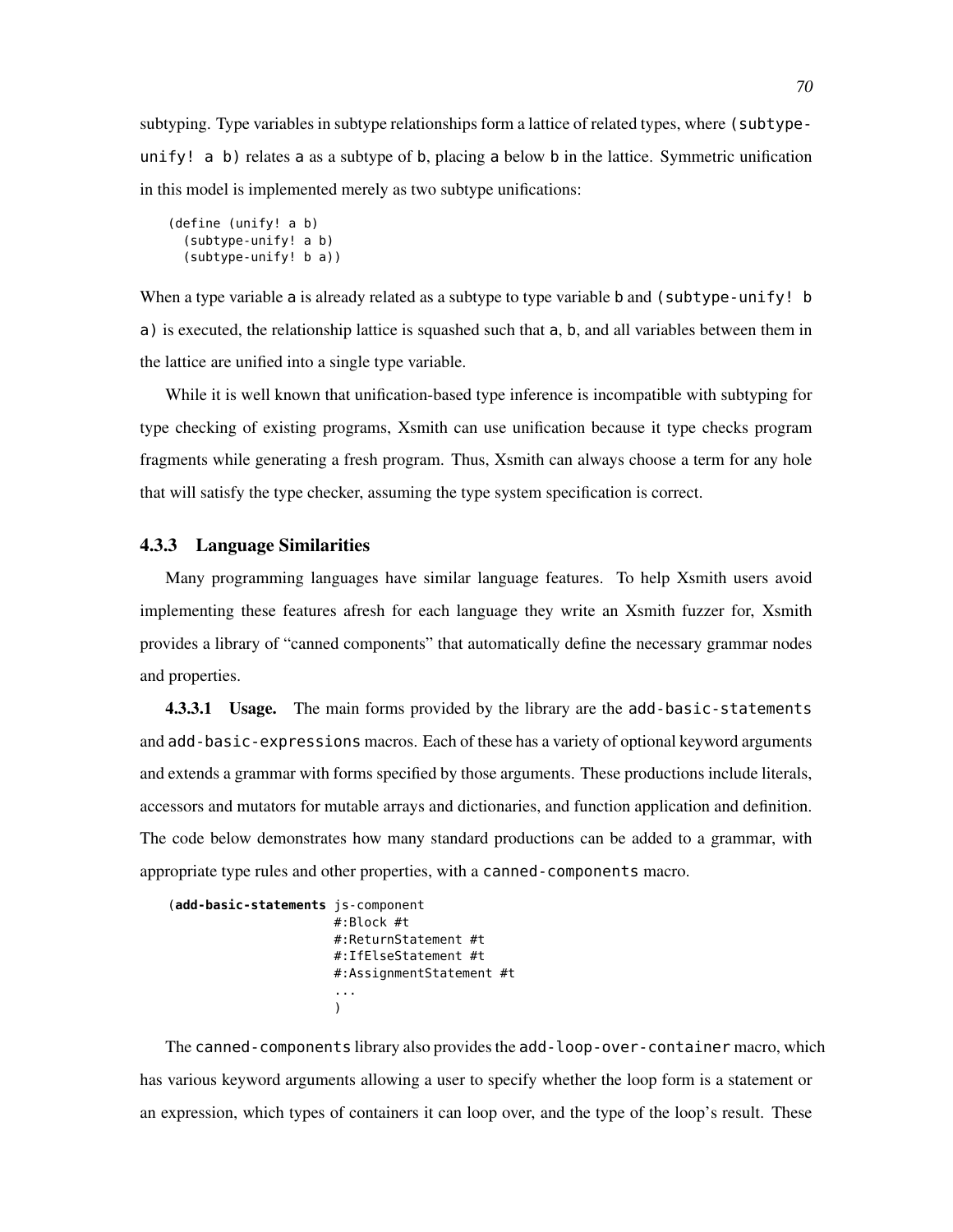productions are added with all relevant properties for the type and effect systems, name analysis, etc. The only non-optional property that the user must add is the render-node-info property. The code below demonstrates how a loop form can be added to a grammar.

```
(add-loop-over-container js-component
#:name ForLoopOverArray
#:loop-ast-type Statement
#:body-ast-type Block
#:collection-type-constructor
(λ (elem-type) (mutable (array-type elem-type)))
...)
```
**4.3.3.2** Design and implementation. The canned components are implemented as a library of macros that generate the most common patterns of grammar and property definitions. The canned-components library reduces the amount of code required to write a new fuzzer, and it reduces the duplication of tedious and error-prone type rules and other properties that are easy to get slightly wrong.

## 4.3.4 Unspecified and Implementation-Defined Behavior

For practical reasons, some programming languages leave the semantics of certain constructs either up to individual implementations or completely undefined. A generator of conforming programs must avoid every type of unspecified or non-deterministic behavior in the programs that it generates. One common unspecified behavior concerns the order of evaluation of subexpressions, such as multiple arguments in a function call. While the evaluation order is unimportant in the evaluation of purely functional code, effectful code that assigns variables or mutates values requires a consistent ordering to be conforming.

**4.3.4.1 Usage.** To avoid generating code with an unspecified effect order, a user simply annotates which nodes include different effects, such as reading and writing to variables. This is demonstrated in the following code.

```
(add-property js-component reference-info
   [Reference (read)]
   [Assignment (write)])
```
**4.3.4.2** Design and implementation. Xsmith includes an effect analysis that enumerates the possible effects of code evaluation and conservatively avoids ordering conflicts. Tracked effects include variable reference and assignment, projection and mutation of values like arrays, and higherorder function application. Whenever a potential conflict arises, such as referencing a variable in one function argument while assigning to the same variable in another argument, Xsmith filters out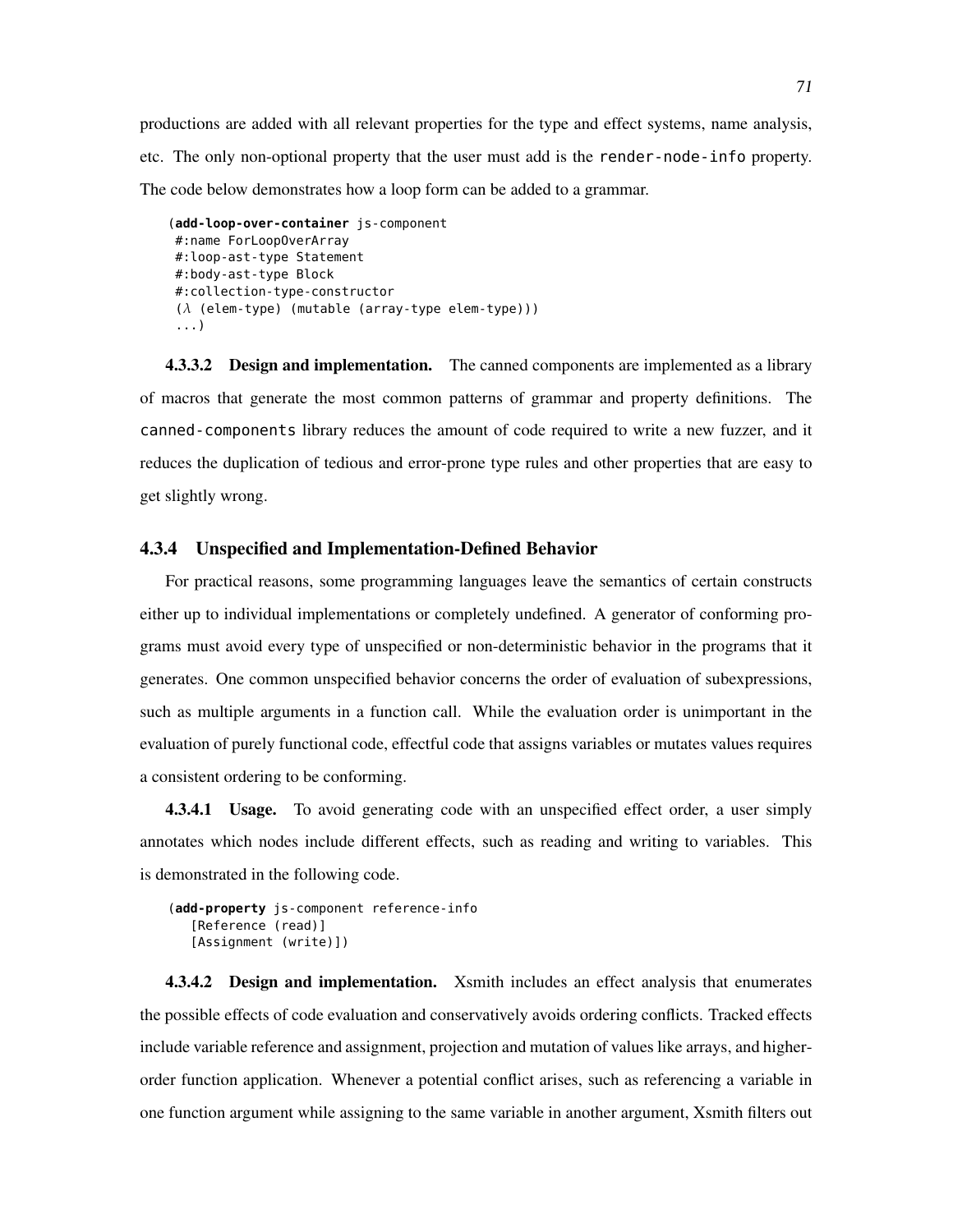the choices that would lead to the generation of offending programs. A user may annotate grammar nodes that impose a specified ordering on their children, such as block and sequence constructs, with the strict-child-order? property.

Besides effect ordering, programming languages have a wide and inconsistent variety of features that cause undefined, or at least unhelpful, behavior. For example, out-of-bounds array access is an undefined behavior in C, while in many other languages it is defined to raise an exception. Although a raised exception is well defined and potentially an interesting part of the language API to fuzz test, in typical fuzz testing an array access exception is likely not a useful behavior. For example, because the set of possible values of type int in a given programming language is likely much larger than the set of usable array sizes, array access with approximately uniformly generated int values will raise exceptions much more often than it will yield values. For both defined and undefined semantics of array access, it is usually best to generate code that wraps such accesses to convert the index to a number within bounds or provide a fallback result value.

Because these undefined or unhelpful behaviors are language-specific, each fuzzer needs some amount of unique attention to them. The common pattern used in our example fuzzers is to include program header text that defines safe wrapper functions for potentially problematic functionality, possibly including extra fallback arguments (e.g., for accessing an empty list). The grammar can then target the safe wrappers instead of the raw unsafe operations. Some of these behaviors are fairly common and have been captured in the canned-components library.

#### 4.3.5 Name Scoping and Resolution

Generators of conforming programs need to produce programs where variables referenced are defined in scope. Xsmith includes a generic analysis to ensure that variables are well scoped. If a reference is generated in a position where no appropriately typed variable is in scope, Xsmith will automatically add an appropriate definition node into a scope that is visible to the new reference.

**4.3.5.1 Usage.** Users can annotate which grammar nodes bind and reference variables using the binder-info and reference-info properties, such as with the following code.

(**add-property** js-component binder-info [Definition ()] [FormalParam (#:binder-style parameter)])

However, common patterns for binders and references have also been captured in the cannedcomponents library, so most users do not need to interact with these properties directly.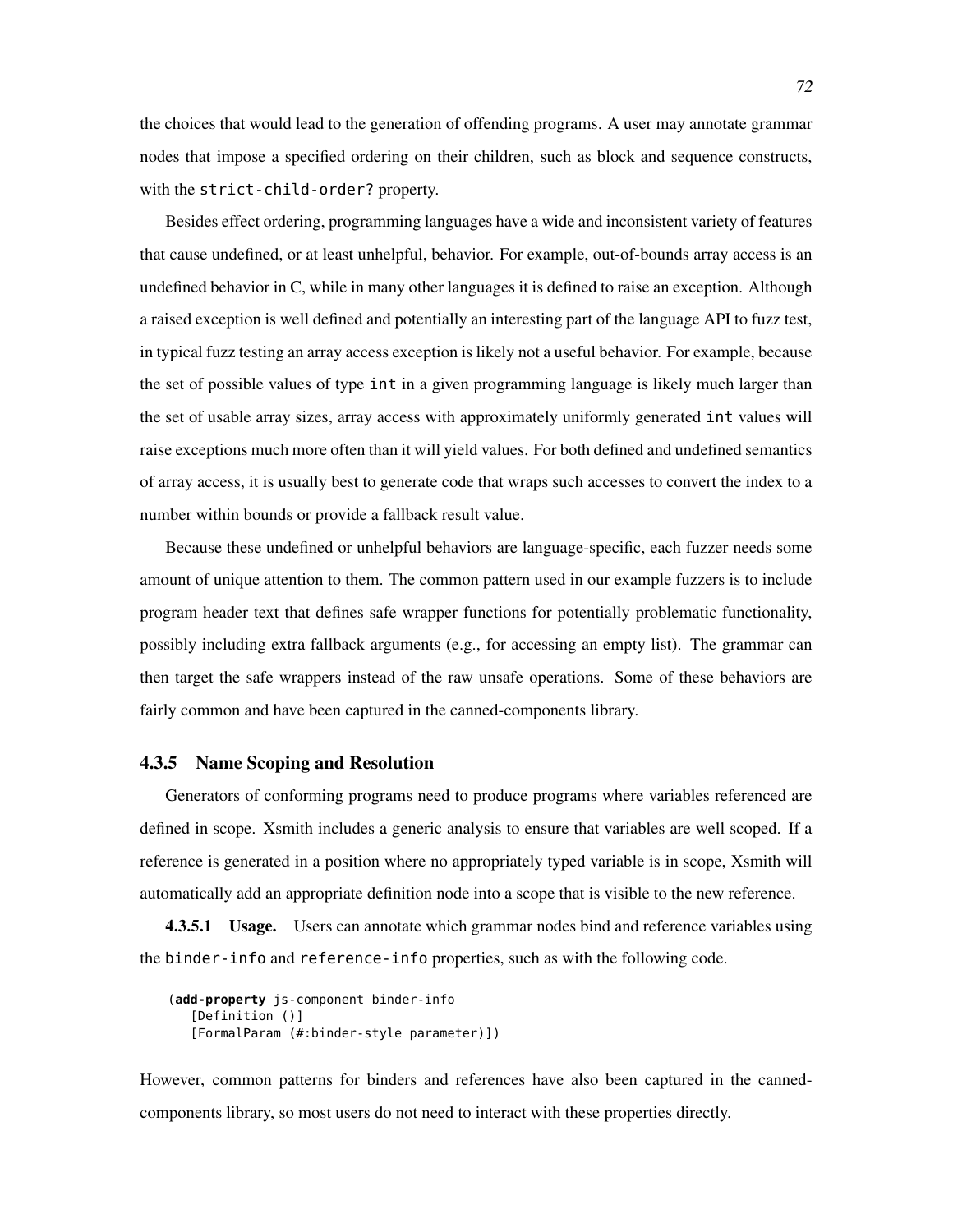**4.3.5.2** Design and implementation. Our resolution system is based on scope graphs [\(Néron](#page-97-0) [et al. 2015\)](#page-97-0), which is a generic system for representing variable scoping in programming languages. Based on user-provided annotations, Xsmith will generate scope graph models for generated programs, and use them to find which variables that are in scope at any position.

## 4.3.6 Language-Specific Analyses

While Xsmith includes several generic analyses, an advanced fuzzer may benefit from a languagespecific analysis. Because they are language-specific, such analyses can not reasonably be included in the Xsmith framework. However, Xsmith provides several features that aid a user in writing their own custom analyses.

**4.3.6.1 Usage.** Users can directly write custom attributes with the add-attribute form, and add custom choice methods with the add-choice-method form. The following code defines a custom choice-method that can be added to the set of generation filters to prevent variable references from being generated as the direct children of Division nodes.

```
(add-choice-method js-component allow-ref
[VariableReference
  (λ () (not (eq? (ast-node-type
                  (ast-parent (current-hole)))
                  'Division)))])
```
Additionally, users may define custom Xsmith properties, essentially making a mini-DSL to compile declarative data into attributes and choice methods. Defining custom properties requires familiarity with Racket macro writing techniques, and we will leave discussion of custom properties to the Xsmith documentation. Finally, users can leverage Xsmith's generic analyses as dependencies of their analyses, such as by querying a node's type during a custom analysis.

4.3.6.2 Design and implementation. Xsmith uses the RACR attribute grammar library [\(Bürger](#page-97-0) [2015\)](#page-97-0) to implement its attribute system, and uses the Racket class library to define choice classes. Properties are a syntactic form specific to Xsmith. Properties each have a syntax transformer function that accepts the syntax fragments from each place add-property was used with that property. Each property requires a specification of which attributes, choice methods, and other properties will be generated. Additionally, properties may specify other properties whose syntax fragments they may read in in their transformation function. All properties used in an Xsmith fuzzer have their transformers run in an ordered based on read and write dependencies.

Ultimately, custom properties, attributes, and choice-methods provide a way for Xsmith users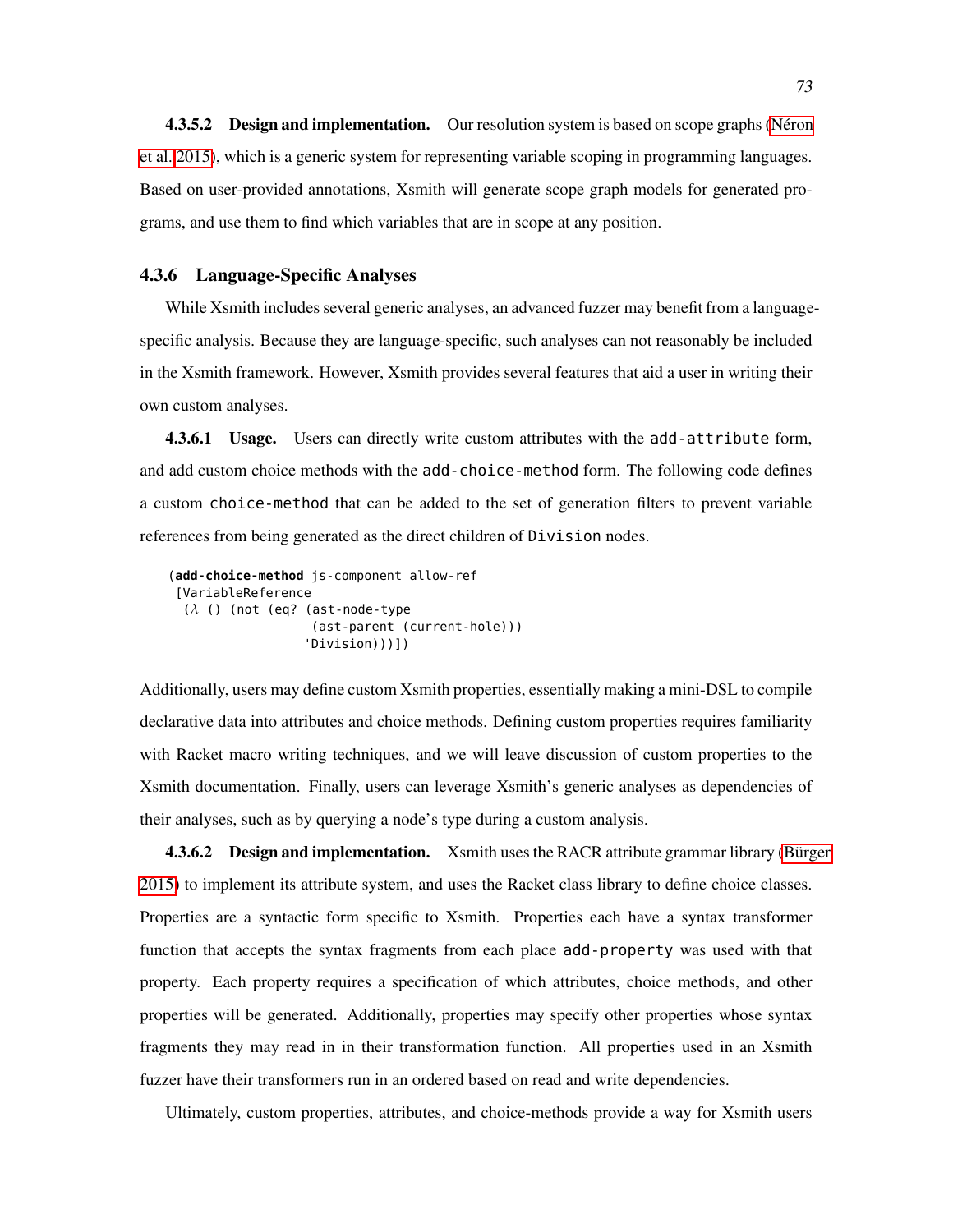to extend Xsmith with arbitrary Racket code. This allows Xsmith fuzzers to include features never imagined by Xsmith's authors.

#### 4.3.7 Making Decisions

Xsmith includes features for both filtering potential decisions and for adjusting the probability of different choices when filling holes in the generated AST.

4.3.7.1 Usage. A user can add custom choice methods as filters by using the choicefilters-to-apply property. The following code applies filter choice-method defined above to restrict VariableReference generation.

```
(add-property choice-filters-to-apply js-component
  [VariableReference (allow-ref)])
```
A user can adjust the frequency of different grammar node choices with the choice-weight property, shown below.

```
(add-property choice-weight js-component
              [IfStatement 50]
              [AssignmentStatement
               (λ (hole) (if (eq? (ast-node-type
                                   (ast-parent hole))
                                  'IfStatement)
                             20
                             30))])
```
The choice weight may be given a positive integer value or a function that returns a positive integer based on an analysis of the tree.

4.3.7.2 Design and implementation. When filling a hole, Xsmith instantiates one choice object with the appropriate class for each subtype of the required node type. For example, in a hole of type Expression, Xsmith will instantiate a choice object for each of IntegerLiteral, VariableReference, Addition, and so on. Each of these choices is filtered based on the specifications given to the choice-filters-to-apply property, including default filters such as type satisfaction. After a list of valid choices has been filtered, each remaining choice has its choice-weight computed. A choice is then randomly made, with each choice having probability *choiceWeight / weightSum*.

### 4.3.8 Refinement

For some language features, you may wish to modify a complete program using whole-program analysis. For example, a generator may include a value analysis that can prove that no undefined or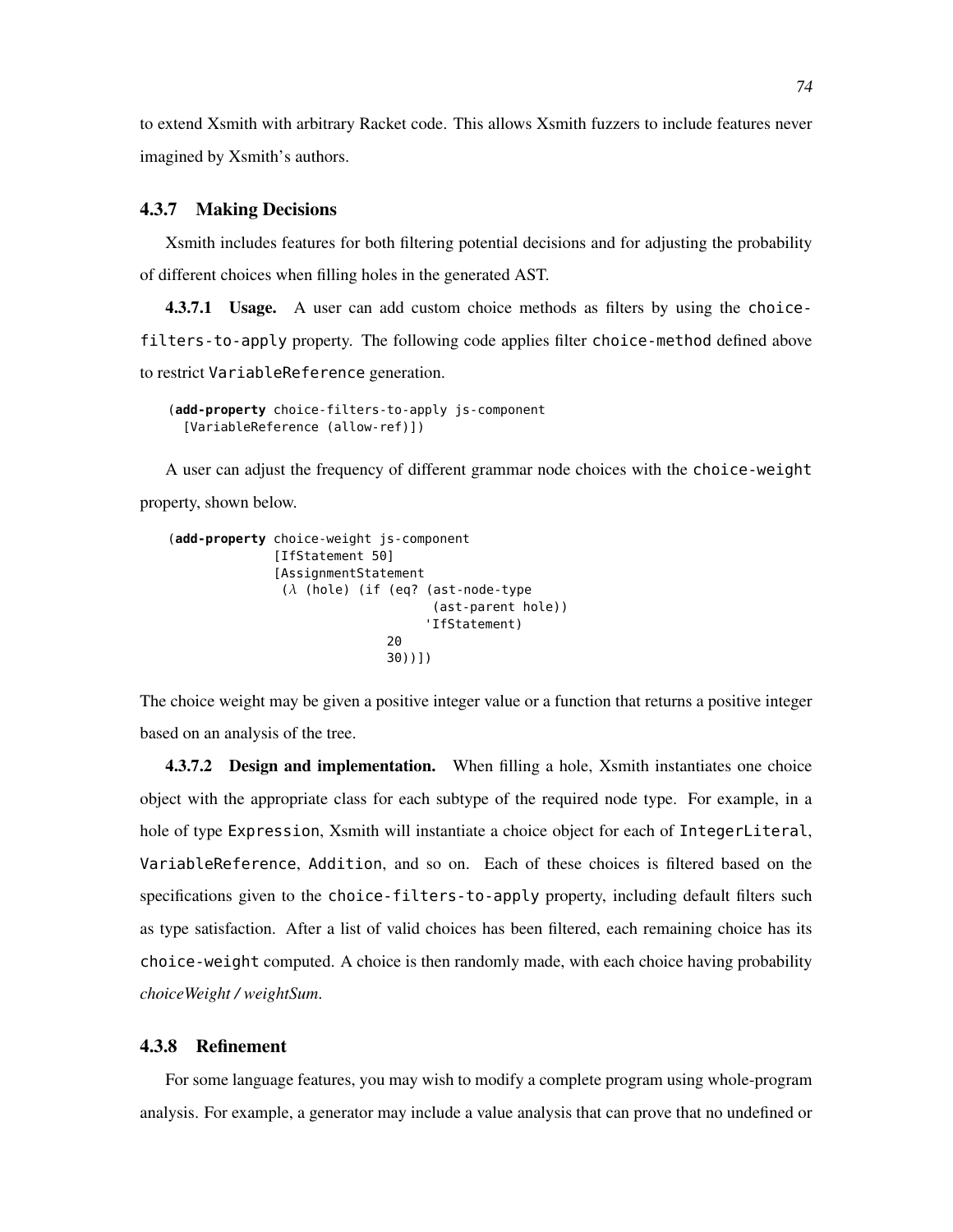non-conforming behavior can happen at a given program node. That node can then be transformed to use a raw "unsafe" operation instead of a safe wrapper version.

**4.3.8.1 Usage.** Refinement is run after a complete tree is generated. A refiner is defined as a series of predicates to test nodes of the tree for relevance, and finally a transformer for nodes that match the criteria. Refiners walk over the tree finding nodes that can be transformed, and execute until the tree reaches a fixpoint.

4.3.8.2 Design and implementation. Refinement uses essentially the same algorithm as generation. The differences are that refiners use custom predicates instead of simply checking for holes, and use custom transformers instead of the standard node generation function.

### 4.3.9 Parametric Generation

The Zest fuzzer [\(Padhye et al. 2019\)](#page-97-0) introduced the concept of *parametric generation* of test inputs. Parametric generation allows a generative fuzzer to be feedback directed.

4.3.9.1 Usage. When generating a program using Xsmith's command line, users may provide optional flags to configure parametric generation.

4.3.9.2 Design and implementation. Xsmith uses the Clotho [\(Darragh et al. 2020\)](#page-97-0) Racket library to interpose on pseudo-random number generation with a byte vector parameter when given, or to save a vector of pseudo-random bytes used. Instead of a call to a random function producing a pseudo-random 32-bit integer, it returns the next 32-bit slice of the input parameter. By mutating the byte vector parameter, a random generator can preserve the structure of some choices while changing others. If a byte vector parameter is too short to make all choices, part of the vector can be used to seed future pseudo-random number generation. Future pseudo-random numbers can be saved to append to the longer byte vector, allowing the full choice history to be saved for future modification.

When fuzzing, feedback direction, such as line coverage of the system under test, can be used as an indication of whether a given test candidate is "interesting" even if it has not directly uncovered a bug. If a recording is made of the byte vector used to make choices when generating an interesting candidate, it can be modified to create different but similar test cases. Mutant byte vectors may lead to test cases that preserve the coverage (or other interesting aspects) of a previous test while finding more coverage.

The Zest fuzzer found parametric generation to be useful for finding more bugs with generative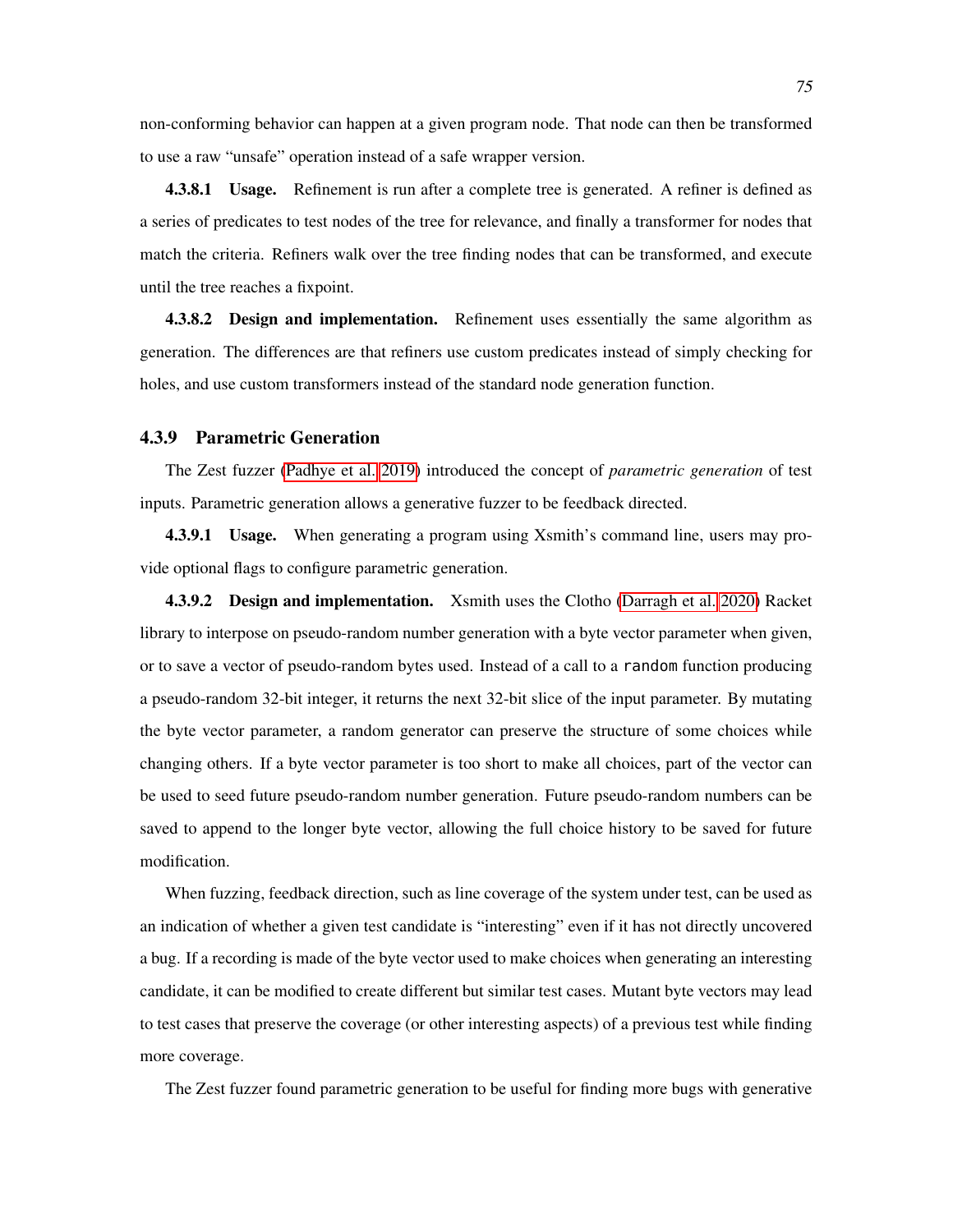fuzzers. However, we have not yet built test environments for using our fuzzers that can capture feedback data such as line coverage from instrumented compilers, or extended our test harness to collect parameters, identify interesting test cases, and create mutant parameters. Thus we have not evaluated feedback direction with Xsmith.

### 4.3.10 Automatic Test-Case Reducer

When a generated test case triggers a bug in a language implementation, it is not always obvious what the bug is, or what the aspects of the program triggered the bug. [Yang et al.](#page-97-0) [\(2011\)](#page-97-0) found that bugs tended to be found more frequently with relatively large programs, meaning that generating programs likely to find bugs implies generating programs where the specific bug is hard to see. In practice, test cases must be minimized to find a small, understandable test case that still triggers the bug.

There are reducers for specific programming languages, such as C-Reduce [\(Regehr et al. 2012\)](#page-97-0) for C. Sometimes they include fairly generic passes that work reasonably well for other languages, for example C-Reduce has been used successfully for programs in various languages. However, C-Reduce can not effectively use its semantics-aware passes on languages that differ from C, and even its relatively generic passes struggle when a language's syntax differs significantly from C. Xsmith includes a generic, built-in test case reducer that operates on the generated AST of a program.

4.3.10.1 Usage. When generating a program using Xsmith's command line, in addition to flags for specifying a specific seed and configuration, a user may provide the optional --reduction flag. The flag takes as an argument a path to a script to run on each reduction candidate. The script should exit with status 0 when the candidate exhibits the interesting behavior of the original, and exit with nonzero status otherwise.

**4.3.10.2** Design and implementation. Xsmith's reducer performs a series of simple reductions to the generated AST while maintaining correctness guarantees. These reductions include replacing AST nodes with atomic literal nodes, replacing variable references with references to the outermost variable of the appropriate type, removing unreferenced definition nodes, and removing optional repeated elements in a grammar.

At each step, the program is re-rendered and sent to the reduction script to check whether the reduction preserves the interesting behavior. When a node is considered for replacement, it is tentatively replaced by a hole node, and fresh choice objects are generated. However, only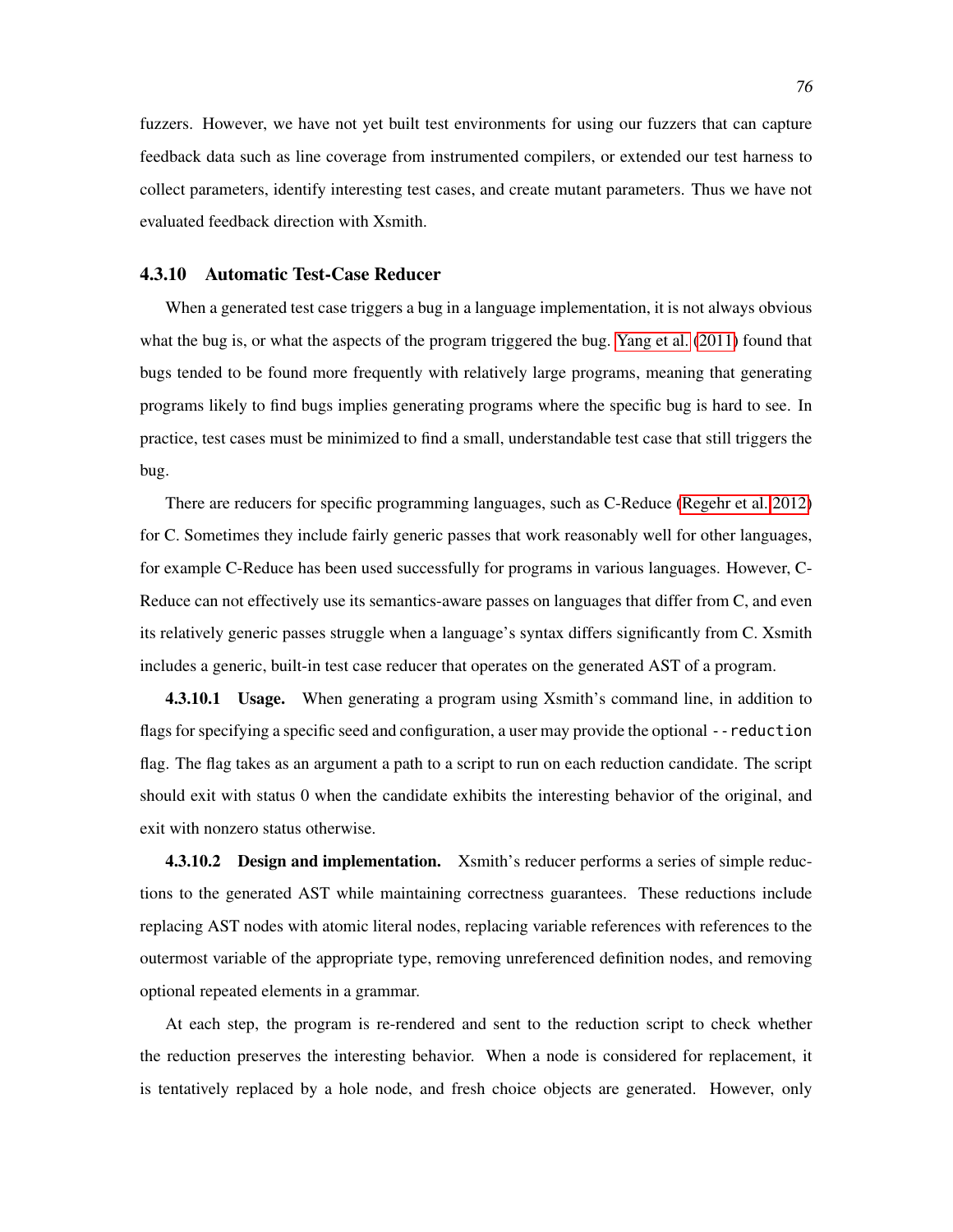choices fitting a specific replacement strategy are considered, and if no valid choice is relevant to the criteria or successfully passes the script test, the replacement is undone. Deleting optional repeating elements in a grammar, such as elements in a list literal, is done by simply removing the node from the AST and testing with the script. To preserve program correctness, a property annotation (reducible-list-fields) is required to specify which repeating fields are actually optional.

Xsmith's built-in reducer only generates reduced versions of test cases that are valid and could in principle have been generated by Xsmith. Additionally, Xsmith doesn't reduce any literal code, such as wrapper definitions for preventing undefined behavior, that are included with the renderer. Thus, Xsmith's reducer can not reduce test cases to truly minimal examples. However, it can quickly perform a variety of possible minimization steps while preserving semantic guarantees for differential testing. Reduced output from Xsmith can be further reduced by hand or by a secondary automatic reducer, such as C-Reduce. Our experience so far has shown that Xsmith's built-in reducer is useful and effective despite its simplicity and limitations, and that a secondary manual reduction pass to eliminate rendering boilerplate is relatively easy.

### 4.3.11 Command-Line Interface

Xsmith automatically generates a command-line interface for fuzzers. The command-line interface includes flags for configuring standard options, such as maximum depth, generation seed (or parametric generation byte vector), single-run or server mode, and options for printing debug info. The command line can be arbitrarily extended with fuzzer-specific flags that can be queried throughout the fuzzer. In particular, grammar productions can be labeled with *feature* properties, and the command-line interface can be declaratively extended to include optional flags with default values for including or excluding each of those features.

4.3.11.1 Usage. Each Xsmith fuzzer uses the define-xsmith-interface-functions form that compiles the specification and defines a function that parses a command line and runs the fuzzer. The following code compiles the grammar definition and properties, and runs the commandline code when its containing file is run as a program.

<sup>(</sup>define-xsmith-interface-functions [js-component] #:fuzzer-name simple-javascript ;; Optional arguments may add command-line options. ...) (module+ main (simple-javascript-command-line))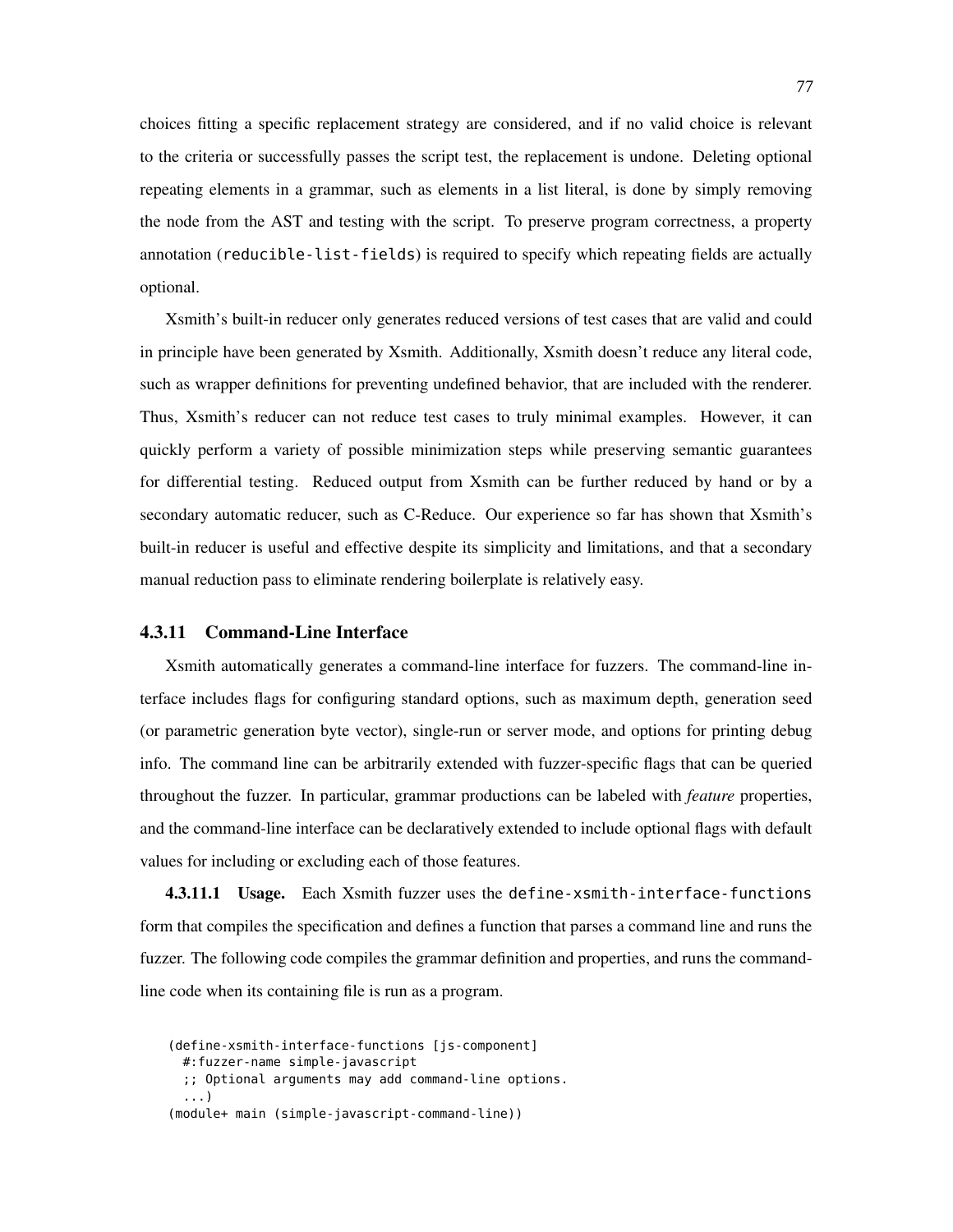### 4.3.12 Modularity

Xsmith fuzzers may be declared in a modular fashion. Grammar productions, properties, and other aspects of fuzzers are added to fuzzer *components*, which can be composed when defining a complete fuzzer. Fuzzer components can be split between multiple files, and even shared between multiple fuzzers. A family of related fuzzers can be defined as extensions to the same base fuzzer.

# 4.4 Example

To give a sense of what a small but still featureful Xsmith fuzzer looks like, we present a small JavaScript fuzzer. [Figure 4.3](#page-100-0) is an abbreviated example of a simple JavaScript fuzzer, with elided code sections marked by "...". A full version of this example is included in the Xsmith source repository. While the full version is longer, it is still only 412 lines as measured by the wc utility.

This example demonstrates a fuzzer that takes advantage of the canned-components library to generate conforming JavaScript programs that may utilize arrays, first-class functions, objects (encoded in Xsmith as structural record types), if statements, and loops. The largest amount of code elided from the full version is in program rendering. The rendering step tends to be verbose and varies by language, but is not complicated or difficult to code.

This example uses a safe\_divide function, defined in a header, to avoid issues that arise from dividing by zero. Similarly, the full version defines more safe wrappers for array reference and assignment. While these operations are not undefined or even necessarily troublesome behavior in JavaScript, we use them to avoid having values collapsing to JavaScript's undefined value, which would otherwise be overwhelmingly common. This demonstrates a common pattern used when creating fuzzers with Xsmith to avoid undefined behavior or the raising of common exceptions.

This example also does not directly use any add-to-grammar forms, because the entire abstract grammar used is provided by the canned components library. A larger fuzzer will generally include canned components as well as add-to-grammar forms that add various built-in functions specific to the language.

## 4.5 Evaluation

We evaluate Xsmith by considering a set of fuzzers built with Xsmith as well as bugs found with those fuzzers. We assess the difficulty of creating fuzzers with Xsmith and the number and quality of bugs found. In particular, we examine a particular case study of fuzzing Dafny.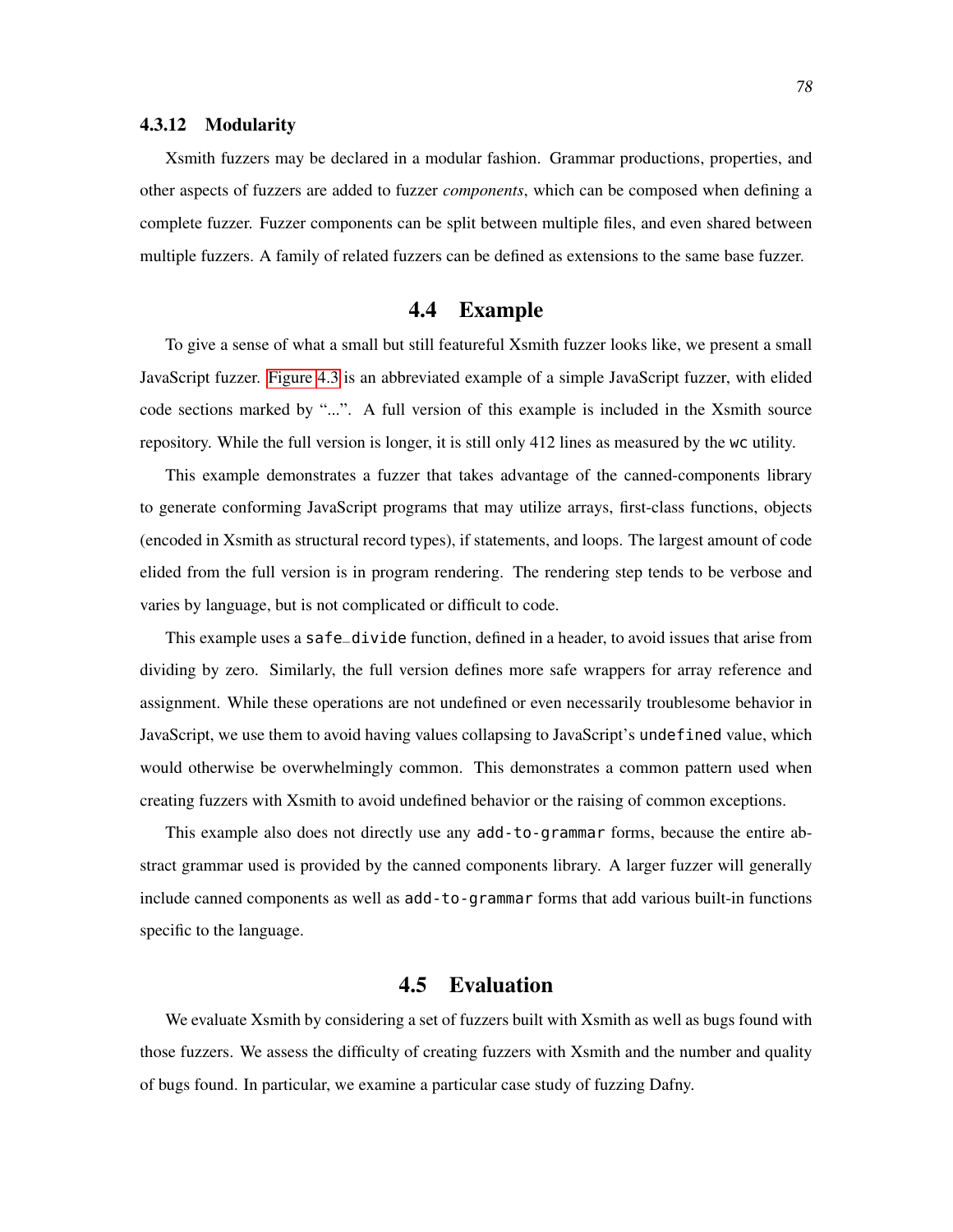### 4.5.1 Fuzzers

Generators of conforming programs typically require a lot of effort to create. Csmith, a predecessor to Xsmith and its major inspiration, required hundreds of person-hours and tens of thousands of lines of code. Xsmith fuzzers require substantially less effort and code. [Figure 4.4](#page-101-0) compares sizes of a selection of conforming program generators in terms of code size.

While the implementations of Xsmith-based fuzzers are significantly smaller than similar conforming program generators like Csmith [\(Yang et al. 2011\)](#page-97-0), Verismith [\(Herklotz and Wickerson](#page-97-0) [2020\)](#page-97-0), and SQLSmith [\(Seltenreich 2020\)](#page-97-0), they still produce programs that are syntactically and semantically valid as well as free from undefined or nondeterministic behavior. Additionally, Xsmith fuzzers can be featureful, generating correct code for conditionals, rich types, variable references, and so on.

Xsmith is not the only generic framework for creating programming language fuzzers. Other generic frameworks include Polyglot [\(Chen et al. 2021\)](#page-97-0) and StarSmith [\(Kreutzer et al. 2020\)](#page-97-0). While Xsmith has the greatest focus on differential testing compared to other generic frameworks, it compares well in terms of implementation effort per fuzzer, as shown in [Figure 4.5.](#page-101-1)

Some StarSmith line counts are approximate, because for SQL and SMT their repository contains multiple versions of each fuzzer with various modifications. The size of the Polyglot framework is difficult to ascertain, as the bulk of its implementation is a modification to AFL, and the Polyglot authors keep the entire modified copy of AFL in their source tree. Polyglot grammar specifications are given with a mix of JSON specification, Python code, and other formats that are specific to Polyglot.

## 4.5.2 Fuzzing Dafny

In the summer of 2021, a collaborator began a project using Xsmith to fuzz Dafny [\(Leino 2010\)](#page-97-0), a verification-aware programming language. He was experienced with Racket but had no previous experience with Xsmith. In about a week, he prototyped his Xsmith-based Dafny generator. During a three-month period, he improved his fuzzer and found 28 Dafny bugs. His fuzzer implementation has 1,666 lines of code, as well as differential testing and verification testing code totaling 722 more lines.

While Dafny fuzzing primarily used differential testing (comparing different Dafny compiler back ends) and compiler error detection, it also included a verification oracle that found one bug.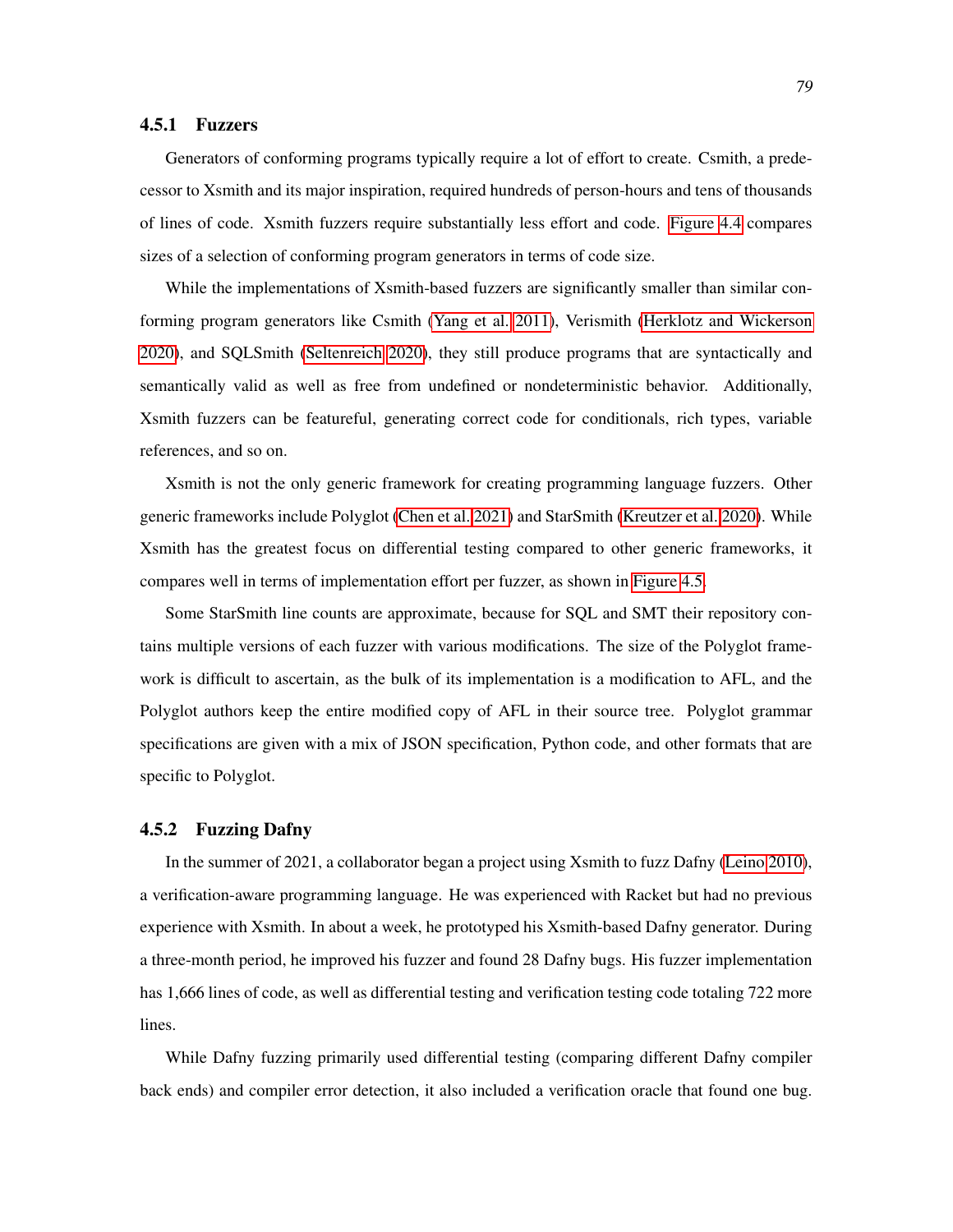Additionally, one bug was found as a side-effect of writing the fuzzer. While the author was trying to determine the proper type constraint to write for one feature of the fuzzer, he decided to manually test violations of the constraint, and found a bug.

This experience shows that Xsmith can be utilized to write an effective fuzzer in a small time period with a small amount of code.

### 4.5.3 Summary of Bugs Found

We have found bugs using Xsmith fuzzers for various programming languages, listed in [Fig](#page-102-0)[ure 4.6.](#page-102-0) All reported bugs are unique.

Aside from one Racket bug that had been fixed before we found it, all bugs listed are new (not publicly reported or fixed before we discovered them through fuzzing). All Racket bugs were confirmed by Racket's maintainers, and all but one have been fixed. All Dafny bugs and issues were confirmed by Dafny maintainers, and 6 have been fixed. All of the WebAssembly and Standard ML bugs we found have been confirmed and fixed.

We have written fuzzers for various other languages besides those in the bug table, such as Python, JavaScript, and Lua. However, we have not performed extensive fuzzing with them or with the WebAssembly or Standard ML fuzzers. These less-used fuzzers likely all need at least minor improvements to be effective at finding bugs.

Approximately half of the bugs found by Xsmith-based fuzzers so far have been semantic errors detected by differential testing. These bugs can effectively only be found by program generators that reliably generate conforming test cases. Otherwise, if semantically valid but non-conforming (or semantically invalid) programs are regularly generated, differential testing oracles would be overrun with false positive results, and would be practically useless.

Similarly, approximately half of the bugs found could only effectively be found by generators of semantically correct (though not necessarily conforming) program generators. Bugs characterized by valid programs failing to compile would have too many false positives if tested using a generator that does not reliably generate semantically valid test cases. Some bugs found were characterized by a "successful" compilation that produced ill-formed output. Testing for ill-formed output when the compiler is successful could reasonably be performed with generators of semantically or even syntactically invalid code, but such bugs would likely be difficult for such generators to trigger.

In our experiments, Xsmith program generators have not found any crash bugs, the bug class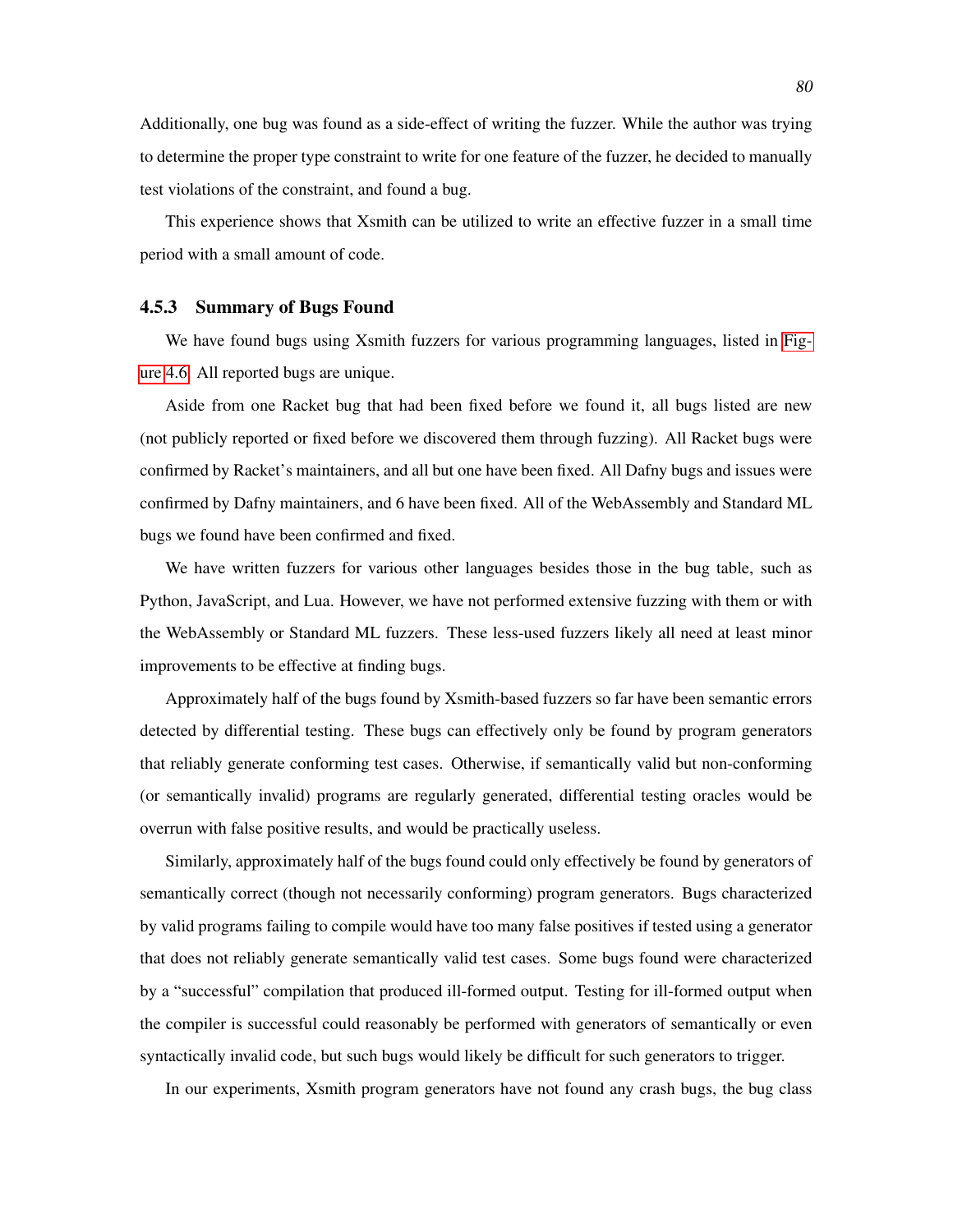most commonly found by fuzz testing. Differential fuzz testing with Xsmith appears to be very complementary to other fuzzing practices, such as fuzzing with generators of random bytes such as AFL [\(Zalewski 2020\)](#page-97-0). Xsmith seems well suited to finding a different class of bugs than tools like AFL, and Xsmith does not effectively stress early compiler stages such as parsing.

## 4.5.4 Bug Discussion

We present and discuss a small selection of bugs found. The code snippets presented are simplified presentations to illustrate the bugs, not the actual code generated by Xsmith.

4.5.4.1 Racket and Chez Scheme float modulo bug. When using a large floating point number, Racket CS (Racket built on Chez Scheme) would give wrong answers to the modulo operator. The bug was found through differential testing.[3](#page-89-0)

```
#lang racket/base
;; This number is big enough that despite
;; the .1 it passes `integer?`.
(define num
  5842423430828093674811510424315205562331463211094477254417232.1)
(println (integer? num)) ;; Prints true
;; But modulo doesn't stay in bounds of the divisor.
(println (modulo num 10)) ;; Prints a number greater than 10
```
It was determined that it was actually a bug in Chez Scheme itself, and was fixed.<sup>[4](#page-89-1)</sup>

**4.5.4.2** Racket BC GCD bug. This is an example of a bignum boundary bug. The bug was determined to be at least 20 years old, and included in the oldest repository import to CVS. The bug was found by differential testing.<sup>[5](#page-89-2)</sup>

#lang racket/base (**define** num -4611686018427387904) ;; The gcd function should always return non-negative ;; numbers, but RacketBC returns a negative number. (gcd num num)

**4.5.4.3 Racket serialization bug** Besides differential testing, some bugs are found with various properties. For example, our Racket fuzzer was designed to produce code that does not raise exceptions. Thus, a program that raises an exception is evidence of a bug (in Racket or in our

<span id="page-89-0"></span><sup>3</sup>This bug was submitted as https://github.[com/racket/racket/issues/3469.](https://github.com/racket/racket/issues/3469)

<span id="page-89-1"></span><sup>&</sup>lt;sup>4</sup>The Chez Scheme bug was fixed in https://github.[com/cisco/ChezScheme/pull/537.](https://github.com/cisco/ChezScheme/pull/537)

<span id="page-89-2"></span><sup>5</sup>Reported as https://github.[com/racket/racket/issues/3484.](https://github.com/racket/racket/issues/3484)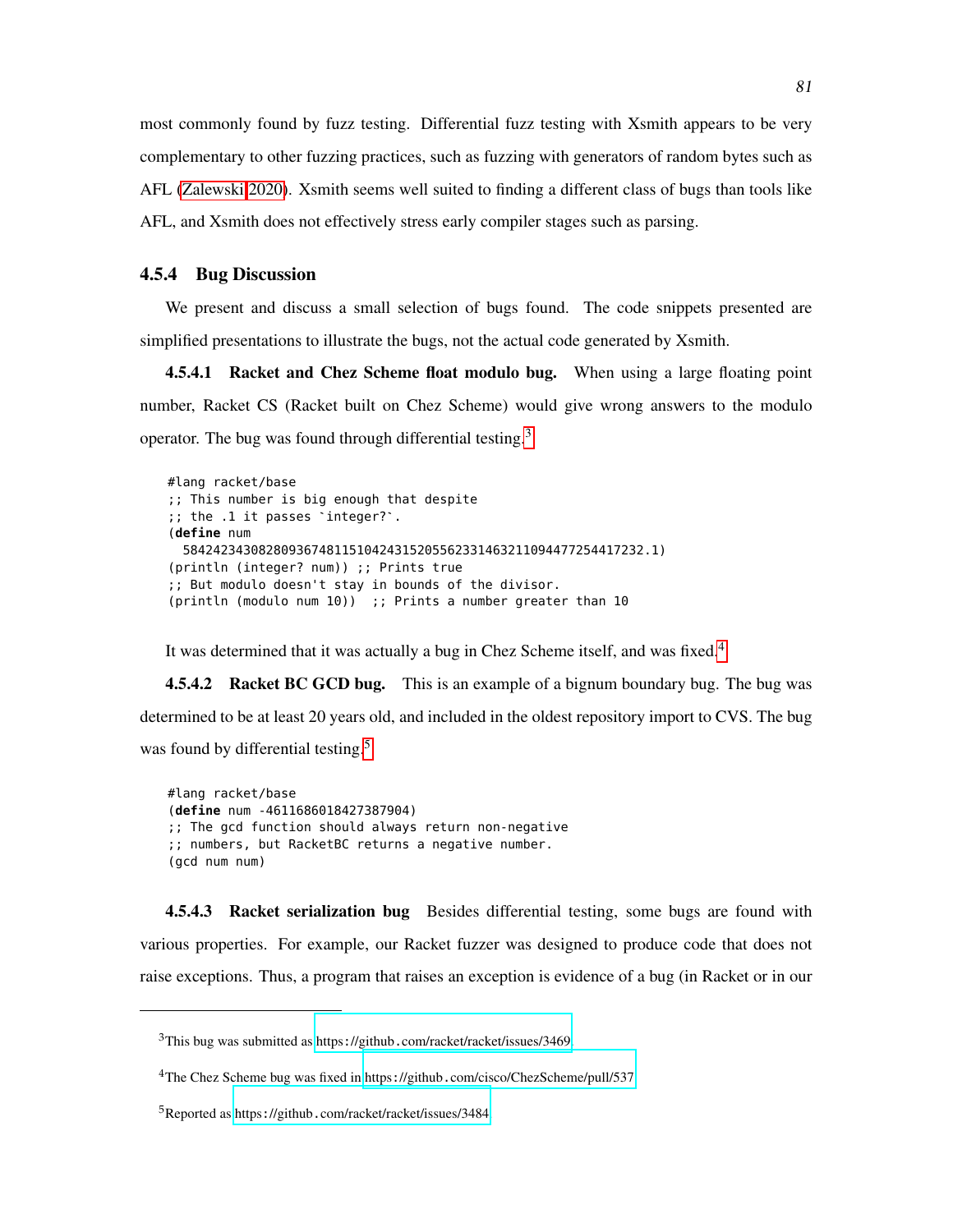fuzzer). This bug was present in both Racket BC (the old C back end for Racket) and Racket CS (the new Chez Scheme back end), and was found with an interesting property.

The write and read functions are primitive serialization and deserialization functions in Racket and Scheme. In version 7.9, the latest release at the time of fuzzing, the handling in the read function for Unicode character U+FEFF, the byte-order-mark, was changed. However, the write function was not changed. Thus, data could be altered in a round-trip between the read and write functions.

When printing generated Racket programs, our Racket fuzzer pretty prints them using a function that ultimately uses the write function. When compiling our generated programs, the Racket compiler uses the read function. The bug was found because the compiler was rejecting ill-formed programs that were mangled between generation and compilation by the write and read mis-match.<sup>[6](#page-90-0)</sup> We found multiple write and read mismatch bugs in this manner.

4.5.4.4 Dafny bugs related to zero multiplicity. This class of bugs was found with differential testing. Internally, the multiset data structure in Dafny is implemented as a dictionary mapping from elements to the multiplicity. Many multiset operations assumed the invariant that the multiplicities will always be positive. However, this invariant in fact did not hold, as the multiplicity changing operation can break the invariant. The following code would produce true false when compiled to C#, false true when compiled to Go, true true when compiled to JavaScript, and false false (which is the correct output) when compiled to Java.<sup>[7](#page-90-1)</sup>

```
method Main ()
{
  var a := multiset{12}[12 := 0];
  var b := multiset{42};
  print 12 in a, " ", a == b, "\n";
}
```
4.5.4.5 Dafny bug found by verification testing In addition to differential testing, generated Dafny programs were also used for verification testing, which aims to find soundness and precision issues in the Dafny verifier. Additionally, it is useful for finding discrepancies of the underlying semantics between the verifier and the compilers. Given a generated Dafny program with print statements, verification testing compiles and runs the program, and correlates print statements

<span id="page-90-0"></span><sup>6</sup>This bug was reported as https://github.[com/racket/racket/issues/3486.](https://github.com/racket/racket/issues/3486)

<span id="page-90-1"></span><sup>&</sup>lt;sup>7</sup>These bugs were reported as https://github.[com/dafny-lang/dafny/issues/1359](https://github.com/dafny-lang/dafny/issues/1359) and https://github.[com/dafny](https://github.com/dafny-lang/dafny/issues/1361)[lang/dafny/issues/1361.](https://github.com/dafny-lang/dafny/issues/1361)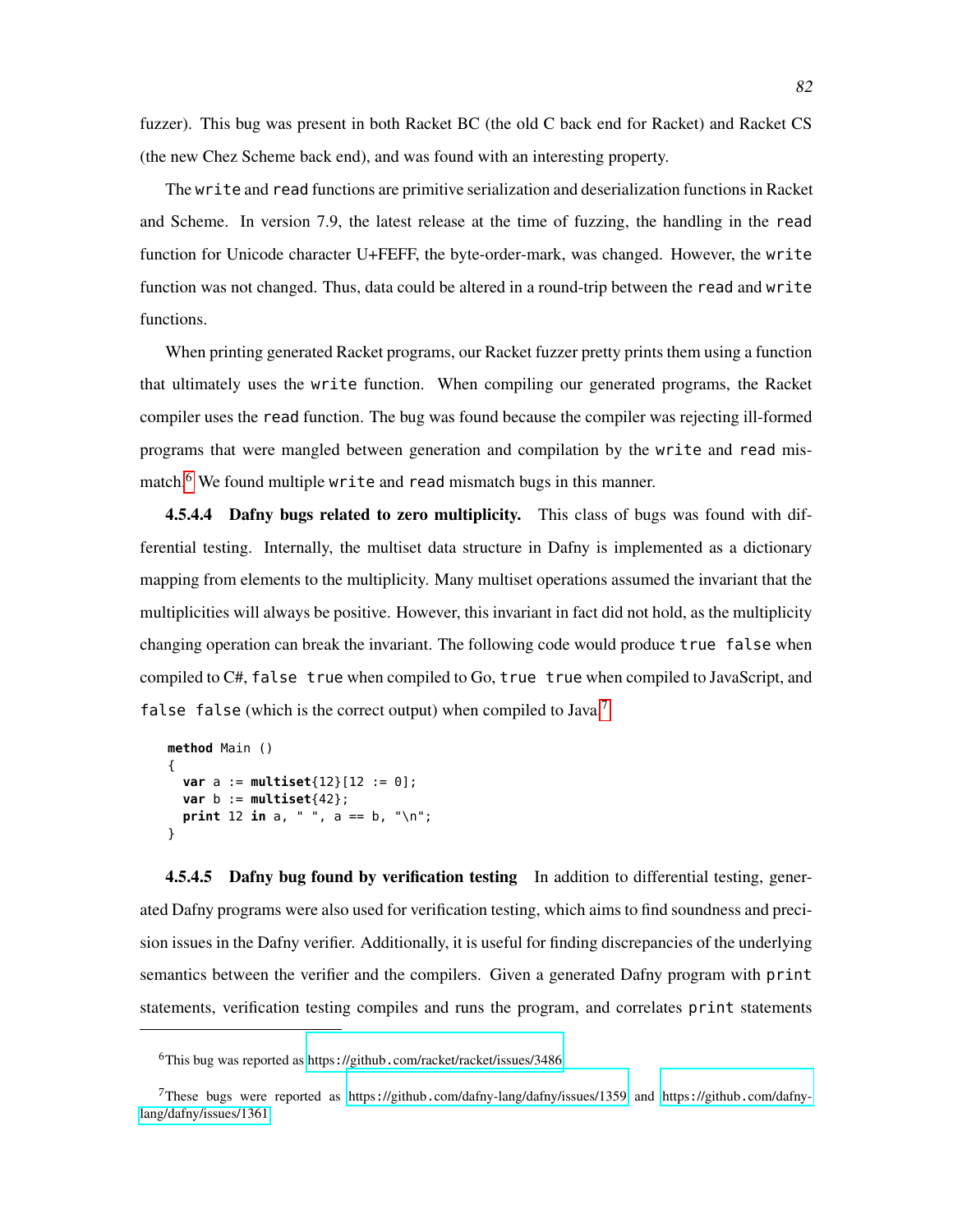with their outputs. The program is subsequently transformed to turn the print statements into assertions. In the most basic form of verification testing, we expect that these assertions should be verified by the verifier. These assertions therefore test the Dafny verifier's ability to predict the output emitted by the compiled program.

In the following bug, all compiled Dafny programs returned the same incorrect answer, so the bug could not be discovered by differential testing. Yet, it was determined to be incorrect by the verification testing. The problem was that the superset operation was compiled into a subset operation.[8](#page-91-0)

```
method Main ()
{
  var a := \{1\};
  var b := \{1, 2\};
  print a > b;
}
```
# 4.6 Discussion

We discuss a qualitative comparison of Xsmith to other systems for creating programming language fuzzers, and discuss Xsmith's limitations.

#### 4.6.1 Comparison to Polyglot

Polyglot [\(Chen et al. 2021\)](#page-97-0) is a generic language processor that can be configured to produce programs in different languages by providing configuration in a custom format. Polyglot has been very effective at finding crash bugs, finding over 100 bugs in implementations of 9 programming languages. Polyglot uses constrained mutation and a semantic validation step that improves its probability of generating semantically valid programs. These features prevent Polyglot from generating programs with problems such as references to undefined variables, and prevents many type errors. However, these steps do not guarantee semantic correctness. In their evaluation of Polyglot, [Chen et](#page-97-0) [al.](#page-97-0) show that none of their generators produces semantically valid test cases more than 60% of the time. This rate of producing semantically invalid test cases renders it ineffective as a generator for oracles that consistently require semantically valid test cases to prevent false positives, including differential testing.

<span id="page-91-0"></span><sup>8</sup>This bug was reported as https://github.[com/dafny-lang/dafny/issues/1357.](https://github.com/dafny-lang/dafny/issues/1357) Because the output of the print statement is incorrect, when it is turned into an assertion the verifier detects that the assertion is violated, thus revealing the bug.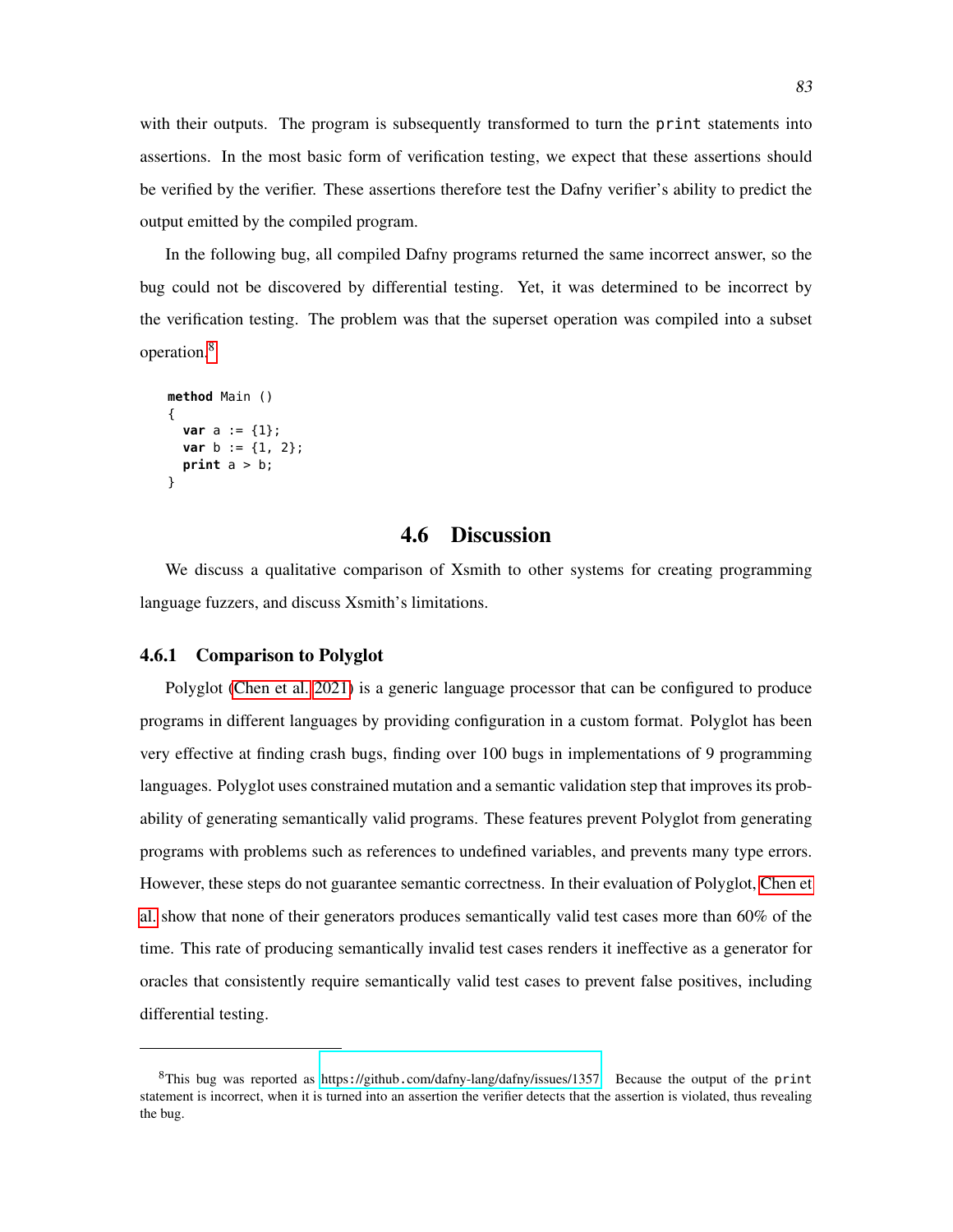#### 4.6.2 Comparison to StarSmith

The StarSmith [\(Kreutzer et al. 2020\)](#page-97-0) program generator is a generic framework for generating semantically correct programs. It is configured using a DSL called LaLa, in which users specify the grammar and other rules for program generation, similar to Xsmith. While StarSmith has no built-in or default steps to prevent undefined or other behaviors that are unsuitable for differential testing, users may write custom LaLa code to prevent some such behaviors. For example, the StarSmith authors created a Lua fuzzer that includes a filter preventing the generation of any events in positions where the order of operations is not guaranteed.

While LaLa makes it possible to create a fuzzer for differential testing, it does not encapsulate common patterns to make it easy. If StarSmith users want to make a similar fuzzer that prevents unspecified effect ordering, they would need to write a similar filter. Additionally, this filter is stricter than Xsmith's generic effect analysis, which can still allow non-conflicting effects when evaluation order is unspecified.

Aside from this observation about encapsulating patterns, it is difficult to compare the suitability of Xsmith and StarSmith for differential testing, since StarSmith's authors expressed a lack of confidence that their programs were actually free of undefined behavior. They reported total instances of test cases uncovering a bug, from fuzzing with conforming configurations, rather than unique bugs found or confirmed as they did for other generators. This makes it difficult to know if they found many bugs or few bugs repeated many times. However, they did report unique bugs for their differential testing of SQL, in which they found 11 semantic bugs and 13 segfault bugs among 3 SQL implementations using a SQL generator of approximately 3500 lines of code in their LaLa DSL. This generator was significantly larger than their other generators. Creating specifications for StarSmith to create conforming program generators is possible, but its focus appears to be on program generators for crash fuzzing.

### 4.6.3 Limitations of Xsmith

While Xsmith inhabits a new and useful point in the space of fuzzing tools, it has various limitations.

**4.6.3.1 Type system.** Xsmith's type system is flexible but not comprehensive. For example, Xsmith can not currently generate functions with parameters that can be multiple different types but that are not fully generic enough to allow any type, such as a function that accepts either a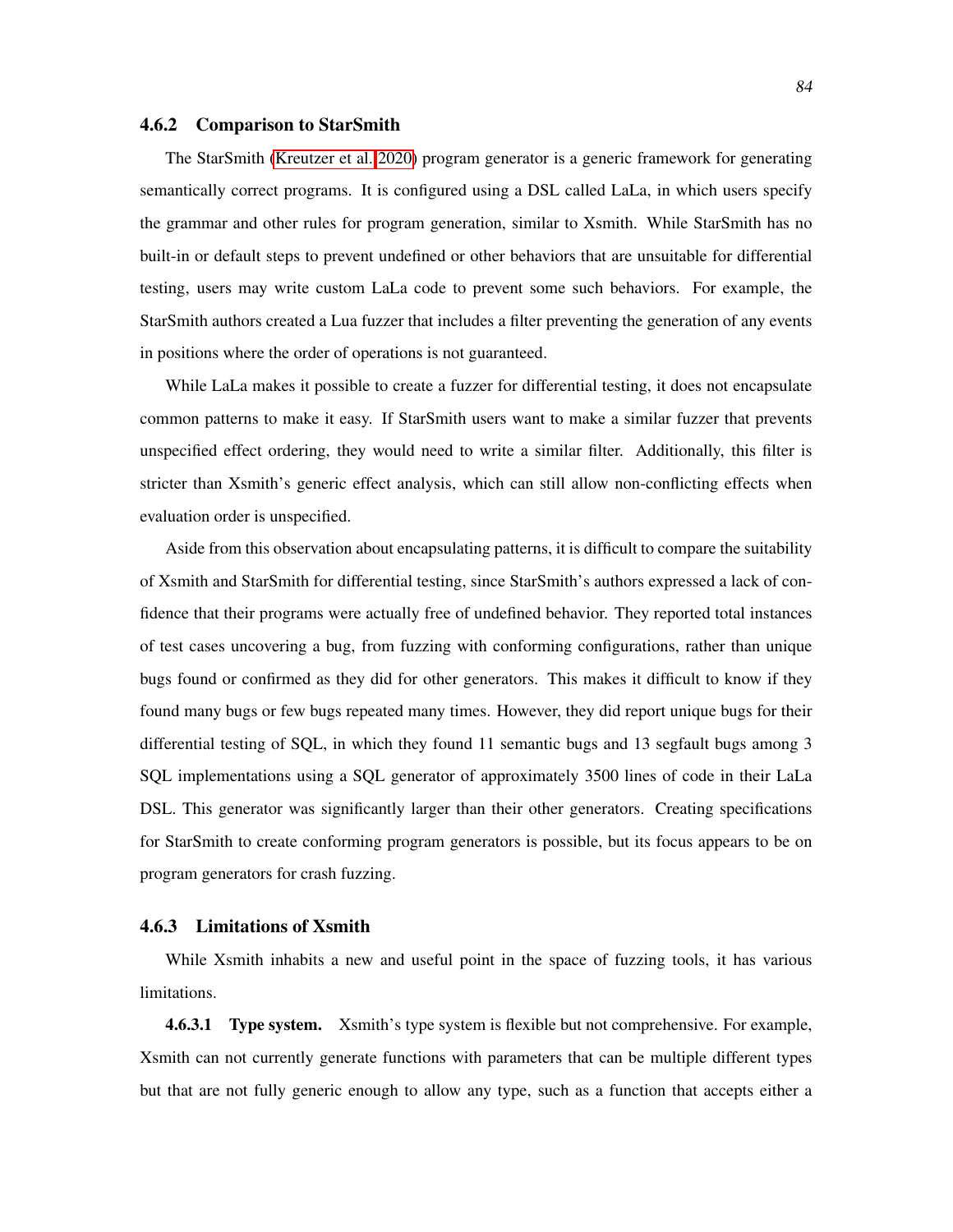string or an integer but no other type. Additionally Xsmith can not generate functions with optional arguments or other forms of variadic functions. Built-in functions with such types can be specified as productions in an Xsmith grammar, allowing Xsmith to generate calls to them. However, for sufficiently complicated types, multiple grammar nodes may need to be specified to allow Xsmith to generate uses of all potential types of a function.

The type system also lacks a notion of classes or objects. While we have implemented structural records with subtyping and nominal records, which can be used to represent some aspects of object-oriented languages, we have not yet decided on a generic system of encoding the semantics of classes and objects that will be well-suited to a variety of programming languages. Because classes, objects, and methods have widely varying semantics in different languages, it is difficult to determine what essential features such an encoding should have.

Another limitation of the type system currently is a lack of "negative types" to constrain type variables. There are often situations where one or more particular types are disallowed but where any other type is allowed. An example situation is a position where functions are disallowed, but base types like int and string are allowed, as well as composite types such as list and dictionary composed of other allowed types (perhaps recursively). Rather than allowing users to specify that function types are disallowed, users must enumerate all allowed types. Since the set of allowed types may be infinite, users must realistically only enumerate a small subset of allowed types.

**4.6.3.2 Probabilities.** Xsmith follows a long history of using weight specifications to determine the probability of generating any given grammar production [\(Sirer and Bershad 1999\)](#page-97-0). Besides weights, the probability of generating any given production is also affected by filters that consider the type system, the effect system, AST depth, and other factors. While Xsmith's weighting system is flexible and allows for dynamic weight determination, it is difficult to determine how any weighting scheme will ultimately affect the probability of generating a particular production or combination of productions.

Xsmith provides a logging mechanism to view the frequency at which different productions were generated or under consideration for generation. However, logging does not provide a guide to understand how to improve a weighting scheme to achieve a more desired probability distribution, nor does it provide insight into what distributions would be effective at finding bugs.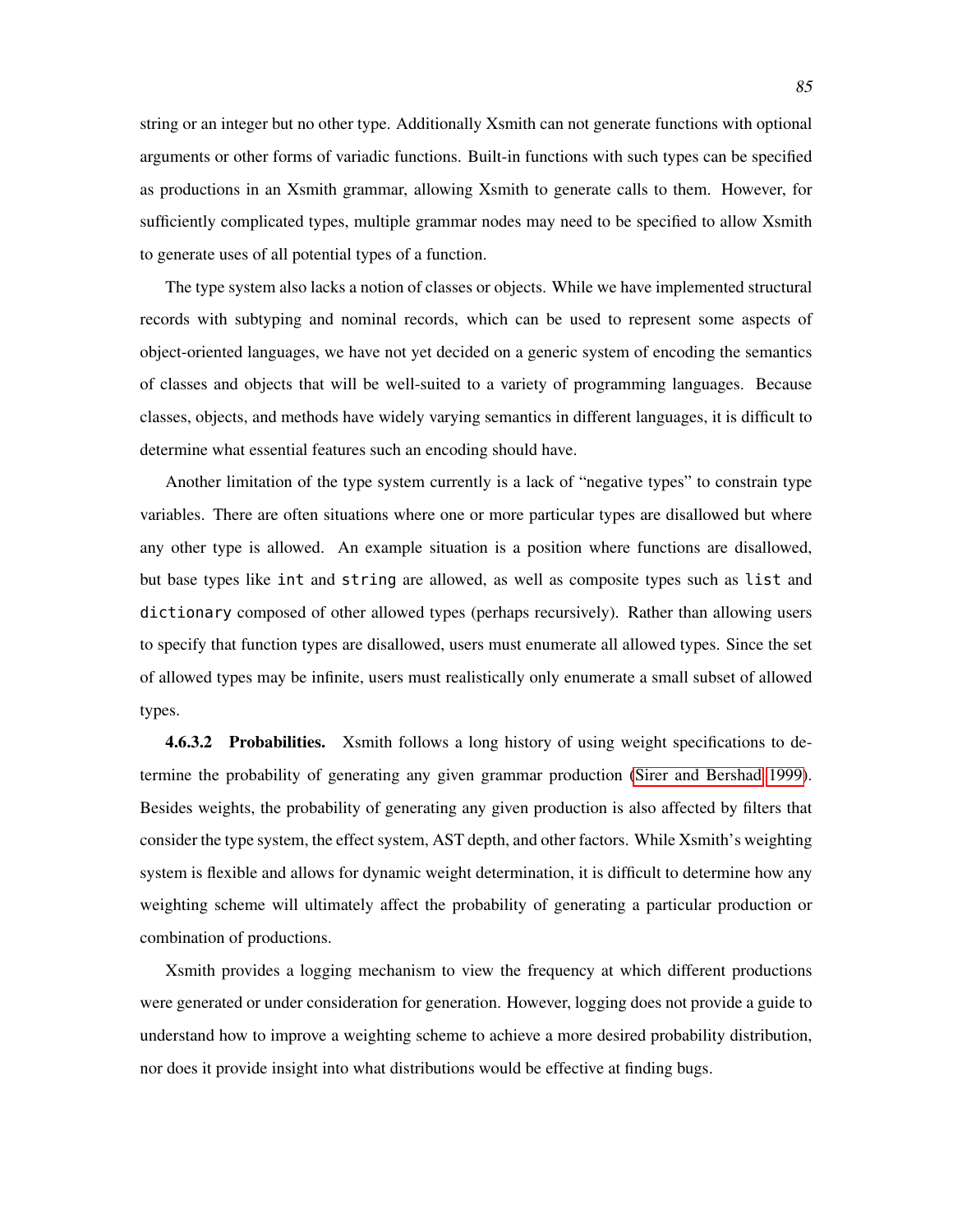**4.6.3.3** Effects. The generic effect analysis in Xsmith is both conservative and fairly limited. Because it is conservative, limiting generation to only programs that are guaranteed to be free of unspecified effect ordering, Xsmith filters out many choices that would lead to generating valid, conforming programs. This limitation particularly affects higher-order values. For example, Xsmith has no analysis to determine whether two container values (such as arrays) are the same, so it conservatively assumes that any mutation to a particular container type may conflict with any other access or mutation of that same container type. Because the effect analysis must be generic enough to analyze programs in many languages with varying semantics (most of which is unspecified within an Xsmith fuzzer), the analysis is very limited. Therefore the set of rejected programs is very large, and has great potential to include many interesting and bug-inducing programs.

Xsmith could potentially include a more precise effect analysis by including a way for users to specify language-specific value- and control-flow analyses. However, that would greatly increase the difficulty of writing a new fuzzer, and it is unclear how much it would improve a fuzzer's bug-finding capabilities.

# 4.7 Related Work

We compare Xsmith to related systems. In particular, we discuss conforming program generators, program generator generators, and grammar-directed fuzzers.

#### 4.7.1 Conforming Program Generators

Some random testers for programming languages generate conforming programs, or programs that are syntactically and semantically valid as well as being free from nondeterminism, undefined behavior, and unspecified behavior. An early major conforming program generator was Csmith [\(Yang et al. 2011\)](#page-97-0). Similar systems include Verismith [\(Herklotz and Wickerson 2020\)](#page-97-0) and SQLSmith [\(Seltenreich 2020\)](#page-97-0). Yarpgen [\(Livinskii et al. 2020\)](#page-97-0) statically generates programs that are free from undefined behavior with no dynamic checks. Csmith and other conforming program generators have been very successful at finding bugs in programming language implementations. These bugs include semantic bugs found with differential testing that can not be found by more common crash oracles. However, conforming program generators like Csmith require much programmer time and tend to be tens of thousands of lines of code to implement.

Xsmith is a DSL and library for building conforming program generators like Csmith, but with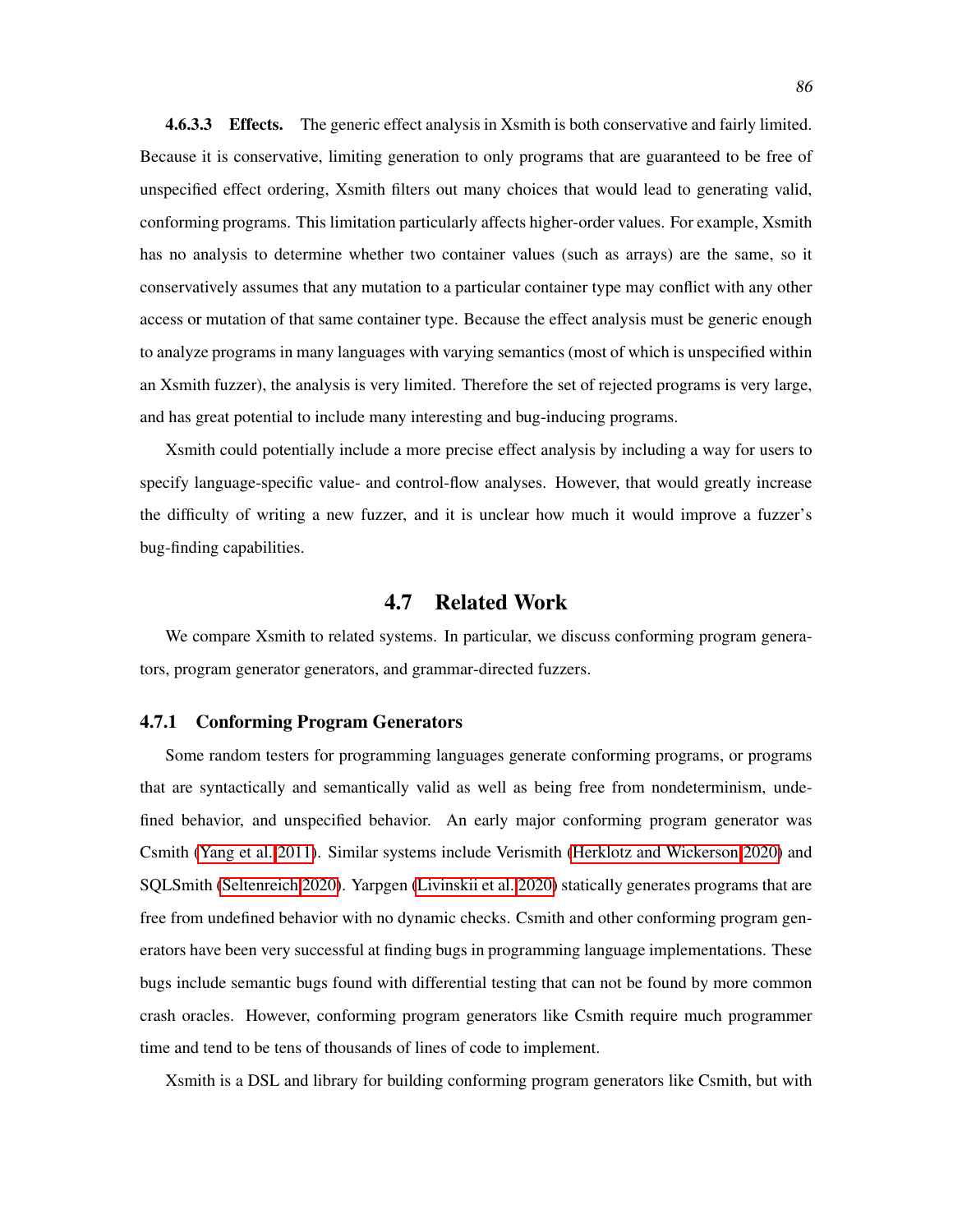less time and code. Xsmith eases development of conforming program generators by providing a declarative DSL, along with generic analyses, generation strategies, and other tools as a library. Thus Xsmith allows users to build conforming program generators at a fraction of the cost of standalone generators like Csmith.

### 4.7.2 Program Generator Generators

Polyglot [\(Chen et al. 2021\)](#page-97-0) is a framework that takes a language specification in a custom format and produces random programs. Polyglot includes a semantic validation step that improves the percentage of syntactically and semantically valid test cases generated. However, programs generated by Polyglot are not guaranteed to be syntactically or semantically correct, or to be conforming. Polyglot has been successfully used to find well over 100 bugs in implementations of at least 9 programming languages. However, it is not a suitable system for finding semantic bugs via differential testing.

StarSmith [\(Kreutzer et al. 2020\)](#page-97-0) is a framework that takes a language specification in a DSL called LaLa and produces random programs. StarSmith generates programs that are syntactically valid and well-typed. Some StarSmith generators have been further crafted to generate programs that are free of unspecified behavior for differential testing. StarSmith generators that have filters to generate only conforming programs must individually be constrained to not generate offending code. For example, the StarSmith authors created a Lua generator that included custom code to prevent any effects when the order of evaluation isn't guaranteed. Such code would need to be repeated for each generator in StarSmith for languages without guarantees of evaluation order.

PLT Redex [\(Felleisen et al. 2009\)](#page-97-0) is a framework that allows users to specify a semantics for a programming language. It includes a testing feature that generates random well-typed programs [\(Fetscher et al. 2015\)](#page-97-0). However, it does not generate programs that are free from undefined behavior. This is useful in Redex, since it helps users to find where undefined behavior exists in their semantics definitions, however it limits its use as a generator for differential testing.

Xsmith has been designed to generate programs suitable for differential testing. Xsmith fuzzers generate programs that are syntactically and semantically valid, in addition to being free from undefined or nondeterministic behavior. Xsmith includes generic effect analyses for the common case of unspecified order of evaluation, allowing programs to include effects while still preserving a well-defined relationship between effects. While some unspecified behaviors need to be handled on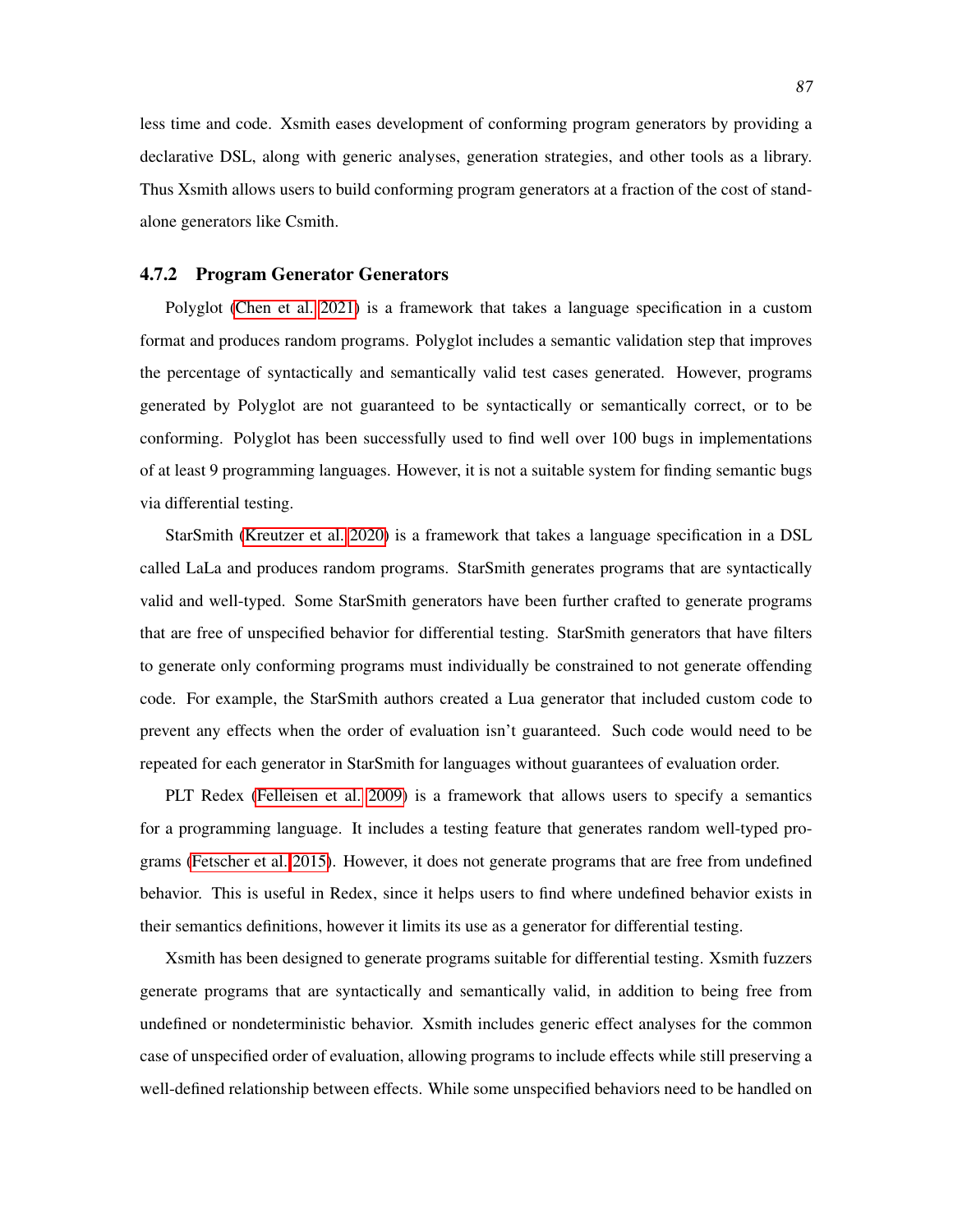a language-per-language basis, Xsmith's canned components library is helpful with some common patterns.

#### 4.7.3 Grammar-Directed Fuzzers

Some fuzzers, such as Lava [\(Sirer and Bershad 1999\)](#page-97-0) and Yagg [\(Coppit and Lian 2005\)](#page-97-0), are grammar-directed [\(Beyene and Andrews 2012; Godefroid et al. 2008; Hanford 1970; Maurer 1990\)](#page-97-0), meaning they only building program trees that match a given grammar. These fuzzers are useful because they can generate syntactically valid test cases that pass early stages of a compiler or other language processor, allowing fuzzing to exercise deeper code paths. However, grammar-directed fuzzers, without other guidance, do not guarantee that their outputs semantically correct or conforming. Thus they can not reliably be used to find semantic bugs through differential testing.

Some grammar-directed fuzzers such as Grimoire [\(Blazytko et al. 2019\)](#page-97-0) automatically learn a grammar instead of taking a user-supplied grammar is input. While this automatic learning step means that the fuzzer requires less up-front effort to craft a grammar specification, it provides even weaker guarantees about the syntactic and semantic validity of produced outputs.

Xsmith is grammar-directed in addition to being directed by other analyses, such as type and effect analyses. These analyses constrain program generation to produce conforming programs that are useful for finding semantic bugs.

### 4.7.4 Parametric Generation

The Zest [\(Padhye et al. 2019\)](#page-97-0) fuzzer is a grammar-based generative fuzzer that introduces parametric generation. Parametric generation is generation based on a parameter vector. The parameters used to generate an interesting test case may be mutated to cause different but similar test cases to be produced in subsequent generation. Parametric generation provides a way for generative fuzzers to enjoy some benefits of mutational fuzzers, such as feedback-directed guidance. Xsmith also allows Zest-style parametric program generation, though we have not yet evaluated that aspect of Xsmith.

# 4.8 Conclusion

Differential fuzz testing can be a powerful tool for finding semantic bugs in programming languages. Xsmith is a library and DSL that provides shared infrastructure, declarative specification, and extension hooks that allow users to easily build featureful fuzz testers for differential testing.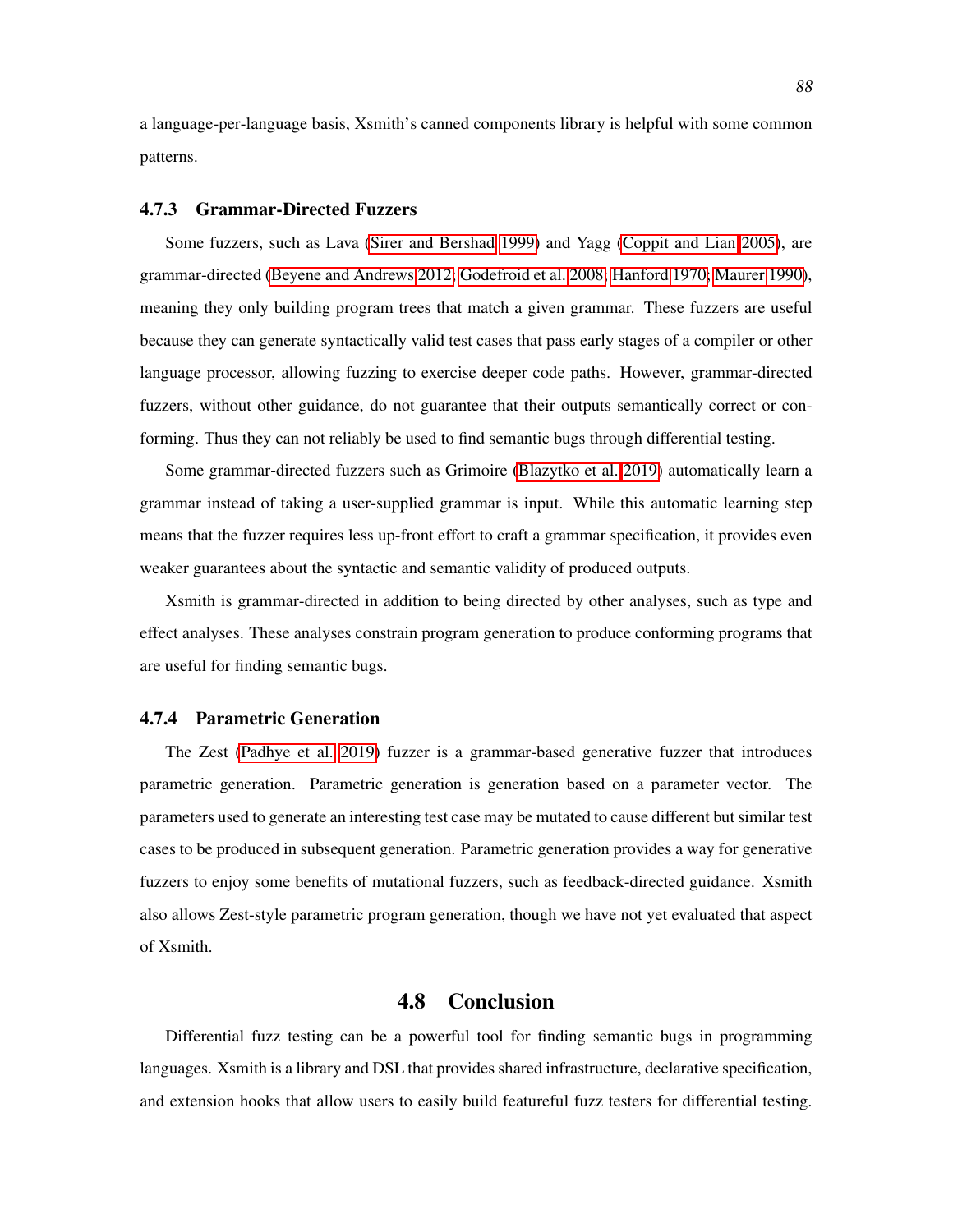Xsmith has been used to create a variety of fuzzers requiring modest effort and code size that have found bugs in different language implementations. Compared to related work, Xsmith is the first tool focused on easily creating fuzzers for differential testing. Xsmith fuzzers can be used synergistically with other fuzzing techniques to find bugs in many language implementations.

## <span id="page-97-0"></span>4.8.1 References

Michael Beyene and James H. Andrews. Generating String Test Data for Code Coverage. In *Proc. 2012 IEEE Fifth International Conference on Software Testing, Verification and Validation (ICST)*, 2012.<https://doi.org/10.1109/ICST.2012.107>

Tim Blazytko, Cornelius Aschermann, Moritz Schlögel, Ali Abbasi, Sergej Schumilo, Simon Wörner, and Thorsten Holz. GRIMOIRE: Synthesizing Structure while Fuzzing. In *Proc. 28th USENIX Security Symposium*, 2019. [https://www.usenix.org/conference/usenixsecurity19/](https://www.usenix.org/conference/usenixsecurity19/presentation/blazytko) [presentation/blazytko](https://www.usenix.org/conference/usenixsecurity19/presentation/blazytko)

Christoff Bürger. Reference Attribute Grammar Controlled Graph Rewriting: Motivation and Overview. In *Proc. 2015 ACM SIGPLAN International Conference on Software Language Engineering (SLE)*, 2015.<https://doi.org/10.1145/2814251.2814257>

Yongheng Chen, Rui Zhong, Hong Hu, Hangfan Zhang, Yupeng Yang, Dinghao Wu, and Wenke Lee. One Engine to Fuzz 'em All: Generic Language Processor Testing with Semantic Validation. In *Proc. 2021 IEEE Symposium on Security and Privacy (Oakland)*, 2021. [https://doi.org/10.1109/](https://doi.org/10.1109/SP40001.2021.00071) [SP40001.2021.00071](https://doi.org/10.1109/SP40001.2021.00071)

David Coppit and Jiexin Lian. Yagg: An Easy-to-Use Generator for Structured Test Inputs. In *Proc. 20th IEEE/ACM International Conference on Automated Software Engineering (ASE)*, 2005. <https://doi.org/10.1145/1101908.1101969>

Pierce Darragh, William Gallard Hatch, and Eric Eide. Clotho: A Racket Library for Parametric Randomness. In *Proc. 2020 Scheme and Functional Programming Workshop*, 2020.

Matthias Felleisen, Robert Bruce Findler, and Matthew Flatt. Semantics Engineering with PLT Redex. MIT Press, 2009.

Burke Fetscher, Koen Claessen, Michał Pałka, John Hughes, and Robert Bruce Findler. Making Random Judgments: Automatically Generating Well-Typed Terms from the Definition of a Type-System. In *Proc. Programming Languages and Systems - 24th European Symposium on Programming, ESOP 2015, Held as Part of the European Joint Conferences on Theory and Practice of Software, ETAPS 2015, London, UK, April 11-18, 2015*, 2015. [http://dx.doi.org/10.](http://dx.doi.org/10.1007/978-3-662-46669-8_16) [1007/978-3-662-46669-8\\_16](http://dx.doi.org/10.1007/978-3-662-46669-8_16)

Patrice Godefroid, Adam Kiezun, and Michael Y. Levin. Grammar-based Whitebox Fuzzing. In *Proc. 29th ACM SIGPLAN Conference on Programming Language Design and Implementation (PLDI)*, 2008.<https://doi.org/10.1145/1375581.1375607>

K. V. Hanford. Automatic Generation of Test Cases. *IBM Systems Journal* 9(4), pp. 242–257, 1970. <https://doi.org/10.1147/sj.94.0242>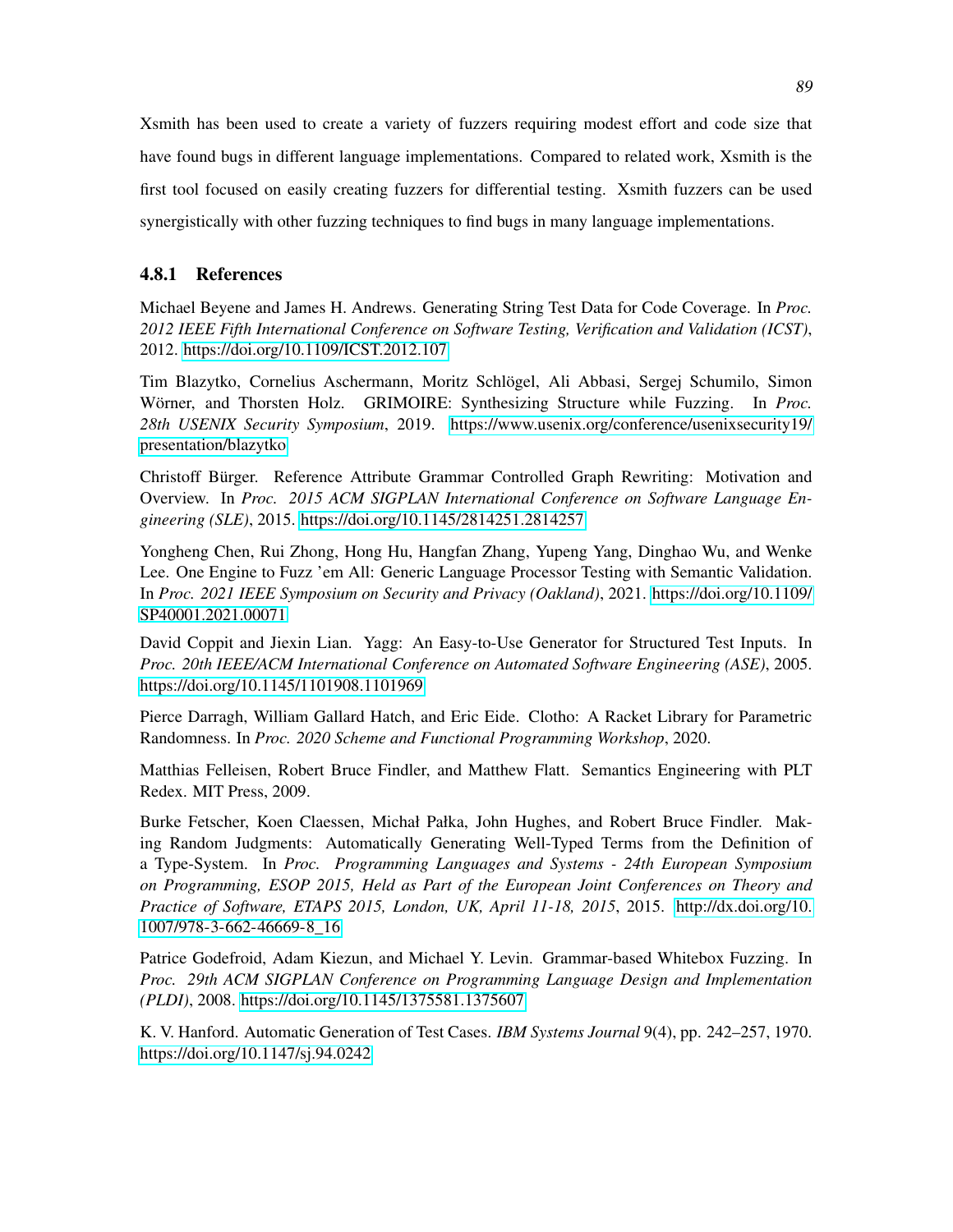Yann Herklotz and John Wickerson. Finding and Understanding Bugs in FPGA Synthesis Tools. In *Proc. 2020 ACM/SIGDA International Symposium on Field-Programmable Gate Arrays (FPGA)*, 2020.<https://doi.org/10.1145/3373087.3375310>

Patrick Kreutzer, Stefan Kraus, and Michael Philippsen. Language-Agnostic Generation of Compilable Test Programs. In *Proc. IEEE International Conference on Software Testing, Verification and Validation (ICST)*, 2020.<https://doi.org/10.1109/ICST46399.2020.00015>

K. Rustan M. Leino. Dafny: An Automatic Program Verifier for Functional Correctness. In *Proc. Logic for Programming, Artificial Intelligence, and Reasoning (LPAR)*, 2010. [https://doi.org/10.](https://doi.org/10.1007/978-3-642-17511-4_20) [1007/978-3-642-17511-4\\_20](https://doi.org/10.1007/978-3-642-17511-4_20)

Vsevolod Livinskii, Dmitry Babokin, and John Regehr. Random Testing for C and C++ Compilers with YARPGen. *Proc. ACM Program. Lang.* 4(OOPSLA), 2020.<https://doi.org/10.1145/3428264>

Peter M. Maurer. Generating Test Data with Enhanced Context-free Grammars. *IEEE Software* 7, pp. 50–55, 1990.<https://doi.org/10.1109/52.56422>

William M. McKeeman. Differential Testing for Software. *Digital Technical Journal* 10(1), pp. 100–107, 1998.

Pierre Néron, Andrew P. Tolmach, Eelco Visser, and Guido Wachsmuth. A Theory of Name Resolution. In *Proc. Programming Languages and Systems - 24th European Symposium on Programming, ESOP 2015, Held as Part of the European Joint Conferences on Theory and Practice of Software, ETAPS 2015, London, UK, April 11-18, 2015*, 2015. [http://dx.doi.org/10.](http://dx.doi.org/10.1007/978-3-662-46669-8_9) [1007/978-3-662-46669-8\\_9](http://dx.doi.org/10.1007/978-3-662-46669-8_9)

Rohan Padhye, Caroline Lemieux, Koushik Sen, Mike Papadakis, and Yves Le Traon. Semantic Fuzzing with Zest. In *Proc. 28th ACM SIGSOFT International Symposium on Software Testing and Analysis (ISSTA)*, 2019.<https://doi.org/10.1145/3293882.3330576>

John Regehr, Yang Chen, Pascal Cuoq, Eric Eide, Chucky Ellison, and Xuejun Yang. Test-Case Reduction for C Compiler Bugs. In *Proc. 33rd ACM SIGPLAN Conference on Programming Language Design and Implementation (PLDI)*, 2012.

Andreas Seltenreich. SQLsmith software repository. 2020.<https://github.com/anse1/sqlsmith>

Emin Gün Sirer and Brian N. Bershad. Using Production Grammars in Software Testing. In *Proc. 2nd Conference on Domain-specific Languages (DSL)*, 1999. [https://www.usenix.org/conference/](https://www.usenix.org/conference/dsl-99/using-production-grammars-software-testing) [dsl-99/using-production-grammars-software-testing](https://www.usenix.org/conference/dsl-99/using-production-grammars-software-testing)

Xuejun Yang, Yang Chen, Eric Eide, and John Regehr. Finding and Understanding Bugs in C Compilers. In *Proc. 32nd ACM SIGPLAN Conference on Programming Language Design and Implementation (PLDI)*, 2011.<https://doi.org/10.1145/1993498.1993532>

Michał Zalewski. American Fuzzy Lop. 2020.<https://lcamtuf.coredump.cx/afl/>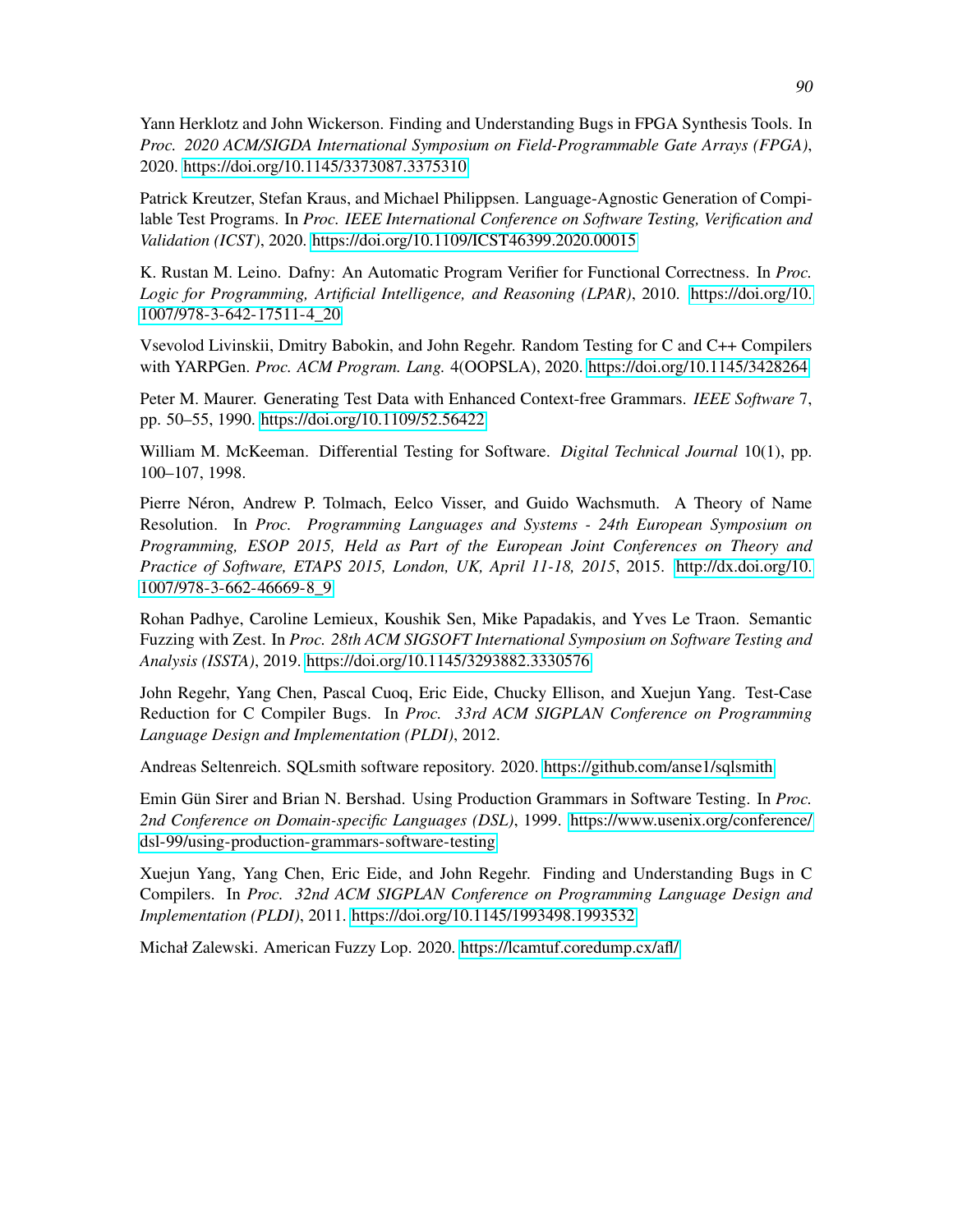$$
\begin{array}{rcl}\n\langle int \rangle &::= z \mid 0 < z < 100 \\
\langle exp \rangle &::= \langle exp \rangle &+ & \langle exp \rangle \\
&| & \langle exp \rangle & / & \langle exp \rangle \\
&| & \langle int \rangle &\n\end{array}
$$

<span id="page-99-0"></span>Figure 4.1: The Grammar of the calc Language



The tree starts as a single ExpHole node. Choices that are alternates for Exp are listed and one is chosen at random. The process repeats with a new hole until no holes are left. At some points choices are filtered. For example, non-atomic choices are filtered when the tree gets too deep.

<span id="page-99-1"></span>Figure 4.2: The Process of Hole Filling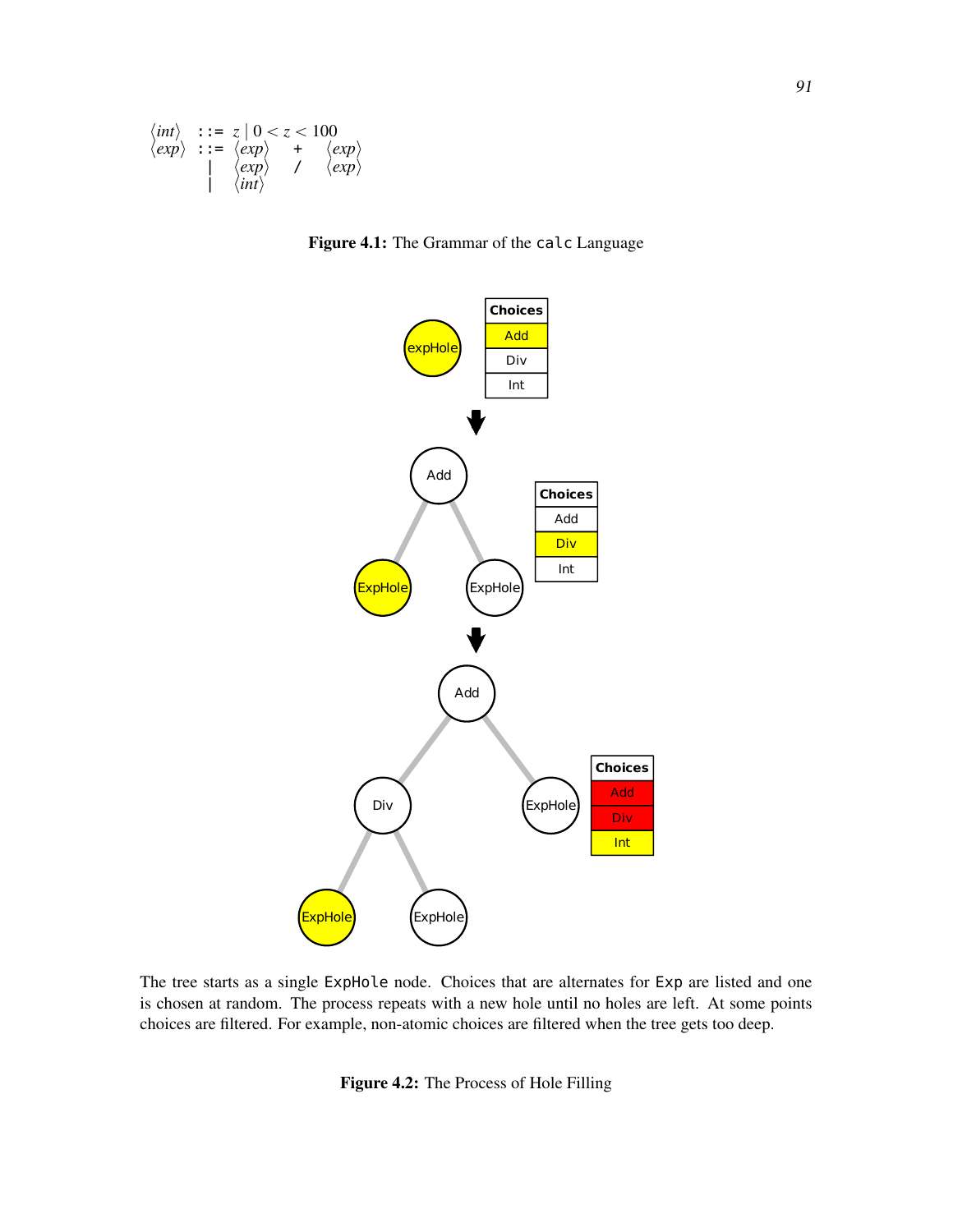```
;; We use #lang clotho instead of racket for parametric randomness.
#lang clotho
(require xsmith xsmith/canned-components racr pprint ...)
;; An Xsmith specification starts with a "spec-component"
(define-basic-spec-component js-component)
;; Use canned-components to get common grammar definitions.
(add-basic-expressions js-component
                       #:LambdaWithBlock #t
                       #:MutableArray #t
                       ...)
(add-basic-statements js-component
                      #:ProgramWithBlock #t
                      #:IfElseStatement #t
                      ...)
;; Use canned-component loop generator. It has many options, some elided.
(add-loop-over-container js-component
                         #:name ForLoopOverArray
                         #:loop-ast-type Statement
                         #:body-ast-type Block
                         #:collection-type-constructor
                         (λ (elem-type) (mutable (array-type elem-type)))
                         ...)
;; This header defines safe wrapper operations, and is included
;; when rendering the program.
(define header-definitions-block
  "safe_divide = function(a,b){return b == 0 ? a : a / b} ...")
(add-property js-component render-node-info
              [VariableReference (λ (n) (text (ast-child 'name n)))]
              [SafeDivide
               (λ (n) (h-append (text "safe_divide(") (render-child 'l n)
                                (text ", ")
                                (render-child 'r n) (text ")")))]
              [IfElseStatement
               (λ (n)
                 (h-append (text "if (") (render-child 'test n) (text ")")
                           (render-child 'then n)
                           (text " else ") (render-child 'else n)))]
              ...)
;; This macro defines, among other things, a function to run the
;; command line parser and start generation with the given parameters.
(define-xsmith-interface-functions [js-component]
 #:program-node ProgramWithBlock
 #:format-render (λ (doc) (pretty-format doc 120))
  ...)
```
<span id="page-100-0"></span>Figure 4.3: Sample JavaScript Generator Written with Xsmith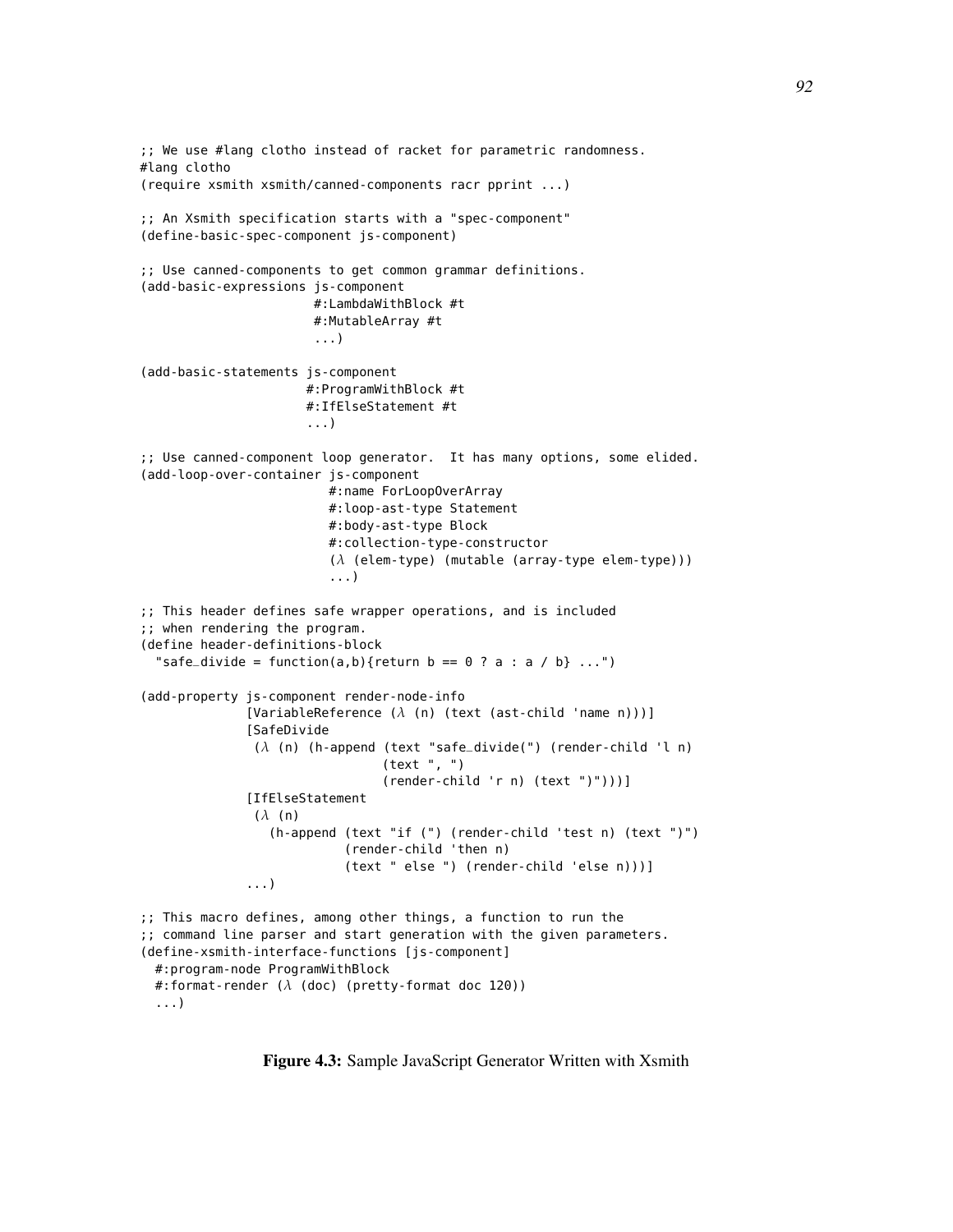| Generator                        | LOC    | Language |
|----------------------------------|--------|----------|
| $\overline{\text{Csm}}$ ith      | 38,988 | $C++$    |
| Verismith                        | 10,139 | Haskell  |
| SQLSmith                         | 3,909  | $C++$    |
| <b>Xsmith Racket Fuzzer</b>      | 1,265  | Racket   |
| <b>Xsmith Dafny Fuzzer</b>       | 1,666  | Racket   |
| <b>Xsmith Standard ML Fuzzer</b> | 1,151  | Racket   |
| <b>Xsmith WebAssembly Fuzzer</b> | 1,433  | Racket   |
| Xsmith Python Fuzzer *           | 1,800  | Racket   |
| <b>Xsmith Lua Fuzzer</b> *       | 450    | Racket   |
| Xsmith Javascript Fuzzer *       | 412    | Racket   |

All line counting was done with Unix wc. Fuzzers marked with \* have not been exercised in substantial fuzzing campaigns.

<span id="page-101-0"></span>

|  |  | Figure 4.4: Comparison of Conforming Program Generators |  |  |
|--|--|---------------------------------------------------------|--|--|
|--|--|---------------------------------------------------------|--|--|

| <b>Generator</b>                      | <b>LOC</b>     | Language     |
|---------------------------------------|----------------|--------------|
| <b>Xsmith Framework</b>               | 13,325         | Racket       |
| <b>Xsmith Racket Fuzzer</b>           | 1,265          | Racket       |
| <b>Xsmith Dafny Fuzzer</b>            | 1,666          | Racket       |
| <b>Xsmith Standard ML Fuzzer</b>      | 1,151          | Racket       |
| <b>Xsmith WebAssembly Fuzzer</b>      | 1,433          | Racket       |
| <b>Xsmith Python Fuzzer</b> *         | 1,800          | Racket       |
| Xsmith Lua Fuzzer <sup>*</sup>        | 450            | Racket       |
| Xsmith Javascript Fuzzer <sup>*</sup> | 412            | Racket       |
|                                       |                |              |
| <b>StarSmith Framework</b>            | 19,524         | Java         |
| <b>StarSmith C Fuzzer</b>             | 1,702          | LaLa         |
| <b>StarSmith Lua Fuzzer</b>           | 1,578          | LaLa         |
| StarSmith SQL Fuzzer                  | $\sim 3,500$   | LaLa         |
| <b>StarSmith SMT Fuzzer</b>           | $\sim$ 700-900 | LaLa         |
|                                       |                |              |
| Polyglot Framework                    |                | $Mostly C++$ |
| Polyglot C Fuzzer                     | 1,508          | Mix          |
| Polyglot JavaScript Fuzzer            | 1,618          | Mix          |
| Polyglot PHP Fuzzer                   | 2,013          | Mix          |
| Polyglot Solidity Fuzzer              | 2,090          | Mix          |

Counts prefixed with  $\sim$  are approximate. Fuzzers marked with  $*$  have not been used in substantial fuzzing campaigns.

<span id="page-101-1"></span>Figure 4.5: Comparison of Generic Fuzzing Frameworks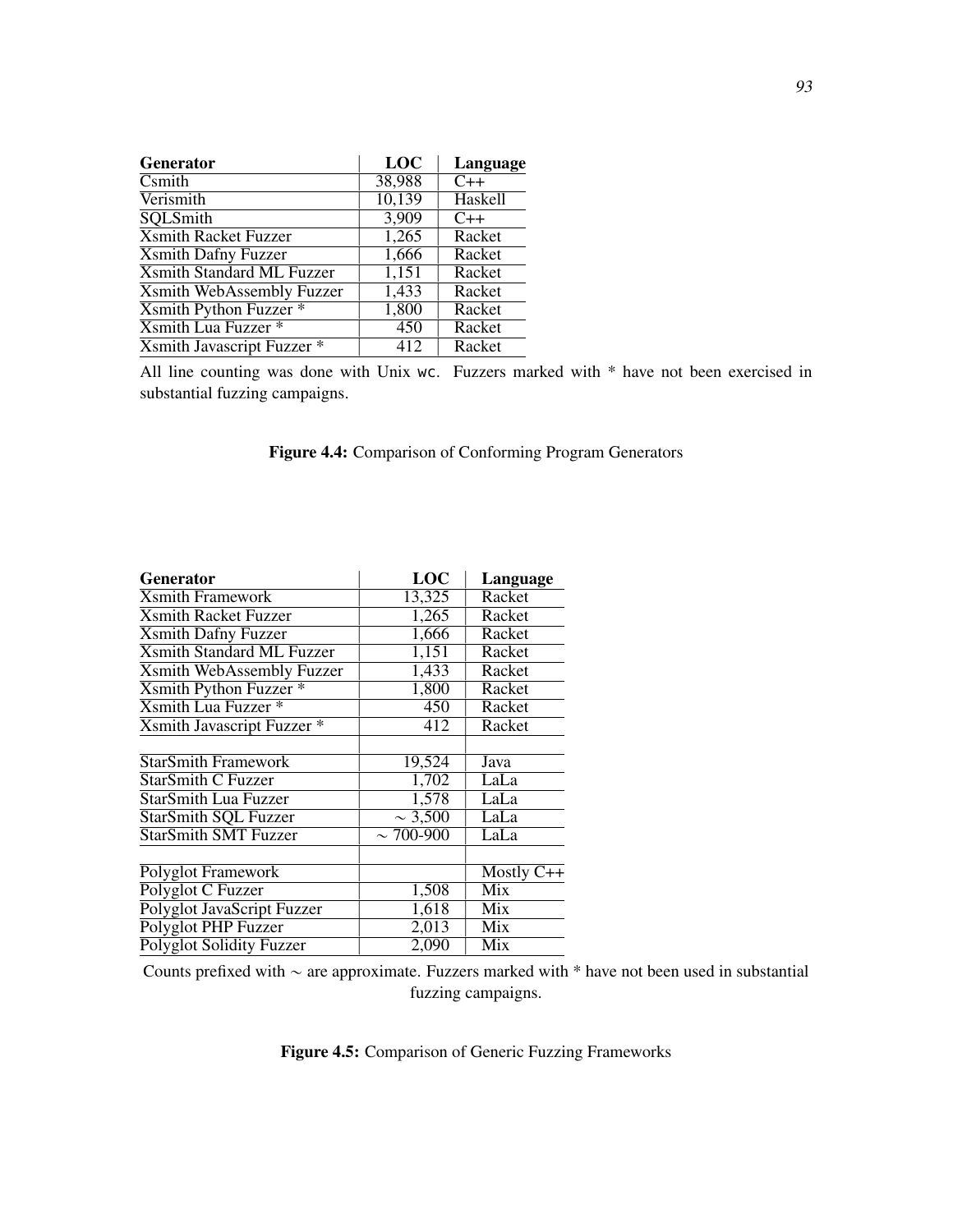| Implementation           | <b>Crash Bugs</b> | <b>Semantic Bugs</b> | <b>Static Non-crash Bugs</b> | <b>Total</b>    |
|--------------------------|-------------------|----------------------|------------------------------|-----------------|
|                          |                   |                      |                              |                 |
| Racket                   |                   |                      |                              |                 |
| BC                       | $\Omega$          | 5                    | $\theta$                     | 5               |
| $\overline{\text{CS}}$   | $\theta$          | 4                    | 0                            |                 |
| <b>Both Back Ends</b>    | $\Omega$          | $\overline{2}$       | 0                            | $\overline{2}$  |
| <b>Total Racket Bugs</b> |                   |                      |                              | $\overline{11}$ |
| Dafny                    |                   |                      |                              |                 |
| Java Back End            | $\Omega$          | $\boldsymbol{0}$     | 8                            | 8               |
| C# Back End              | $\theta$          | $\overline{3}$       | $\overline{3}$               | 6               |
| Go Back End              | $\Omega$          | $\overline{3}$       | 0                            | $\overline{3}$  |
| JavaScript Back End      | $\theta$          | $\overline{3}$       |                              |                 |
| <b>All Back Ends</b>     | $\theta$          | 1                    | 7                            | $\overline{8}$  |
| <b>Total Dafny Bugs</b>  |                   |                      |                              | $\overline{28}$ |
| WebAssembly              |                   |                      |                              |                 |
| Wasmer                   | $\Omega$          | $\overline{2}$       | $\theta$                     | 2               |
| Standard ML              |                   |                      |                              |                 |
| <b>ML MLKit</b>          | $\boldsymbol{0}$  | $\boldsymbol{0}$     |                              |                 |

Crash Bugs: Bugs characterized by a memory error or assertion violation in the compiler or interpreter causing the system under test to exit abnormally. This is not simply failure to compile an input or an interpreter exiting with an exception.

Semantic Bugs: Bugs characterized by a wrong program result. Found primarily by differential testing, but also by testing various properties. For example, a raised exception when the fuzzer has been constrained not to generate code that raises exceptions.

Static Non-crash Bugs: This category includes various kinds of bugs whose finding would have required syntactically and semantically correct programs but not necessarily conforming programs. For example, this category includes failure to compile correct programs, ill-formed compiler output (eg. Dafny compiler outputting ill-formed Java code that the Java compiler can't compile), etc.

<span id="page-102-0"></span>Figure 4.6: Bugs Found with Xsmith-Based Fuzzers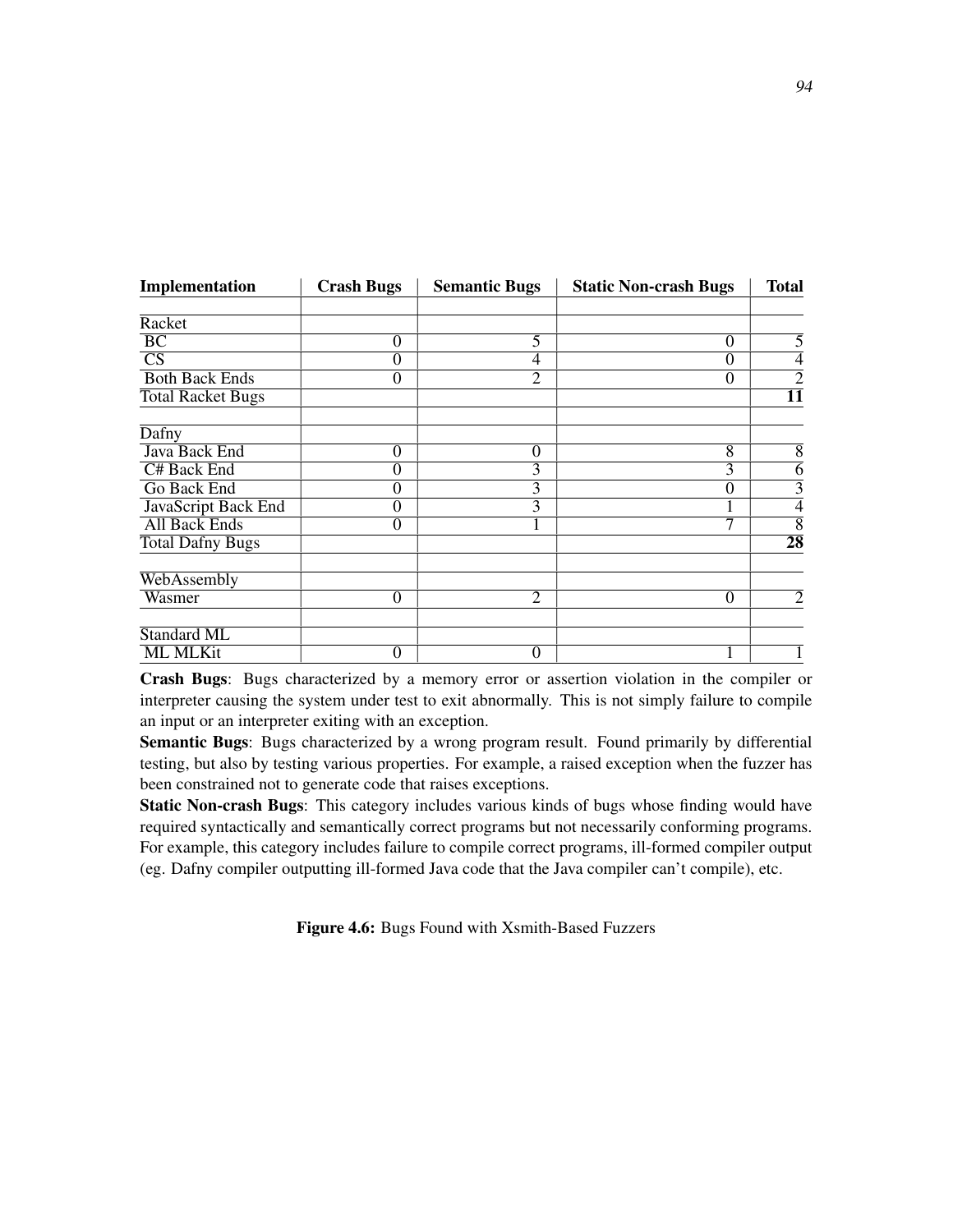# CHAPTER 5

# REFLECTIONS

While the chapters of this dissertation are all linked to the theme of embedded DSLs, the motivations and future outlook for each project are distinct.

# 5.1 Parsing with Delimited Continuations

Chido Parse provides real and meaningful improvements for usability, composability, and extensibility. However, it is currently too slow for use outside of niches where those improvements are of paramount importance and programs are relatively short. The clear next step for parsing with delimited continuations is to find a way to make it faster. Based on experience, it seems that the slow speed is mostly due to the machinery necessary to facilitate ambiguity. Additionally, global ambiguity is usually not required or even desired in programming language parsing. Therefore, finding ways to curtail or remove support for global ambiguity seems like the most promising direction. One possibility is the addition of a Prolog-like *cut*, which commits to a certain result or family of results during parsing. Another possibility is to simply support only limited, local ambiguity.

I hope to make another parsing system that captures delimeted continuations to detect and resolve left recursion, but that removes the caching mechanism of Chido Parse. Instead, I would allow alternate parsers to re-run, with a protocol for determining if a new result supercedes the previous result. Associativity and precidence can be handled with a mixture of result filtering (ruling new results as invalid replacements to a previous result) and a protocol for operator parsers to abort based on the operator used in the left operand. With limited caching, it would be possible for parsers to be re-run many times. However, in practice I believe this would be limited.

Once the performance issues have been solved, I believe that the improvements to parsing expressiveness gained by parsing with delimited continuations will be very useful for implementors of embedded DSLs.

Another future improvement to Chido Parse and successors is to use delimited continuation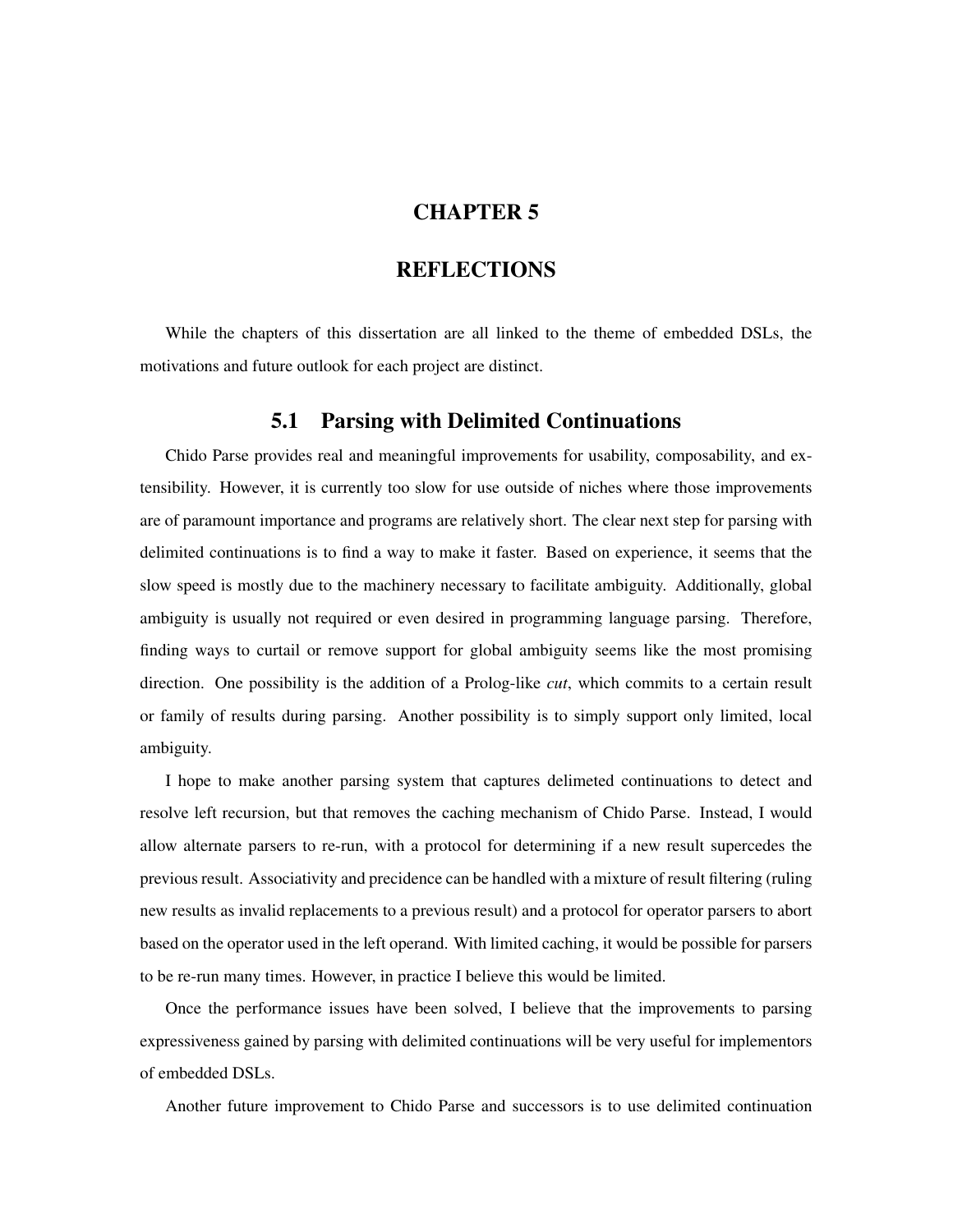capture not only for handling left recursion, but also for adding support for incremental parsing. Incremental parsing allows a parser to be re-run on a modified input (such as when a programmer edits the text of a program) without recomputing the entire parse. In order to simplify the implementation, I did not add support to incremental parsing. However, once a more performant version exists, support for an incremental mode would be a straightforward and useful improvement.

An incremental mode to Chido Parse or similar parsers based on delimited continuations could capture delimited continuations as well as parse derivations to allow incremental parsing. When re-parsing, all derivations that were computed by reading only input to the left of the edit can be reused without change. Derivations that used the edited portion of the input must be recomputed, but that computation can be sped up by using a cached continuation to continue from just before the point of the edit. Derivations from after the edited portion are a little less straightforward, but can still see a benefit. If results from the edited portion of the input do not affect the parameters of the procedure calls that parse the latter segment of the input, then the results from those parse calls may be reused. The one major issue is that input positions (such as line and column count) may be different. If position data is not semantically relevant, then the results may be reused with a simple fix-up phase that edits position data in the output derivations (including potentially editing semantic results such as Racket syntax objects that contain position data for debugging purposes).

## 5.2 Rash

The enduring popularity of shell languages like Bash show that there is important value in interactive shell languages. However, Bash and similar shells are riddled with limitations and design flaws. In recent years, many new shells have been developed that solve many of those issues. However, unless a shell is embedded in a general-purpose language, it will not be able to gracefully support the entire range of the interactions to scripts to mature programs growth spectrum that many programs traverse.

Previous embedded shell languages embody some of the benefits of Rash, but suffer from various issues, such as supporting only interactions or only scripting, course granularity for host and shell mixing, and lacking a way to recursively embed the host and shell language into each other. Rash provides a new benchmark for embedded shells to measure against for tight integration and extensibility of the embedded shell and host.

Rash's tight integration could be improved by implementing its parser with a system like Chido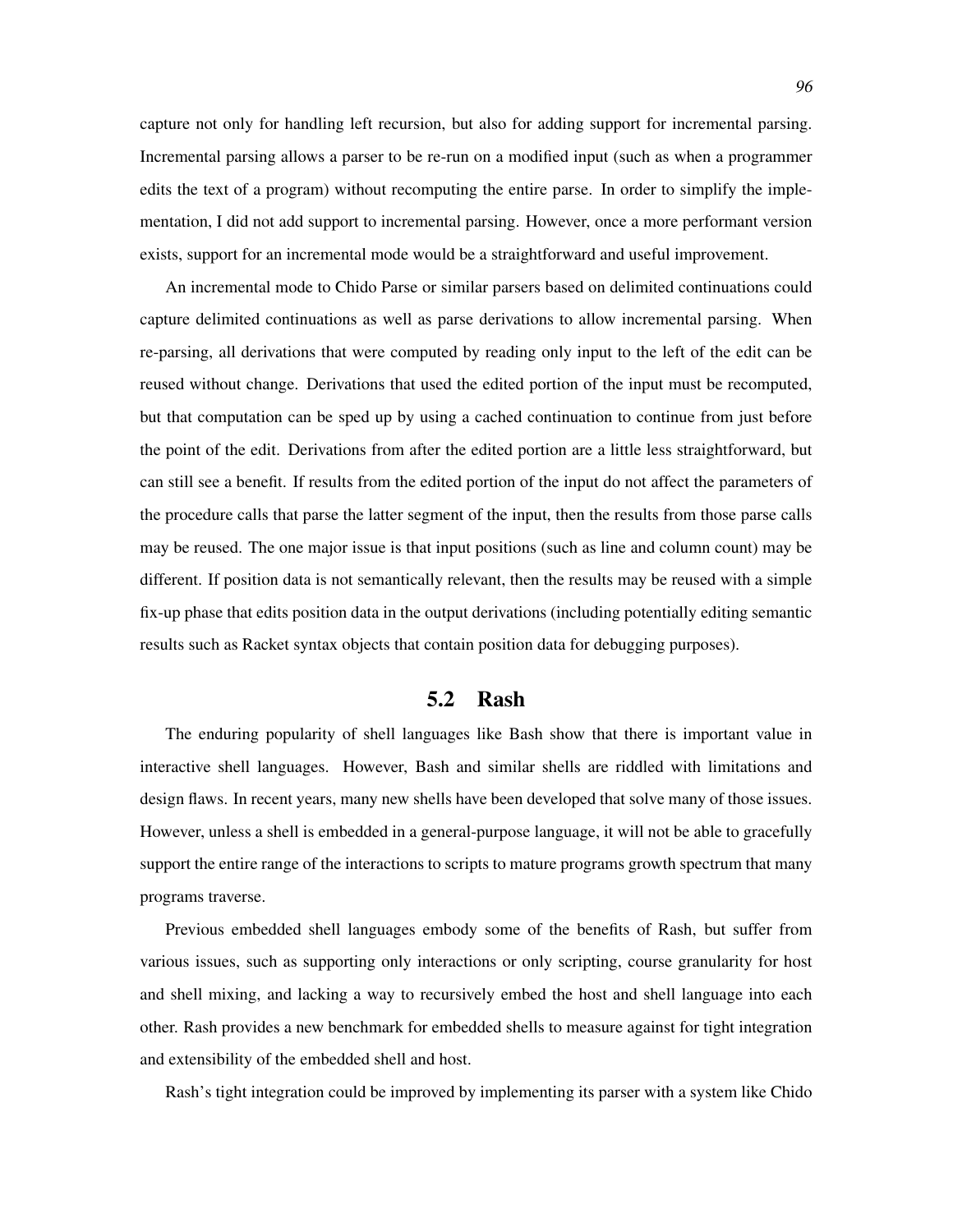Parse. The work on Chido Parse was originally motivated by limitations of Racket's parsing libraries found when writing Rash. Some of the design of Rash's notation worked around these limitations, and could be improved with a more flexible parsing system. But more importantly, integration with other embedded DSLs that use custom notation could be improved by using a more expressive and composable parsing system like Chido Parse.

Beyond integration improvements, Rash still has many limitations. While the language design of Rash cleanly supports the whole interaction-to-program growth spectrum, the features of the interactive shell are lacking. Rash's interactive mode currently uses a primitive line editor with very crude and flawed support for completion and other advanced interaction features. Shells like Zsh and Fish have far better interactive modes due to mature ecosystems of programmatic completion and other editing add-ons. I believe the most important next step for Rash to more completely fulfill its vision is to pair it with a powerful and flexible editor that provides a path to useful completion and other editing features. In addition, language-agnostic completion specifications for programs can help Rash and other young shell languages compete with older shells like Zsh in terms of completion.

Another feature of Rash that is underdeveloped is pipelines that use Racket functions and objects instead of operating system processes and byte streams. While Rash is fully capable of such pipelines, there are currently few functions that provide the functionality that Unix programs provide. This is a similar problem that Microsoft PowerShell has. PowerShell is very useful and powerful when used on Microsoft Windows, because many "commandlets" have been written to provide functionality on the Windows platform. However, PowerShell is much less useful on Unix because commandlets that provide rich object results on Unix have not yet been written. Thus, PowerShell users on Unix must fall back to using Unix processes that communicate via byte streams. If Racket functions that return rich objects are created for system administration in Rash, it could provide much more utility than it can when merely using Unix processes.

Finally, I believe a fruitful direction for embedded shells like Rash is in education. Popular shells like Bash are abtruse and difficult to learn, with strange syntax and semantics for common features such as condition expressions, if statements, and error handling. An embedded shell like Rash could piggy-back on existing programming knowledge easier. While Rash is itself rather complex, a simplified educational version could be created in the same spirit as Racket's student languages.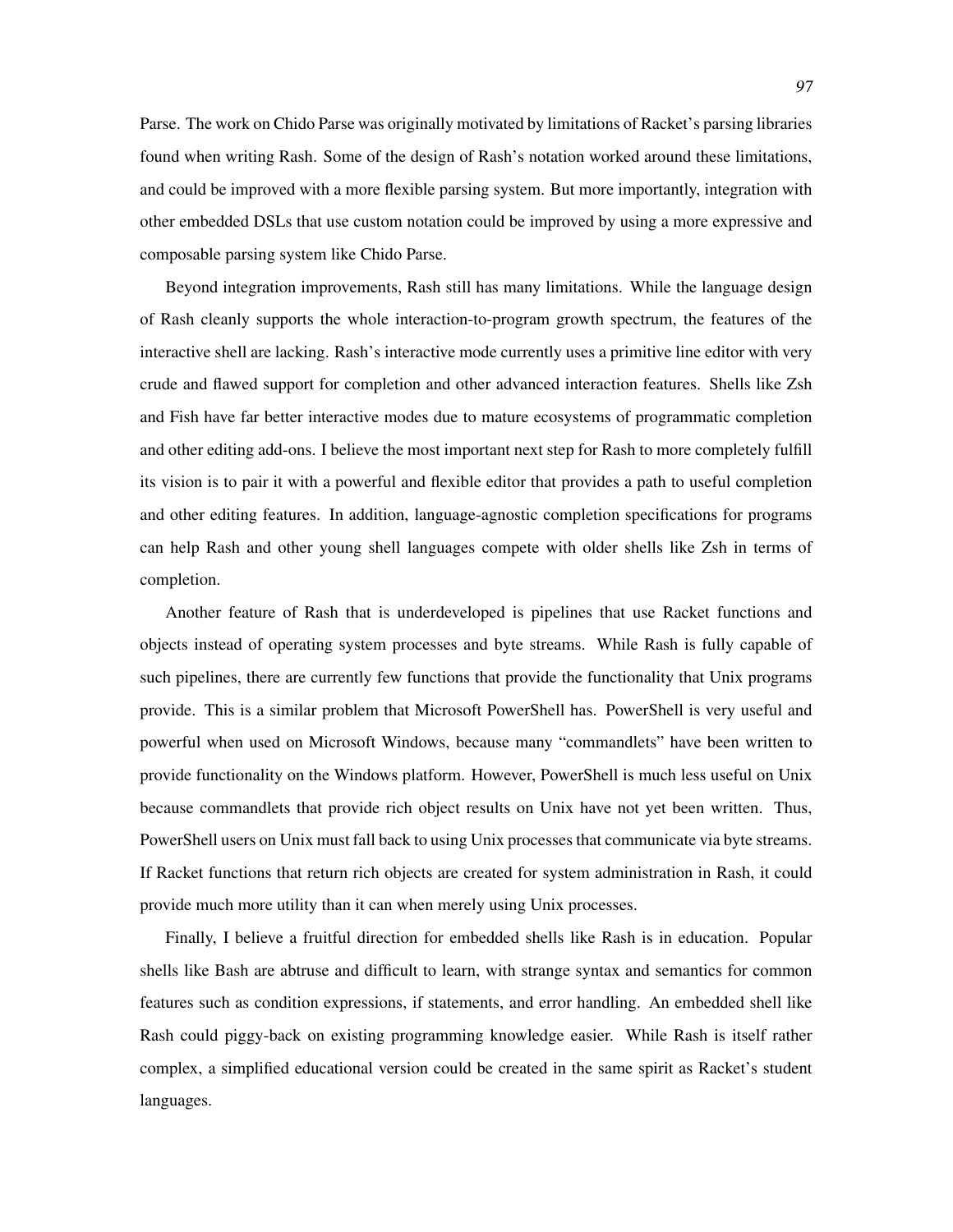# 5.3 Xsmith

Xsmith is an important contribution to the field of fuzz testing because it is the first system to provide a low-effort way to create program generators suitable for differential testing. However, Xsmith has so far been only modestly successful in its goals. In part, this is because our focus in its development was perhaps too much in development rather than usage and evaluation. Xsmith includes various features, such as support for parametric guidance and multi-stage program refinement, that we hope will be helpful but have not yet been seriously used. Additionally, I spent much time creating new fuzzers for different languages despite not having fuzzing environments set up. The process of setting up a fuzzing environment, including installing several implementations of a language, and initial testing of a fuzzer to fix incorrect assumptions in the fuzzer specification, can be a lengthy and somewhat daunting. While setting up a fuzz environment was not very difficult for Racket, a language that I use regularly, it was much more challenging for languages like Standard ML with which I have less familiarity.

The results from fuzzing Dafny show that a programmer who is new to Xsmith but knowledgable with Racket and the fuzzing target can quickly make a useful fuzzer. However, attempts to make Xsmith fuzzers by programmers with less Racket familiarity have so far been slower and less successful. This suggests that a more effective method might be to pair an Xsmith or Racket expert with partners who are an experts with various fuzzing targets. By pairing complementary specialties, it may be easier to more quickly specify a language with Xsmith, build a fuzzing environment, and fix issues that arise when first trying to use a new fuzzer.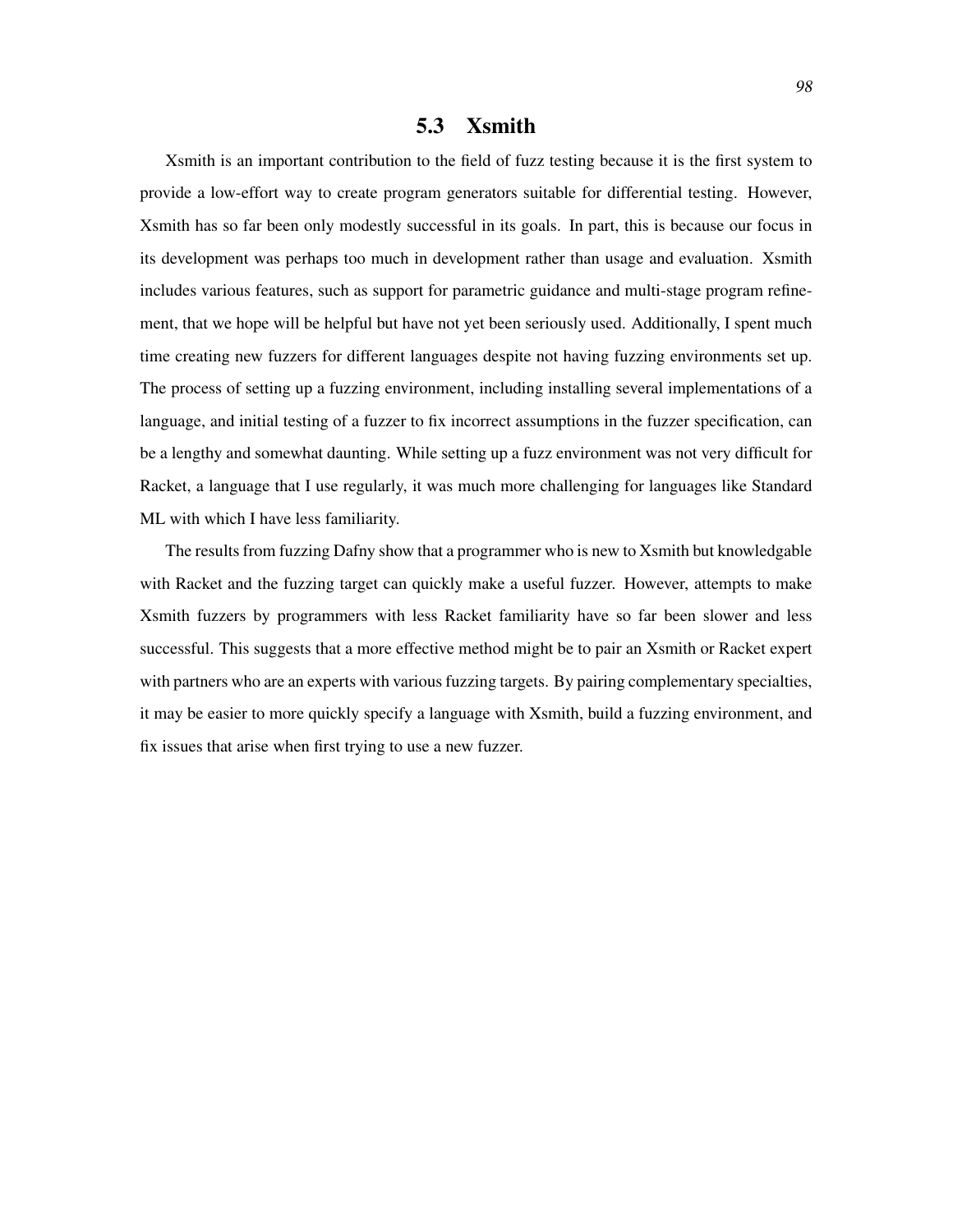# APPENDIX

This appendix describes a model implementation of our parsing with delimited continuations algorithm as a literate Racket program. The model has a slightly different API than Chido Parse to facilitate a simpler implementation. For example, the parse function is elided since it is a simple wrapper around the parse\* function. The program text is inset directly between prose paragraphs, starting with the library imports.

(require racket/match racket/stream "stream-flatten.rkt")

The "stream-flatten.rkt" import is just a helper library supplying the functions flattenstream and stream-flattened?.

Our two parser primitives are proc-parsers and alt-parsers. In this model proc-parsers contain a procedure that must accept an input string and an offset and return a stream tree. Meanwhile, alt-parsers store a list of parsers. Because parsers are often intended to refer to each other mutually recursively, we have an issue for parser construction. We can't refer to a parser that has not yet been constructed while constructing another parser. To "tie the knot," we additionally allow thunks that produce instances of these two structs to be used as parsers.

```
(struct proc-parser (procedure))
(struct alt-parser (parsers))
```
To keep track of parsers and their results, we use parser-job objects. In addition to parser, position, result-index, and result fields, an additional worker field is used to keep track of the state of a job. When first constructed, the worker field is #f. After a job is started, a worker struct is used to keep track of progress.

The alt-worker struct is the only worker used for jobs containing alt-parsers, and keeps track of the dependencies that have yet to be have their results included in the results for the worker's job. The continuation-worker stores the captured continuations of proc-parsers when they are descheduled. The stream-worker is used for jobs with result index 1 or higher in a procparser's job series. The stream-worker stores the stream returned by a previous job so it can be forced to return the next result.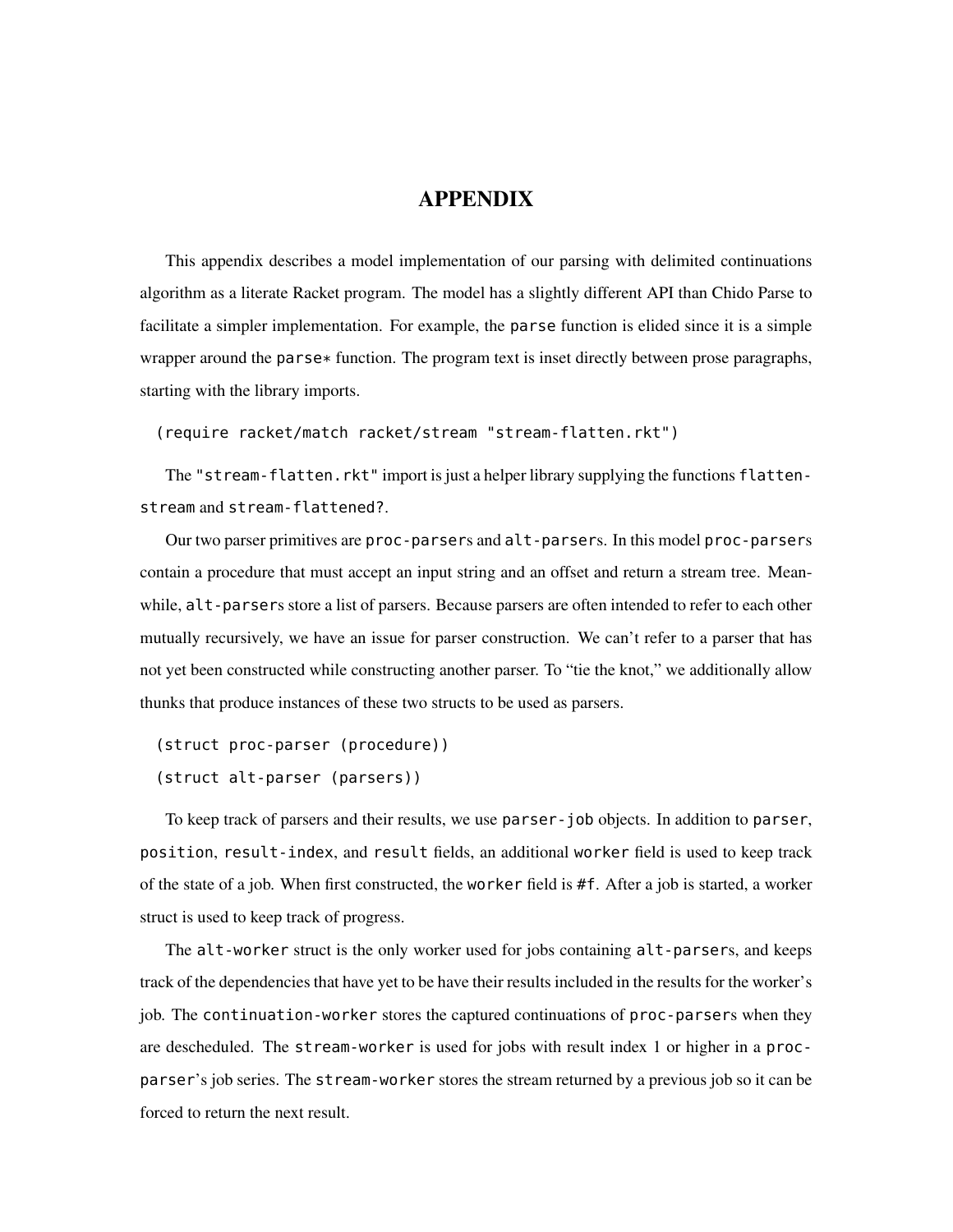Additionally, we define a current-job parameter, which allows procedures to detect the currently running job without explicitly threading it as an argument through all function calls.

```
(struct parser-job
```

```
(parser position result-index [worker #:mutable] [result #:mutable]))
(struct alt-worker ([remaining-jobs #:mutable]))
(struct continuation-worker (k [dependency #:mutable]))
(struct stream-worker (result-stream))
(define current-job (make-parameter #f))
```
Besides a semantic result, parse-derivations store start and end positions to determine where future parses must be performed. Additionally, derivations store a list of sub-derivations and a reference to the parser which created it, which are both useful when filtering derivations for operator precidence and associativity. To ensure that parsers maintain pointer equality even when using thunks as parsers, a cache of parsers is used so thunks are only forced once.

```
(struct parse-derivation (result parser start end sub-derivations))
(define (make-parse-derivation result derivations end)
  (match (current-job)
    [(parser-job parser start = = -)
     (parse-derivation result parser start end derivations)]
    [else (error
           'make-parse-derivation
           "Not called during the dynamic extent of parsing...")]))
(define parser-cache (make-weak-hasheq))
(define (canonical-parser p)
  (match p
    [(or (? proc-parser?) (? alt-parser?)) p]
    [(? procedure?)
     (hash-ref parser-cache p (\lambda)() (let ([p* (canonical-parser (p))])
                                       (hash-set! parser-cache p p*)
```

```
p*)))]))
```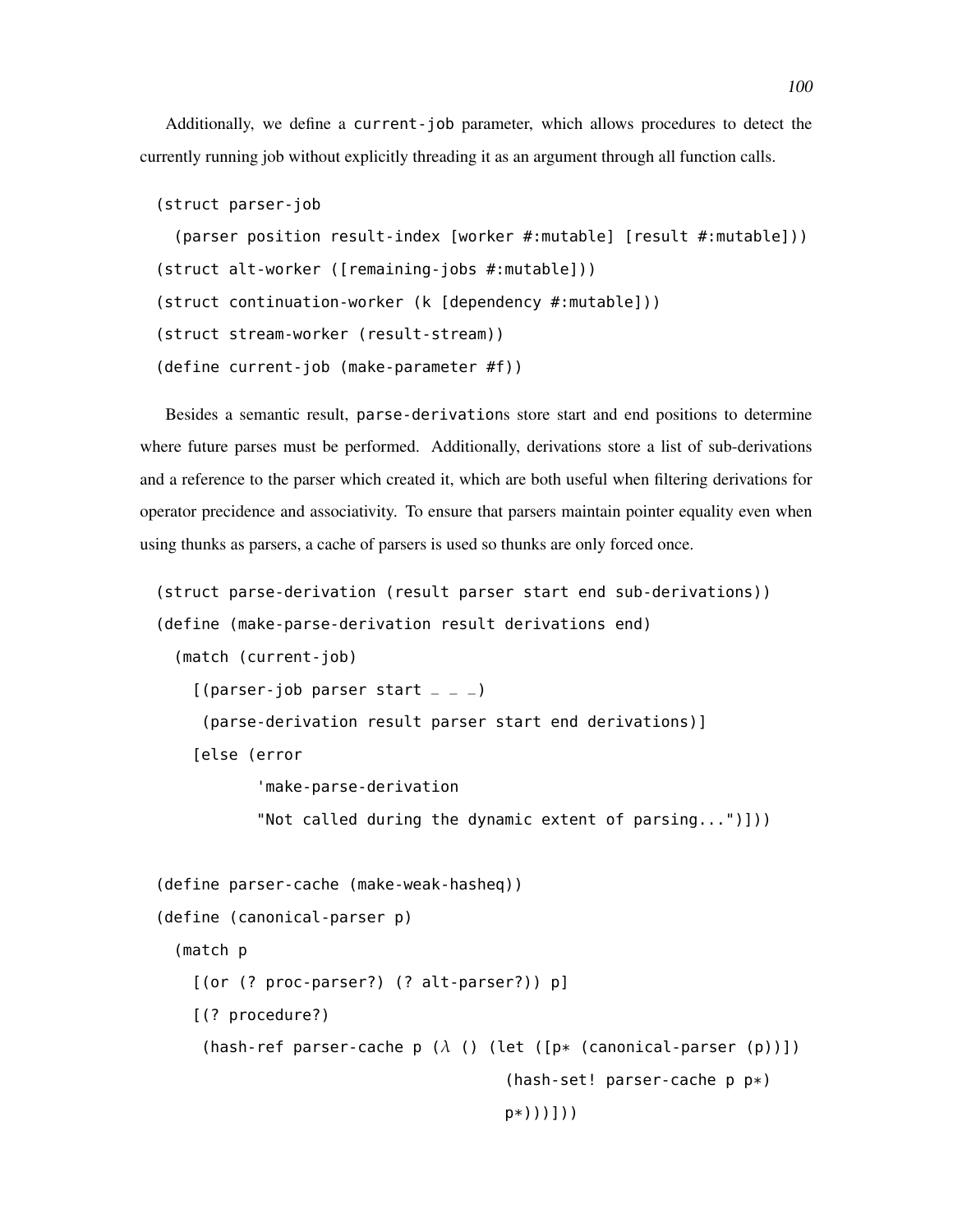The scheduler object keeps track of all progress made in parsing. We keep a cache mapping input strings to schedulers to ensure we use the same scheduler consistently. A scheduler stores a cache of jobs keyed by parser, position, and index.

```
(struct scheduler (input-string job-cache))
(define string->scheduler-cache (make-weak-hash))
(define (string->scheduler str)
  (hash-ref string->scheduler-cache str
            (λ ()
              (define s (scheduler str (make-job-cache)))
              (hash-set! string->scheduler-cache str s)
              s)))
(define (make-job-cache) (make-hash))
(define (get-job s parser position result-index)
  (define cp (canonical-parser parser))
  (define cache (scheduler-job-cache s))
  (define key (list cp position result-index))
  (hash-ref cache key
            (λ () (let* ([fresh-job (parser-job cp position
                                                 result-index #f #f)])
                    (hash-set! cache key fresh-job)
                    fresh-job))))
(define (get-next-job scheduler job)
  (match job
    [(parser-job parser position result-index = -)
     (get-job scheduler parser position (add1 result-index))]))
```
Now that we have all of our data structures, it is time to start parsing. When parse $*$  is called, we get the target job out of the scheduler's cache and enter the parsing machinery. If this is the outermost call to parse\*, we will simply start the scheduler. But if we were already running a job, we capture and abort its continuation, storing the continuation and dependency in the job's worker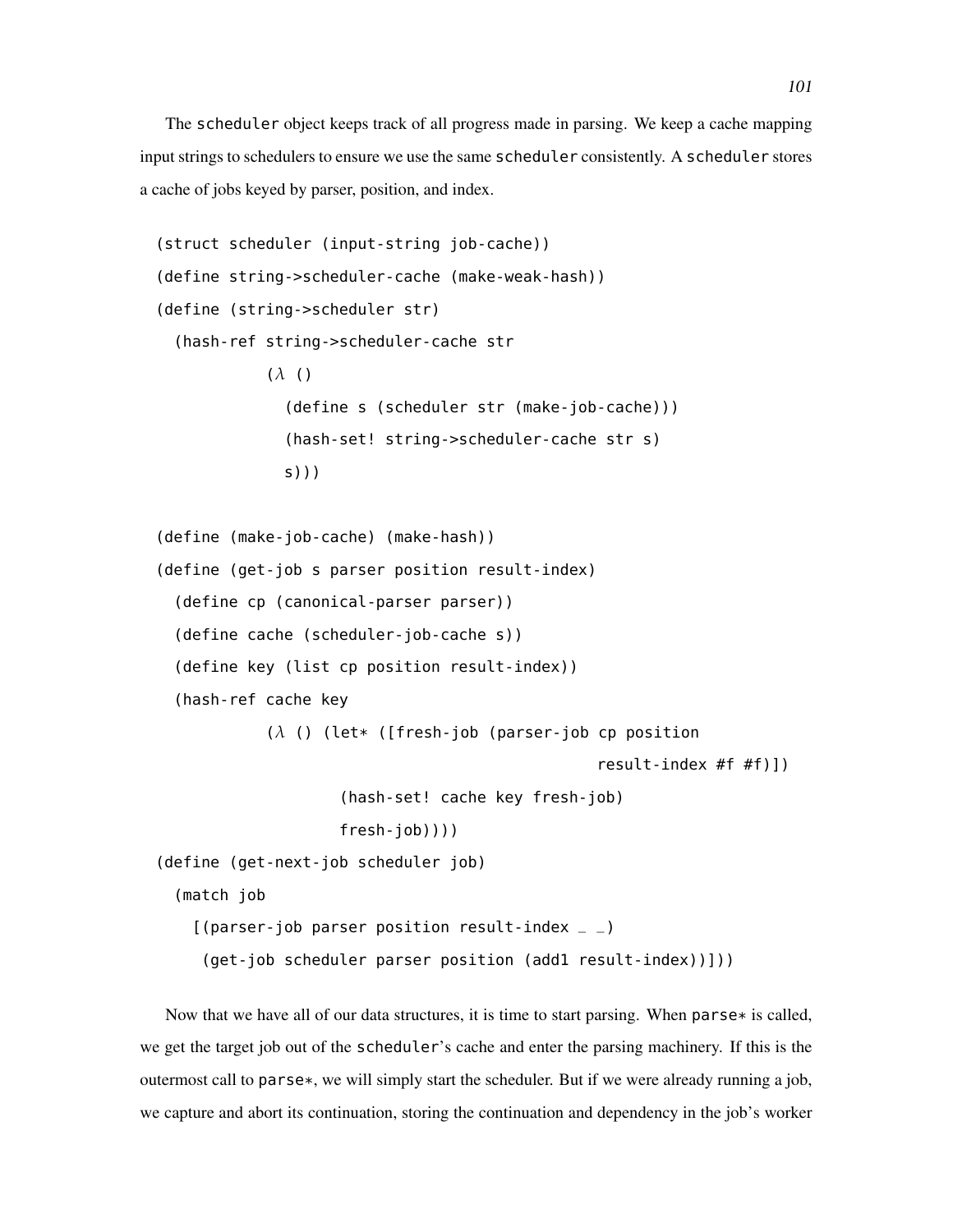field. When a continuation is aborted, computation will continue inside the scheduler at a point that we will see later.

```
(define (parse* in-string parser pos)
  (define scheduler (string->scheduler in-string))
  (enter-the-parser scheduler (get-job scheduler parser pos 0)))
(define (enter-the-parser scheduler job)
  (if (not (current-job))
      (run-scheduler scheduler job)
      (let ([parent-job (current-job)])
        (call-with-composable-continuation
         (λ (k)
           (set-parser-job-worker!
            parent-job (continuation-worker k job))
           (abort-current-continuation chido-parse-prompt))
         chido-parse-prompt))))
```
(define chido-parse-prompt (make-continuation-prompt-tag 'chido-parse))

When we run the scheduler, we first check whether our original goal has been completed, and if so, return its result. When there is work yet to be done, we find a runnable job and schedule it. If there is no runnable job in the dependency graph of the goal job, we break a dependency cycle and try again.

```
(define (run-scheduler s goal-job)
  (or (parser-job-result goal-job)
      (let ([next-job (find-work s '() (list goal-job))])
        (if (not next-job)
            (begin (fail-cycle! s goal-job) (run-scheduler s goal-job))
            (schedule-job! s goal-job next-job)))))
```
(define (find-work s blocked-jobs to-check)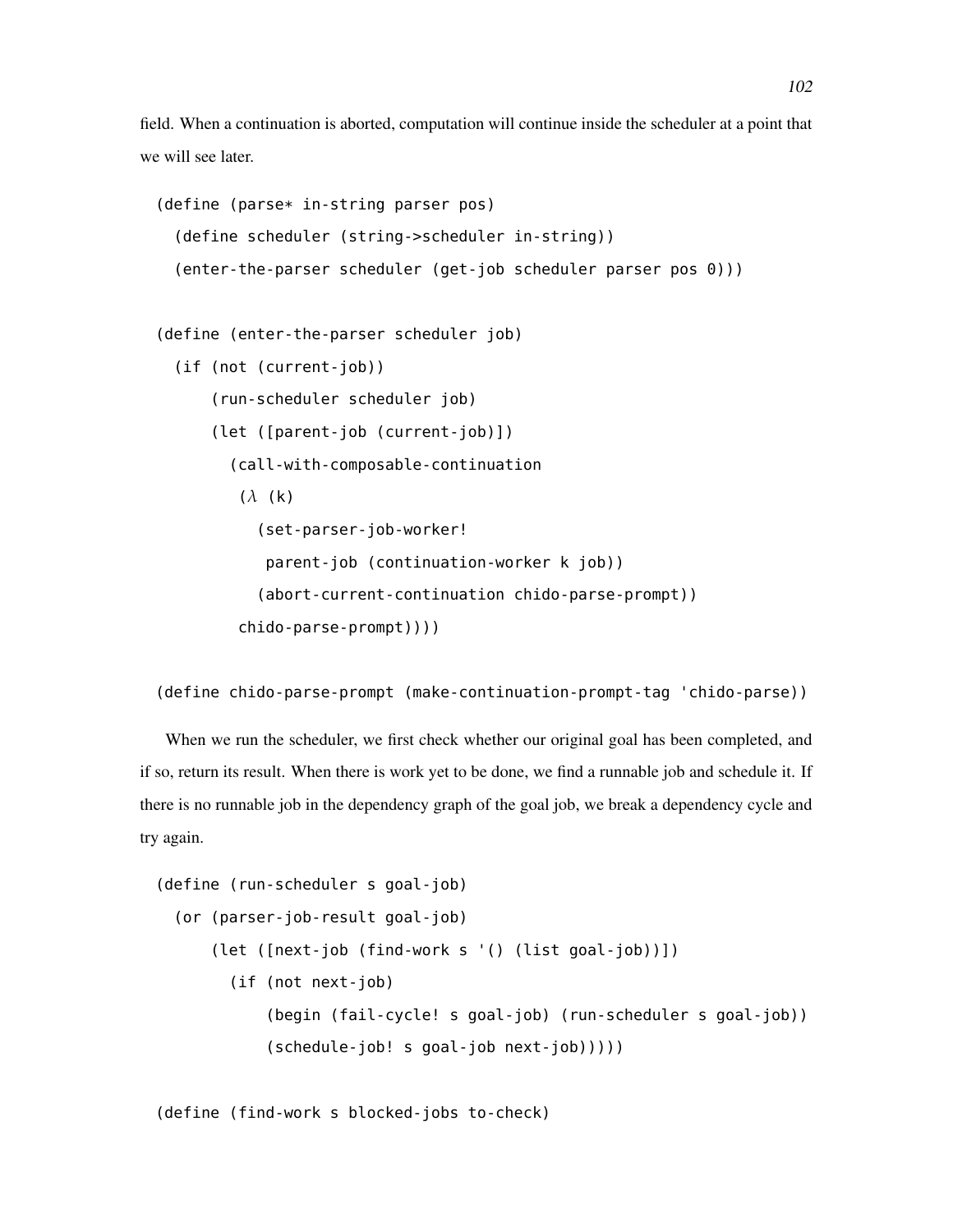```
(and (not (null? to-check))
     (let* ([j (car to-check)])
       (match (parser-job-worker j)
         [(continuation-worker k dependency)
          (cond
            [(parser-job-result dependency) j]
            [else (define new-blocked (cons j blocked-jobs))
                  (define new-to-check
                    (if (memq dependency new-blocked)
                        (cdr to-check)
                        (cons dependency (cdr to-check))))
                  (find-work s new-blocked new-to-check)])]
         [(alt-worker remaining-jobs)
          (cond
            [(null? remaining-jobs) j]
            [(findf parser-job-result remaining-jobs) j]
            [else (define new-blocked (cons j blocked-jobs))
                  (define add-to-check
                    (filter (λ (x) (not (memq x new-blocked)))
                            remaining-jobs))
                  (define new-to-check
                    (append add-to-check (cdr to-check)))
                  (find-work s new-blocked new-to-check)])]
         [(stream-worker _) j]
         [#f j])))
```
To break a cycle, we perform a depth-first search of the dependency graph until we reach a job that depends on a job that we have already seen. We then mutate its dependency to a fake job whose result is a parse failure.

When no work is available, it would be valid to simply return a parse failure for the goal job instead of bothering with cycle breaking. However, breaking the cycle allows better failure positions and messages to be computed. Additionally, breaking the cycle allows parsing procedures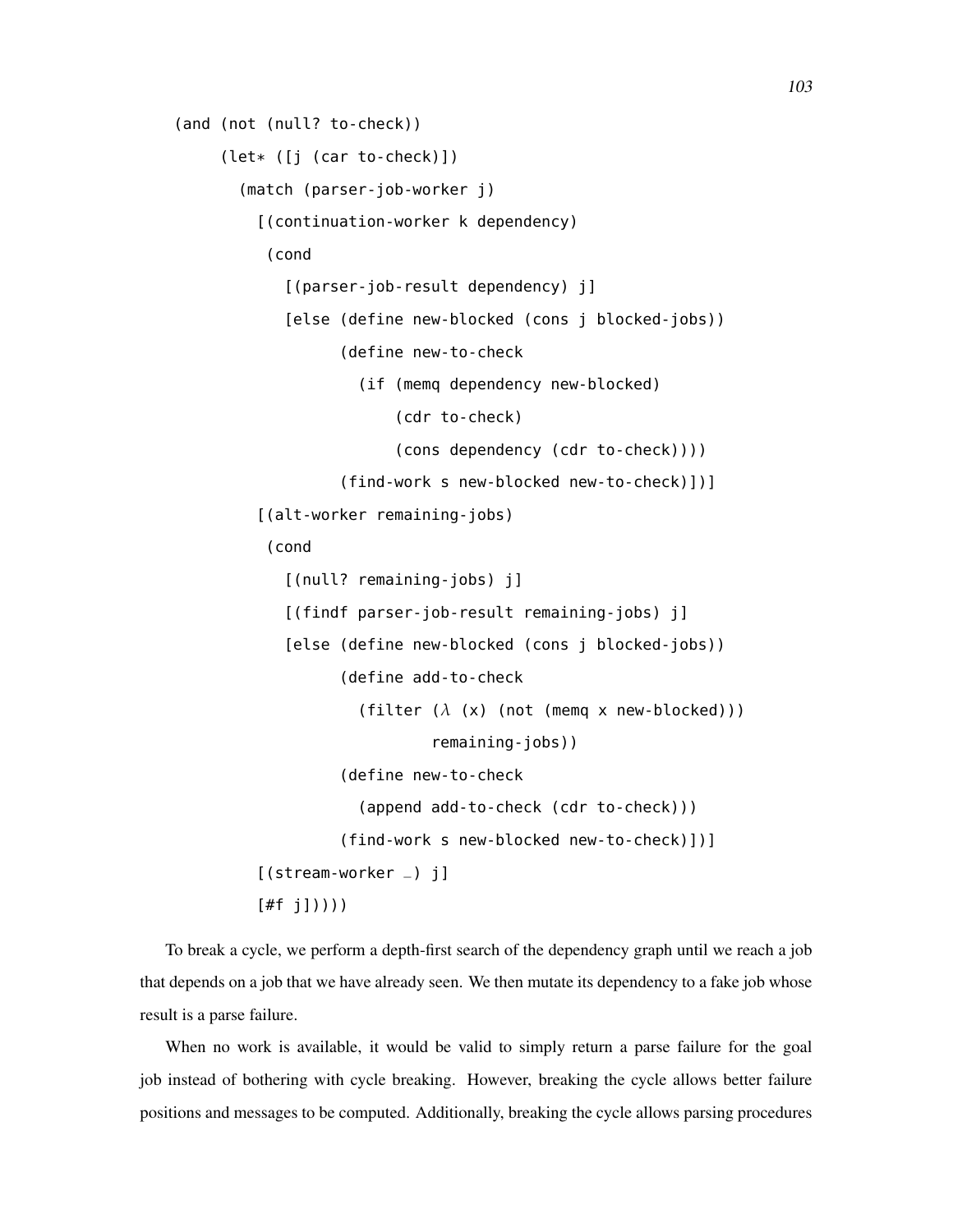to tentatively depend on one parser, then fall back on another, as with a biased or parser, or have ordered dependencies. However, without a guarantee about cycle breaking order, the result of such parsers is undefined.

```
(define (fail-cycle! scheduler goal-job)
 (define (rec job jobs)
    (match job
      [ (parser-job = = - (alt-worker remaining-jobs) =)
       (rec (car remaining-jobs) (cons job jobs))]
      [ (parser-job \_ \_ \_ (and w (continuation-worker k dependency)) \_(if (memq dependency jobs)
           (set-continuation-worker-dependency! w cycle-breaker-job)
           (rec dependency (cons job jobs)))]))
 (rec goal-job '()))
(define cycle-breaker-job (parser-job #f #f #f #f empty-stream))
Scheduling a job behaves differently for alt-parsers and proc-parsers.
(define (schedule-job! scheduler goal job)
 (if (alt-parser? (parser-job-parser job))
```

```
(schedule-alt-job! scheduler goal job)
(schedule-proc-job! scheduler goal job)))
```
When an alt-parser job is scheduled, we simply process the results of its dependencies. When a dependency is successful, a result is copied out of its result stream into the result stream of the alt-parser, and the dependency's next sibling job is added to the dependency list. When a dependency has failed (by returning an empty stream), its result is ignored and the dependency is removed. When an alt-worker has no more dependencies, the result of its job is an empty stream.

```
(define (schedule-alt-job! scheduler goal job)
  (match job
    [(parser-job (alt-parser parsers) pos 0 #f _{-})
     (define deps (map (λ (p) (get-job scheduler p pos 0)) parsers))
     (set-parser-job-worker! job (alt-worker deps))]
```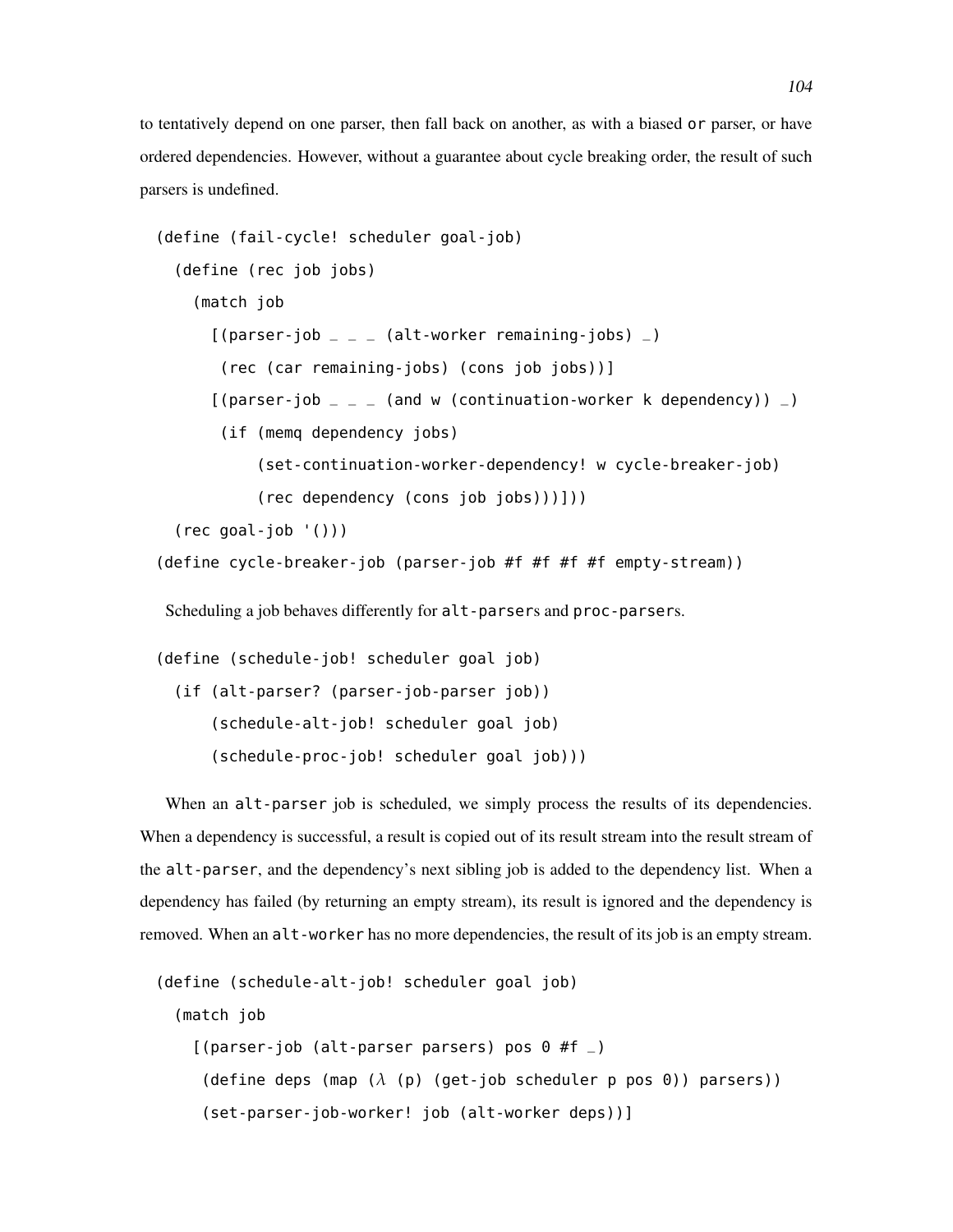```
[(parser-job = - | akt-worker (list))](cache-result! scheduler job empty-stream)]
  [(parser - job ] = (and w (alt-worker remaining-jobs)) =)
   (define inner-ready-job (findf parser-job-result remaining-jobs))
   (define result (parser-job-result inner-ready-job))
   (define other-remaining-jobs (remq inner-ready-job remaining-jobs))
   (if (parse-failure? result)
       (set-alt-worker-remaining-jobs! w other-remaining-jobs)
       (let ([this-next-job (get-next-job scheduler job)]
             [dep-next-job (get-next-job scheduler inner-ready-job)])
         (set-alt-worker-remaining-jobs!
         w (cons dep-next-job other-remaining-jobs))
         (cache-result! scheduler job result)
         (set-parser-job-worker! this-next-job w)
         (set-parser-job-worker! job #f)))])
(run-scheduler scheduler goal))
```
When a proc-parser job is scheduled, we execute its procedure, wrapped with the do-run!

helpers. If the procedure has never been run, we simply apply it. If the procedure previously returned a stream result, we force the stream to find more results. If a job was previously descheduled by a recursive call to parse\*, we resume the job by applying its continuation to the result of its dependency.

```
(define (schedule-proc-job! scheduler goal job)
  (match job
    [(parser-job (proc-parser proc) pos 0 #f #f)
     (do-run!/thunk scheduler goal job
                    (λ () (proc (scheduler-input-string scheduler)
                                pos)))]
    [(parser-job = = ( stream-worker result-stream) #f)
     (do-run!/thunk scheduler goal job
                    (λ () (stream-rest result-stream)))]
```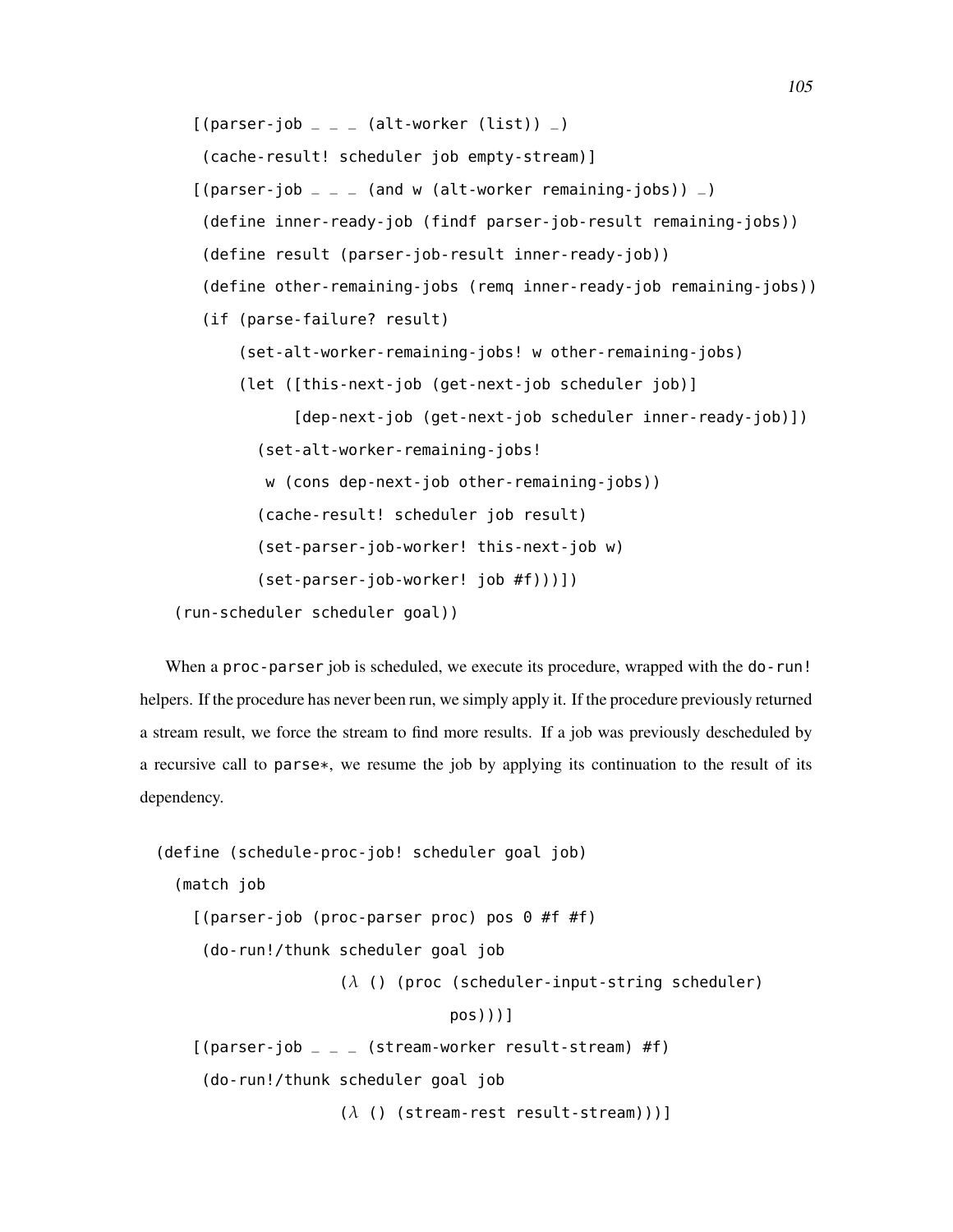```
[(parser-job = = = (continuation-worker k dependency) #f)
(do-run!/continuation scheduler goal job k
                       (parser-job-result dependency))]))
```
The do-run!/thunk procedure wraps the thunk with the chido-parse-prompt after also delimiting parse\*-direct.

```
(define (do-run!/thunk scheduler goal job thunk)
 (define result
    (call-with-continuation-prompt
     (λ ()
       (parameterize ([current-job job])
         (delimit-parse*-direct (thunk))))
    chido-parse-prompt
    abort-handler))
 (result-check-loop scheduler goal job result))
```
When running a continuation, we do not need to apply delimit-parse\*-direct, since the parse\*-direct-prompt is still in the captured continuation. But we do need to re-wrap the continuation with the chido-parse-prompt.

```
(define (do-run!/continuation scheduler goal job k k-arg)
 (define result
    (call-with-continuation-prompt
    k chido-parse-prompt abort-handler k-arg))
 (result-check-loop scheduler goal job result))
```
When we get a result from either do-run!/thunk or do-run!/continuation, we check the result with result-check-loop. When a procedure delimited with the chido-parse-prompt is aborted, the result given to the result-check-loop is a unique recursive-enter-flag value. When we get the recursive-enter-flag, we can simply jump back to run-scheduler, since the abort code in enter-the-parser has already saved the continuation to a continuationworker.

When we get an actual result from the job's procedure, it must be a stream tree which we will (lazily) flatten into a stream which contains only non-stream elements. While stream flattening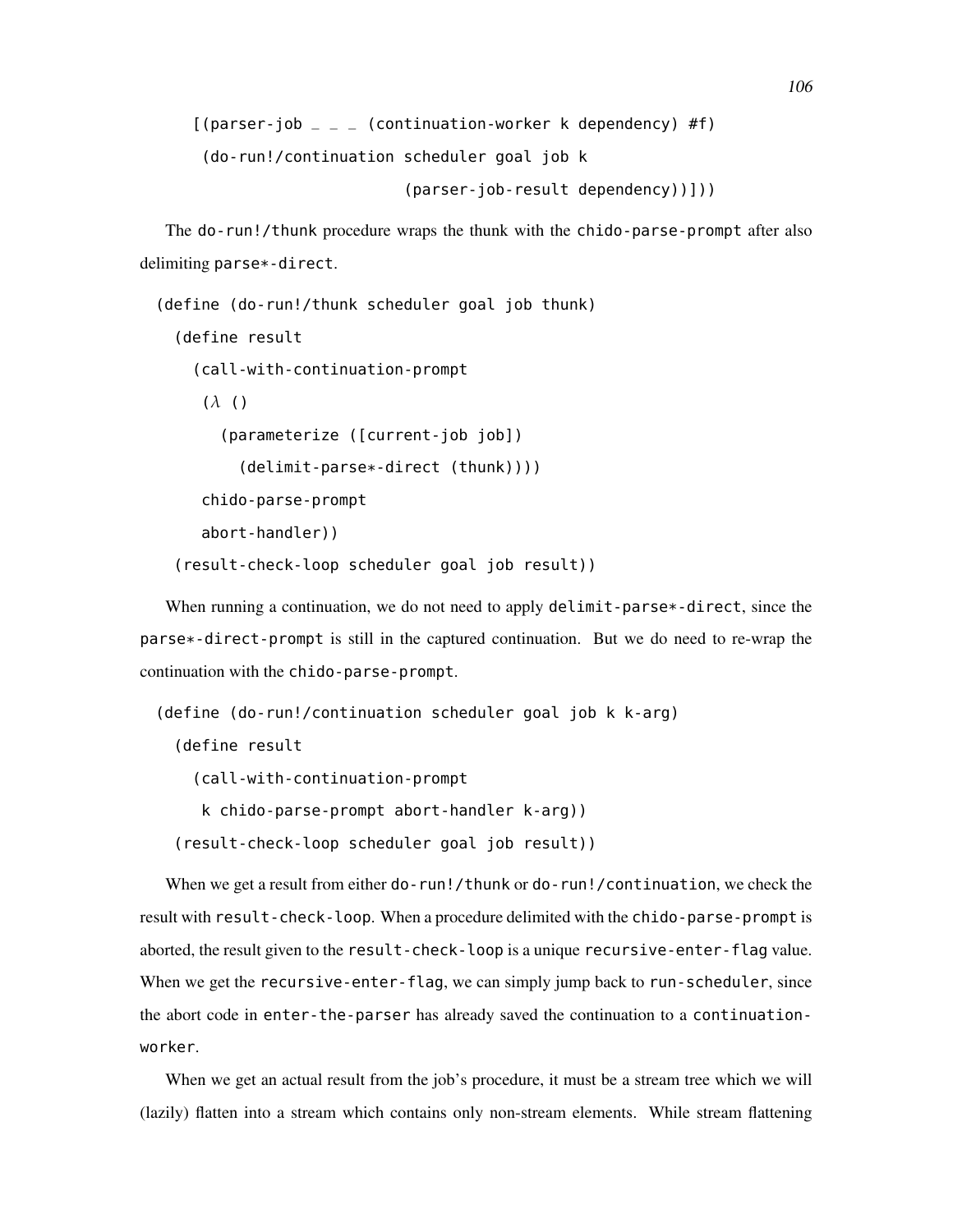is mostly lazy, flatten-stream must force the stream tree until it finds a non-stream result or finds the flattened stream to be empty. Because our flattening procedure forces part of the stream, flattening is also wrapped with the chido-parse-prompt. We must loop back to the initial check with the flattened result in case forcing the stream causes recursion, aborting the continuation and returning another recursive-enter-flag. In any case, the result-check-loop finishes by calling back into run-scheduler.

```
(define (result-check-loop scheduler goal-job job result)
  (cond [(eq? result recursive-enter-flag)
         (run-scheduler scheduler goal-job)]
        [(and (stream? result)
              (not (flattened-stream? result))
              (not (stream-empty? result)))
         (result-check-loop scheduler goal-job job
                            (call-with-continuation-prompt
                             (λ () (parameterize ([current-job job])
                                     (delimit-parse*-direct
                                      (stream-flatten result))))
                             chido-parse-prompt
                             abort-handler))]
        [else (begin (cache-result! scheduler job result)
                     (run-scheduler scheduler goal-job))]))
```

```
(define (abort-handler) recursive-enter-flag)
(define recursive-enter-flag (gensym 'recursive-enter-flag))
```
When we cache results, we take an element out of a result stream and wrap it in a new stream whose stream-rest causes computation to re-enter the scheduler. For jobs with proc-parsers, we additionally save the result stream in a stream-worker.

```
(define (cache-result! scheduler job result)
 (match result
   [(? parse-failure?) (set-parser-job-result! job result)]
```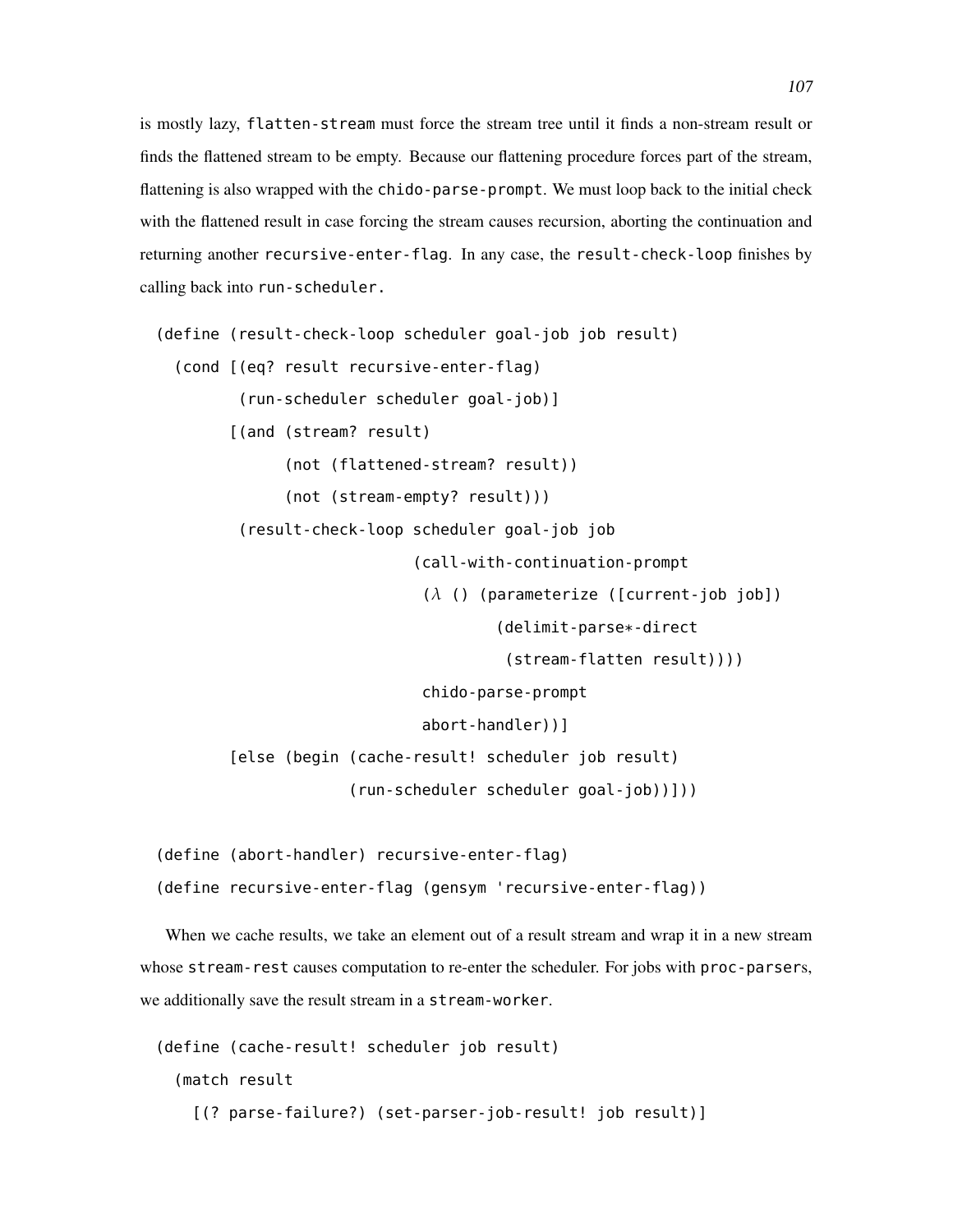```
[(? stream?)
 (define next-job (get-next-job scheduler job))
 (when (proc-parser? (parser-job-parser next-job))
   (set-parser-job-worker! next-job (stream-worker result)))
 (set-parser-job-result!
 job
  (stream-cons (stream-first result)
               (enter-the-parser scheduler next-job)))]))
```
(define (parse-failure? x) (and (stream? x) (stream-empty? x)))

Finally, we need a form for parsing procedures to conveniently loop over parse results. The parse\*-direct procedure simply captures its current continuation up to the parse\*-directprompt, then aborts the continuation. The delimit-parse\*-direct function applies the parse\* direct-prompt with the default abort handler, which accepts a thunk to call after aborting the continuation. Therefore, parse\*-direct replaces its continuation with a thunk that lazily applies the captured continuation to each parse result using for/parse.

```
(define (parse*-direct in-string parser pos)
  (call-with-composable-continuation
  (λ (k)
     (abort-current-continuation
     parse*-direct-prompt
      (λ () (for/parse ([d (parse* in-string parser pos)])
                       (k d))))
  parse*-direct-prompt))
(define-syntax-rule (delimit-parse*-direct e)
  (call-with-continuation-prompt (λ () e) parse*-direct-prompt))
(define parse*-direct-prompt
  (make-continuation-prompt-tag 'parse*-direct))
```